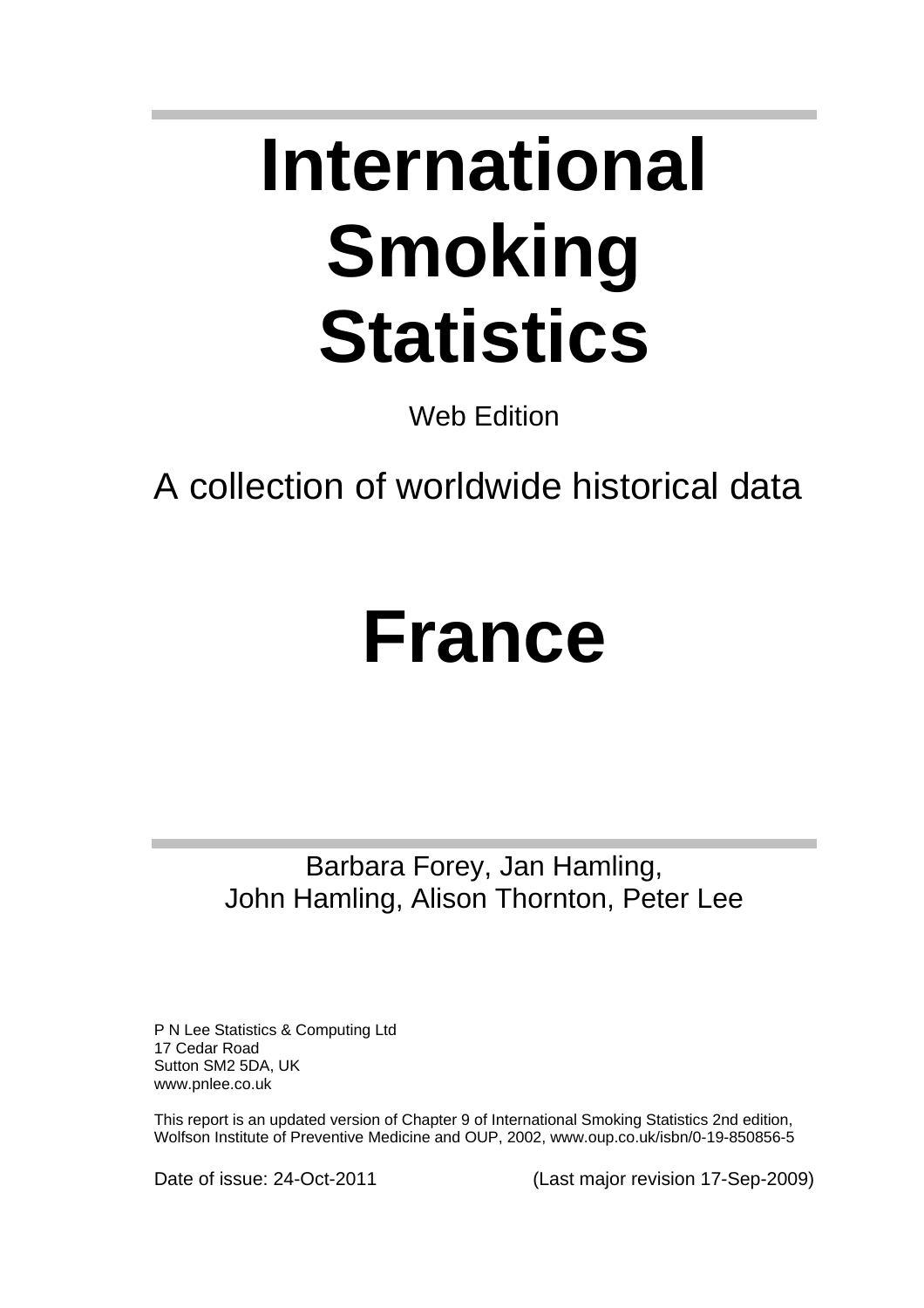© Barbara Forey, Jan Hamling, John Hamling, Alison Thornton, Peter Lee, 2009-2011

This work is copyright. It may be reproduced or quoted in whole or in part for study or research purposes, subject to inclusion of an acknowledgement of the source. It may not be reproduced for purposes other than those above or sold without written permission from the authors.

#### Issue History:

First issued 17-Sep-2009

Revised 24-Oct-2011 – Sales and population data updated (Tables 1.4, 2, Figure 2). Minor corrections to Tables 1.4 ('all tobacco products', 2004-2008) and 1.5 (2005). Column headings corrected in Tables 6-7. Tables 4Ext and 6Ext and Figure 3Ext added to Excel workbook. Minor text changes. (Note that calculations of '% total sales' (Tables 6-8) and of 'adult (15+) estimates' (Tables 4Ext, 6Ext and 8, Figures 3-4) have not been updated with the revised sales and population data; there may be discrepancies for 2004 and 2006, but these will be very minor.)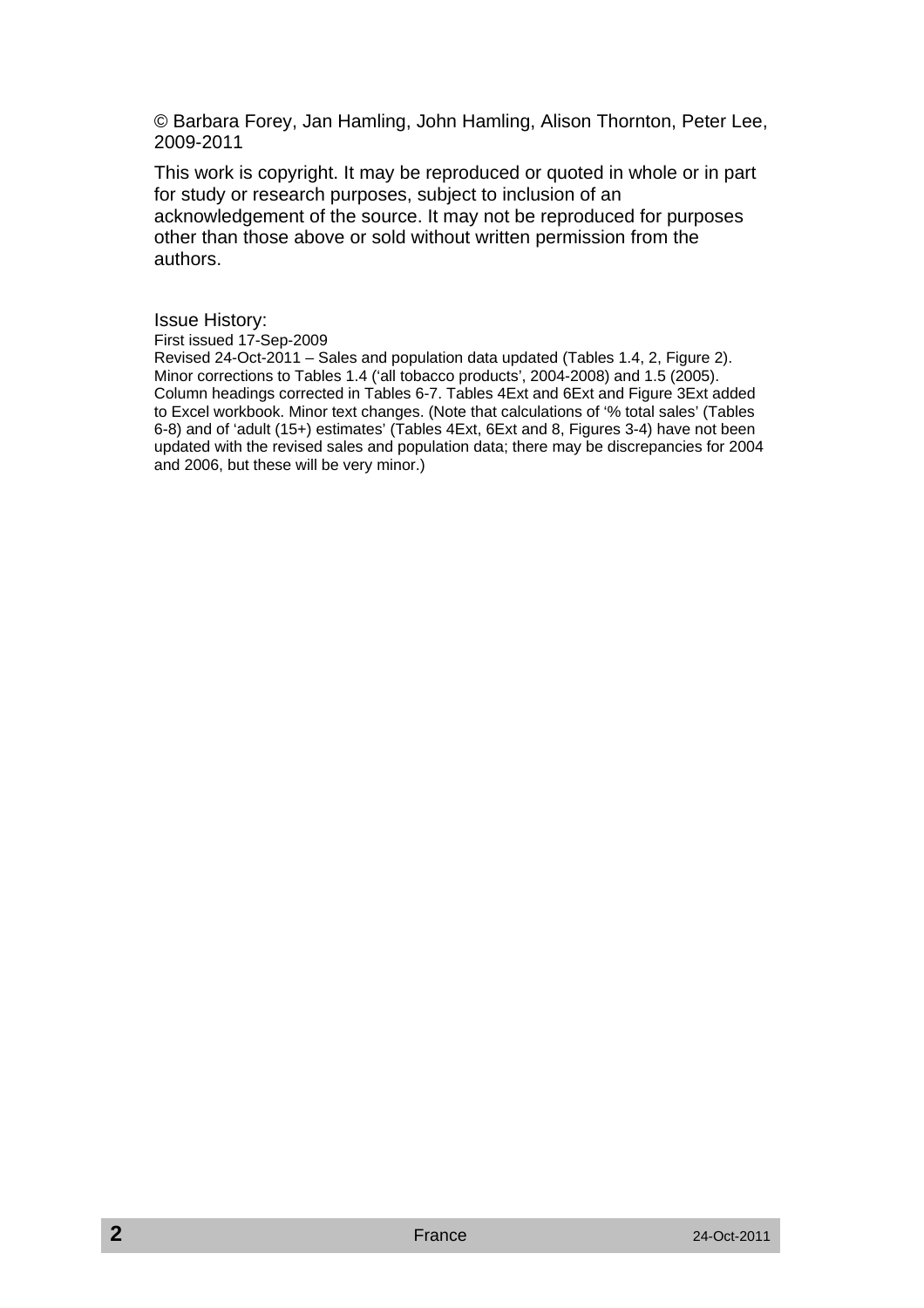## **Contents**

| Table 1.1       |                                                                                                                                                                                |  |  |  |  |  |
|-----------------|--------------------------------------------------------------------------------------------------------------------------------------------------------------------------------|--|--|--|--|--|
| Table 1.2       |                                                                                                                                                                                |  |  |  |  |  |
| Table 1.3       |                                                                                                                                                                                |  |  |  |  |  |
| Table 1.4       |                                                                                                                                                                                |  |  |  |  |  |
| Table 1.5       | Percentage of sales of tobacco in different forms (by weight), selected years  13                                                                                              |  |  |  |  |  |
| Table 2         | Sales of cigarettes (including estimated number of hand-rolled cigarettes) and<br>of all tobacco products. Annual total and average per adult (age 15 years and                |  |  |  |  |  |
| Table 3         | Manufactured cigarettes: percentage of total sales as filter cigarettes;<br>percentage of total sales as blond cigarettes; sales-weighted average machine                      |  |  |  |  |  |
| Table 4M        |                                                                                                                                                                                |  |  |  |  |  |
| Table 4F        |                                                                                                                                                                                |  |  |  |  |  |
| Table 5M        | Number of cigarettes smoked per smoker per day, males: selected surveys by                                                                                                     |  |  |  |  |  |
| Table 5F        | Number of cigarettes smoked per smoker per day, females: selected surveys                                                                                                      |  |  |  |  |  |
| Table 6M        | Number of cigarettes smoked per person per day, males: selected surveys by                                                                                                     |  |  |  |  |  |
| Table 6F        | Number of cigarettes smoked per person per day, females: selected surveys                                                                                                      |  |  |  |  |  |
| Table 7M        | Number of cigarettes smoked per person per day, sales-adjusted, males:                                                                                                         |  |  |  |  |  |
| <b>Table 7F</b> | Number of cigarettes smoked per person per day, sales-adjusted, females:                                                                                                       |  |  |  |  |  |
| Table 8         | Estimated <sup>1</sup> prevalence of smoking and estimated <sup>1</sup> number of cigarettes per<br>person per day (unadjusted and sales-adjusted): summary of Tables 4, 6 and |  |  |  |  |  |
|                 |                                                                                                                                                                                |  |  |  |  |  |
|                 |                                                                                                                                                                                |  |  |  |  |  |
|                 |                                                                                                                                                                                |  |  |  |  |  |
|                 |                                                                                                                                                                                |  |  |  |  |  |
|                 |                                                                                                                                                                                |  |  |  |  |  |
|                 |                                                                                                                                                                                |  |  |  |  |  |
|                 |                                                                                                                                                                                |  |  |  |  |  |
|                 |                                                                                                                                                                                |  |  |  |  |  |
|                 |                                                                                                                                                                                |  |  |  |  |  |
|                 |                                                                                                                                                                                |  |  |  |  |  |
|                 |                                                                                                                                                                                |  |  |  |  |  |
|                 |                                                                                                                                                                                |  |  |  |  |  |
|                 |                                                                                                                                                                                |  |  |  |  |  |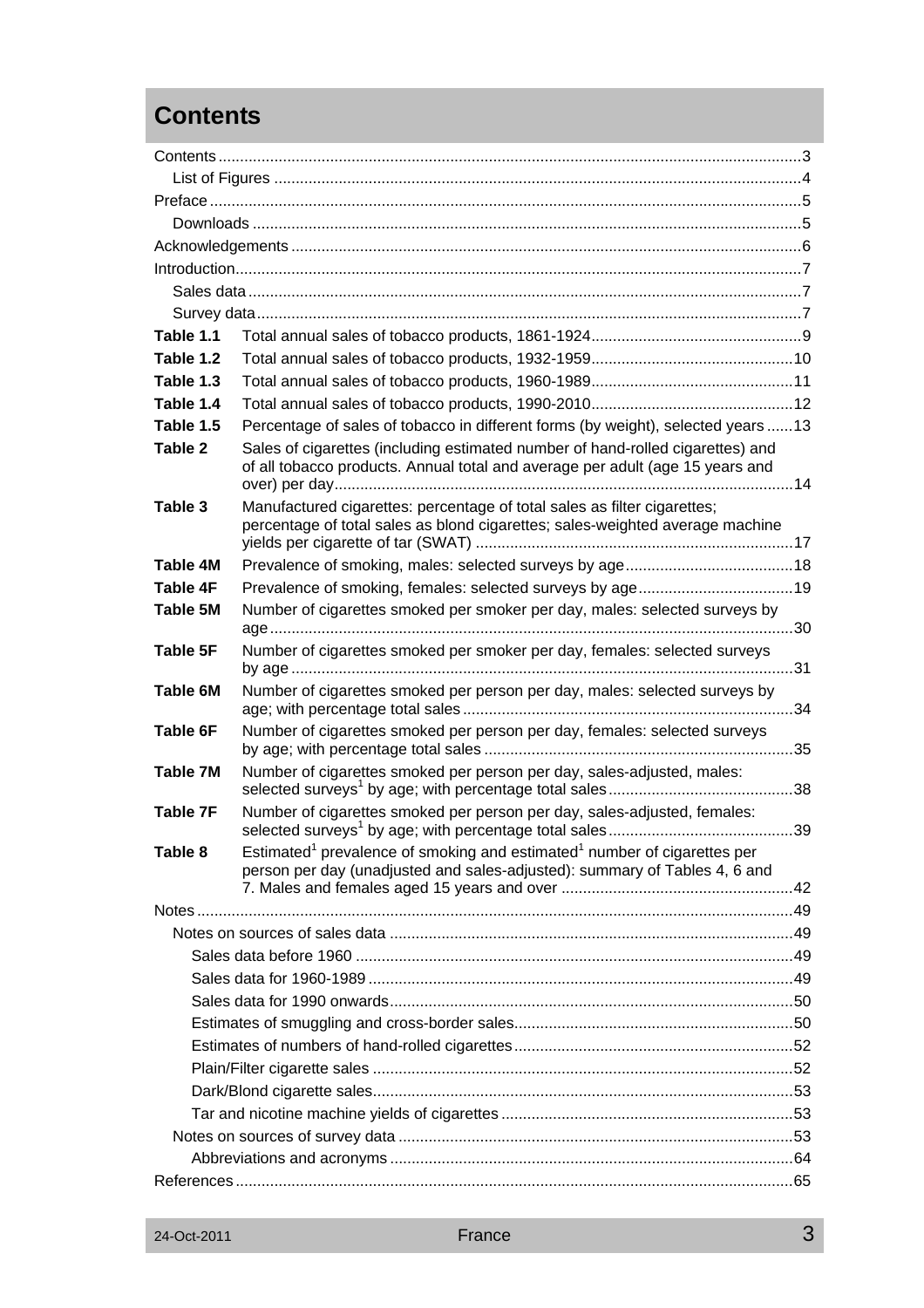#### **List of Figures**

| Figure 1 | Percentage of sales of tobacco in different forms (by weight), selected years  13                                                                             |     |
|----------|---------------------------------------------------------------------------------------------------------------------------------------------------------------|-----|
| Figure 2 | Sales of (i) manufactured and total <sup>1</sup> cigarettes and (ii) all tobacco products.                                                                    |     |
| Figure 3 | Estimated prevalence of smoking of (i) manufactured cigarettes, (ii) total<br>cigarettes and (iii) all tobacco products; by year of survey. Males and females | -46 |
| Figure 4 | Estimated number of (i) manufactured cigarettes and (ii) total cigarettes<br>smoked per person per day, sales-adjusted; by year of survey. Males and          | 48  |

<sup>1</sup> See footnotes to Tables and Figures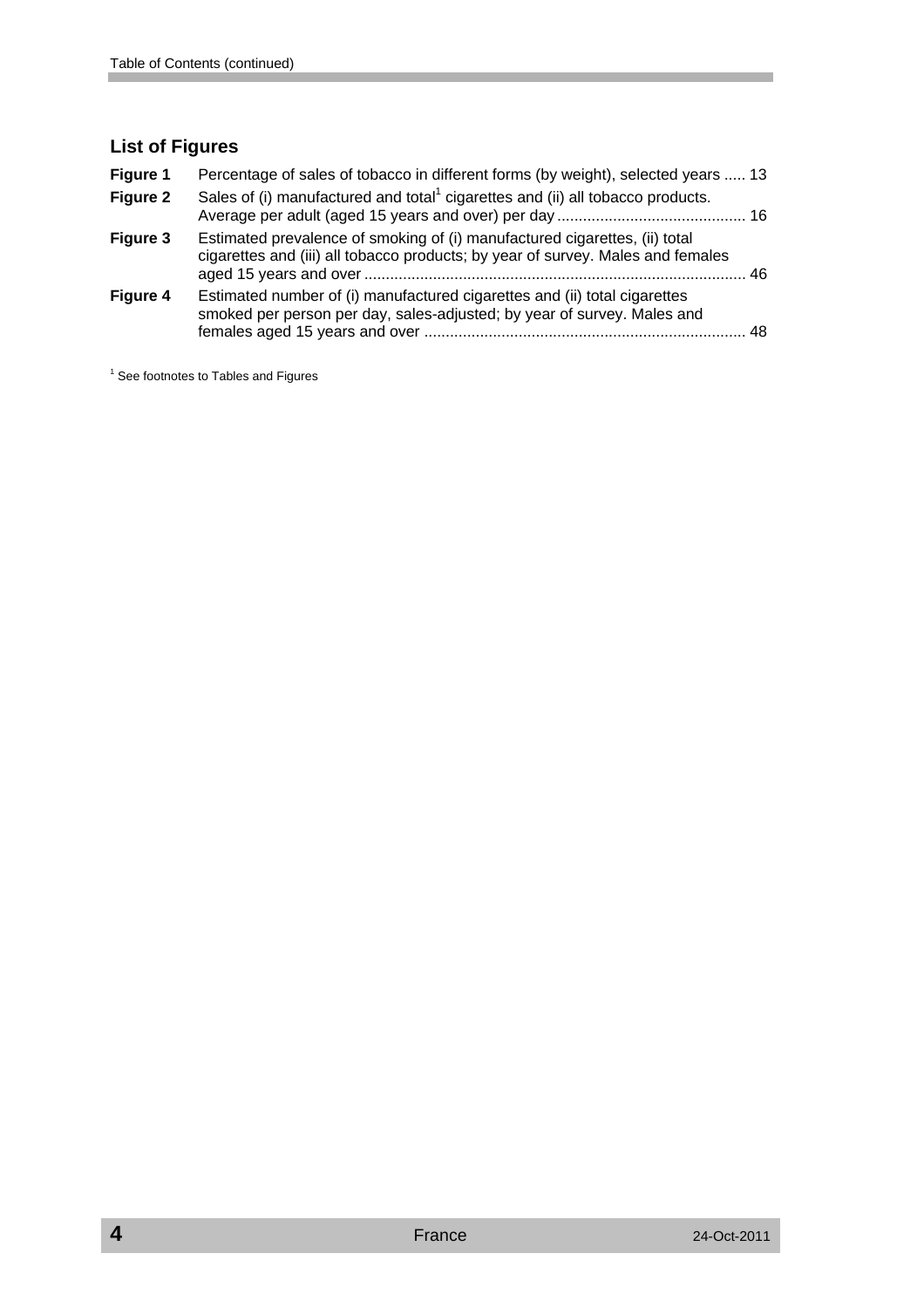## **Preface**

International Smoking Statistics is a collection of smoking data covering most of Europe and various other economically developed countries. The second edition (published by Wolfson Institute of Preventive Medicine and OUP, 2002, www.oup.co.uk/isbn/0-19-850856-5) included data for 30 countries up to 1995. Since 2006, work has been ongoing to make individual country updates available online. Please register at www.pnlee.co.uk if you wish to be informed when updates are posted.

The methods used in the web edition are essentially unchanged from those of the second edition, although some minor changes are included in the online Methods chapter. Readers are strongly recommended to consult the Methods chapter.

The two main types of data presented are sales data and survey data. We give the results of the original authors as closely as possible, whilst presenting them in a uniform format.

Sales data give the total national consumption of tobacco. Data on sales of cigarettes and of all tobacco products are presented, usually from about 1920. Estimates of the consumption of hand-rolled cigarettes are included where possible, as are data on the types of manufactured cigarettes sold. The Tobacco Research Council provided most of the sales data until 1973, while later sales data were obtained from government and industry sources.

Survey data provide information on the prevalence and amount of smoking according to age and sex. These were obtained from a wide variety of surveys. Some survey data are available for the early part of the  $20<sup>th</sup>$ century, but for most countries they are available only from the 1950s or 1960s onwards.

In additional tables we calculate further statistics by combining sales and survey data using certain standardized assumptions. The figures are intended to provide an easily interpretable summary of the data presented in the tables, and the commentary has deliberately been kept to a minimum.

#### **Downloads**

Updates currently available to download from www.pnlee.co.uk include:

Methods, including

Appendix I: *Estimated size of adult population;* Appendix II: *Comparisons of manufactured and hand-rolled cigarettes and differences in the way they are smoked;*  Appendix III: *Consumption category estimation*;

Comparisons between countries;

Updated country chapters (see *Methods* for current list);

Tables from each updated chapter, in Excel format, including extended versions of Tables 4 and 6 and Figure 3 for chapters issued since January  $2011$ 

Supplement 1: *Estimation of sex-specific smoking statistics by standardized age groups and time periods*. [The web edition comprises a brief Update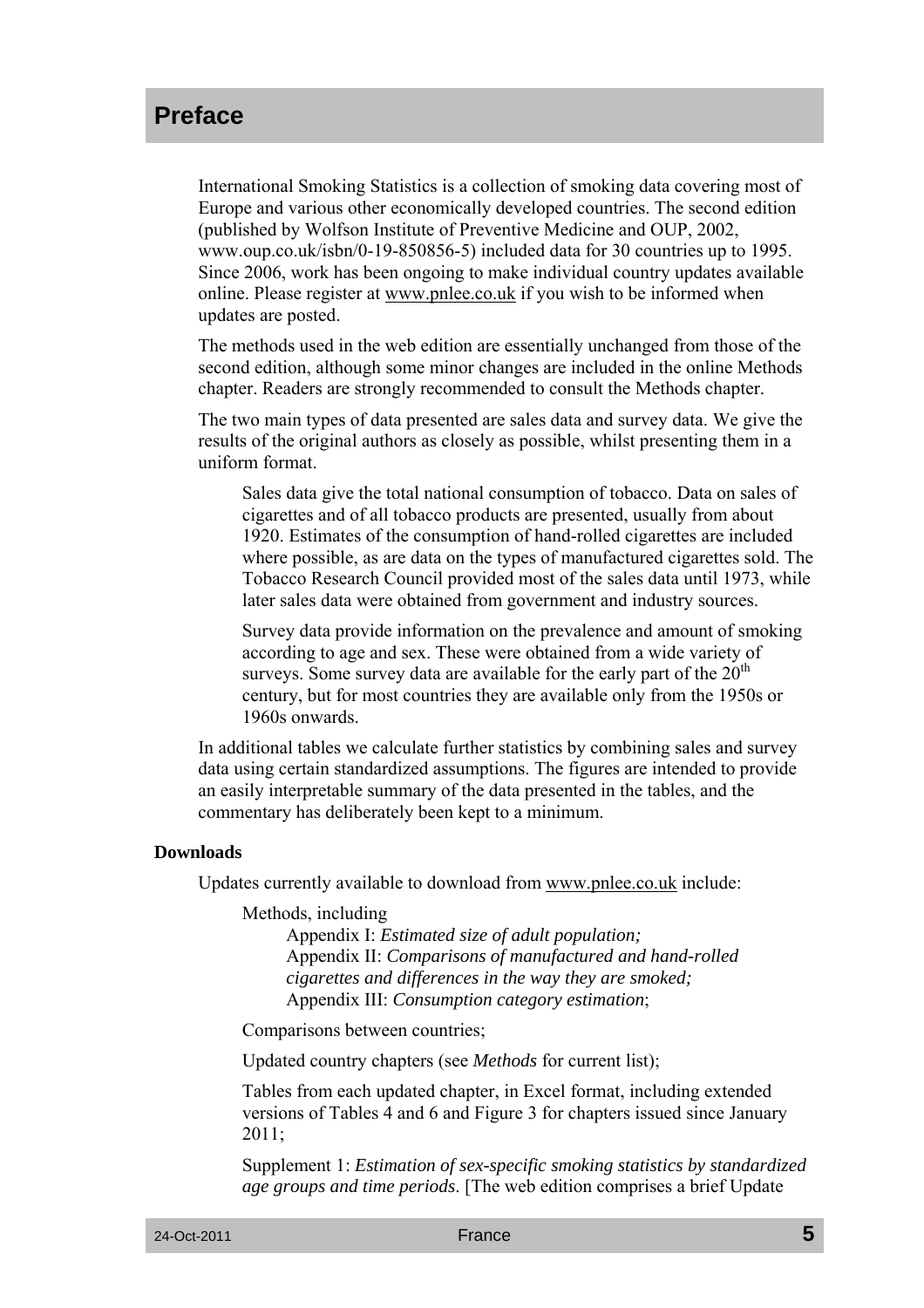Note, together with tables (in Excel format only) for the countries with a chapter in the web edition. The original Supplement 1 to the second edition (an extended version of Appendix IV to the second edition) is also available and gives a full description and tables for the other countries].

Also available from the same source are:

Supplement 2 to the second edition: *Estimating past smoking habits by an indirect method. An investigation into a method based on recall, with application to Great Britain.* [This supplement is an extended version of Appendix V to the second edition];

IMASS, a comprehensive Excel database system, based on WHO mortality data and smoking statistics from Supplement 1. The IMASS system includes powerful routines for creating graphs and tables.

## **Acknowledgements**

We would like to acknowledge the tobacco industry for their financial support and for providing some of the sales data in International Smoking Statistics.

We would also like to thank the many government and research organizations and individuals who supplied much of the information included.

We thank Yvonne Cooper, Pauline Wassell and Diana Morris for maintenance of our references database.

We are indebted to G. F. Todd, past director of the Tobacco Research Council, who, shortly before he died in 1988, had prepared a draft report from which the first edition of International Smoking Statistics developed.

Professor Nicholas Wald was an editor of earlier editions, and we thank him for his support and encouragement.

We alone bear the responsibility for the analysis and interpretation of the data presented.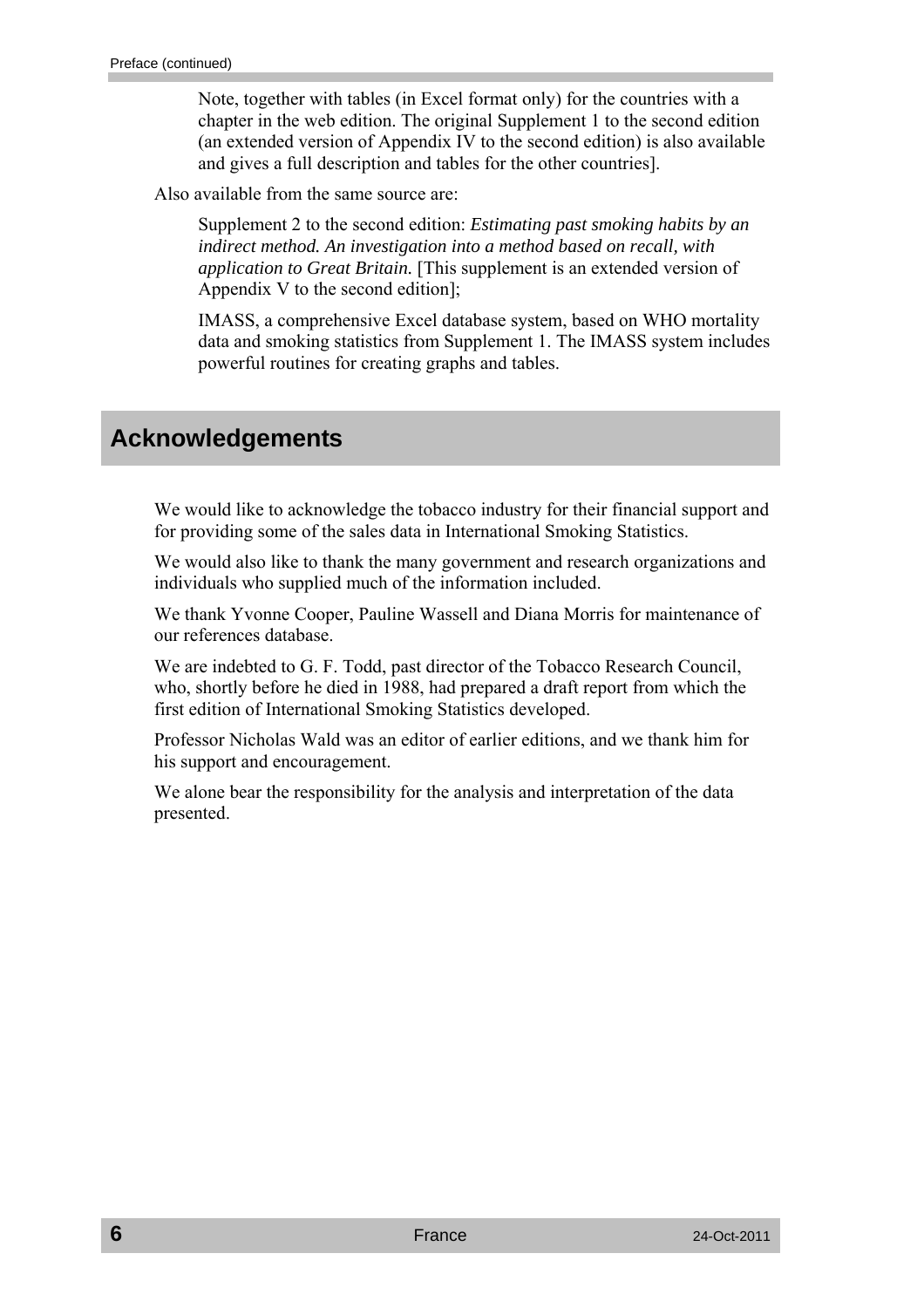### **Introduction**

#### **Sales data**

See Tables 1-3 and *Notes on sources of sales data*.

Data on the sales of tobacco in France are available from 1861. The consumption of manufactured cigarettes started around the 1870s and reached 0.7 cigarettes per adult per day by 1923. Consumption per adult then increased to nearly 6 cigarettes per day by the late 1970s and was then steady until the early 1990s. Consumption then decreased to 3 per day in the late 2000s. In addition to these general trends, there was a dip in the consumption of manufactured cigarettes during the Second World War.

We estimate that consumption of hand-rolled cigarettes per adult declined from about 1.5 to about 0.2 cigarettes per day between 1950 and 1990, then increased slightly, to 0.5 by the mid-2000s. Estimates of hand-rolled cigarette consumption are based on sales of 'scaferlatis' which is fine-cut tobacco used for hand-rolling and pipes.

Apart from a fall during the Second World War, the consumption per adult of all tobacco products combined increased from nearly 3 g per day in 1865 to around 7 g in the period between 1974 and 1979. Since then it declined steadily, to about 3 g by the mid-2000s.

In 1865 the majority of tobacco was consumed in the form of scaferlatis, with chewing tobacco and snuff also popular. The use of manufactured cigarettes increased rapidly during the 1920s: by 1932 over 37% of all tobacco consumed was as manufactured cigarettes. This increased to nearly 90% by the mid 1980s but declined after the mid 1990s, reaching 75% by 2004. Most of the remainder was sold as pipe and hand-rolling tobacco, with a small surge in cigar and cigarillo consumption in the 2000s. The percentage of manufactured cigarettes that were filtered increased steadily from less than 10% in 1950s to over 90% in the 2000s. Traditionally a high proportion of the cigarettes sold in France have been of dark tobacco, but in recent years blond cigarettes have almost completely taken over, the proportion rising from 20% in 1978 to 90% by 2005.

Smuggling was not a major feature of the French market before 2000: it was estimated as around 3% of consumption. However, cross-border sales and smuggling may have increased since then.

#### **Survey data**

See Tables 4-8 and *Notes on sources of survey data*.

In 1953, the prevalence of all tobacco smoking among those aged 15 years and over was 76% in men and 30% in women. The difference between the percentages of men and women who smoke has decreased since then owing to a steady decrease in the prevalence among men to around 30% in the 2000s (although one source (source 8) has given consistently lower estimates since the 1960s). Estimates for the prevalence among women varied around 15-35%, with no trend evident over time. Several surveys in the 1960s and 1970s showed a high prevalence of occasional smoking (about 10-15% in both sexes) so, when interpreting the prevalence estimates, the definition of smoking used by each survey should be taken into account.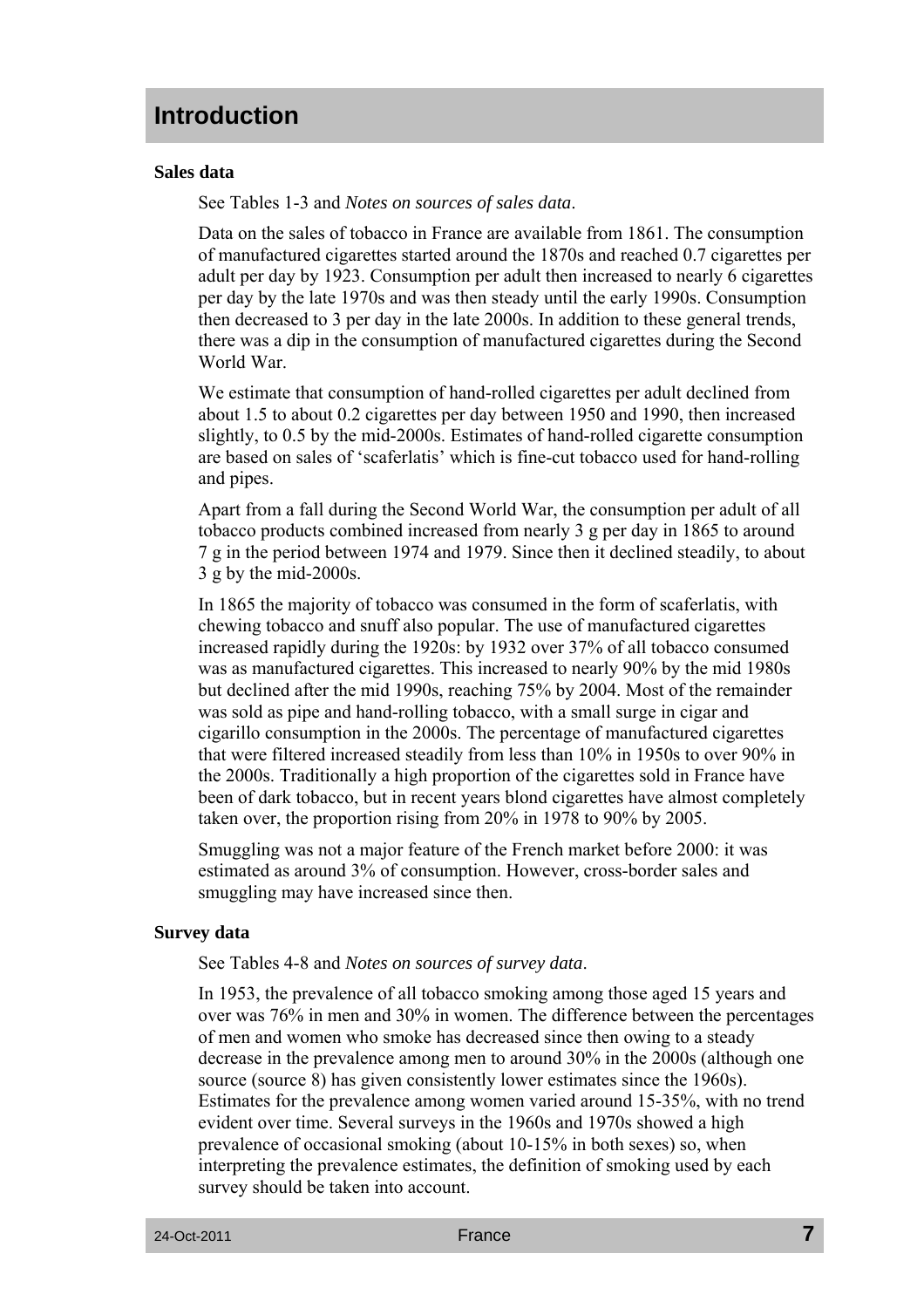The percentage of men who smoked other products but not cigarettes dropped from 15% in 1960 to 3-4% since the mid-1970s, with the prevalence somewhat higher for older men. Very few women smoked other tobacco products but not cigarettes. There are few data on prevalence by type of cigarette, but smoking of hand-rolled cigarettes only appears to be around 6% among men (perhaps rising to 9% in the 2000s) and 1% among women (perhaps rising to 4% in the 2000s). Several authors have noted that a higher proportion of men than women prefer dark tobacco brands (sources 11 and 12, see *Notes on sources of survey data,*  p. 53).

During the period from the 1950s to the present, a decrease was seen within each age group in the percentages of men smoking; this appeared greatest among men aged over 65. There has always been a strong tendency for prevalence to decline with increasing age, this being particularly marked among women. Results of surveys of teenage smoking varied considerably, but most showed the prevalence of smoking among girls to be similar to that among boys, particularly when occasional smoking was included.

Comparison of survey and sales data suggests that surveys generally underreported consumption by 5-30%. The estimated number of manufactured cigarettes smoked per person per day (sales-adjusted, averaged for the whole adult population) for men increased from 7 in 1960 to around 8 in the 1970s and 1980s, then decreased again to below 6 by the late 1990s. This may have decreased further during the 2000s. The number of cigarettes including hand-rolled cigarettes remained, for men, around 9 until the 1980s, after which it decreased to 7 by 2000 and possibly further since then. For women the number of cigarettes per person per day was 1-2 in the 1960s and 3-4 thereafter.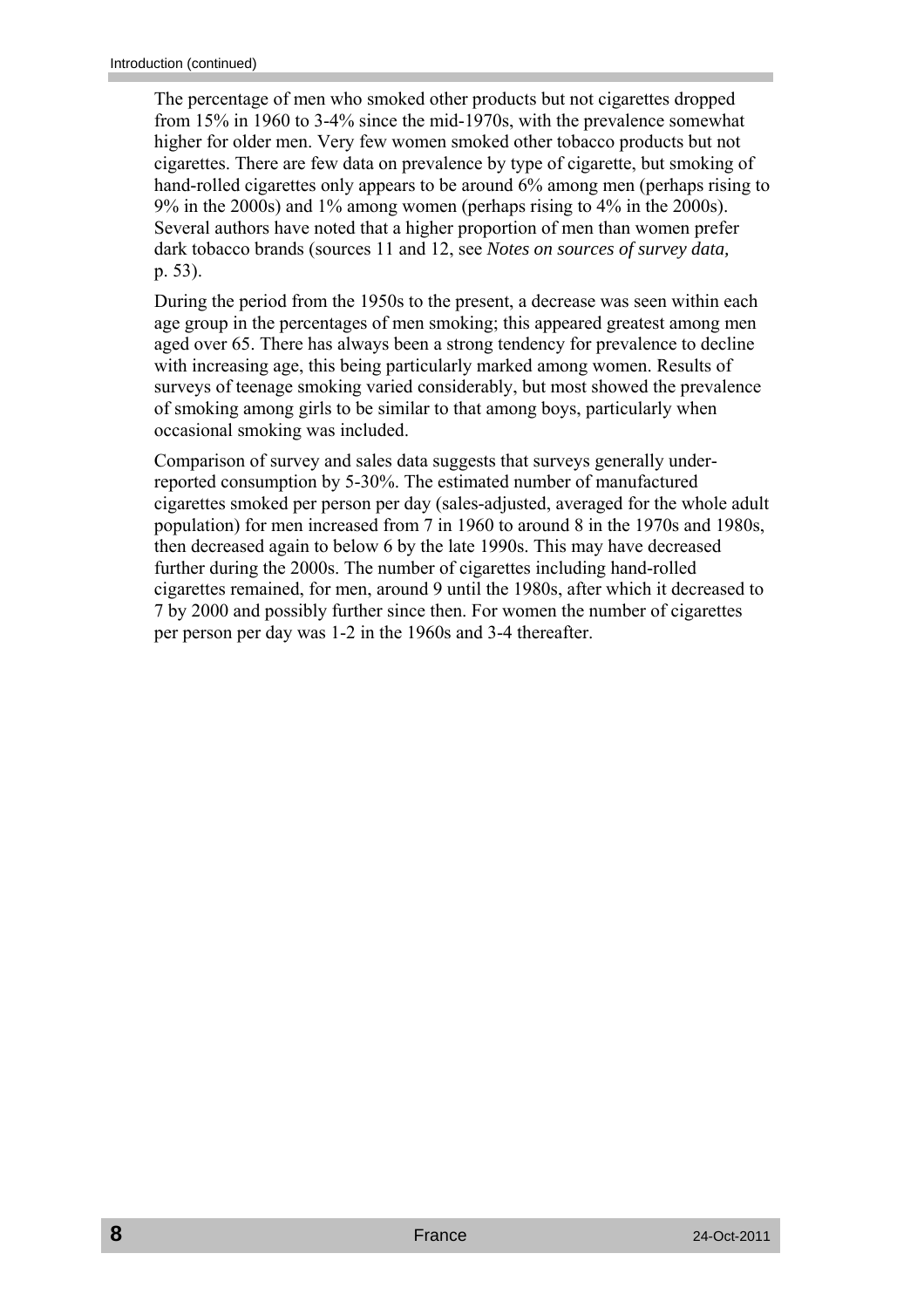| Table 1.1 | Total annual sales of tobacco products, 1861-1924 |  |
|-----------|---------------------------------------------------|--|
|-----------|---------------------------------------------------|--|

| Year | <b>Manufactured</b><br>cigarettes & cigarillos |                | Cigars  |                                            | Smoking<br>tobacco | <b>Chewing</b><br>tobacco | Snuff   | All tobacco<br>products |
|------|------------------------------------------------|----------------|---------|--------------------------------------------|--------------------|---------------------------|---------|-------------------------|
|      | tonnes                                         | millions       | tonnes  | $\overline{\overline{\mathsf{m}}}$ illions | tonnes             | tonnes                    | tonnes  | tonnes                  |
| 1861 | 8                                              | $\overline{7}$ | 3 1 0 8 | 777                                        | 16 743             | 977                       | 7 2 4 3 | 28 079                  |
| 1862 | 10                                             | 8              | 3 1 2 0 | 780                                        | 17 093             | 981                       | 7 3 2 0 | 28 5 24                 |
| 1863 | 10                                             | 8              | 3064    | 766                                        | 17 650             | 1 0 6 2                   | 7 4 5 5 | 29 241                  |
| 1864 | 10                                             | 8              | 3 1 0 8 | 777                                        | 17 982             | 1 0 9 3                   | 7 7 3 4 | 29 9 27                 |
| 1865 | 11                                             | 9              | 2960    | 740                                        | 18 005             | 1 0 9 2                   | 7846    | 29 914                  |
| 1866 | 12                                             | 10             | 3 2 4 8 | 812                                        | 18 237             | 1 1 1 9                   | 7946    | 30 562                  |
| 1867 | 13                                             | 11             | 3 2 6 8 | 817                                        | 18 824             | 1 159                     | 7927    | 31 191                  |
| 1868 | 14                                             | 12             | 3 1 2 0 | 780                                        | 19 045             | 1 2 2 4                   | 9747    | 33 150                  |
| 1869 | 18                                             | 15             | 3 1 2 4 | 781                                        | 19 560             | 1 2 3 2                   | 8 2 3 9 | 32 173                  |
|      |                                                |                |         |                                            |                    |                           |         |                         |
| 1870 | 20<br>18                                       | 17<br>15       | 2860    | 715                                        | 19 412             | 1 200<br>987              | 7808    | 31 300                  |
| 1871 |                                                |                | 2712    | 678                                        | 16 670             |                           | 6576    | 26 963                  |
| 1872 | 48                                             | 40             | 3 3 3 6 | 834                                        | 16 190             | 950                       | 6 508   | 27 032                  |
| 1873 | 282                                            | 235            | 3 3 0 0 | 825                                        | 17 308             | 974                       | 6510    | 28 374                  |
| 1874 | 502                                            | 418            | 3 2 8 4 | 821                                        | 17 775             | 998                       | 6643    | 29 20 2                 |
| 1875 | 630                                            | 525            | 3 3 4 8 | 837                                        | 18 607             | 1 0 2 9                   | 6859    | 30 473                  |
| 1876 | 736                                            | 613            | 3 3 9 6 | 849                                        | 19 470             | 1 0 7 9                   | 6924    | 31 605                  |
| 1877 | 751                                            | 626            | 3416    | 854                                        | 19 974             | 1 1 4 9                   | 7 0 0 4 | 32 294                  |
| 1878 | 826                                            | 688            | 3 3 6 0 | 840                                        | 20 028             | 1 1 7 5                   | 6983    | 32 372                  |
| 1879 | 826                                            | 688            | 3 2 9 2 | 823                                        | 20 529             | 1 2 1 1                   | 6894    | 32752                   |
| 1880 | 946                                            | 788            | 3 4 0 0 | 850                                        | 21 230             | 1 244                     | 6886    | 33 706                  |
| 1881 | 1 0 5 0                                        | 875            | 3 3 9 6 | 849                                        | 21 696             | 1 2 3 7                   | 6897    | 34 276                  |
| 1882 | 1 1 2 7                                        | 939            | 3604    | 901                                        | 22 266             | 1 2 6 9                   | 6962    | 35 228                  |
| 1883 | 1 1 2 7                                        | 939            | 3672    | 918                                        | 22 964             | 1 2 8 4                   | 6860    | 35 907                  |
| 1884 | 1 1 0 5                                        | 921            | 3724    | 931                                        | 23729              | 1 2 2 2                   | 6775    | 36 555                  |
| 1885 | 1 0 6 3                                        | 886            | 3628    | 907                                        | 23 955             | 1 2 2 5                   | 6586    | 36 457                  |
| 1886 | 1 0 3 0                                        | 858            | 3524    | 881                                        | 23 771             | 1 2 1 0                   | 6446    | 35 981                  |
| 1887 | 1 0 0 2                                        | 835            | 3536    | 884                                        | 23 992             | 1 2 1 9                   | 6 2 4 2 | 35 991                  |
| 1888 | 1 1 1 5                                        | 929            | 3496    | 874                                        | 24 389             | 1 2 4 9                   | 6049    | 36 298                  |
| 1889 | 1 0 2 6                                        | 855            | 3508    | 877                                        | 24 704             | 1 2 1 4                   | 5898    | 36 350                  |
| 1890 | 1 0 6 2                                        | 885            | 3 3 6 8 | 842                                        | 24 962             | 1 2 2 3                   | 5732    | 36 347                  |
| 1891 | 1 1 4 1                                        | 951            | 3 2 7 6 | 819                                        | 25 160             | 1 250                     | 5 5 0 7 | 36 334                  |
| 1892 | 1 2 8 9                                        | 1 0 7 4        | 3 2 7 2 | 818                                        | 25 225             | 1 2 3 2                   | 5478    | 36 496                  |
| 1893 | 1 4 0 5                                        | 1 1 7 1        | 3 1 9 6 | 799                                        | 24 935             | 1 1 9 4                   | 5 3 5 3 | 36 083                  |
| 1894 | 1 457                                          | 1 2 1 4        | 3 1 2 8 | 782                                        | 25 107             | 1 1 8 1                   | 5 3 0 8 | 36 181                  |
| 1895 | 1571                                           | 1 3 0 9        | 3 1 0 8 | 777                                        | 25 530             | 1 1 4 8                   | 5 2 3 7 | 36 594                  |
| 1896 | 1776                                           | 1480           | 3 1 2 4 | 781                                        | 26 411             | 1 1 4 2                   | 5 1 8 7 | 37 640                  |
| 1897 | 1766                                           | 1472           | 3 0 8 0 | 770                                        | 26 752             | 1 1 2 9                   | 4 9 5 4 | 37 681                  |
| 1898 | 1859                                           | 1549           | 3 140   | 785                                        | 27 431             | 1 144                     | 4915    | 38 489                  |
| 1899 | 1 950                                          | 1625           | 3 0 9 2 | 773                                        | 27912              | 1 1 9 8                   | 4 9 0 5 | 39 057                  |
|      |                                                |                |         |                                            |                    |                           |         |                         |
| 1900 | 2 1 6 1                                        | 1801           | 2880    | 720                                        | 27 734             | 1 1 3 5                   | 4918    | 38 828                  |
| 1901 | 2 2 1 5                                        | 1846           | 2624    | 656                                        | 27 874             | 1 0 8 5                   | 4855    | 38 653                  |
| 1902 | 2 3 7 2                                        | 1977           | 2580    | 645                                        | 28 429             | 1 0 7 5                   | 4 60 6  | 39 062                  |
| 1903 | 2 5 5 6                                        | 2 1 3 0        | 2628    | 657                                        | 27 833             | 1 1 0 8                   | 4 5 5 4 | 38 679                  |
| 1904 | 2641                                           | 2 2 0 1        | 2660    | 665                                        | 28 340             | 1 1 8 1                   | 4640    | 39 4 62                 |
| 1905 | 2710                                           | 2 2 5 8        | 2684    | 671                                        | 28 4 98            | 1 1 8 5                   | 4716    | 39793                   |
| 1906 | 3 0 26                                         | 2522           | 2688    | 672                                        | 28 3 88            | 1 1 6 2                   | 4831    | 40 095                  |
| 1907 | 3 3 5 3                                        | 2794           | 2 3 8 4 | 596                                        | 28 7 24            | 1 150                     | 4851    | 40 4 62                 |
| 1908 | 3 4 8 8                                        | 2 9 0 7        | 2 3 1 6 | 579                                        | 29 15 6            | 1 1 5 7                   | 4756    | 40 873                  |
| 1909 | 3661                                           | 3 0 5 1        | 2 3 1 2 | 578                                        | 29 4 9 3           | 1 1 4 2                   | 4861    | 41 4 69                 |
| 1910 | 3 900                                          | 3 2 5 0        | 2 3 6 8 | 592                                        | 29 960             | 1 1 5 1                   | 4879    | 42 258                  |
| 1911 | 4 2 2 4                                        | 3520           | 2 3 3 6 | 584                                        | 30 513             | 1 1 5 6                   | 4650    | 42 879                  |
| 1912 | 4 607                                          | 3839           | 2 4 4 4 | 611                                        | 31 498             | 1 150                     | 4719    | 44 418                  |
| 1913 | 4858                                           | 4 0 4 8        | 2592    | 648                                        | 31 552             | 1 1 4 7                   | 4715    | 44 864                  |
| 1923 | 10 121                                         | 8 4 3 4        | 1 4 5 2 | 363                                        | 38 082             | 1 0 7 8                   | 4 2 2 4 | 54 957                  |
| 1924 | 12 035                                         | 10 0 29        | 1 3 4 8 | 337                                        | 40 222             | 1 0 7 6                   | 3917    | 58 598                  |

Source: see *Notes on sources of sales data: Sales data before 1960*, p. 49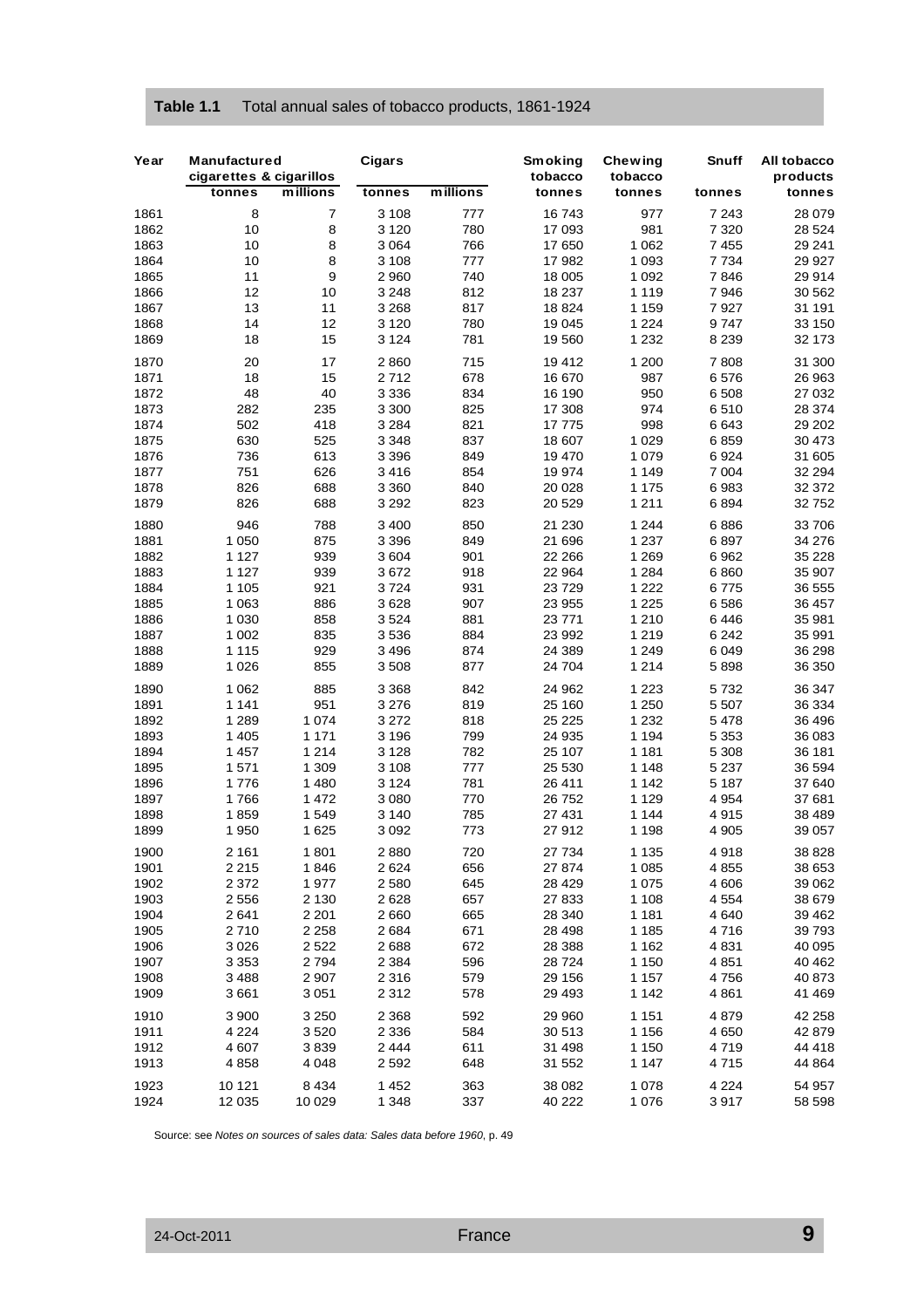| Year | <b>Manufactured</b> |                 | Cigars |                 | <b>Cigarillos</b> |                 | <b>Smoking Chewing</b> |         | <b>Snuff</b> | All tobacco |
|------|---------------------|-----------------|--------|-----------------|-------------------|-----------------|------------------------|---------|--------------|-------------|
|      | cigarettes          |                 |        |                 |                   |                 | tobacco                | tobacco |              | products    |
|      |                     | tonnes millions |        | tonnes millions |                   | tonnes millions | tonnes                 | tonnes  | tonnes       | tonnes      |
| 1932 | 22 106              | 18 422          | 764    | 191             | 163               | 102             | 32 348                 | 937     | 2 5 5 1      | 58 870      |
| 1933 | 21 767              | 18 139          | 720    | 180             | 165               | 103             | 32 274                 | 923     | 2413         | 58 262      |
| 1934 | 20815               | 17 346          | 656    | 164             | 176               | 110             | 31 874                 | 891     | 2 3 0 9      | 56 721      |
| 1935 | 20 082              | 16 735          | 616    | 154             | 189               | 118             | 30 364                 | 848     | 2 1 6 9      | 54 268      |
| 1936 | 20 628              | 17 190          | 632    | 158             | 208               | 130             | 30 723                 | 853     | 2026         | 55 070      |
| 1937 | 21 684              | 18 070          | 680    | 170             | 256               | 160             | 29 574                 | 810     | 1897         | 54 901      |
| 1938 | 22 4 6 8            | 18723           | 592    | 148             | 256               | 160             | 29 314                 | 767     | 1716         | 55 113      |
| 1939 | 24 601              | 20 501          | 620    | 155             | 258               | 161             | 31 841                 | 685     | 1628         | 59 633      |
| 1940 | 22 802              | 19 002          | 632    | 158             | 278               | 174             | 29 990                 | 564     | 1 3 9 6      | 55 663      |
| 1941 | 18 276              | 15 230          | 268    | 67              | 182               | 114             | 24 4 25                | 603     | 1 1 1 2      | 44 866      |
| 1942 | 13 2 28             | 11 023          | 240    | 60              | 182               | 114             | 15 011                 | 542     | 1 2 4 6      | 30 449      |
| 1943 | 12 048              | 10 040          | 232    | 58              | 130               | 81              | 11 560                 | 447     | 1 1 7 5      | 25 592      |
| 1944 | 10 690              | 8908            | 164    | 41              | 136               | 85              | 9 2 5 9                | 335     | 802          | 21 386      |
| 1945 | 15 930              | 13 275          | 192    | 48              | 141               | 88              | 14 470                 | 470     | 883          | 32 086      |

1946 22 260 18 550 200 50 144 90 18 581 572 880 42 637 1947 29 551 24 626 236 59 149 93 23 961 696 892 55 485 1948 32 257 26 881 212 53 125 78 26 649 721 856 60 820 1949 34 186 28 488 272 68 160 100 21 075 644 786 57 123 1950 38 252 31 877 396 99 245 153 21 643 612 757 61 905 1951 41 546 34 622 424 106 251 157 19 856 613 729 63 420 1952 43 649 36 374 412 103 304 190 18 415 574 699 64 053 1953 43 426 36 188 400 100 366 229 18 519 536 656 63 903 1954 43 878 36 565 416 104 381 238 18 120 515 555 63 865 1955 47 683 39 736 472 118 440 275 17 414 520 560 67 089 1956 51 042 42 535 588 147 472 295 17 505 529 574 70 710 1957 53 549 44 624 576 144 530 331 17 839 558 559 73 610 1958 55 264 46 053 764 191 573 358 18 327 507 493 75 927 1959 52 844 44 037 868 217 517 323 17 783 533 508 73 053

#### **Table 1.2** Total annual sales of tobacco products, 1932-1959

Source: see *Notes on sources of sales data: Sales data before 1960*, p. 49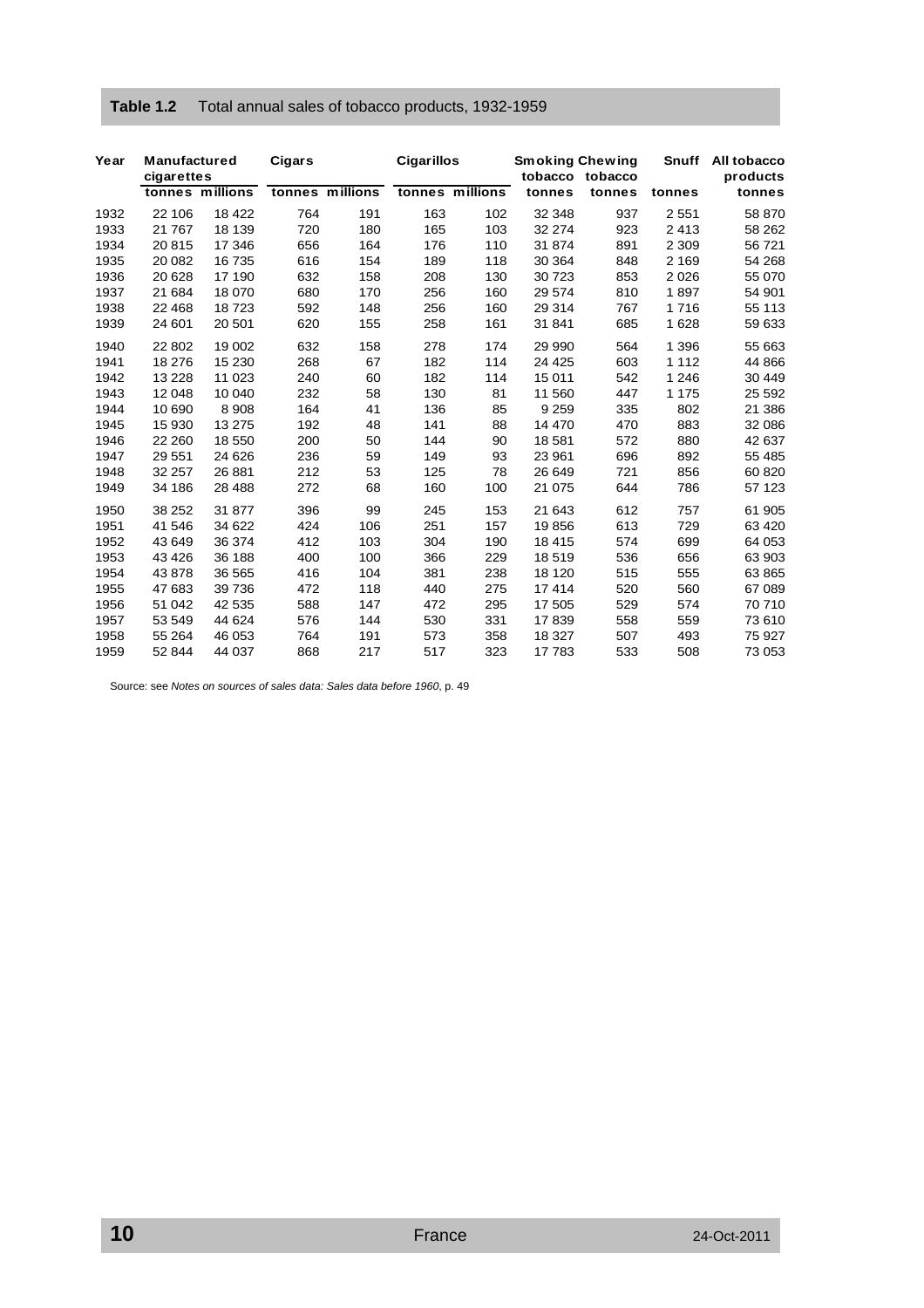#### **Table 1.3** Total annual sales of tobacco products, 1960-1989

|      |              |          |         |                              |                 |                | <b>Chewing</b> |             |
|------|--------------|----------|---------|------------------------------|-----------------|----------------|----------------|-------------|
| Year | Manufactured |          |         | <b>Cigars and cigarillos</b> |                 | <b>Smoking</b> | tobacco        | All tobacco |
|      | cigarettes   |          |         | cigars                       | cigarillos      | tobacco        | and snuff      | products    |
|      | tonnes       | millions | tonnes  | millions                     | <b>millions</b> | tonnes         | tonnes         | tonnes      |
| 1960 | 52729        | 44 617   | 1 4 9 0 | 242                          | 325             | 18 057         | 985            | 73 261      |
| 1961 | 53 999       | 46 046   | 1614    | 264                          | 350             | 18 075         | 946            | 74 635      |
| 1962 | 55 765       | 47 923   | 1746    | 285                          | 380             | 18 26 2        | 883            | 76 656      |
| 1963 | 57 268       | 49 602   | 1 906   | 328                          | 372             | 18 371         | 821            | 78 365      |
| 1964 | 57 732       | 50 401   | 2 1 0 5 | 378                          | 371             | 17 269         | 884            | 77 990      |
| 1965 | 61 508       | 54 127   | 2 2 5 1 | 406                          | 393             | 16 636         | 816            | 81 211      |
| 1966 | 63 843       | 56 635   | 2 4 2 6 | 440                          | 416             | 15 952         | 790            | 83 011      |
| 1967 | 67 513       | 60 377   | 2 4 9 8 | 451                          | 434             | 15 549         | 775            | 86 335      |
| 1968 | 70 186       | 63 282   | 2648    | 492                          | 425             | 15 540         | 723            | 89 097      |
| 1969 | 72 428       | 65 844   | 2788    | 533                          | 410             | 14 359         | 721            | 90 296      |
| 1970 | 75 982       | 69 650   | 2866    | 546                          | 426             | 13 3 66        | 694            | 92 907      |
| 1971 | 78 046       | 72 143   | 3 2 8 2 | 656                          | 411             | 12514          | 705            | 94 546      |
| 1972 | 77 312       | 72 070   | 3477    | 710                          | 398             | 11 513         | 681            | 92 982      |
| 1973 | 80 176       | 75 379   | 3785    | 795                          | 378             | 10713          | 668            | 95 342      |
| 1974 | 84 883       | 80 492   | 4 4 6 6 | 965                          | 379             | 10 263         | 683            | 100 295     |
| 1975 | 88 704       | 84 847   | 5 2 8 6 | 1 1 7 2                      | 374             | 9683           | 685            | 104 358     |
| 1976 | 86 922       | 83872    | 5973    | 1 3 5 8                      | 338             | 8705           | 691            | 102 291     |
| 1977 | 88793        | 86 436   | 6790    | 1572                         | 314             | 8 2 6 0        | 671            | 104 515     |
| 1978 | 86 444       | 84 900   | 6685    | 1562                         | 273             | 7613           | 655            | 101 396     |
| 1979 | 88708        | 87 909   | 6683    | 1568                         | 257             | 7 2 5 7        | 581            | 103 229     |
| 1980 | 87 628       | 87 628   | 7053    |                              | 1926            | 7 1 4 0        | 516            | 102 337     |
| 1981 | 86 269       | 87 098   | 6830    |                              | 1865            | 6972           | 427            | 100 497     |
| 1982 | 86 266       | 87 941   | 6 3 2 1 |                              | 1726            | 6908           | 416            | 99 911      |
| 1983 | 86 995       | 89 554   | 5 9 0 7 |                              | 1613            | 6689           | 416            | 100 007     |
| 1984 | 87 681       | 91 153   | 5680    |                              | 1 5 5 1         | 6469           | 391            | 100 220     |
| 1985 | 91 628       | 96 209   | 6405    |                              | 1749            | 6550           | 404            | 104 987     |
| 1986 | 89 200       | 94 606   | 5870    |                              | 1 603           | 5846           | 372            | 101 288     |
| 1987 | 87942        | 94 224   | 5610    |                              | 1 5 3 2         | 5 5 2 9        | 374            | 99 456      |
| 1988 | 85 913       | 92 999   | 5 4 0 5 |                              | 1 4 7 6         | 5 2 3 5        | 382            | 96 936      |
| 1989 | 86 792       | 94 929   | 5 3 4 3 |                              | 1 4 5 9         | 4988           | 380            | 97 503      |

Source: see *Notes on sources of sales data: Sales data for 1960-1989*, p. 49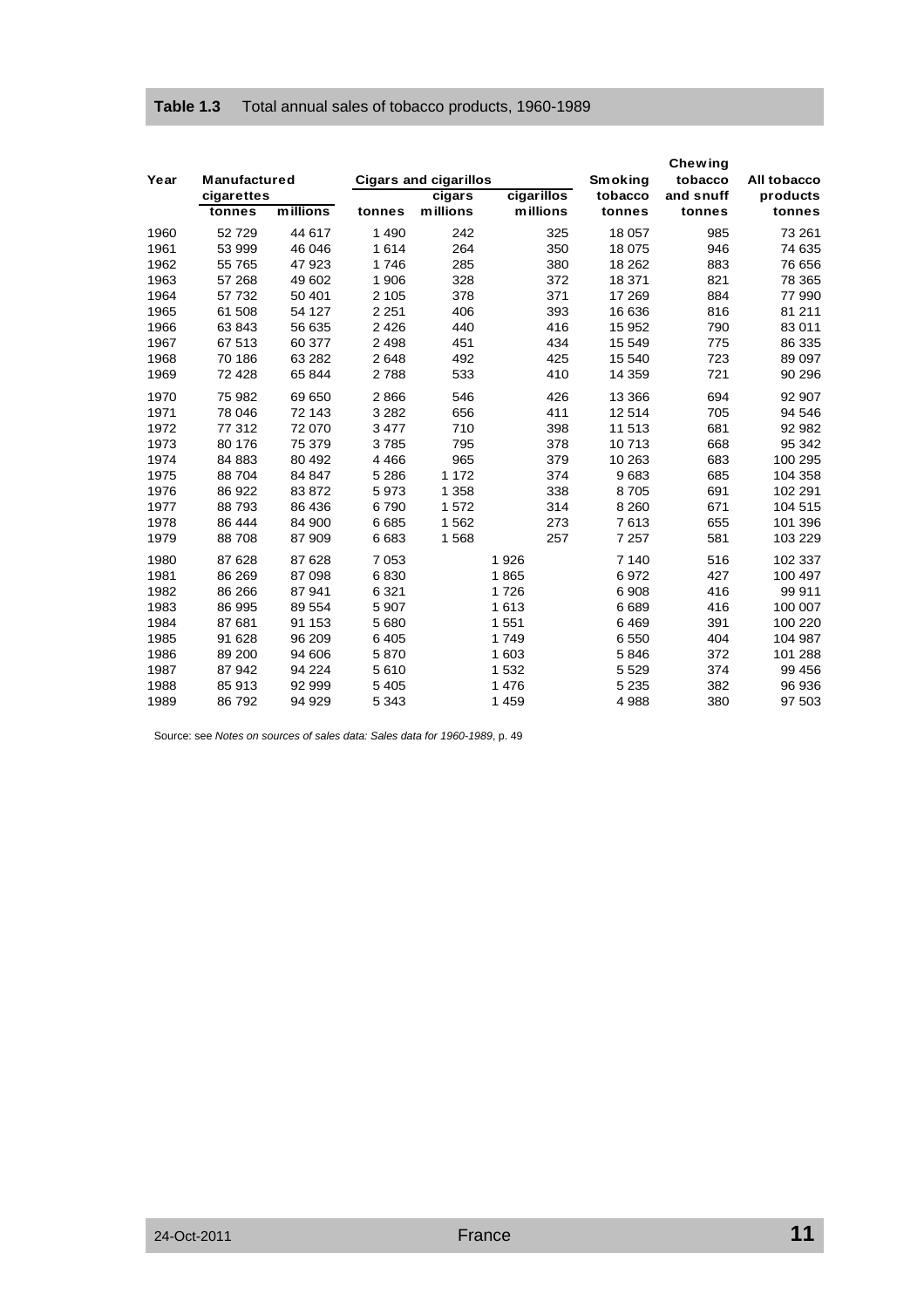#### **Table 1.4** Total annual sales of tobacco products, 1990-2010

| Year | <b>Manufactured</b> |                 |         | <b>Cigars and cigarillos</b> |                 | Hand-   |         | <b>Pipe Chewing</b>     |               | Snuff All tobacco |
|------|---------------------|-----------------|---------|------------------------------|-----------------|---------|---------|-------------------------|---------------|-------------------|
|      | cigarettes          |                 | total   | <b>Targe</b><br>cigars       | small<br>cigars | tobacco |         | rolling tobacco tobacco |               | products          |
|      |                     | tonnes millions | tonnes  | millions millions            |                 | tonnes  | tonnes  |                         | tonnes tonnes | tonnes            |
| 1990 | 86 684              | 95 809          | 5 3 9 8 | 87                           | 1 3 8 7         | 2023    | 2910    |                         | 397           | 97412             |
| 1991 | 86 928              | 97 100          | 5 3 9 8 | 88                           | 1 3 8 6         | 2 1 9 3 | 2712    |                         | 394           | 97 624            |
| 1992 | 85 303              | 96 310          | 5 0 4 6 | 82                           | 1 2 9 6         | 2515    | 2 4 5 4 | 351                     | 53            | 95 722            |
| 1993 | 82 0 26             | 93 617          | 5013    | 80                           | 1 2 8 9         | 3 0 6 7 | 2467    | 340                     | 51            | 92 965            |
| 1994 | 78 098              | 90 113          | 5 1 5 6 | 79                           | 1 3 2 9         | 3759    | 2 4 3 6 | 322                     | 47            | 89818             |
| 1995 | 75 717              | 88 336          | 5 3 5 0 | 75                           | 1 3 8 6         | 4 1 1 0 | 2 3 3 4 | 334                     | 47            | 87 892            |
| 1996 | 73 033              | 86 163          | 5 607   | 76                           | 1455            | 4768    | 2 2 3 0 | 328                     | 45            | 86 011            |
| 1997 | 69 548              | 82 983          | 5753    | 76                           | 1 4 9 5         | 5 2 7 0 | 2045    | 319                     | 44            | 82 979            |
| 1998 | 69 4 63             | 83 835          | 5973    | 78                           | 1553            | 5 3 6 9 | 1915    | 303                     | 43            | 83 066            |
| 1999 | 68 534              | 83 675          | 6 1 2 3 | 80                           | 1592            | 5611    | 1775    | 309                     | 42            | 82 394            |
| 2000 | 66 797              | 82 514          | 6 2 6 9 | 80                           | 1632            | 5581    | 1589    | 319                     | 39            | 80 594            |
| 2001 | 66771               | 83 4 64         | 6 3 3 5 | 85                           | 1645            | 5633    | 1 4 5 4 | 333                     | 38            | 80 565            |
| 2002 | 64 4 23             | 80 529          | 6 2 5 5 | 83                           | 1625            | 5721    | 1 2 3 6 | 332                     | 34            | 78 001            |
| 2003 | 55 719              | 69 649          | 6 3 3 5 |                              | 1730            | 5954    | 1 0 4 1 |                         | 352           | 69 402            |
| 2004 | 43 939              | 54 924          | 6929    |                              | 1892            | 6970    | 891     |                         |               | 58729             |
| 2005 | 43 841              | 54 801          | 6767    |                              | 1848            | 7 0 0 9 | 773     |                         |               | 58 390            |
| 2006 | 44 618              | 55 772          | 6661    |                              | 1819            | 7 1 6 8 | 627     |                         |               | 59 074            |
| 2007 | 43 956              | 54 945          | 6 196   |                              | 1 6 9 2         | 7095    | 611     |                         |               | 57858             |
| 2008 | 42 871              | 53 589          | 5965    |                              | 1629            | 7400    | 431     |                         |               | 56 668            |
| 2009 | 43 984              | 54 980          | 5779    |                              | 1 578           | 7 257   | 515     |                         |               | 57 535            |
| 2010 | 43838               | 54 797          | 5698    |                              | 1 556           | 7598    | 479     |                         |               | 57 613            |

Source: see *Notes on sources of sales data: Sales data for 1990 onwards*, p. 50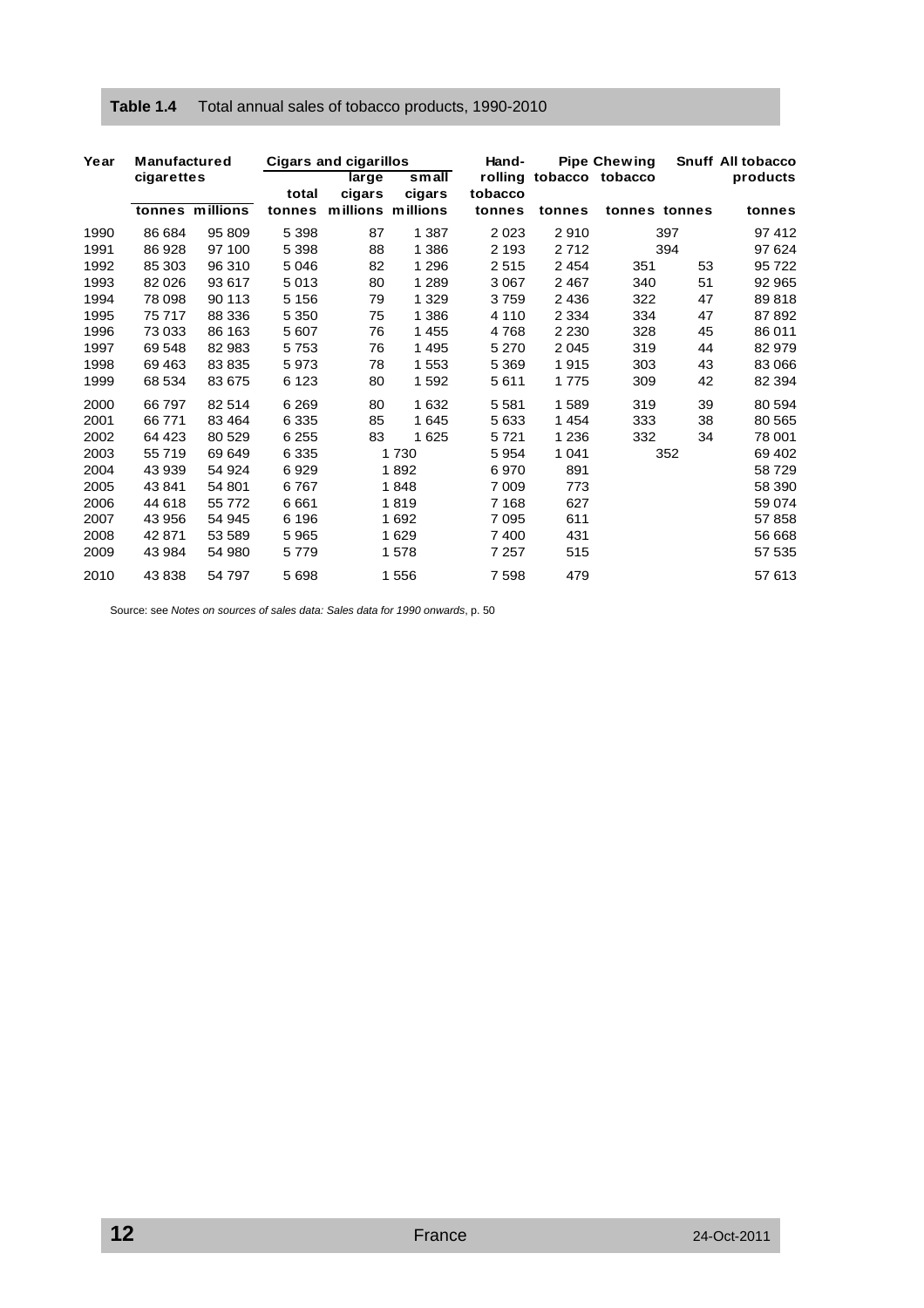| Year         | Manufactured<br>cigarettes | Cigars and  | Pipe and<br>cigarillos hand-rolling<br>tobacco | <b>Chewing</b><br>tobacco<br>and snuff |
|--------------|----------------------------|-------------|------------------------------------------------|----------------------------------------|
|              | $\%$                       | $\%$        | $\%$                                           | ℅                                      |
| 1865<br>1875 | 0.0<br>2.1                 | 9.9<br>11.0 | 60.2<br>61.1                                   | 29.9<br>25.9                           |
| 1885         | 2.9                        | 10.0        | 65.7                                           | 21.4                                   |
| 1895         | 4.3                        | 8.5         | 69.8                                           | 17.4                                   |
| 1905         | 6.8                        | 6.7         | 71.6                                           | 14.8                                   |
| 1913         | 10.8                       | 5.8         | 70.3                                           | 13.1                                   |
| 1924         | 20.5                       | 2.3         | 68.6                                           | 8.5                                    |
| 1935         | 37.1                       | 1.1         | 56.1                                           | 5.6                                    |
| 1945         | 49.9                       | 0.6         | 45.3                                           | 4.2                                    |
| 1955         | 71.5                       | 0.7         | 26.1                                           | 1.6                                    |
| 1965         | 75.7                       | 2.8         | 20.5                                           | 1.0                                    |
| 1975         | 85.0                       | 5.1         | 9.3                                            | 0.7                                    |
| 1985         | 87.3                       | 6.1         | 6.2                                            | 0.4                                    |
| 1995         | 86.1                       | 6.1         | 7.3                                            | 0.4                                    |
| 2005         | 75.1                       | 11.6        | 13.3                                           |                                        |

#### **Table 1.5** Percentage of sales of tobacco in different forms (by weight), selected years

Source: calculated from Tables 1.1 - 1.4

|  | Figure 1 | Percentage of sales of tobacco in different forms (by weight), selected years |  |  |  |
|--|----------|-------------------------------------------------------------------------------|--|--|--|
|--|----------|-------------------------------------------------------------------------------|--|--|--|



Source: Table 1.5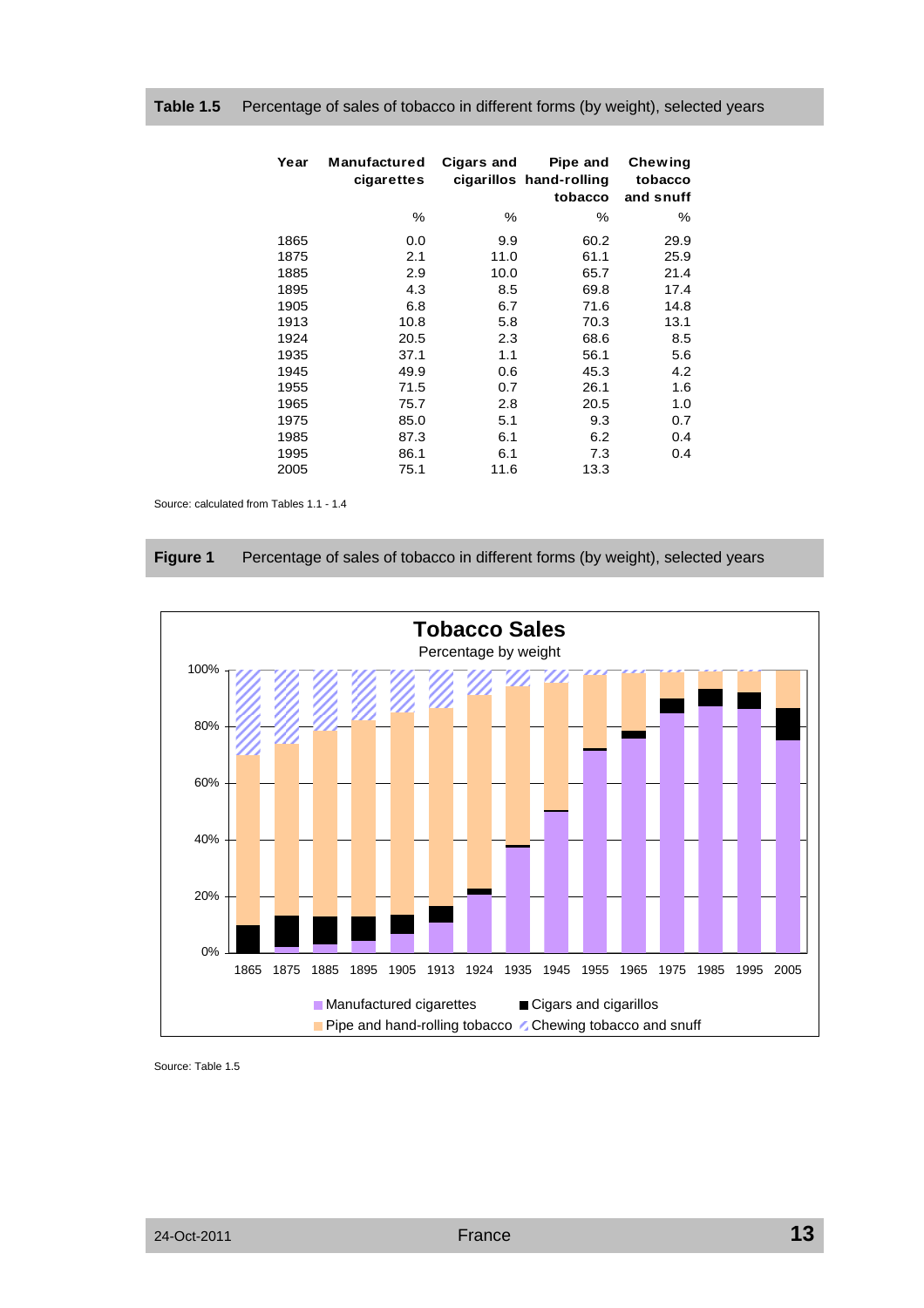#### **Table 2** Sales of cigarettes (including estimated number of hand-rolled cigarettes) and of all tobacco products. Annual total and average per adult (age 15 years and over) per day

| Year | <b>Manufactured cigarettes</b> |           | Hand-rolled cigarettes | <b>Total cigarettes</b> | All tobacco products |                  |
|------|--------------------------------|-----------|------------------------|-------------------------|----------------------|------------------|
|      | <b>Total annual</b>            | Number/   | Total annual Number/   | Total annual Number/    | <b>Total annual</b>  | Grams/           |
|      | millions                       | adult/day | millions adult/day     | millions adult/day      |                      | tonnes adult/day |
| 1865 | 9                              | 0.0       |                        |                         | 29 914               | 2.9              |
| 1870 | 17                             | 0.0       |                        |                         | 31 300               | 3.1              |
| 1875 | 525                            | 0.1       |                        |                         | 30 473               | 3.1              |
| 1880 | 788                            | 0.1       |                        |                         | 33 706               | 3.3              |
| 1885 | 886                            | 0.1       |                        |                         | 36 457               | 3.5              |
| 1890 | 885                            | 0.1       |                        |                         | 36 347               | 3.5              |
| 1895 | 1 3 0 9                        | 0.1       |                        |                         | 36 594               | 3.5              |
| 1900 | 1801                           | 0.2       |                        |                         | 38 828               | 3.7              |
| 1901 | 1846                           | 0.2       |                        |                         | 38 653               | 3.7              |
| 1902 | 1977                           | 0.2       |                        |                         | 39 062               | 3.7              |
| 1903 | 2 1 3 0                        | 0.2       |                        |                         | 38 679               | 3.6              |
| 1904 | 2 2 0 1                        | 0.2       |                        |                         | 39 462               | 3.7              |
| 1905 | 2 2 5 8                        | 0.2       |                        |                         | 39 7 9 3             | 3.7              |
| 1906 | 2522                           | 0.2       |                        |                         | 40 095               | 3.8              |
| 1907 | 2794                           | 0.3       |                        |                         | 40 462               | 3.8              |
| 1908 | 2907                           | 0.3       |                        |                         | 40 873               | 3.8              |
| 1909 | 3 0 5 1                        | 0.3       |                        |                         | 41 469               | 3.9              |
| 1910 | 3 2 5 0                        | 0.3       |                        |                         | 42 258               | 3.9              |
| 1913 | 4048                           | 0.4       |                        |                         | 44 864               | 4.1              |
| 1923 | 8 4 3 4                        | 0.7       |                        |                         | 54 957               | 4.8              |
| 1924 | 10 0 29                        | 0.9       |                        |                         | 58 598               | 5.1              |
| 1932 | 18 4 22                        | 1.6       |                        |                         | 58 870               | 5.1              |
| 1933 | 18 139                         | 1.6       |                        |                         | 58 262               | 5.0              |
| 1934 | 17 346                         | 1.5       |                        |                         | 56 721               | 4.9              |
| 1935 | 16735                          | 1.4       |                        |                         | 54 268               | 4.7              |
| 1936 | 17 190                         | 1.5       |                        |                         | 55 070               | 4.8              |
| 1937 | 18 0 70                        | 1.6       |                        |                         | 54 901               | 4.8              |
| 1938 | 18723                          | 1.6       |                        |                         | 55 113               | 4.8              |
| 1939 | 20 501                         | 1.8       |                        |                         | 59 633               | 5.2              |
| 1940 | 19 002                         | 1.7       |                        |                         | 55 663               | $5.0\,$          |
| 1941 | 15 230                         | 1.4       |                        |                         | 44 866               | 4.1              |
| 1942 | 11 023                         | 1.0       |                        |                         | 30 449               | 2.8              |
| 1943 | 10 040                         | 0.9       |                        |                         | 25 592               | 2.3              |
| 1944 | 8908                           | 0.8       |                        |                         | 21 386               | 2.0              |
| 1945 | 13 275                         | 1.2       |                        |                         | 32 086               | 2.9              |
| 1946 | 18 550                         | 1.6       |                        |                         | 42 637               | 3.7              |
| 1947 | 24 626                         | 2.1       |                        |                         | 55 485               | 4.8              |
| 1948 | 26 881                         | 2.3       |                        |                         | 60 820               | $5.2\,$          |
| 1949 | 28 4 88                        | 2.4       |                        |                         | 57 123               | 4.8              |
| 1950 | 31 877                         | 2.7       | 19 9 34<br>1.7         | 51811<br>4.4            | 61 905               | $5.2\,$          |
| 1951 | 34 622                         | 2.9       | 18 288<br>1.5          | 52 910<br>4.5           | 63 4 20              | 5.4              |
| 1952 | 36 374                         | 3.1       | 16 961<br>1.4          | 53 335<br>4.5           | 64 053               | 5.4              |
| 1953 | 36 188                         | 3.0       | 17 057<br>1.4          | 53 245<br>4.5           | 63 903               | 5.4              |
| 1954 | 36 565                         | 3.1       | 16 689<br>1.4          | 53 254<br>4.5           | 63 865               | 5.4              |
| 1955 | 39 736                         | 3.3       | 16 039<br>1.3          | 55 7 7 5<br>4.7         | 67 089               | 5.6              |
| 1956 | 42 535                         | 3.5       | 16 123<br>1.3          | 58 658<br>4.9           | 70 710               | 5.9              |
| 1957 | 44 624                         | 3.7       | 16 431<br>1.4          | 61 055<br>5.1           | 73 610               | 6.1              |
| 1958 | 46 053                         | 3.8       | 16880<br>1.4           | 62 933<br>5.2           | 75 927               | 6.3              |
| 1959 | 44 037                         | 3.6       | 16 379<br>1.3          | 60 416<br>4.9           | 73 053               | 6.0              |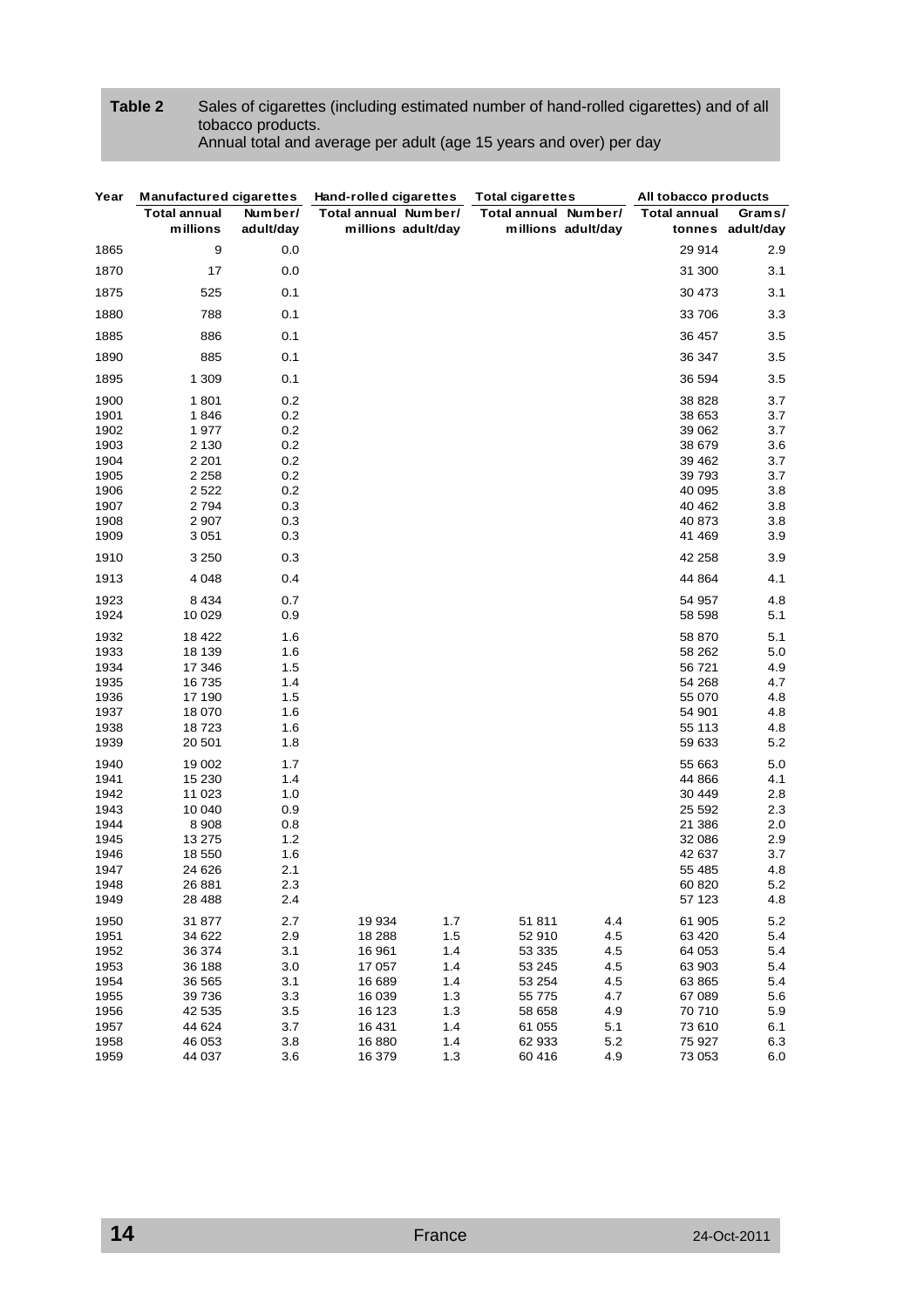#### **Table 2** *(continued)*

| Year   | <b>Manufactured cigarettes</b> |           | Hand-rolled cigarettes |                    | <b>Total cigarettes</b> |                    | All tobacco products |                  |
|--------|--------------------------------|-----------|------------------------|--------------------|-------------------------|--------------------|----------------------|------------------|
|        | <b>Total annual</b>            | Number/   | Total annual Number/   |                    | Total annual Number/    |                    | <b>Total annual</b>  | Grams/           |
|        | millions                       | adult/day |                        | millions adult/day |                         | millions adult/day |                      | tonnes adult/day |
| 1960   | 44 617                         | 3.6       | 16 631                 | 1.4                | 61 248                  | 5.0                | 73 261               | 6.0              |
| 1961   | 46 046                         | 3.7       | 16 648                 | 1.3                | 62 694                  | 5.1                | 74 635               | 6.0              |
| 1962   | 47 923                         | 3.8       | 16820                  | 1.3                | 64 743                  | 5.1                | 76 656               | 6.1              |
| 1963   | 49 602                         | 3.8       | 16921                  | 1.3                | 66 523                  | 5.1                | 78 365               | 6.1              |
| 1964   | 50 401                         | 3.9       | 15 906                 | 1.2                | 66 307                  | 5.1                | 77 990               | 6.0              |
| 1965   | 54 127                         | 4.1       | 15 323                 | 1.2                | 69 450                  | 5.2                | 81 211               | 6.1              |
| 1966   | 56 635                         | 4.2       | 14 693                 | 1.1                | 71 328                  | 5.3                | 83 011               | 6.2              |
| 1967   | 60 377                         | 4.5       | 14 3 21                | 1.1                | 74 698                  | 5.5                | 86 335               | 6.4              |
| 1968   | 63 282                         | 4.6       | 14 313                 | 1.0                | 77 595                  | 5.7                | 89 097               | 6.5              |
| 1969   | 65 844                         | 4.7       | 13 2 25                | 0.9                | 79 069                  | 5.7                | 90 296               | 6.5              |
| 1970   | 69 650                         | 4.9       | 12 311                 | 0.9                | 81 961                  | 5.8                | 92 907               | 6.6              |
| 1971   | 72 143                         | 5.1       | 11 526                 | 0.8                | 83 669                  | 5.9                | 94 546               | 6.6              |
| 1972   | 72 070                         | 5.0       | 10 604                 | 0.7                | 82 674                  | 5.7                | 92 982               | 6.5              |
| 1973   | 75 379                         | 5.2       | 9867                   | 0.7                | 85 246                  | 5.9                | 95 342               | 6.6              |
| 1974   | 80 492                         | 5.5       | 9453                   | 0.6                | 89 945                  | 6.1                | 100 295              | 6.8              |
| 1975   | 84 847                         | 5.7       | 8919                   | 0.6                | 93766                   | 6.3                | 104 358              | 7.1              |
| 1976   | 83 872                         | 5.6       | 8018                   | 0.5                | 91 890                  | 6.2                | 102 291              | 6.9              |
| 1977   | 86 436                         | 5.8       | 7608                   | 0.5                | 94 044                  | 6.3                | 104 515              | 7.0              |
| 1978   | 84 900                         | 5.6       | 7012                   | 0.5                | 91912                   | 6.1                | 101 396              | 6.7              |
| 1979   | 87 909                         | 5.8       | 6684                   | 0.4                | 94 593                  | 6.2                | 103 229              | 6.8              |
| 1980   | 87 628                         | 5.7       | 6576                   | 0.4                | 94 204                  | 6.1                | 102 337              | 6.6              |
| 1981   | 87 098                         | 5.6       | 6422                   | 0.4                | 93 520                  | 6.0                | 100 497              | 6.5              |
| 1982   | 87941                          | 5.6       | 6 3 6 3                | 0.4                | 94 304                  | 6.0                | 99 911               | 6.4              |
| 1983   | 89 554                         | 5.7       | 6 1 6 1                | 0.4                | 95715                   | 6.1                | 100 007              | 6.3              |
| 1984   | 91 153                         | 5.7       | 5958                   | 0.4                | 97 111                  | 6.1                | 100 220              | 6.3              |
| 1985   | 96 209                         | 6.0       | 6033                   | 0.4                | 102 242                 | 6.4                | 104 987              | 6.6              |
| 1986   | 94 606                         | 5.9       | 5 3 8 4                | 0.3                | 99 990                  | 6.3                | 101 288              | 6.3              |
| 1987   | 94 224                         | 5.8       | 5093                   | 0.3                | 99 317                  | 6.1                | 99 456               | 6.1              |
| 1988   | 92 999                         | 5.7       | 4822                   | 0.3                | 97821                   | 6.0                | 96 936               | 5.9              |
| 1989   | 94 929                         | 5.7       | 4594                   | 0.3                | 99 523                  | 6.0                | 97 503               | 5.9              |
| 1990   | 95 809                         | 5.7       | 2662                   | 0.2                | 98 471                  | 5.9                | 97 412               | 5.8              |
| 1991   | 97 100                         | 5.8       | 2886                   | 0.2                | 99 986                  | 6.0                | 97 624               | 5.8              |
| 1992   | 96 310                         | 5.7       | 3 3 0 9                | 0.2                | 99 619                  | 5.9                | 95 722               | 5.7              |
| 1993   | 93 617                         | 5.5       | 4036                   | 0.2                | 97 653                  | 5.7                | 92 965               | 5.5              |
| 1994   | 90 113                         | 5.3       | 4946                   | 0.3                | 95 059                  | 5.6                | 89 818               | 5.2              |
| 1995   | 88 336                         | 5.1       | 5408                   | 0.3                | 93744                   | 5.4                | 87 892               | 5.1              |
| 1996   | 86 163                         | 5.0       | 6 2 7 4                | 0.4                | 92 437                  | 5.3                | 86 011               | 5.0              |
| 1997   | 82 983                         | 4.8       | 6934                   | 0.4                | 89917                   | 5.2                | 82 979               | 4.8              |
| 1998   | 83 835                         | 4.8       | 7064                   | 0.4                | 90 899                  | 5.2                | 83 066               | 4.8              |
| 1999   | 83 675                         | 4.8       | 7 3 8 3                | 0.4                | 91 058                  | 5.2                | 82 394               | 4.7              |
| 2000   | 82 514                         | 4.7       | 7 343                  | 0.4                | 89 857                  | 5.1                | 80 594               | 4.6              |
| 2001   | 83 4 64                        | 4.8       | 7412                   | 0.4                | 90 876                  | 5.2                | 80 565               | 4.6              |
| 2002   | 80 529                         | 4.5       | 7528                   | 0.4                | 88 057                  | $5.0\,$            | 78 001               | 4.4              |
| 2003   | 69 649                         | 3.9       | 7834                   | 0.4                | 77 483                  | 4.3                | 69 402               | 3.9              |
| 2004   | 54 924                         | 3.0       | 9 1 7 1                | 0.5                | 64 095                  | 3.6                | 58729                | 3.3              |
| 2005   | 54 801                         | 3.0       | 9 2 2 2                | 0.5                | 64 023                  | 3.5                | 58 390               | 3.2              |
| 2006   | 55 772                         | 3.0       | 9432                   | 0.5                | 65 204                  | 3.6                | 59 074               | 3.2              |
| 2007   | 54 945                         | 3.0       | 9 3 3 6                | 0.5                | 64 281                  | 3.5                | 57 858               | 3.1              |
| 2008/1 | 53 589                         | 2.9       | 9737                   | 0.5                | 63 326                  | 3.4                | 56 668               | 3.1              |
| 2009/1 | 54 980                         | 3.0       | 9549                   | 0.5                | 64 529                  | 3.5                | 57 535               | 3.1              |
| 2010/1 | 54 797                         | 3.0       | 9997                   | 0.5                | 64 794                  | 3.5                | 57 613               | 3.1              |

1 Uses population data for 2007

Source: Manufactured cigarettes and all tobacco products, Tables 1.1 - 1.4. Hand-rolled cigarettes, see *Notes on sources of sales data: Estimates of numbers of hand-rolled cigarette*, p. 52. Population, see *Population*, Methods p. 14.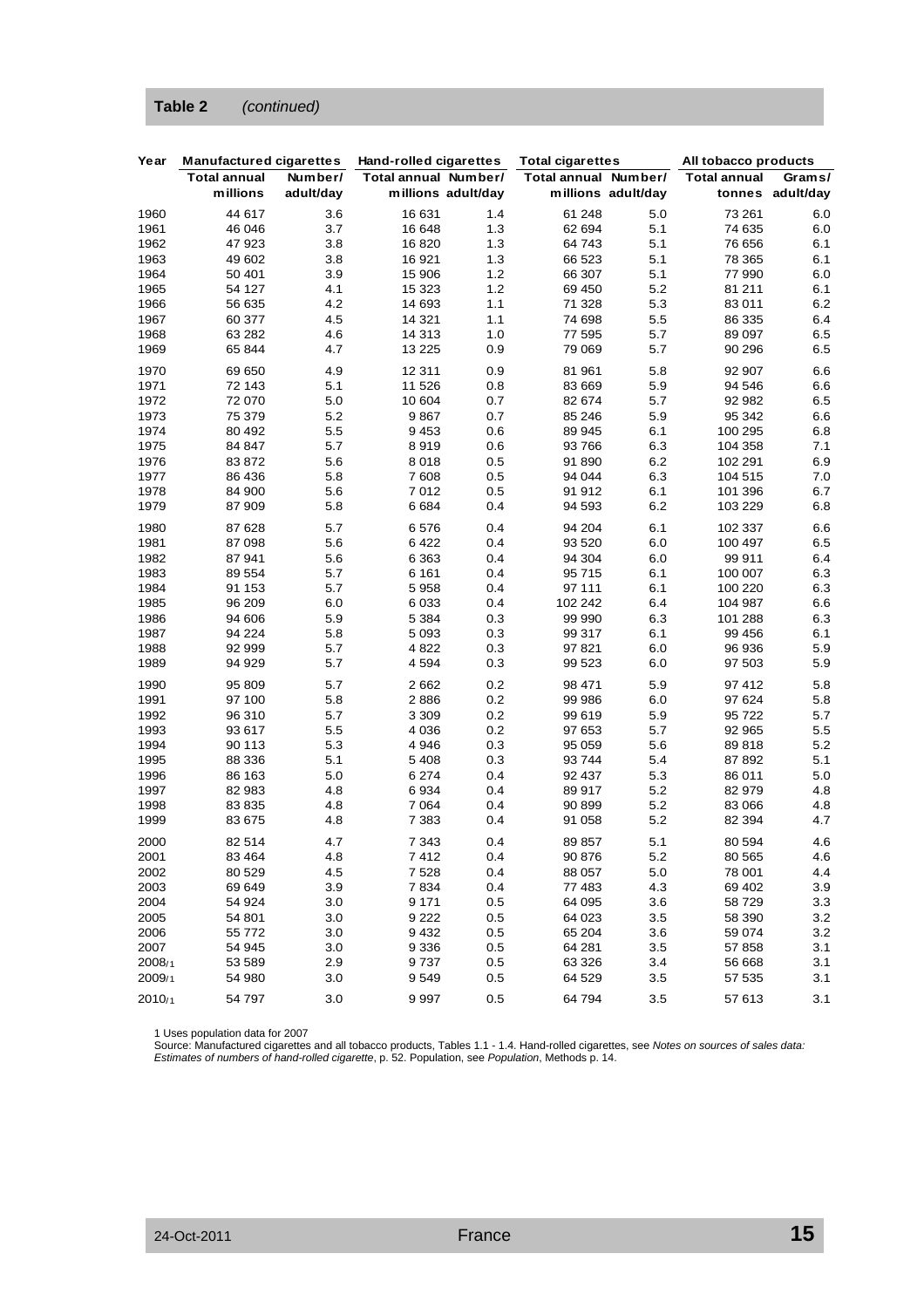





1 Includes estimated hand-rolled cigarette consumption

Source: Table 2

Table 2 includes data for earlier years (not shown in this figure).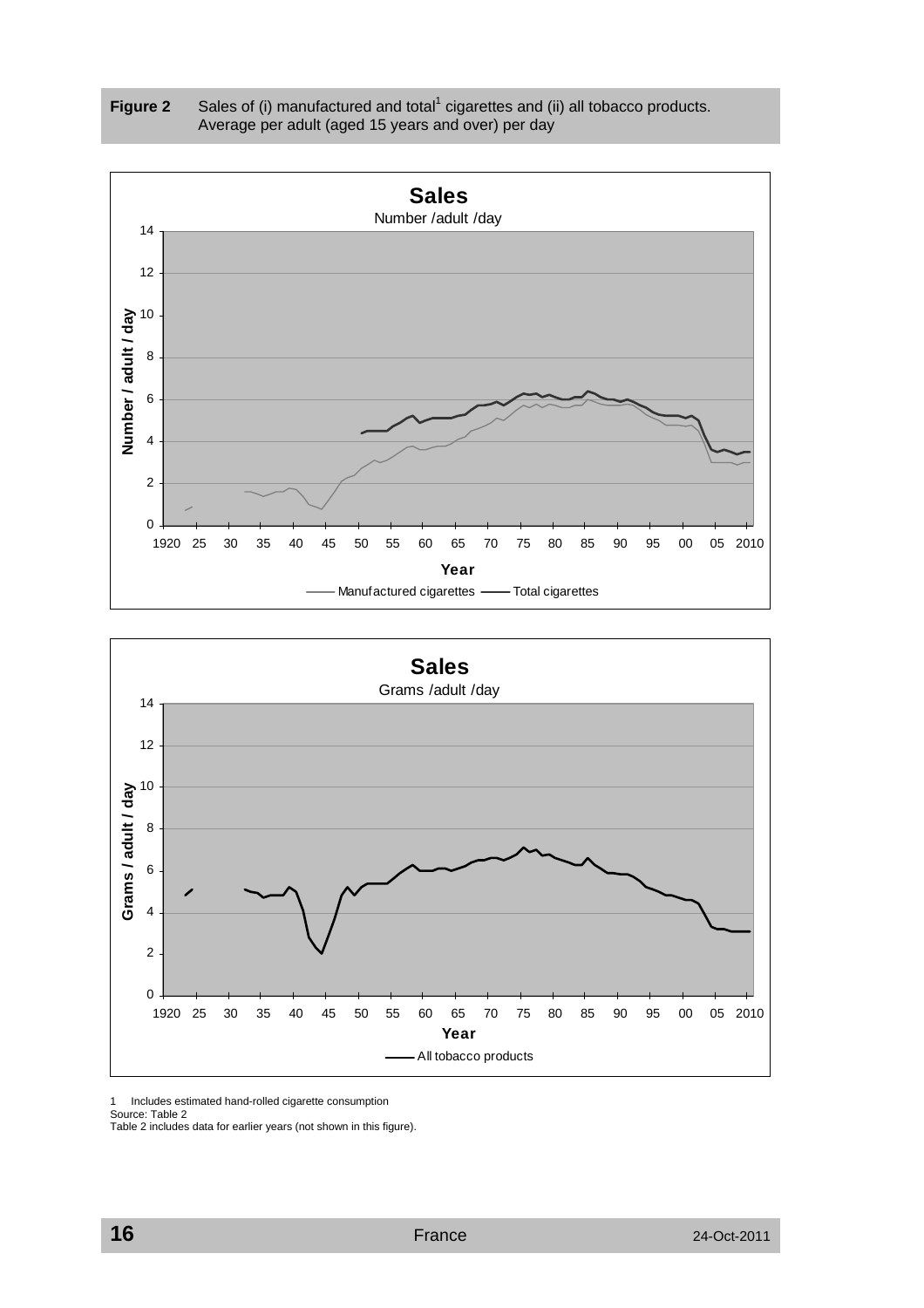| Table 3 | Manufactured cigarettes: percentage of total sales as filter cigarettes; percentage |
|---------|-------------------------------------------------------------------------------------|
|         | of total sales as blond cigarettes; sales-weighted average machine yields per       |
|         | cigarette of tar (SWAT)                                                             |

| Year                                                                         | Filter<br>%                                                                  | Blond<br>%                                                                   | SWAT<br>m g/cig                                                              |
|------------------------------------------------------------------------------|------------------------------------------------------------------------------|------------------------------------------------------------------------------|------------------------------------------------------------------------------|
| 1950                                                                         |                                                                              |                                                                              | 35.0                                                                         |
| 1958<br>1959                                                                 | 7.5<br>8.7                                                                   |                                                                              |                                                                              |
| 1960<br>1961<br>1962<br>1963<br>1964<br>1965<br>1966<br>1967<br>1968<br>1969 | 11.5<br>14.3<br>17.0<br>19.0<br>21.5<br>24.8<br>28.7<br>31.9<br>33.6<br>35.6 |                                                                              | 30.0                                                                         |
| 1970<br>1971<br>1972<br>1973<br>1974<br>1975<br>1976<br>1977<br>1978<br>1979 | 38.3<br>42.4<br>46.6<br>49.9<br>53.8<br>56.6<br>59.3<br>59.0<br>58.3<br>60.5 | 20.1<br>24.5                                                                 | 25.0                                                                         |
| 1980<br>1981<br>1982                                                         | 61.4<br>62.5<br>63.8                                                         | 30.2<br>34.7<br>38.4<br>42.2                                                 |                                                                              |
| 1983<br>1984                                                                 | 65.4<br>67.9                                                                 | 46.4<br>50.7                                                                 | 16.5                                                                         |
| 1985<br>1986<br>1987<br>1988<br>1989                                         | 70.2<br>71.7<br>73.3<br>74.9<br>76.3                                         | 53.5<br>56.5<br>58.8<br>60.8                                                 | 15.9                                                                         |
| 1990<br>1991<br>1992<br>1993<br>1994<br>1995<br>1996<br>1997<br>1998<br>1999 | 78.5<br>80.5<br>82.3<br>83.2<br>84.2<br>85.3<br>86.7<br>87.5<br>88.9<br>90.1 | 63.8<br>67.6<br>68.6<br>70.0<br>71.2<br>72.7<br>74.2<br>76.1<br>78.7<br>80.7 | 13.4<br>12.8<br>12.3<br>11.5<br>11.3<br>11.3<br>11.0<br>10.2<br>10.1<br>10.1 |
| 2000<br>2001<br>2002                                                         | 91.0<br>91.8<br>92.6                                                         | 82.5<br>84.2<br>85.8                                                         | 10.1<br>9.9<br>8.9                                                           |
| 2004<br>2005                                                                 | 94.4<br>94.2                                                                 | 88.1<br>89.9                                                                 |                                                                              |

Source: see *Notes on sources of sales data: Plain/Filter cigarette sales,* p. 52, *Dark/Blond cigarette sales,* p. 53 and *Tar and nicotine machine yields of cigarettes*, p. 53.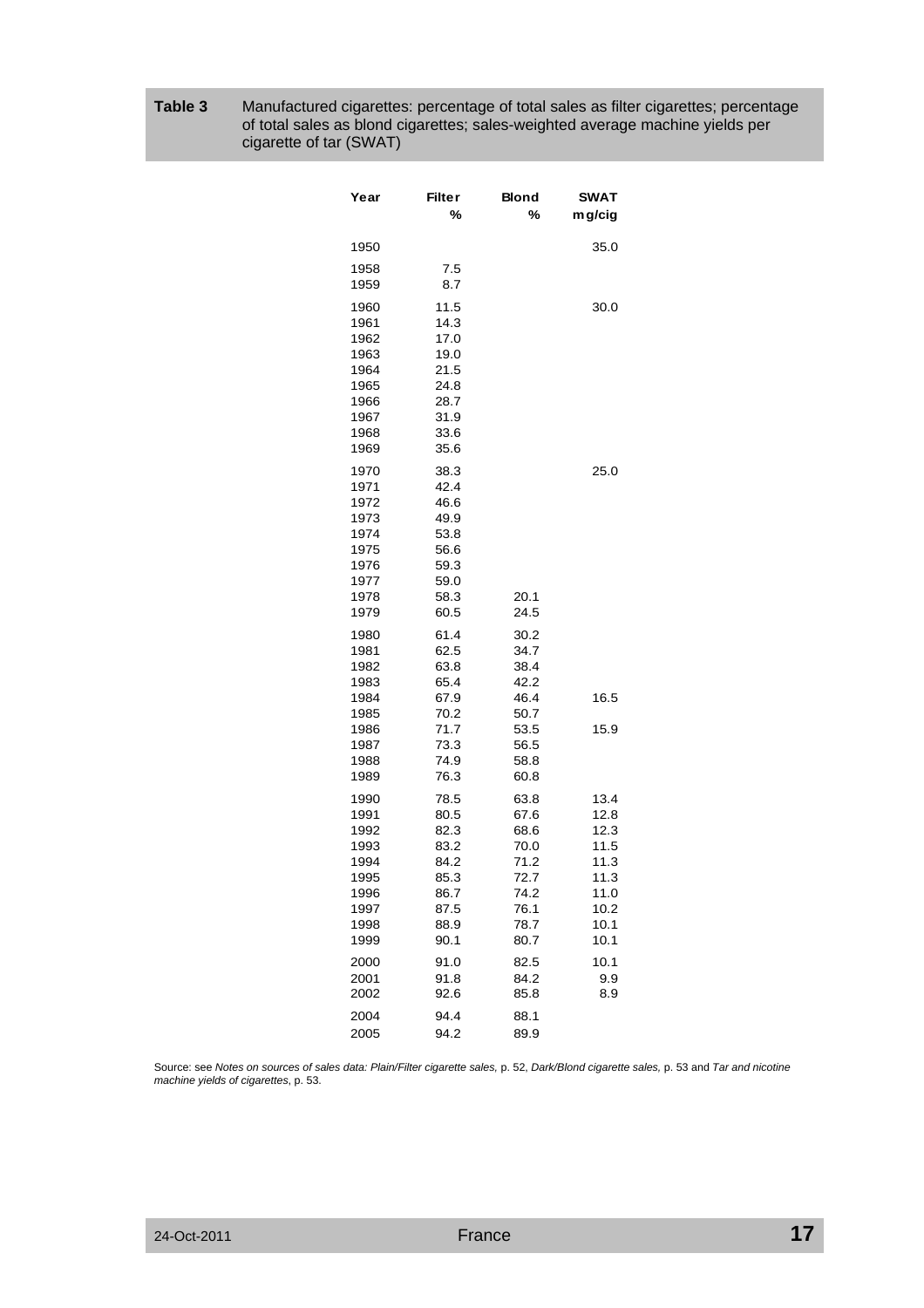|                  |         |             |              |                             |    |    |             |       |    |       |                |                |                          | Age Groups               |                          |                |                |        |    |                |                |                |       |      |
|------------------|---------|-------------|--------------|-----------------------------|----|----|-------------|-------|----|-------|----------------|----------------|--------------------------|--------------------------|--------------------------|----------------|----------------|--------|----|----------------|----------------|----------------|-------|------|
|                  |         |             | Frequency    |                             |    |    |             |       |    |       | 20             | 25             | 30                       | 35                       | 40                       | 45             | 50             | 55     | 60 | 65             | 70             | 75             |       |      |
|                  | Source  | Product     |              | 12   13   14   15   16   17 |    |    |             |       | 18 | 19    | $\blacksquare$ | $\blacksquare$ | $\overline{\phantom{a}}$ | $\overline{\phantom{a}}$ | $\overline{\phantom{a}}$ | $\blacksquare$ | $\blacksquare$ | $\Box$ |    | $\blacksquare$ | $\blacksquare$ | $\blacksquare$ | $80+$ | All  |
| lee <sub>A</sub> |         |             |              |                             |    |    |             |       |    |       | 24             | 29             | 34                       | 39                       | 44                       | 49             | 54             | 59     | 64 | 69             | 74             | 79             |       | ages |
| 53               | 1A      |             | $\mathsf{R}$ |                             |    |    |             |       |    |       |                | 74             |                          |                          | 74                       |                |                | 73     |    |                |                | 65             |       | 72   |
| 53               |         | 1 A A       |              |                             |    |    |             |       |    |       |                | 79             |                          |                          | 78                       |                |                | 76     |    |                |                | 69             |       | 77   |
|                  |         | 56 26 UC R  |              |                             |    |    |             |       |    |       |                |                |                          |                          | 84                       |                |                | 79     |    |                | 69             |                |       | 77   |
|                  |         | 56 26 A R   |              |                             |    |    |             |       |    |       |                |                |                          |                          | 88                       |                |                | 82     |    |                | 74             |                |       | 81   |
| 60               |         | 1 MCR       |              |                             |    |    |             |       |    |       |                |                |                          |                          | 57                       |                |                |        |    |                |                |                |       |      |
| 60               |         | 1 U A       |              |                             |    |    |             | 69    |    |       |                | 75             |                          | 75                       |                          | 75             |                |        |    | 72             |                |                |       | 73   |
| 60               |         | 8 U R       |              |                             |    |    |             |       |    |       |                |                |                          |                          | 49                       |                |                |        |    |                |                |                |       |      |
|                  |         | 63 10 UC U  |              |                             |    |    |             |       |    |       |                |                |                          |                          |                          |                | 59             |        |    |                |                |                |       |      |
|                  |         | 63 10 A U   |              |                             |    |    |             |       |    |       |                |                |                          |                          |                          |                | 66             |        |    |                |                |                |       |      |
|                  |         | 64 13 UC U* |              |                             |    |    |             |       |    |       |                |                |                          |                          |                          |                | 64             |        |    |                |                |                |       |      |
|                  |         | 64 40 UC *  |              |                             |    |    |             |       | 49 |       |                |                |                          |                          |                          |                |                |        |    |                |                |                |       |      |
|                  |         | 64 40 U A   |              |                             |    |    |             | 69    |    |       | 67             |                |                          |                          |                          |                |                |        |    |                |                |                |       | 68   |
| 65               |         | 1 MCR       |              |                             |    |    |             |       |    |       |                |                |                          |                          | 43                       |                |                |        |    |                |                |                |       |      |
| 65               |         | 1 U A       |              |                             |    |    |             | 75    |    |       |                | 73             |                          | 77                       |                          | 75             |                |        |    | 66             |                |                |       | 72   |
| 65               |         | 8 U R       |              |                             |    |    |             |       |    |       |                |                |                          |                          | 50                       |                |                |        |    |                |                |                |       |      |
| 67               |         | 1 MCR       |              |                             |    |    |             |       |    |       |                |                |                          |                          | 45                       |                |                |        |    |                |                |                |       |      |
| 67               |         | 1 MCA       |              |                             |    |    |             |       |    |       |                |                |                          |                          | 62                       |                |                |        |    |                |                |                |       |      |
| 67               |         | 1 U A       |              |                             |    |    |             | 76    |    |       |                | 76             |                          | 74                       |                          | 70             |                |        |    | 61             |                |                |       | 72   |
| 70               |         | 8 U         | R            |                             |    |    |             |       |    |       |                |                |                          |                          | 53                       |                |                |        |    |                |                |                |       |      |
| 71               | 17 U    |             | $\mathsf{R}$ |                             |    | 21 |             | 33 47 | 51 |       |                |                |                          |                          |                          |                |                |        |    |                |                |                |       |      |
| 71               | 17 U    |             | Α            |                             |    | 60 |             | 64 69 | 70 |       |                |                |                          |                          |                          |                |                |        |    |                |                |                |       |      |
| 71               | 19 A    |             | U            |                             |    |    |             |       |    | 81 80 | 76             |                |                          |                          |                          |                |                |        |    |                |                |                |       | 78   |
| 74               | 4 U     |             | Α            |                             |    |    |             |       |    |       |                |                |                          |                          |                          | 59             |                |        |    |                |                |                |       |      |
|                  | 74 25 U |             | $\mathsf{R}$ |                             |    | 35 |             |       |    |       |                |                |                          |                          |                          |                |                |        |    |                |                |                |       |      |
| 76               |         | 1 MCR       |              |                             |    |    |             |       |    |       |                |                |                          |                          | 45                       |                |                |        |    |                |                |                |       |      |
| 76               |         | 1 MCA       |              |                             |    |    |             |       |    |       |                |                |                          |                          | 56                       |                |                |        |    |                |                |                |       |      |
| 76               |         | 1 A U       |              |                             |    |    |             |       |    |       |                |                |                          |                          | 62                       |                |                |        |    |                |                |                |       |      |
| 76               |         | 4 UC U      |              |                             |    |    |             |       |    |       |                |                |                          |                          |                          | 57             |                |        |    |                |                |                |       |      |
| 76               |         | 4 U A       |              |                             |    |    |             |       |    | 74    |                |                | 62                       |                          | 64                       |                |                | 51     |    |                |                | 54             |       | 60   |
| 76               |         | 4* UC U     |              |                             |    |    |             |       |    |       |                |                |                          |                          |                          | 53             |                |        |    |                |                |                |       |      |
| 76               |         | 4* U U      |              |                             |    |    |             |       |    |       |                |                |                          |                          |                          | 57             |                |        |    |                |                |                |       |      |
| 76               |         | 8 U R       |              |                             |    |    |             |       |    |       |                |                |                          |                          | 47                       |                |                |        |    |                |                |                |       |      |
|                  |         | 76 11 UC U  |              |                             |    |    |             |       |    |       |                |                |                          |                          |                          |                | 64             |        |    |                |                |                |       |      |
|                  |         | 76 18 UC *  |              |                             |    |    | 32          |       |    |       |                |                |                          |                          |                          |                |                |        |    |                |                |                |       |      |
|                  |         | 76 18 U U   |              |                             | 20 |    | 27 35 40    |       |    | 44    |                |                |                          |                          |                          |                |                |        |    |                |                |                |       | 33   |
| 77               |         | 3 MCR       |              | 10                          |    |    | 31          |       | 55 |       |                |                |                          |                          |                          |                |                |        |    |                |                |                |       | 29   |
| 77               |         | 3 U A       |              | 31                          |    |    | 53          |       | 69 |       |                |                |                          |                          |                          |                |                |        |    |                |                |                |       | 48   |
| 77               |         | 4 U         | $\mathsf{R}$ |                             |    |    |             |       |    |       |                |                |                          |                          |                          | 41             |                |        |    |                |                |                |       |      |
|                  |         | 77 4 UC A   |              |                             |    |    |             |       |    |       |                |                |                          |                          |                          | 47             |                |        |    |                |                |                |       |      |
| 77               |         | 4 U A       |              |                             |    |    |             |       |    | 64    |                |                | 56                       |                          | 51                       |                |                | 53     |    |                |                | 38             |       | 51   |
|                  |         | 77 8 U R    |              |                             |    |    |             |       |    |       |                |                |                          |                          | 51                       |                |                |        |    |                |                |                |       |      |
|                  |         | 78 12 MCR   |              |                             |    |    |             |       |    |       |                |                |                          |                          |                          |                | 45             |        |    |                |                |                |       |      |
|                  |         | 78 12 TC R  |              |                             |    |    |             |       |    |       | 61             |                | 59                       |                          | 63                       |                | 52             |        | 39 |                | 33             |                | 28    | 50   |
|                  |         | 78 12 A R   |              |                             |    |    |             |       |    |       | 64             |                | 65                       |                          | 67                       |                | 56             |        | 43 |                | 40             |                | 36    | 54   |
|                  |         | 78 17 U R   |              |                             |    |    | 10 22 30 40 |       |    |       |                |                |                          |                          |                          |                |                |        |    |                |                |                |       |      |
|                  |         | 78 20 UC U  |              |                             |    |    |             |       |    |       | 55             |                |                          |                          |                          |                |                |        |    |                |                |                |       |      |
|                  |         | 78 20 A U   |              |                             |    |    |             |       |    |       | 73             |                |                          |                          |                          |                |                |        |    |                |                |                |       |      |
|                  |         | 78 24 UC R  |              | 5                           |    | 20 |             | 40    | 38 |       |                |                |                          |                          |                          |                |                |        |    |                |                |                |       |      |

#### Table 4M Prevalence of smoking, males: selected surveys by age *(continues on p. 20)*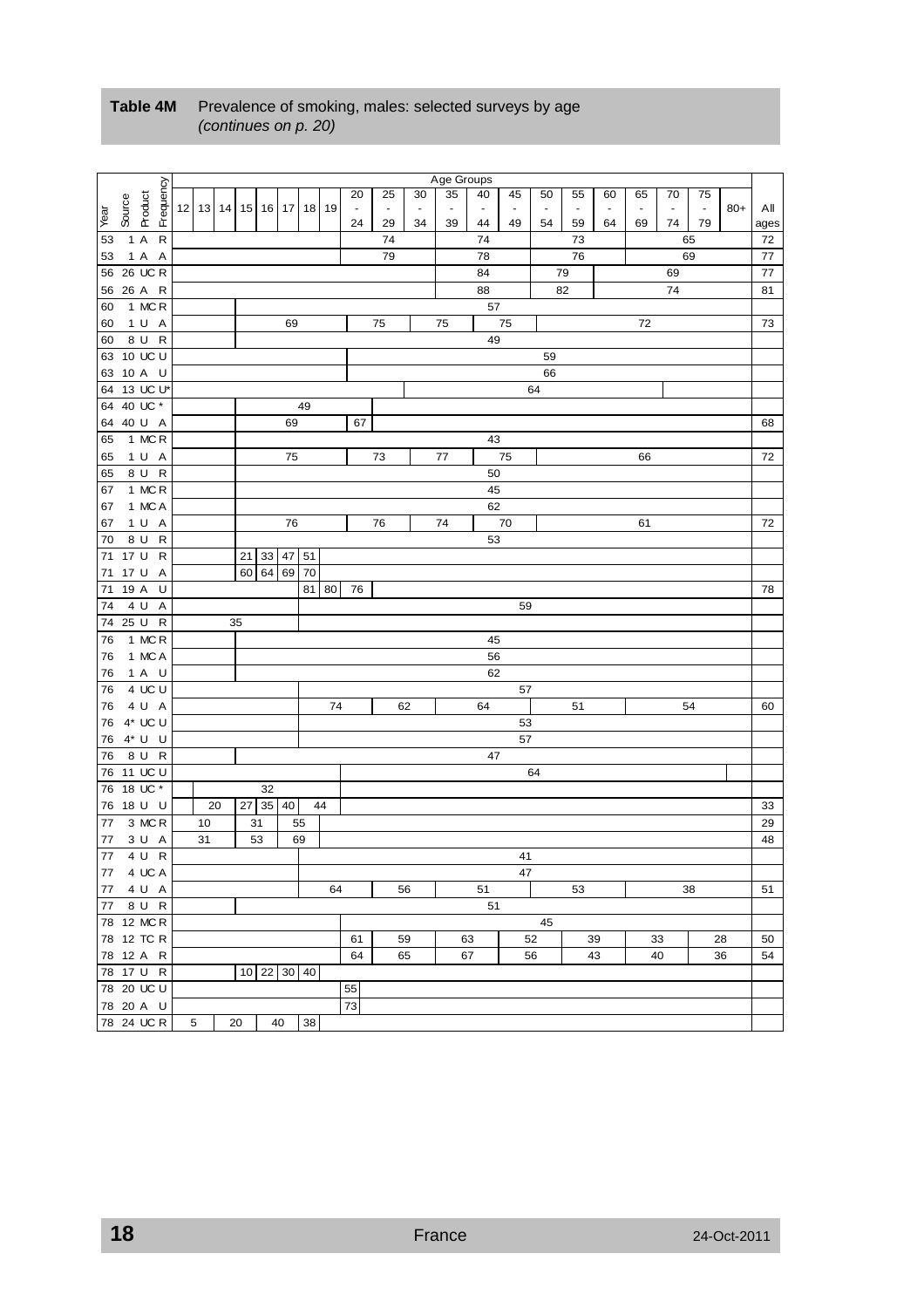|          |                          |         |              |          |                         |  |    |    |              |    |       |                |                |                          | Age Groups     |                |                |                          |                |                |                          |                          |                |              |      |
|----------|--------------------------|---------|--------------|----------|-------------------------|--|----|----|--------------|----|-------|----------------|----------------|--------------------------|----------------|----------------|----------------|--------------------------|----------------|----------------|--------------------------|--------------------------|----------------|--------------|------|
|          |                          |         | Frequency    |          |                         |  |    |    |              |    |       | 20             | 25             | 30                       | 35             | 40             | 45             | 50                       | 55             | 60             | 65                       | 70                       | 75             |              |      |
|          | Source                   | Product |              | 12 13 14 |                         |  |    |    | 15   16   17 |    | 18 19 | $\blacksquare$ | $\blacksquare$ | $\overline{\phantom{a}}$ | $\blacksquare$ | $\blacksquare$ | $\overline{a}$ | $\overline{\phantom{a}}$ | $\blacksquare$ |                | $\overline{\phantom{a}}$ | $\overline{\phantom{a}}$ | $\blacksquare$ | $80+$        | All  |
| Near     |                          |         |              |          |                         |  |    |    |              |    |       | 24             | 29             | 34                       | 39             | 44             | 49             | 54                       | 59             | 64             | 69                       | 74                       | 79             |              | ages |
| 53       | 1 A                      |         | $\mathsf{R}$ |          |                         |  |    |    |              |    |       |                | 24             |                          |                | 20             |                |                          | 11             |                |                          |                          | 2              |              | 17   |
| 53       |                          | 1 A A   |              |          |                         |  |    |    |              |    |       |                | 51             |                          |                | 38             |                |                          | 22             |                |                          |                          | 6              |              | 35   |
|          | 56 26 UC R               |         |              |          |                         |  |    |    |              |    |       |                |                |                          |                |                |                |                          |                |                |                          |                          |                |              |      |
|          | 56 26 A R                |         |              |          |                         |  |    |    |              |    |       |                |                |                          |                |                |                |                          |                |                |                          |                          |                |              |      |
| 60       |                          | 1 MC R  |              |          |                         |  |    |    |              |    |       |                |                |                          |                | 11             |                |                          |                |                |                          |                          |                |              |      |
| 60       |                          | 1 U A   |              |          |                         |  |    |    | 54           |    |       |                | 38             |                          | 32             |                | 24             |                          |                |                | 14                       |                          |                |              | 28   |
| 60       |                          | 8 U R   |              |          |                         |  |    |    |              |    |       |                |                |                          |                |                |                |                          |                |                |                          |                          |                |              |      |
|          | 63 10 UC U               |         |              |          |                         |  |    |    |              |    |       |                |                |                          |                |                |                |                          |                |                |                          |                          |                |              |      |
|          |                          |         |              |          |                         |  |    |    |              |    |       |                |                |                          |                |                |                | 15                       |                |                |                          |                          |                |              |      |
|          | 63 10 A U                |         |              |          |                         |  |    |    |              |    |       |                |                |                          |                |                |                | 15                       |                |                |                          |                          |                |              |      |
|          | 64 13 UC U*              |         |              |          |                         |  |    |    |              |    |       |                |                |                          | 15             |                | 13             |                          | 16             |                | 6                        |                          |                |              | 11   |
|          | 64 40 UC *               |         |              |          |                         |  |    |    |              | 15 |       |                |                |                          |                |                |                |                          |                |                |                          |                          |                |              |      |
|          | 64 40 U A                |         |              |          |                         |  |    |    | 49           |    |       | 40             |                |                          |                |                |                |                          |                |                |                          |                          |                |              | 46   |
| 65       |                          | 1 MCR   |              |          |                         |  |    |    |              |    |       |                |                |                          |                | 10             |                |                          |                |                |                          |                          |                |              |      |
| 65       |                          | 1 U A   |              |          |                         |  |    |    | 63           |    |       |                | 47             |                          | 40             |                | 29             |                          |                |                | 15                       |                          |                |              | 33   |
| 65       |                          | 8 U R   |              |          |                         |  |    |    |              |    |       |                |                |                          |                |                |                |                          |                |                |                          |                          |                |              |      |
| 67       |                          | 1 MC R  |              |          |                         |  |    |    |              |    |       |                |                |                          |                | 10             |                |                          |                |                |                          |                          |                |              |      |
| 67       |                          | 1 MC A  |              |          |                         |  |    |    |              |    |       |                |                |                          |                | 26             |                |                          |                |                |                          |                          |                |              |      |
| 67       |                          | 1 U A   |              |          |                         |  |    |    | 66           |    |       |                | 48             |                          | 30             |                | 20             |                          |                |                | 8                        |                          |                |              | 32   |
| 70       |                          | 8 U R   |              |          |                         |  |    |    |              |    |       |                |                |                          |                |                |                |                          |                |                |                          |                          |                |              |      |
|          | 71 17 U                  |         | $\mathsf R$  |          |                         |  |    |    | 16 22 28 32  |    |       |                |                |                          |                |                |                |                          |                |                |                          |                          |                |              |      |
|          | 71 17 U A                |         |              |          |                         |  | 67 |    |              |    |       |                |                |                          |                |                |                |                          |                |                |                          |                          |                |              |      |
| 71       | 19 A                     |         | U            |          |                         |  |    |    |              |    |       |                |                |                          |                |                |                |                          |                |                |                          |                          |                |              |      |
| 74       | 4 U                      |         | A            |          | 76 80<br>76<br>28<br>24 |  |    |    |              |    |       |                |                |                          |                |                |                |                          |                |                |                          |                          |                |              |      |
|          | 74 25 U R                |         |              |          | 20                      |  |    |    |              |    |       |                |                |                          |                |                |                |                          |                |                |                          |                          |                |              |      |
| 76       |                          | 1 MC R  |              |          |                         |  |    |    |              |    |       |                |                |                          |                |                |                |                          |                |                |                          |                          |                |              |      |
| 76       |                          | 1 MC A  |              |          |                         |  |    |    |              |    |       |                |                |                          |                |                |                |                          |                |                |                          |                          |                |              |      |
| 76       |                          | 1 A U   |              |          | 33<br>33                |  |    |    |              |    |       |                |                |                          |                |                |                |                          |                |                |                          |                          |                |              |      |
| 76       |                          | 4 UC U  |              |          | 30                      |  |    |    |              |    |       |                |                |                          |                |                |                |                          |                |                |                          |                          |                |              |      |
| 76       |                          | 4 U A   |              |          |                         |  |    |    |              |    | 56    |                |                | 39                       |                | 26             |                |                          | 17             |                |                          |                          | 7              |              | 31   |
| 76       | 4* UC U                  |         |              |          |                         |  |    |    |              |    |       |                |                |                          |                |                | 26             |                          |                |                |                          |                          |                |              |      |
|          | 4* U U                   |         |              |          |                         |  |    |    |              |    |       |                |                |                          |                |                | 27             |                          |                |                |                          |                          |                |              |      |
| 76<br>76 |                          | 8 U R   |              |          |                         |  |    |    |              |    |       |                |                |                          |                |                |                |                          |                |                |                          |                          |                |              |      |
|          |                          |         |              |          |                         |  |    |    |              |    |       |                |                |                          |                |                |                |                          |                |                |                          |                          |                |              |      |
|          | 76 11 UC U<br>76 18 UC * |         |              |          |                         |  |    |    |              |    |       |                |                |                          |                |                |                | 42                       |                |                |                          |                          |                |              |      |
|          |                          |         |              |          |                         |  |    | 26 |              |    |       |                |                |                          |                |                |                |                          |                |                |                          |                          |                |              |      |
|          | 76 18 U U                |         |              |          | 15                      |  |    |    | 22 31 34     |    | 38    |                |                |                          |                |                |                |                          |                |                |                          |                          |                |              | 28   |
| 77       |                          | 3 MCR   |              |          | 5                       |  |    | 30 |              | 38 |       |                |                |                          |                |                |                |                          |                |                |                          |                          |                |              | 21   |
| 77       |                          | 3 U A   |              |          | 20                      |  |    | 62 |              | 60 |       |                |                |                          |                |                |                |                          |                |                |                          |                          |                |              | 43   |
| 77       |                          | 4 U     | ${\sf R}$    |          |                         |  |    |    |              |    |       |                |                |                          |                |                | 18             |                          |                |                |                          |                          |                |              |      |
|          | 77 4 UC A                |         |              |          |                         |  |    |    |              |    |       |                |                |                          |                |                | 29             |                          |                |                |                          |                          |                |              |      |
|          | 77 4 U A                 |         |              |          |                         |  |    |    |              |    | 50    |                |                | 35                       |                | 29             |                |                          | 19             |                |                          |                          | 10             |              | 29   |
| 77       |                          | 8 U R   |              |          |                         |  |    |    |              |    |       |                |                |                          |                | 29             |                |                          |                |                |                          |                          |                |              |      |
|          | 78 12 MC R               |         |              |          |                         |  |    |    |              |    |       |                |                |                          |                |                |                | 14                       |                |                |                          |                          |                |              |      |
|          | 78 12 TC R               |         |              |          |                         |  |    |    |              |    |       | 41             |                | 21                       |                | 16             |                | 13                       |                | 7              |                          | 3                        |                | 1            | 14   |
|          | 78 12 A R                |         |              |          |                         |  |    |    |              |    |       | 41             |                | 21                       |                | 16             |                | 13                       |                | $\overline{7}$ |                          | 3                        |                | $\mathbf{1}$ | 14   |
|          | 78 17 U R                |         |              |          |                         |  |    |    | 16 16 28 34  |    |       |                |                |                          |                |                |                |                          |                |                |                          |                          |                |              |      |
|          | 78 20 UC U               |         |              |          |                         |  |    |    |              |    |       |                |                |                          |                |                |                |                          |                |                |                          |                          |                |              |      |
|          | 78 20 A U                |         |              |          |                         |  |    |    |              |    |       |                |                |                          |                |                |                |                          |                |                |                          |                          |                |              |      |
|          | 78 24 UC R               |         |              | 3        |                         |  | 32 |    | 46           | 50 |       |                |                |                          |                |                |                |                          |                |                |                          |                          |                |              |      |
|          |                          |         |              |          |                         |  |    |    |              |    |       |                |                |                          |                |                |                |                          |                |                |                          |                          |                |              |      |

#### Table 4F Prevalence of smoking, females: selected surveys by age *(continues on p. 21)*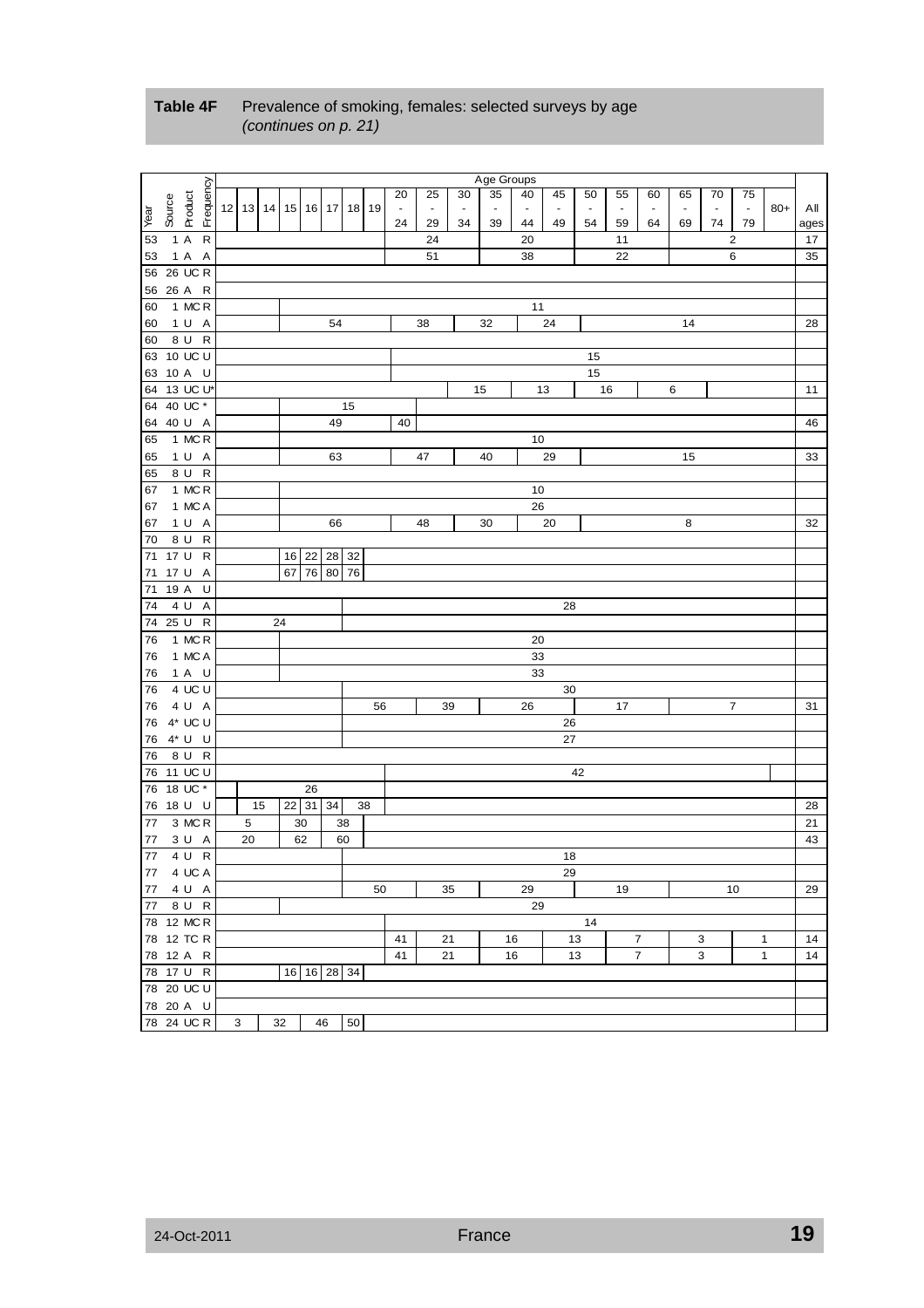|      |         |                       |   |           |       |    |    |    |    |    |        |                          |                          | Age Groups               |                |    |                          |                |                |                |                          |                          |       |      |
|------|---------|-----------------------|---|-----------|-------|----|----|----|----|----|--------|--------------------------|--------------------------|--------------------------|----------------|----|--------------------------|----------------|----------------|----------------|--------------------------|--------------------------|-------|------|
|      |         |                       |   |           |       |    |    |    |    |    | 20     | 25                       | 30                       | 35                       | 40             | 45 | 50                       | 55             | 60             | 65             | 70                       | 75                       |       |      |
|      | Source  | Frequency<br>Product  |   | $12$   13 | 14    | 15 | 16 | 17 | 18 | 19 | $\Box$ | $\overline{\phantom{a}}$ | $\overline{\phantom{a}}$ | $\overline{\phantom{a}}$ | $\blacksquare$ |    | $\overline{\phantom{a}}$ | $\blacksquare$ | $\blacksquare$ | $\blacksquare$ | $\overline{\phantom{a}}$ | $\overline{\phantom{a}}$ | $80+$ | All  |
| Year |         |                       |   |           |       |    |    |    |    |    | 24     | 29                       | 34                       | 39                       | 44             | 49 | 54                       | 59             | 64             | 69             | 74                       | 79                       |       | ages |
| 79   |         | 1 MCR                 |   |           |       |    |    |    |    |    |        |                          |                          |                          | 37             |    |                          |                |                |                |                          |                          |       |      |
| 79   |         | 1 MC A                |   |           |       |    |    |    |    |    |        |                          |                          |                          | 42             |    |                          |                |                |                |                          |                          |       |      |
| 79   |         | 1 A U                 |   |           |       |    |    |    |    |    |        |                          |                          |                          | 50             |    |                          |                |                |                |                          |                          |       |      |
| 79   |         | 4 U<br>Α              |   |           |       |    |    |    |    | 63 |        |                          | 65                       |                          | 54             |    |                          | 45             |                |                |                          | 43                       |       | 54   |
|      |         | 4* UC U               |   |           |       |    |    |    |    |    |        |                          |                          |                          |                | 44 |                          |                |                |                |                          |                          |       |      |
| 79   |         | 4* U A                |   |           |       |    |    |    |    |    |        |                          |                          |                          | 59             |    |                          |                |                |                |                          |                          |       |      |
| 79   |         |                       |   |           |       |    |    |    |    | 52 |        |                          | 49                       |                          |                |    |                          | 46             |                |                |                          | 38                       |       | 48   |
| 79   |         | 8 U<br>$\mathsf R$    |   |           |       |    |    |    |    |    |        |                          |                          |                          | 40             |    |                          |                |                |                |                          |                          |       |      |
| 79   |         | 21 UC *               |   |           |       |    | 26 |    |    |    |        |                          |                          |                          |                |    |                          |                |                |                |                          |                          |       |      |
| 79   |         | 28 U<br>U             |   |           |       |    |    |    |    | 64 |        |                          |                          |                          |                |    |                          |                |                |                |                          |                          |       |      |
| 80   |         | 3 UC *                |   |           | 27    |    |    |    |    |    |        |                          |                          |                          |                |    |                          |                |                |                |                          |                          |       |      |
| 80   |         | 3 U A                 |   | 26        | 46    |    |    | 63 |    |    |        |                          |                          |                          |                |    |                          |                |                |                |                          |                          |       | 45   |
| 80   |         | 6 UC R                |   |           |       |    |    |    |    |    |        |                          |                          |                          | 41             |    |                          |                |                |                |                          |                          |       |      |
| 80   |         | 6 A R                 |   |           |       |    |    | 28 |    |    | 53     |                          | 55                       |                          | 50             |    | 46                       |                | 40             |                | 34                       |                          | 30    | 44   |
| 80   |         | 7 MC U                |   |           |       |    |    |    |    |    |        |                          |                          |                          | 45             |    |                          |                |                |                |                          |                          |       |      |
| 80   |         | 7 U U                 |   |           |       |    |    |    |    |    |        |                          |                          |                          | 52             |    |                          |                |                |                |                          |                          |       |      |
| 80   |         | $\mathsf{R}$<br>8 U   |   |           |       |    |    |    |    |    |        |                          |                          |                          | 46             |    |                          |                |                |                |                          |                          |       |      |
| 81   |         | 3 UC *                |   | 9         | 24    |    |    | 48 |    |    |        |                          |                          |                          |                |    |                          |                |                |                |                          |                          |       | 26   |
| 81   |         | 3 U A                 |   | 24        | 44    |    |    | 60 |    |    |        |                          |                          |                          |                |    |                          |                |                |                |                          |                          |       | 43   |
| 81   |         | A<br>4 U              |   |           |       |    |    |    |    | 71 |        |                          | 58                       |                          | 47             |    |                          | 45             |                |                |                          | 32                       |       | 49   |
| 81   |         | 9 UC U                |   |           |       |    |    |    |    |    |        |                          |                          | 49                       |                |    |                          |                |                |                |                          |                          |       |      |
| 81   |         | 9 A U                 |   |           |       |    |    |    |    |    |        |                          |                          | 54                       |                |    |                          |                |                |                |                          |                          |       |      |
| 81   | 22 U    | U                     |   |           |       |    | 36 |    |    |    |        |                          |                          |                          |                |    |                          |                |                |                |                          |                          |       |      |
| 82   |         | 4 U<br>Α              |   |           |       |    |    |    |    | 63 |        |                          | 61                       |                          | 54             |    |                          | 49             |                |                |                          | 33                       |       | 49   |
| 83   |         | 3 UC *                |   | 4         | 23    |    |    | 41 | 53 |    |        |                          |                          |                          |                |    |                          |                |                |                |                          |                          |       | 26   |
| 83   |         | 3 U<br>A              |   | 16        | 36    |    |    | 47 | 58 |    |        |                          |                          |                          |                |    |                          |                |                |                |                          |                          |       | 36   |
| 83   |         | 4 U<br>$\overline{A}$ |   |           |       |    |    |    | 57 |    |        |                          | 61                       |                          | 54             |    |                          | 44             |                |                |                          | 33                       |       | 51   |
| 83   | $4^*$ U | $\overline{A}$        |   |           |       |    |    |    |    |    |        |                          |                          |                          |                | 55 |                          |                |                |                |                          |                          |       |      |
| 83   |         | 23 UC *               | 2 | 9         | 20 34 |    | 45 |    |    |    |        |                          |                          |                          |                |    |                          |                |                |                |                          |                          |       | 16   |
| 84   |         | 3 UC *                |   | 5         | 20    |    |    | 42 | 60 |    |        |                          |                          |                          |                |    |                          |                |                |                |                          |                          |       | 27   |
| 84   |         | 3 U A                 |   | 10        | 34    |    |    | 52 | 66 |    |        |                          |                          |                          |                |    |                          |                |                |                |                          |                          |       | 36   |
| 85   |         | 4 U<br>U              |   |           |       |    |    |    |    |    |        |                          |                          |                          | 50             |    |                          |                |                |                |                          |                          |       |      |
| 86   |         | 4 UC R                |   |           |       |    |    | 29 |    |    | 51     |                          | 52                       |                          | 39             |    |                          | 34             |                |                |                          | 22                       |       | 39   |
| 86   |         | 4 U A                 |   |           |       |    |    | 37 |    |    | 59     |                          | 60                       |                          | 46             |    |                          | 39             |                |                |                          | 27                       |       | 46   |
| 86   |         | 5 UC R                |   |           |       |    |    |    |    | 40 | 57     |                          | 54                       |                          | 48             |    | 42                       |                | 35             |                | 27                       |                          | 22    | 44   |
| 86   |         | 14 UC R               |   |           |       |    |    |    |    |    |        |                          |                          |                          | 46             |    | 28                       |                | 27             |                |                          |                          |       | 34   |
|      |         | 86 14 UC A            |   |           |       |    |    |    |    |    |        |                          |                          |                          | 49             |    | 29                       |                | 27             |                |                          |                          |       | 36   |
| 86   | 14 A    | A                     |   |           |       |    |    |    |    |    |        |                          |                          |                          | 55             |    | 33                       |                | 32             |                |                          |                          |       | 41   |
|      |         | 86 15 UC R            |   |           |       |    |    |    |    |    |        |                          |                          |                          | 37             |    | 36                       |                | 36             |                |                          |                          |       | 37   |
|      |         | 86 15 UC A            |   |           |       |    |    |    |    |    |        |                          |                          |                          | 38             |    | 37                       |                | 36             |                |                          |                          |       | 37   |
|      |         | 86 15 A A             |   |           |       |    |    |    |    |    |        |                          |                          |                          | 45             |    | 43                       |                | 40             |                |                          |                          |       | 43   |
|      |         | 87 8 U R              |   |           |       |    |    |    |    |    |        |                          |                          |                          | 43             |    |                          |                |                |                |                          |                          |       |      |
|      |         | 87 16 UC R            |   |           |       |    |    |    |    |    |        |                          |                          |                          | 42             |    | 40                       |                | 33             |                |                          |                          |       | 39   |
|      |         | 87 16 UC A            |   |           |       |    |    |    |    |    |        |                          |                          |                          | 46             |    | 45                       |                | 34             |                |                          |                          |       | 42   |
|      |         | 87 16 A A             |   |           |       |    |    |    |    |    |        |                          |                          |                          | 49             |    | 48                       |                | 41             |                |                          |                          |       | 47   |
|      |         | 87 29 UC U            |   |           |       |    |    |    | 53 |    |        |                          | 52                       |                          |                | 46 |                          |                |                |                | 32                       |                          |       | 43   |
|      |         |                       |   |           |       |    |    |    | 54 |    |        |                          | 54                       |                          |                |    |                          |                |                |                | 37                       |                          |       | 47   |
|      |         | 87 29 A U             |   |           |       |    |    |    |    |    |        |                          |                          |                          |                | 50 |                          |                |                |                |                          |                          |       |      |

#### **Table 4M** *(continued from p. 18, continues on p. 22)* Prevalence of smoking, males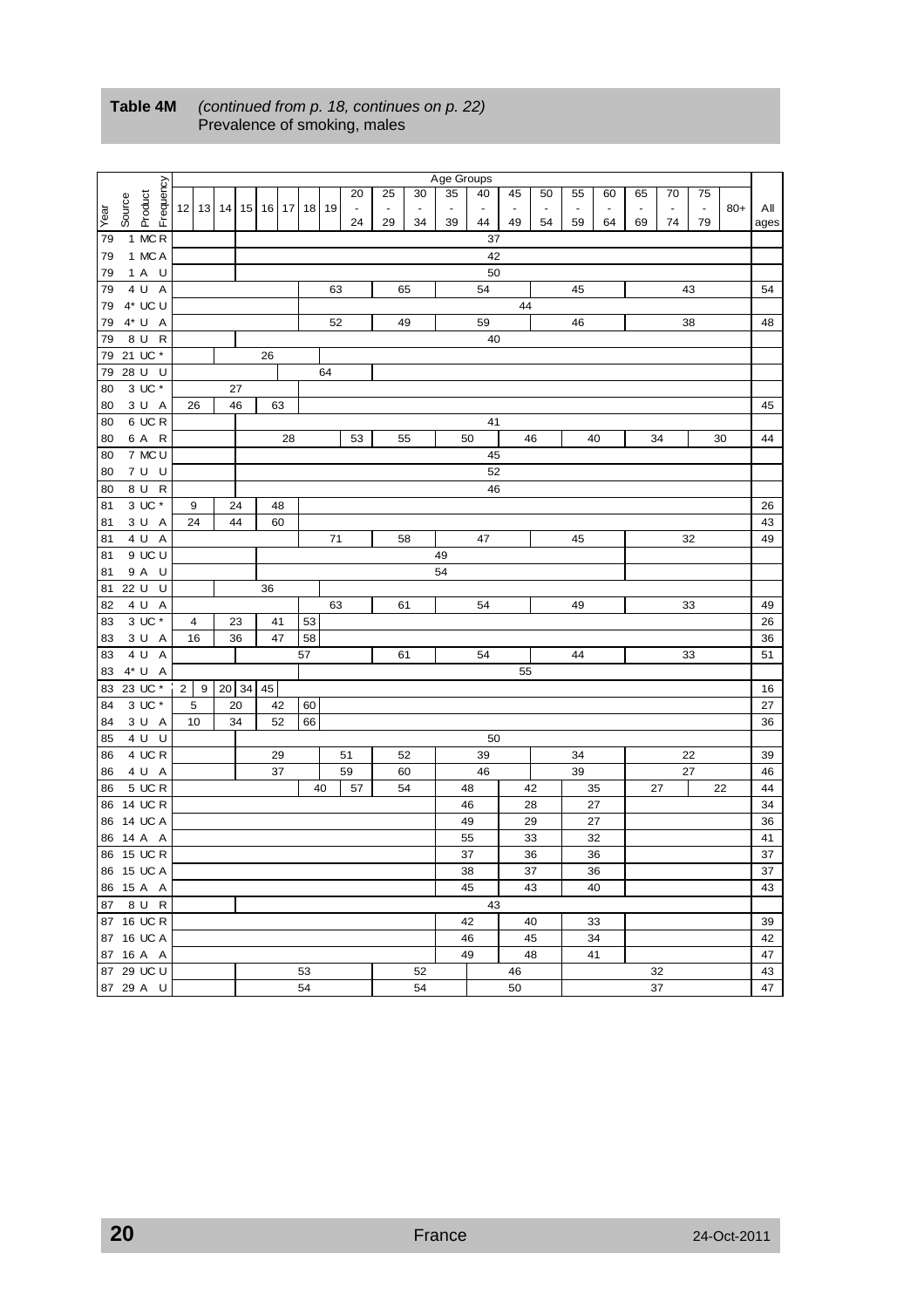|      |         |                         |              |            |       |    |       |                 |    |                |    |                | Age Groups               |                |                |                |                          |                           |                |                |                |                |      |
|------|---------|-------------------------|--------------|------------|-------|----|-------|-----------------|----|----------------|----|----------------|--------------------------|----------------|----------------|----------------|--------------------------|---------------------------|----------------|----------------|----------------|----------------|------|
|      |         |                         |              |            |       |    |       |                 |    | 20             | 25 | 30             | 35                       | 40             | 45             | 50             | 55                       | 60                        | 65             | 70             | 75             |                |      |
|      | Source  | Frequency<br>Product    |              | $12$ 13 14 | 15    |    | 16 17 | 18 <sup>1</sup> | 19 | $\blacksquare$ |    | $\blacksquare$ | $\overline{\phantom{a}}$ | $\blacksquare$ | $\blacksquare$ | $\blacksquare$ | $\overline{\phantom{a}}$ |                           | $\blacksquare$ | $\blacksquare$ | $\blacksquare$ | $80+$          | All  |
| Year |         |                         |              |            |       |    |       |                 |    | 24             | 29 | 34             | 39                       | 44             | 49             | 54             | 59                       | 64                        | 69             | 74             | 79             |                | ages |
| 79   |         | 1 MCR                   |              |            |       |    |       |                 |    |                |    |                |                          | 22             |                |                |                          |                           |                |                |                |                |      |
| 79   |         | 1 MC A                  |              |            |       |    |       |                 |    |                |    |                |                          | 29             |                |                |                          |                           |                |                |                |                |      |
| 79   |         | 1 A U                   |              |            |       |    |       |                 |    |                |    |                |                          | 30             |                |                |                          |                           |                |                |                |                |      |
| 79   |         | 4 U<br>$\overline{A}$   |              |            |       |    |       |                 | 44 |                |    | 34             |                          | 18             |                |                | 17                       |                           |                |                | $\overline{4}$ |                | 23   |
| 79   |         | 4* UC U                 |              |            |       |    |       |                 |    |                |    |                |                          |                | 24             |                |                          |                           |                |                |                |                |      |
| 79   |         | 4* U A                  |              |            |       |    |       |                 | 51 |                |    | 32             |                          | 21             |                |                | 15                       |                           |                |                | 5              |                | 24   |
| 79   |         | 8 U<br>$\mathsf{R}$     |              |            |       |    |       |                 |    |                |    |                |                          |                |                |                |                          |                           |                |                |                |                |      |
|      |         | 79 21 UC *              |              |            |       | 26 |       |                 |    |                |    |                |                          |                |                |                |                          |                           |                |                |                |                |      |
| 79   | 28 U    | U                       |              |            |       |    |       |                 |    |                |    |                |                          |                |                |                |                          |                           |                |                |                |                |      |
| 80   |         | 3 UC *                  |              |            | 22    |    |       |                 |    |                |    |                |                          |                |                |                |                          |                           |                |                |                |                |      |
| 80   |         | 3 U A                   |              | 20         | 43    |    | 62    |                 |    |                |    |                |                          |                |                |                |                          |                           |                |                |                |                | 42   |
| 80   |         | 6 UCR                   |              |            |       |    |       |                 |    |                |    |                |                          | 16             |                |                |                          |                           |                |                |                |                |      |
| 80   |         | 6 A R                   |              |            |       |    | 20    |                 |    | 36             |    | 25             |                          | 17             |                | 12             |                          | 10                        |                | 4              |                | $\mathbf 2$    | 16   |
| 80   |         | 7 MC U                  |              |            |       |    |       |                 |    |                |    |                |                          | 28             |                |                |                          |                           |                |                |                |                |      |
| 80   |         | 7 U U                   |              |            |       |    |       |                 |    |                |    |                |                          | 28             |                |                |                          |                           |                |                |                |                |      |
| 80   |         | 8 U<br>R                |              |            |       |    |       |                 |    |                |    |                |                          | 16             |                |                |                          |                           |                |                |                |                |      |
| 81   |         | 3 UC *                  |              | 12         | 33    |    | 38    |                 |    |                |    |                |                          |                |                |                |                          |                           |                |                |                |                | 29   |
| 81   |         | 3 U A                   |              | 27         | 50    |    | 56    |                 |    |                |    |                |                          |                |                |                |                          |                           |                |                |                |                | 45   |
| 81   |         | 4 U<br>Α                |              |            |       |    |       |                 | 54 |                |    | 46             |                          | 27             |                |                | 16                       |                           |                |                | 8              |                | 29   |
| 81   |         | 9UCU                    |              |            |       |    |       |                 |    |                |    |                | 40                       |                |                |                |                          |                           |                |                |                |                |      |
| 81   |         | 9 A U                   |              |            |       |    |       |                 |    |                |    |                | 40                       |                |                |                |                          |                           |                |                |                |                |      |
|      | 81 22 U | U                       |              |            |       | 41 |       |                 |    |                |    |                |                          |                |                |                |                          |                           |                |                |                |                |      |
| 82   |         | 4 U<br>Α                |              |            |       |    |       |                 | 55 |                |    | 32             |                          | 26             |                |                | 8                        |                           |                |                | 9              |                | 26   |
| 83   |         | $3\overline{UC}$ *      |              | 4          | 15    |    | 42    | 52              |    |                |    |                |                          |                |                |                |                          |                           |                |                |                |                | 25   |
| 83   |         | 3 U A                   |              | 14         | 28    |    | 55    | 60              |    |                |    |                |                          |                |                |                |                          |                           |                |                |                |                | 36   |
| 83   |         | 4 U<br>$\overline{A}$   |              |            |       |    |       | 55              |    |                |    | 39             |                          | 31             |                |                | 17                       |                           |                |                | $\overline{7}$ |                | 29   |
| 83   |         | $4^*$ U<br>Α            |              |            |       |    |       |                 |    |                |    |                |                          |                | 34             |                |                          |                           |                |                |                |                |      |
|      |         | 83 23 UC *              | $\mathbf{1}$ | 12         | 16 35 | 39 |       |                 |    |                |    |                |                          |                |                |                |                          |                           |                |                |                |                | 18   |
| 84   |         | 3 UC *                  |              | 7          | 23    |    | 45    | 50              |    |                |    |                |                          |                |                |                |                          |                           |                |                |                |                | 29   |
| 84   |         | 3 U A                   |              | 14         | 37    |    | 61    | 65              |    |                |    |                |                          |                |                |                |                          |                           |                |                |                |                | 42   |
| 85   |         | 4 U<br>U                |              |            |       |    |       |                 |    |                |    |                |                          | 25             |                |                |                          |                           |                |                |                |                |      |
| 86   |         | 4 UCR                   |              |            |       |    | 28    |                 |    | 46             |    | 42             |                          | 23             |                |                | 11                       |                           |                |                | $\overline{4}$ |                | 24   |
| 86   |         | 4 U A                   |              |            |       |    | 38    |                 |    | 57             |    | 48             |                          | 31             |                |                | 14                       |                           |                |                | 8              |                | 30   |
| 86   |         | 5 UC R                  |              |            |       |    |       |                 | 39 | 44             |    | 36             |                          | 20             |                | 13             |                          | $\boldsymbol{9}$          |                | 6              |                | $\overline{c}$ | 20   |
|      |         | 86 14 UC R              |              |            |       |    |       |                 |    |                |    |                |                          | 22             |                | 11             |                          | 8                         |                |                |                |                | 15   |
|      |         | 86 14 UC A              |              |            |       |    |       |                 |    |                |    |                |                          | 26             |                | 13             |                          | 9                         |                |                |                |                | 17   |
| 86   | 14 A    | Α                       |              |            |       |    |       |                 |    |                |    |                |                          | 28             |                | 13             |                          | $\boldsymbol{9}$          |                |                |                |                | 18   |
|      |         | 86 15 UC R              |              |            |       |    |       |                 |    |                |    |                |                          | 24             |                | 16             |                          | 10                        |                |                |                |                | 17   |
|      |         | 86 15 UC A              |              |            |       |    |       |                 |    |                |    |                |                          | 25             |                | 17             |                          | 11                        |                |                |                |                | 19   |
|      |         | 86 15 A A               |              |            |       |    |       |                 |    |                |    |                |                          | 25             |                | 17             |                          | 12                        |                |                |                |                | 19   |
|      |         | 87 8 U R                |              |            |       |    |       |                 |    |                |    |                |                          | 20             |                |                |                          |                           |                |                |                |                |      |
|      |         | 87 16 UC R              |              |            |       |    |       |                 |    |                |    |                |                          | 20             |                | 13             |                          | $\ensuremath{\mathsf{3}}$ |                |                |                |                | 13   |
|      |         | 87 16 UC A              |              |            |       |    |       |                 |    |                |    |                |                          | 25             |                | 20             |                          | 6                         |                |                |                |                | 19   |
|      |         |                         |              |            |       |    |       |                 |    |                |    |                |                          | 25             |                | 21             |                          |                           |                |                |                |                | 19   |
|      |         | 87 16 A A<br>87 29 UC U |              |            |       |    |       | 49              |    |                |    |                |                          |                |                |                |                          | 6                         |                |                |                |                |      |
|      |         |                         |              |            |       |    |       | 49              |    |                |    | 38             |                          |                | 17             |                |                          |                           |                | 8              |                |                | 29   |
|      |         | 87 29 A U               |              |            |       |    |       |                 |    |                |    | 38             |                          |                | 17             |                |                          |                           |                | 8              |                |                | 29   |

#### **Table 4F** *(continued from p. 19, continues on p. 23)* Prevalence of smoking, females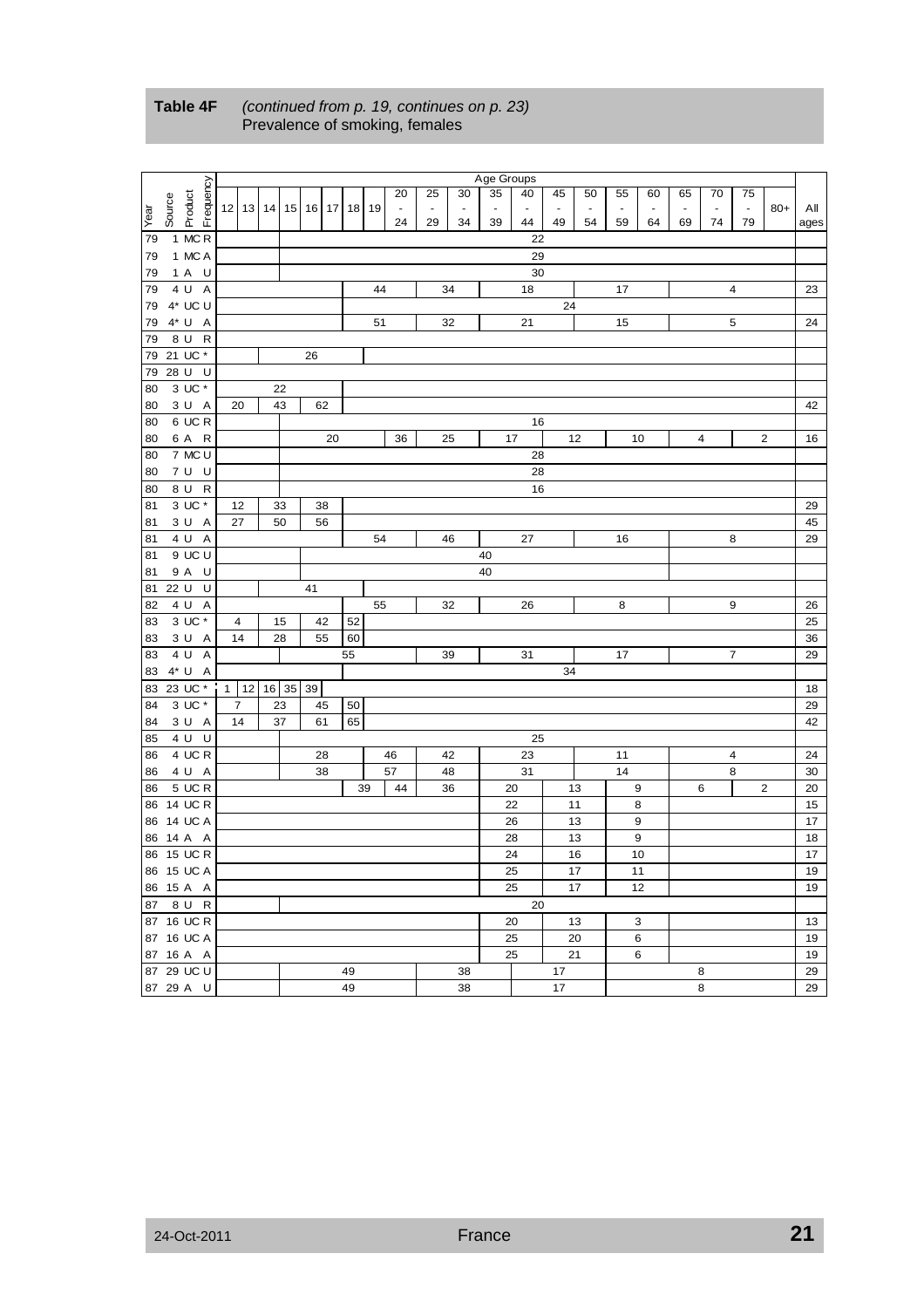|      |         |                                |   |                |                |    |    |       |          |    |                |    |                          | Age Groups     |                          |          |                |                |                |    |                |                |       |      |
|------|---------|--------------------------------|---|----------------|----------------|----|----|-------|----------|----|----------------|----|--------------------------|----------------|--------------------------|----------|----------------|----------------|----------------|----|----------------|----------------|-------|------|
|      |         | Frequency                      |   |                |                |    |    |       |          |    | 20             | 25 | 30                       | 35             | 40                       | 45       | 50             | 55             | 60             | 65 | 70             | 75             |       |      |
|      | Source  | Product                        |   | $12$   13      | 14             | 15 |    | 16 17 | 18       | 19 | $\blacksquare$ |    | $\overline{\phantom{a}}$ | $\blacksquare$ | $\overline{\phantom{a}}$ |          | $\blacksquare$ | $\blacksquare$ | $\blacksquare$ |    | $\blacksquare$ | $\blacksquare$ | $80+$ | All  |
| Year |         |                                |   |                |                |    |    |       |          |    | 24             | 29 | 34                       | 39             | 44                       | 49       | 54             | 59             | 64             | 69 | 74             | 79             |       | ages |
| 88   |         | 3 UC *                         |   | 2              | 21             |    |    | 42    | 54       |    |                |    |                          |                |                          |          |                |                |                |    |                |                |       | 26   |
| 88   |         | 3 U A                          |   | 5              | 27             |    |    | 51    | 62       |    |                |    |                          |                |                          |          |                |                |                |    |                |                |       | 33   |
| 88   |         | 8 U<br>R                       |   |                |                |    |    |       |          |    |                |    |                          |                | 39                       |          |                |                |                |    |                |                |       |      |
|      | 88 27 U | R                              |   |                |                |    |    | 20    |          |    | 47             |    | 46                       |                | 40                       |          |                | 31             |                |    |                | 20             |       | 36   |
|      |         | 88 29 TC U                     |   |                |                |    |    |       | 51       |    |                |    | 57                       |                |                          | 40       |                |                |                |    | 25             |                |       | 42   |
|      |         | 88 29 A U                      |   |                |                |    |    |       | 53       |    |                |    | 62                       |                |                          | 43       |                |                |                |    | 29             |                |       | 45   |
|      |         | 88 29* TC U                    |   |                |                |    |    |       | 48       |    |                |    | 53                       |                |                          | 48       |                |                |                |    | 20             |                |       | 41   |
|      |         | 88 29* A U                     |   |                |                |    |    |       | 48       |    |                |    | 54                       |                |                          | 54       |                |                |                |    | 26             |                |       | 44   |
| 89   |         | 4 UC R                         |   |                |                |    |    |       |          |    |                |    |                          |                | 45                       |          |                |                |                |    |                |                |       |      |
| 89   |         | 4 U A                          |   |                |                |    |    |       |          |    |                |    |                          |                | 49                       |          |                |                |                |    |                |                |       |      |
|      |         | 89 27 U R                      |   |                |                |    |    | 21    |          |    | 46             |    | 46                       |                | 46                       |          |                | 29             |                |    |                | 19             |       | 37   |
|      |         | 89 29 TC U                     |   |                |                |    |    |       | 49       |    |                |    | 51                       |                |                          | 42       |                |                |                |    | 15             |                |       | 36   |
|      |         | 89 29 A U                      |   |                |                |    |    |       | 49       |    |                |    | 55                       |                |                          | 46       |                |                |                |    | 22             |                |       | 41   |
|      |         | 89 29* TC U                    |   |                |                |    |    |       | 55       |    |                |    | 61                       |                |                          | 47       |                |                |                |    | 25             |                |       | 47   |
|      |         | 89 29* A U                     |   |                |                |    |    |       | 55       |    |                |    | 63                       |                |                          | 49       |                |                |                |    | 29             |                |       | 49   |
| 90   |         | 3 UC *                         |   |                |                | 24 |    |       |          |    |                |    |                          |                |                          |          |                |                |                |    |                |                |       |      |
| 90   |         | 3 U A                          |   | 14             |                | 33 |    | 57    | 62       |    |                |    |                          |                |                          |          |                |                |                |    |                |                |       | 39   |
| 90   |         | 8 U R                          |   |                |                |    |    |       |          |    |                |    |                          |                | 38                       |          |                |                |                |    |                |                |       |      |
|      |         | 90 15 UC R                     |   |                |                |    |    |       |          |    |                |    |                          |                | 40                       |          | 25             |                | 24             |    |                |                |       | 31   |
| 90   |         | 15 UC A                        |   |                |                |    |    |       |          |    |                |    |                          |                | 40                       |          | 25             |                | 25             |    |                |                |       | 31   |
| 90   |         | 15 A A                         |   |                |                |    |    |       |          |    |                |    |                          |                | 41                       |          | 33             |                | 31             |    |                |                |       | 36   |
|      |         | 90 23 UC *                     | 1 | $\overline{2}$ | $\overline{7}$ | 23 | 34 |       |          |    |                |    |                          |                |                          |          |                |                |                |    |                |                |       |      |
|      |         | 90 27 U R                      |   |                |                |    |    | 25    |          |    | 45             |    | 49                       |                | 45                       |          |                | 34             |                |    |                | 21             |       | 39   |
|      |         | 90 29 MC U                     |   |                |                |    |    |       | 61       |    |                |    | 47                       |                |                          | 45       |                |                |                |    | 26             |                |       | 44   |
| 90   |         | 29 TC U                        |   |                |                |    |    |       | 62       |    |                |    | 48                       |                |                          | 49       |                |                |                |    | 30             |                |       | 46   |
| 90   |         | 29 A U                         |   |                |                |    |    |       | 62       |    |                |    | 52                       |                |                          | 52       |                |                |                |    | 31             |                |       | 49   |
| 90   | 32 U    | $^\star$                       |   |                | 6              | 11 |    |       |          |    |                |    |                          |                |                          |          |                |                |                |    |                |                |       |      |
| 90   |         | 32 U R                         | 0 |                | 10             |    |    |       |          |    |                |    |                          |                |                          |          |                |                |                |    |                |                |       |      |
| 91   |         | $\star$<br>3U                  |   | 3              | 8              |    |    | 31    | 50       |    |                |    |                          |                |                          |          |                |                |                |    |                |                |       | 19   |
| 91   |         | 3 U<br>A                       |   | 9              | 20             |    |    | 48    | 68       |    |                |    |                          |                |                          |          |                |                |                |    |                |                |       | 32   |
| 91   |         | 4 <sup>U</sup><br>$\mathsf{R}$ |   |                |                |    |    |       |          | 59 |                |    | 36                       |                | 44                       |          | 47             |                | 27             |    |                | 22             |       | 38   |
| 91   |         | 4 U A                          |   |                |                |    |    |       |          | 69 |                |    | 48                       |                | 51                       |          | 54             |                | 33             |    |                | 26             |       | 46   |
| 91   |         | 6 UCR                          |   |                |                |    | 12 |       |          | 34 | 50             |    | 51                       |                | 45                       |          | 39             |                | 30             |    | 23             |                | 17    | 38   |
| 91   |         | 27 U R                         |   |                |                |    |    | 20    |          |    | 46             |    | 53                       |                | 44                       |          |                | 32             |                |    |                | 20             |       | 39   |
| 91   |         | 29 MC U                        |   |                |                |    |    |       | 57       |    |                |    | 50                       |                |                          | 43       |                |                |                |    | 23             |                |       | 42   |
| 91   |         | 29 TC U                        |   |                |                |    |    |       | 58       |    |                |    | 58                       |                |                          | 45       |                |                |                |    | 28             |                |       | 47   |
| 91   |         | 29 A U                         |   |                |                |    |    |       | 59       |    |                |    | 59                       |                |                          | 52       |                |                |                |    | 33             |                |       | 50   |
|      |         | 91 31 MC U                     |   |                |                |    |    |       |          |    |                |    |                          |                |                          | 39       |                |                |                |    |                |                |       |      |
|      |         | 92 3 U *                       |   | 2              | 24             |    |    | 37    | 69       |    |                |    |                          |                |                          |          |                |                |                |    |                |                |       | 29   |
|      |         | 92 3 U A                       |   | 5              |                | 30 |    | 43    | 76       |    |                |    |                          |                |                          |          |                |                |                |    |                |                |       | 35   |
|      |         | 92 4 U R                       |   |                |                |    |    |       |          |    |                |    |                          |                |                          | 40       |                |                |                |    |                |                |       |      |
|      |         | 92 4 U A                       |   |                |                |    |    |       |          | 63 |                |    | 59                       |                | 54                       |          | 53             |                | 40             |    |                | 20             |       | 48   |
|      |         | 92 27 U R                      |   |                |                |    |    |       |          |    | 42             |    | 48                       |                |                          |          |                |                |                |    |                | 16             |       | 37   |
|      |         | 92 29 MC U                     |   |                |                |    |    | 22    |          |    |                |    |                          |                | 45                       |          |                | 32             |                |    |                |                |       | 40   |
|      |         | 92 29 TC U                     |   |                |                |    |    |       | 52       |    |                |    | 53                       |                |                          | 38<br>42 |                |                |                |    | 16             |                |       | 43   |
|      |         | 92 29 A U                      |   |                |                |    |    |       | 53<br>55 |    |                |    | 56<br>58                 |                |                          | 51       |                |                |                |    | 21<br>27       |                |       | 47   |
|      |         | 92 31 MC U                     |   |                |                |    |    |       |          | 21 |                |    |                          |                | 26                       |          |                |                |                | 23 |                |                |       | 38   |
|      |         | 92 34 UC R                     |   |                |                |    |    |       |          |    |                |    | 31                       |                |                          |          |                |                |                |    |                |                |       |      |
|      |         | 92 34 U A                      |   |                |                |    |    |       |          | 54 |                |    | 56                       |                | 40<br>47                 |          | 45             |                | 29             |    | 23             |                |       | 44   |
|      |         |                                |   |                |                |    |    |       |          |    |                |    |                          |                |                          |          |                |                |                |    |                |                |       |      |

#### **Table 4M** *(continued from p. 20, continues on p.24)* Prevalence of smoking, males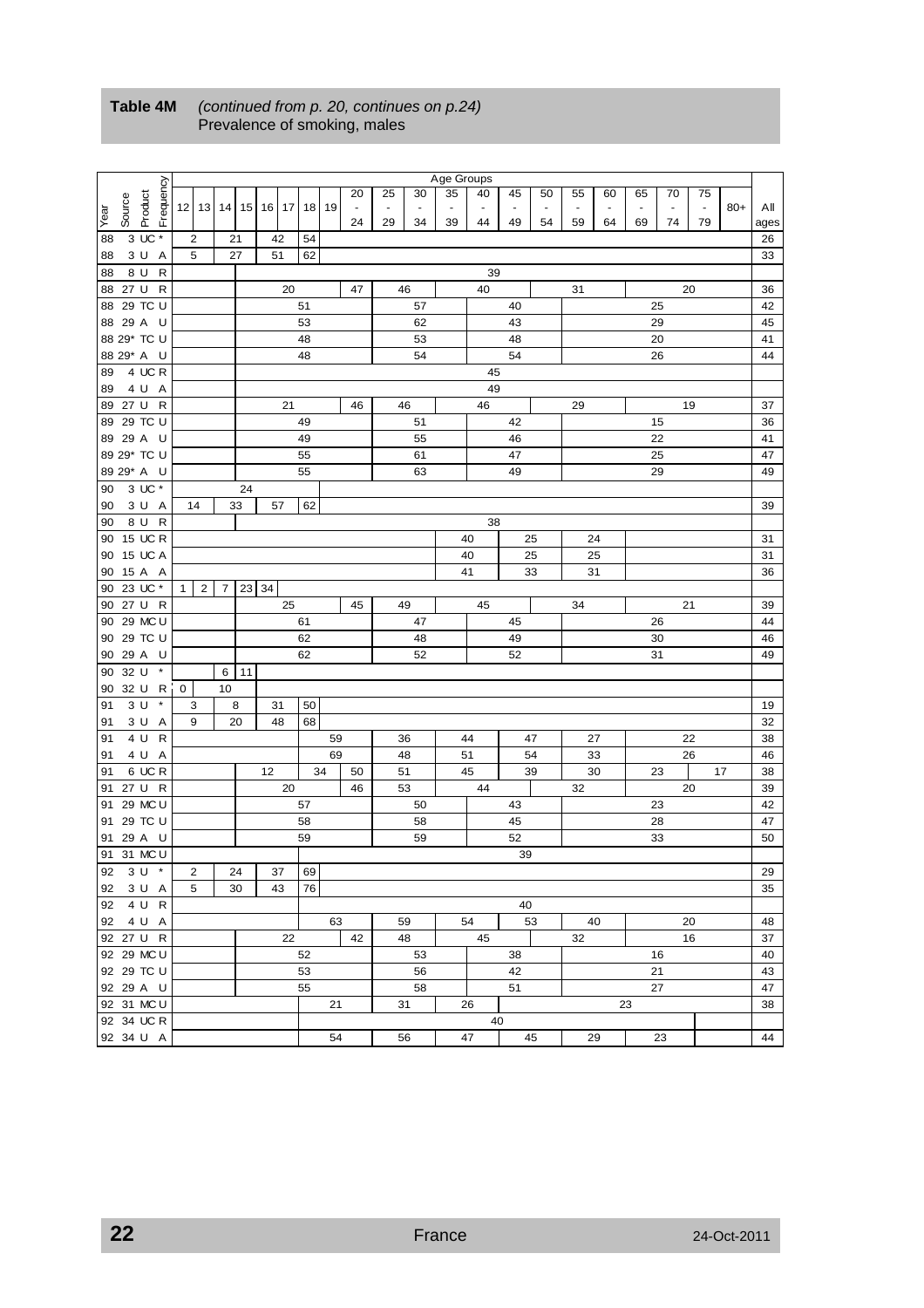|      |         |                       |                |   |   |                             |                |    |    |                                  |                |    |                          | Age Groups |                |    |    |                          |    |                |                          |                |                |      |
|------|---------|-----------------------|----------------|---|---|-----------------------------|----------------|----|----|----------------------------------|----------------|----|--------------------------|------------|----------------|----|----|--------------------------|----|----------------|--------------------------|----------------|----------------|------|
|      |         |                       |                |   |   |                             |                |    |    |                                  | 20             | 25 | 30                       | 35         | 40             | 45 | 50 | 55                       | 60 | 65             | 70                       | 75             |                |      |
|      | Source  | Frequency             | 12             |   |   |                             |                |    |    | 13   14   15   16   17   18   19 | $\blacksquare$ |    | $\overline{\phantom{a}}$ |            | $\blacksquare$ |    |    | $\overline{\phantom{a}}$ |    | $\blacksquare$ | $\overline{\phantom{a}}$ | $\blacksquare$ | $80+$          | All  |
| Year |         | Product               |                |   |   |                             |                |    |    |                                  | 24             | 29 | 34                       | 39         | 44             | 49 | 54 | 59                       | 64 | 69             | 74                       | 79             |                | ages |
| 88   |         | $3 \text{ UC}^*$      |                | 3 |   | 19                          |                | 40 | 43 |                                  |                |    |                          |            |                |    |    |                          |    |                |                          |                |                | 24   |
| 88   |         | 3 U A                 |                | 5 |   | 30                          |                | 47 | 57 |                                  |                |    |                          |            |                |    |    |                          |    |                |                          |                |                | 32   |
| 88   | 8 U     | R                     |                |   |   |                             |                |    |    |                                  |                |    |                          |            | 19             |    |    |                          |    |                |                          |                |                |      |
|      |         | 88 27 U R             |                |   |   |                             |                | 17 |    |                                  | 35             |    | 31                       |            | 17             |    |    | $\overline{7}$           |    |                |                          | 4              |                | 18   |
|      |         | 88 29 TC U            |                |   |   |                             |                |    | 48 |                                  |                |    | 42                       |            |                | 21 |    |                          |    |                | 13                       |                |                | 31   |
|      |         | 88 29 A U             |                |   |   |                             |                |    | 48 |                                  |                |    | 42                       |            |                | 21 |    |                          |    |                | 13                       |                |                | 31   |
|      |         | 88 29* TC U           |                |   |   |                             |                |    | 47 |                                  |                |    | 34                       |            |                | 23 |    |                          |    |                | 8                        |                |                | 27   |
|      |         | 88 29* A U            |                |   |   |                             |                |    | 47 |                                  |                |    | 34                       |            |                | 23 |    |                          |    |                | 8                        |                |                | 27   |
| 89   |         | 4 UC R                |                |   |   |                             |                |    |    |                                  |                |    |                          |            | 30             |    |    |                          |    |                |                          |                |                |      |
| 89   |         | 4 U A                 |                |   |   |                             |                |    |    |                                  |                |    |                          |            | 33             |    |    |                          |    |                |                          |                |                |      |
|      | 89 27 U | $\mathsf{R}$          |                |   |   |                             |                | 18 |    |                                  | 34             |    | 36                       |            | 16             |    |    | 9                        |    |                |                          | 5              |                | 19   |
|      |         | 89 29 TC U            |                |   |   |                             |                |    | 41 |                                  |                |    | 36                       |            |                | 20 |    |                          |    |                | 12                       |                |                | 27   |
|      |         | 89 29 A U             |                |   |   |                             |                |    | 41 |                                  |                |    | 37                       |            |                | 20 |    |                          |    |                | 13                       |                |                | 28   |
|      |         | 89 29* TC U           |                |   |   |                             |                |    | 55 |                                  |                |    | 40                       |            |                | 27 |    |                          |    |                | 10                       |                |                | 30   |
|      |         |                       |                |   |   |                             |                |    |    |                                  |                |    |                          |            |                |    |    |                          |    |                |                          |                |                |      |
|      |         | 89 29* A U<br>3 UC *  |                |   |   |                             |                |    | 55 |                                  |                |    | 40                       |            |                | 28 |    |                          |    |                | 10                       |                |                | 30   |
| 90   |         | 3 U A                 |                |   |   | 20                          |                |    |    |                                  |                |    |                          |            |                |    |    |                          |    |                |                          |                |                |      |
| 90   |         |                       |                | 9 |   | 23                          |                | 54 | 51 |                                  |                |    |                          |            |                |    |    |                          |    |                |                          |                |                | 32   |
| 90   |         | 8 U R<br>90 15 UC R   |                |   |   |                             |                |    |    |                                  |                |    |                          |            | 19             |    |    |                          |    |                |                          |                |                |      |
|      |         |                       |                |   |   |                             |                |    |    |                                  |                |    |                          |            |                |    |    |                          |    |                |                          |                |                |      |
| 90   |         | 15 UC A               |                |   |   |                             |                |    |    |                                  |                |    |                          |            |                |    |    |                          |    |                |                          |                |                |      |
| 90   |         | 15 A A                |                |   |   |                             |                |    |    |                                  |                |    |                          |            |                |    |    |                          |    |                |                          |                |                |      |
| 90   |         | 23 UC *               | 0              |   |   | $3 \mid 13 \mid 23 \mid 38$ |                |    |    |                                  |                |    |                          |            |                |    |    |                          |    |                |                          |                |                |      |
|      |         | 90 27 U R             |                |   |   |                             |                | 16 |    |                                  | 42             |    | 35                       |            | 19             |    |    | 9                        |    |                |                          | 5              |                | 21   |
| 90   |         | 29 MC U               |                |   |   |                             |                |    | 54 |                                  |                |    | 41                       |            |                | 20 |    |                          |    |                | 8                        |                |                | 28   |
| 90   |         | 29 TC U               |                |   |   |                             |                |    | 56 |                                  |                |    | 42                       |            |                | 21 |    |                          |    |                | 9                        |                |                | 30   |
| 90   |         | 29 A U                |                |   |   |                             |                |    | 56 |                                  |                |    | 42                       |            |                | 22 |    |                          |    |                | 9                        |                |                | 30   |
| 90   | 32 U    | $\pmb{\ast}$          |                |   | 4 | $\overline{7}$              |                |    |    |                                  |                |    |                          |            |                |    |    |                          |    |                |                          |                |                |      |
| 90   | 32 U    | R                     | $\overline{2}$ |   | 7 |                             |                |    |    |                                  |                |    |                          |            |                |    |    |                          |    |                |                          |                |                |      |
| 91   | 3U      | $\pmb{\ast}$          |                | 2 |   | 10                          |                | 33 | 34 |                                  |                |    |                          |            |                |    |    |                          |    |                |                          |                |                | 18   |
| 91   |         | 3 U<br>A              |                | 6 |   | 23                          |                | 49 | 53 |                                  |                |    |                          |            |                |    |    |                          |    |                |                          |                |                | 30   |
| 91   |         | $\mathsf{R}$<br>4 U   |                |   |   |                             |                |    |    | 42                               |                |    | 42                       |            | 29             |    | 15 |                          | 9  |                |                          | 3              |                | 26   |
| 91   |         | 4 U A                 |                |   |   |                             |                |    |    | 62                               |                |    | 54                       |            | 35             |    | 26 |                          | 9  |                |                          | 5              |                | 35   |
| 91   |         | 6 UC R                |                |   |   |                             | $\overline{7}$ |    |    | 27                               | 38             |    | 35                       |            | 24             |    | 15 |                          | 9  |                | $\overline{4}$           |                | $\overline{c}$ | 20   |
| 91   |         | 27 U R                |                |   |   |                             |                | 20 |    |                                  | 38             |    | 37                       |            | 22             |    |    | 10                       |    |                |                          | 4              |                | 22   |
| 91   |         | 29 MC U               |                |   |   |                             |                |    | 56 |                                  |                |    | 43                       |            |                | 24 |    |                          |    |                | 10                       |                |                | 31   |
| 91   |         | 29 TC U               |                |   |   |                             |                |    | 57 |                                  |                |    | 44                       |            |                | 24 |    |                          |    |                | 11                       |                |                | 31   |
| 91   |         | 29 A U                |                |   |   |                             |                |    | 57 |                                  |                |    | 44                       |            |                | 24 |    |                          |    |                | 12                       |                |                | 31   |
|      |         | 91 31 MC U            |                |   |   |                             |                |    |    |                                  |                |    |                          |            |                | 28 |    |                          |    |                |                          |                |                |      |
|      |         | 92 3 U *              |                | 6 |   | 23                          |                | 36 | 49 |                                  |                |    |                          |            |                |    |    |                          |    |                |                          |                |                | 26   |
|      |         | 92 3 U A              |                | 9 |   | 31                          |                | 44 | 57 |                                  |                |    |                          |            |                |    |    |                          |    |                |                          |                |                | 33   |
|      |         | $\overline{92}$ 4 U R |                |   |   |                             |                |    |    |                                  |                |    |                          |            |                | 27 |    |                          |    |                |                          |                |                |      |
|      |         | 92 4 U A              |                |   |   |                             |                |    |    | 63                               |                |    | 52                       |            | 39             |    | 21 |                          | 12 |                |                          | 8              |                | 33   |
|      |         | 92 27 U R             |                |   |   |                             |                | 20 |    |                                  | 34             |    | 35                       |            | 21             |    |    | 12                       |    |                |                          | $\overline{7}$ |                | 22   |
|      |         | 92 29 MC U            |                |   |   |                             |                |    | 46 |                                  |                |    | 47                       |            |                | 27 |    |                          |    |                | 15                       |                |                | 32   |
|      |         | 92 29 TC U            |                |   |   |                             |                |    | 47 |                                  |                |    | 47                       |            |                | 27 |    |                          |    |                | 15                       |                |                | 32   |
|      |         | 92 29 A U             |                |   |   |                             |                |    | 47 |                                  |                |    | 47                       |            |                | 27 |    |                          |    |                | 16                       |                |                | 33   |
|      |         | 92 31 MC U            |                |   |   |                             |                |    |    | 27                               |                |    | 34                       |            | 25             |    |    |                          |    | 14             |                          |                |                | 28   |
|      |         | 92 34 UC R            |                |   |   |                             |                |    |    |                                  |                |    |                          |            | 27             |    |    |                          |    |                |                          |                |                |      |
|      |         | 92 34 U A             |                |   |   |                             |                |    |    | 54                               |                |    | 44                       |            | 32             |    | 14 |                          | 8  |                | 10                       |                |                | 29   |
|      |         |                       |                |   |   |                             |                |    |    |                                  |                |    |                          |            |                |    |    |                          |    |                |                          |                |                |      |

#### **Table 4F** *(continued from p. 21, continues on p.25)*  Prevalence of smoking, females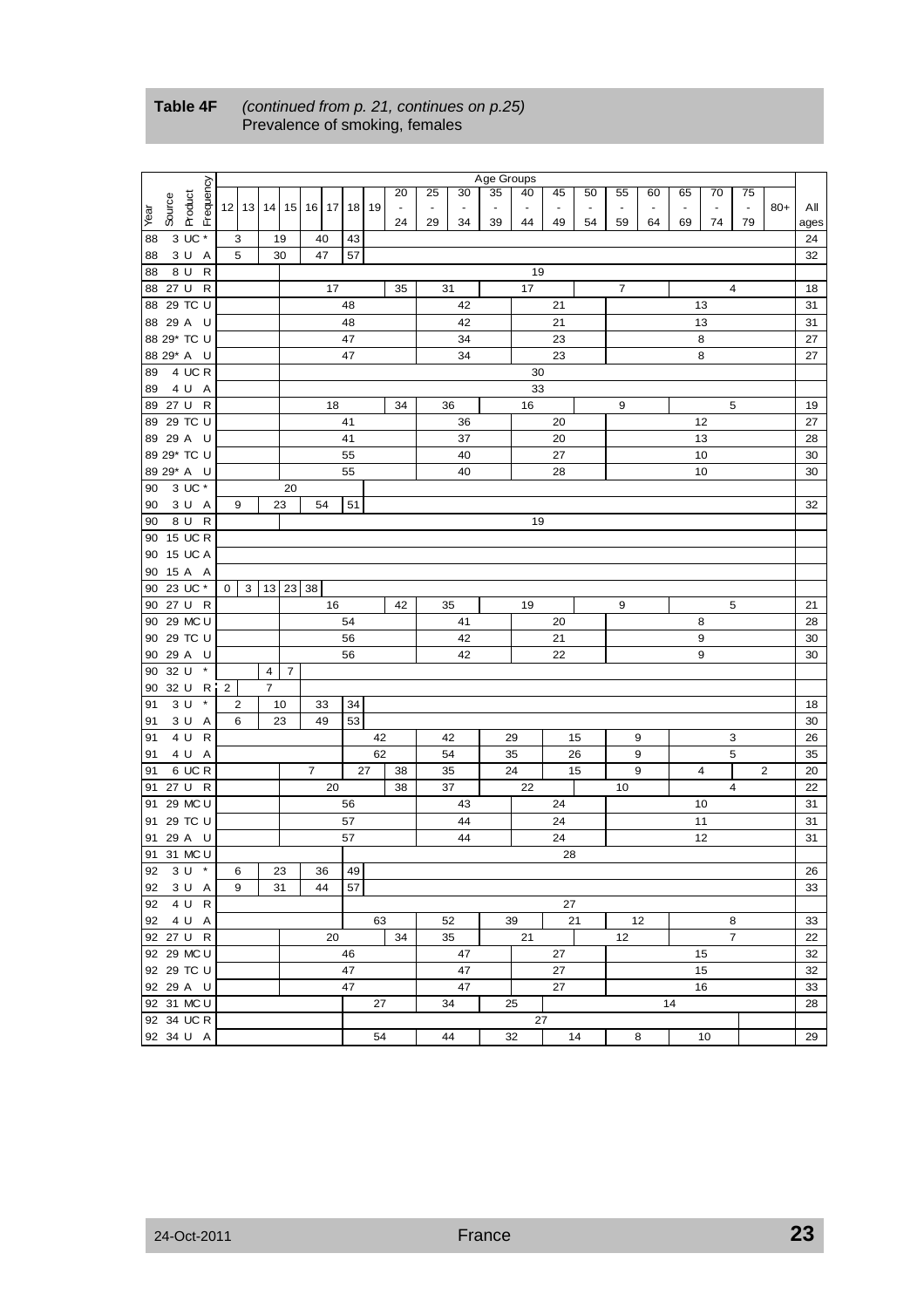|          |         |                         |                         |    |    |    |             |    |    |          | Age Groups |          |    |          |    |          |    |    |                |       |          |
|----------|---------|-------------------------|-------------------------|----|----|----|-------------|----|----|----------|------------|----------|----|----------|----|----------|----|----|----------------|-------|----------|
|          |         |                         |                         |    |    |    |             | 20 | 25 | 30       | 35         | 40       | 45 | 50       | 55 | 60       | 65 | 70 | 75             |       |          |
| Year     | Source  | Frequency<br>Product    | 12 13 14 15             |    |    |    | 16 17 18 19 |    |    |          |            |          |    |          |    |          |    |    | $\blacksquare$ | $80+$ | All      |
|          |         |                         |                         |    |    |    |             | 24 | 29 | 34       | 39         | 44       | 49 | 54       | 59 | 64       | 69 | 74 | 79             |       | ages     |
| 93       | 4 U     | $\mathsf{R}$            |                         |    |    |    |             |    |    |          |            |          | 36 |          |    |          |    |    |                |       |          |
| 93       | 4 U     | A<br>$\mathsf{R}$       |                         |    |    |    | 55          |    |    | 58       |            | 42       |    | 28       |    | 14       |    |    |                |       | 40       |
| 93<br>93 | 27 U    | 31 MC U                 |                         |    | 15 |    | 21          | 48 |    | 48<br>31 |            | 42<br>26 |    |          | 32 |          | 22 |    | 18             |       | 36<br>37 |
| 93       |         | 34 UC R                 |                         |    |    |    |             |    |    |          |            | 36       |    |          |    |          |    |    |                |       |          |
| 93       |         | 34 U A                  |                         |    |    |    | 55          |    |    | 58       |            | 42       |    |          | 28 |          |    | 14 |                |       | 40       |
| 93       | 37 U    | $\pmb{\ast}$            | $\overline{2}$          | 9  | 19 |    | 34          |    |    |          |            |          |    |          |    |          |    |    |                |       | 15       |
| 93       |         | 37 U A                  | 6                       | 17 | 29 |    | 43          |    |    |          |            |          |    |          |    |          |    |    |                |       | 22       |
| 94       |         | 3 UC *                  |                         | 28 |    |    |             |    |    |          |            |          |    |          |    |          |    |    |                |       |          |
| 94       |         | 3 U A                   | 8                       | 24 | 52 | 55 |             |    |    |          |            |          |    |          |    |          |    |    |                |       | 31       |
| 94       | 27 U    | $\mathsf{R}$            |                         |    | 16 |    |             | 41 |    | 46       |            | 40       |    |          | 31 |          |    |    | 18             |       | 35       |
| 94       |         | 29 MC U                 |                         |    |    | 45 |             |    |    | 58       |            |          | 34 |          |    |          |    | 21 |                |       | 40       |
| 94       |         | 29 TC U                 |                         |    |    | 50 |             |    |    | 60       |            |          | 37 |          |    |          |    | 25 |                |       | 44       |
| 94       | 29 A    | - U                     |                         |    |    | 50 |             |    |    | 63       |            |          | 42 |          |    |          |    | 33 |                |       | 47       |
| 94       |         | 30 MC U                 |                         |    |    | 48 |             |    |    | 59       |            |          | 34 |          |    |          |    | 22 |                |       | 41       |
| 94       |         | 30 TC U                 |                         |    |    | 51 |             |    |    | 61       |            |          | 37 |          |    |          |    | 26 |                |       | 44       |
| 94       |         | 30 A U                  |                         |    |    | 51 |             |    |    | 63       |            |          | 41 |          |    |          |    | 33 |                |       | 48       |
| 94       |         | 31 MC U                 |                         |    |    |    | 21          |    |    | 31       |            | 26       |    |          |    |          | 22 |    |                |       | 36       |
| 94       | 36 U    | $\mathsf{R}$            | 11                      | 23 |    |    |             |    |    |          |            |          |    |          |    |          |    |    |                |       |          |
| 95       |         | 3 UC *                  | $\overline{\mathbf{c}}$ | 17 | 38 | 58 |             |    |    |          |            |          |    |          |    |          |    |    |                |       | 27       |
| 95       |         | 3 U A                   | 5                       | 30 | 47 | 62 |             |    |    |          |            |          |    |          |    |          |    |    |                |       | 35       |
| 95       | 3* U    | $\overline{\mathsf{A}}$ |                         | 53 |    |    |             |    |    |          |            |          |    |          |    |          |    |    |                |       |          |
| 95       | 4 U     | A                       |                         |    |    |    | 55          |    |    | 59       |            | 37       |    |          | 33 |          |    | 14 |                |       | 41       |
| 95       |         | 15 UC R                 |                         |    |    |    |             |    |    |          |            | 31       |    | 21       |    | 19       |    |    |                |       | 24       |
| 95<br>95 |         | 15 UC A<br>15 A A       |                         |    |    |    |             |    |    |          |            | 32<br>33 |    | 22<br>28 |    | 20<br>25 |    |    |                |       | 25<br>29 |
| 95       |         | 27 U R                  |                         |    | 20 |    |             | 44 |    | 47       |            | 42       |    |          | 27 |          |    |    | 19             |       | 36       |
| 95       |         | 30 MC U                 |                         |    |    | 44 |             |    |    | 45       |            |          | 40 |          |    |          |    | 13 |                |       | 35       |
| 95       |         | 30 TC U                 |                         |    |    | 49 |             |    |    | 50       |            |          | 45 |          |    |          |    | 17 |                |       | 40       |
| 95       |         | 30 A U                  |                         |    |    | 50 |             |    |    | 50       |            |          | 47 |          |    |          |    | 21 |                |       | 42       |
| 95       |         | 31 MC U                 |                         |    |    |    | 22          |    |    | 31       |            | 25       |    |          |    |          | 22 |    |                |       | 34       |
| 95       | 34 A    | $\mathsf{R}$            |                         |    |    |    | 46          |    |    | 47       |            | 45       |    |          | 38 |          |    | 17 |                |       | 39       |
| 95       | 34 U    | A                       |                         |    |    |    | 52          |    |    | 53       |            | 47       |    |          | 39 |          |    | 18 |                |       | 42       |
| 96       | 3U      | $\star$                 | $\overline{\mathbf{4}}$ | 19 | 45 | 52 |             |    |    |          |            |          |    |          |    |          |    |    |                |       | 27       |
| 96       |         | 3 U<br>$\overline{A}$   | 10                      | 29 | 52 | 60 |             |    |    |          |            |          |    |          |    |          |    |    |                |       | 35       |
| 96       | $3^*$ U | A                       |                         |    |    | 40 |             |    |    |          |            |          |    |          |    |          |    |    |                |       |          |
| 96       |         | 14 UC R                 |                         |    |    |    |             |    |    |          |            | 30       |    | 21       |    | 16       |    |    |                |       | 23       |
|          |         | 96 14 UC A              |                         |    |    |    |             |    |    |          |            | 33       |    | 25       |    | 18       |    |    |                |       | 26       |
| 96       | 14 A    | A                       |                         |    |    |    |             |    |    |          |            | 36       |    | 29       |    | 20       |    |    |                |       | 29       |
| 96       |         | 16 UC R                 |                         |    |    |    |             |    |    |          |            | 38       |    | 34       |    | 25       |    |    |                |       | 33       |
| 96       |         | 16 UC A                 |                         |    |    |    |             |    |    |          |            | 40       |    | 34       |    | 28       |    |    |                |       | 35       |
| 96       |         | 16 A A                  |                         |    |    |    |             |    |    |          |            | 44       |    | 41       |    | 33       |    |    |                |       | 40       |
| 96       | 27 U    | $\mathsf{R}$            |                         |    | 19 |    |             | 41 |    | 40       |            | 38       |    |          | 25 |          |    |    | 16             |       | 30       |
|          |         | 96 31 MC U              |                         |    |    |    | 21          |    |    | 31       |            | 26       |    |          |    |          | 23 |    |                |       | 33       |

#### **Table 4M** *(continued from p.22, continues on p.26)* Prevalence of smoking, males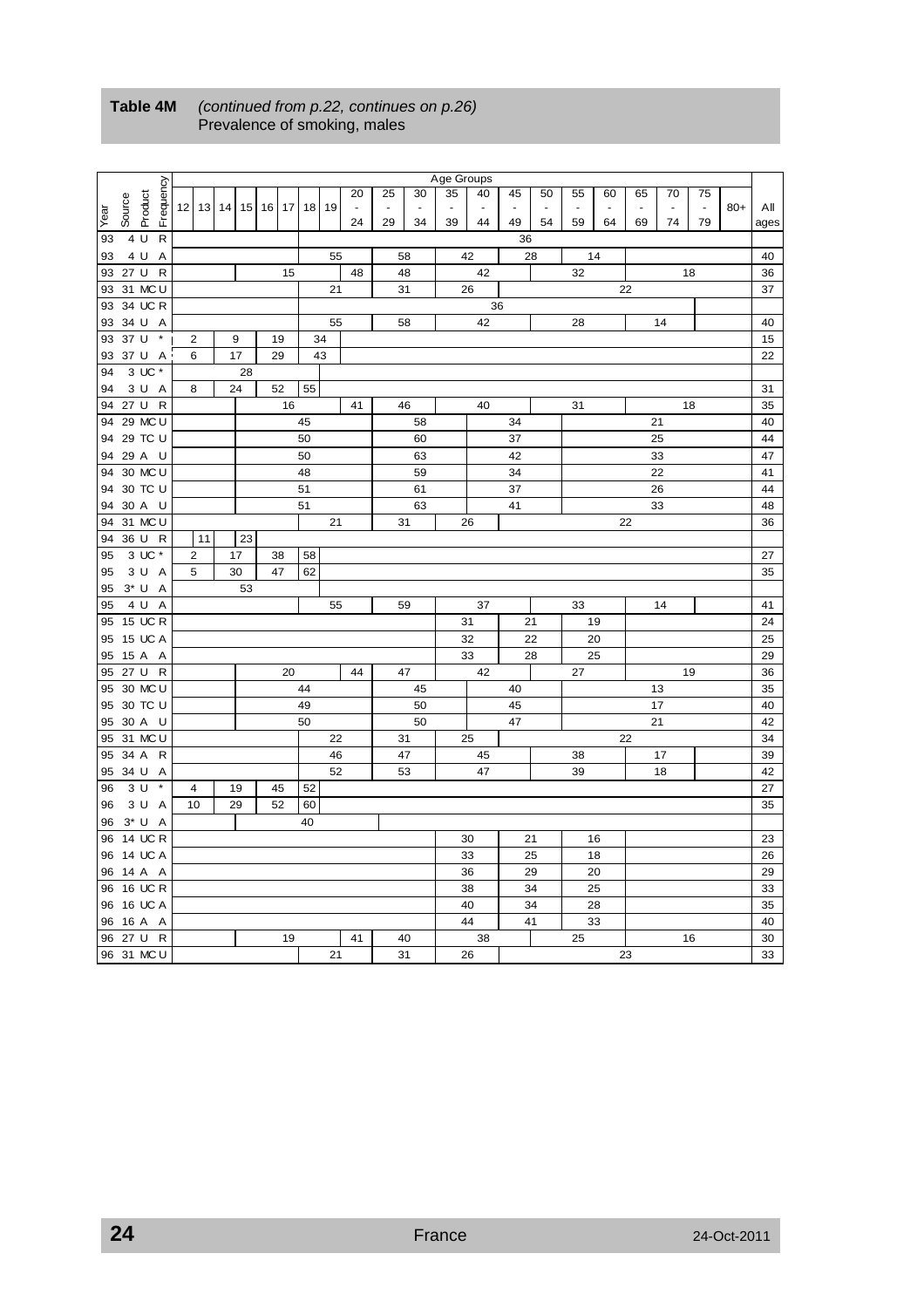|          |              |                      |                   |    |    |    |          |    |    |          | Age Groups |          |          |    |                          |                |    |                         |    |       |          |
|----------|--------------|----------------------|-------------------|----|----|----|----------|----|----|----------|------------|----------|----------|----|--------------------------|----------------|----|-------------------------|----|-------|----------|
|          |              |                      |                   |    |    |    |          | 20 | 25 | 30       | 35         | 40       | 45       | 50 | 55                       | 60             | 65 | 70                      | 75 |       |          |
| Year     | Source       | Frequency<br>Product | 12 13 14 15 16 17 |    |    |    | 18 19    | ÷, |    |          |            |          |          |    | $\overline{\phantom{a}}$ |                | ÷, |                         | ÷, | $80+$ | All      |
| 93       | 4 U          | $\mathsf{R}$         |                   |    |    |    |          | 24 | 29 | 34       | 39         | 44       | 49<br>23 | 54 | 59                       | 64             | 69 | 74                      | 79 |       | ages     |
| 93       | 4 U          | A                    |                   |    |    |    | 40       |    |    | 44       |            | 29       |          | 9  |                          | 5              |    |                         |    |       | 27       |
| 93       | 27 U         | $\mathsf{R}$         |                   |    | 19 |    |          | 34 |    | 37       |            | 21       |          |    | 11                       |                |    | 6                       |    |       | 21       |
| 93       |              | 31 MC U              |                   |    |    |    | 25       |    |    | 35       |            | 24       |          |    |                          |                | 16 |                         |    |       | 28       |
| 93       |              | 34 UC R              |                   |    |    |    |          |    |    |          |            | 23       |          |    |                          |                |    |                         |    |       |          |
| 93       |              | 34 U A               |                   |    |    |    | 40       |    |    | 44       |            | 29       |          |    | 9                        |                |    | 5                       |    |       | 27       |
| 93       | 37 U         | $\star$              | $\mathbf{1}$      | 13 | 24 |    | 31       |    |    |          |            |          |          |    |                          |                |    |                         |    |       | 15       |
| 93       |              | 37 U A               | 5                 | 23 | 36 |    | 41       |    |    |          |            |          |          |    |                          |                |    |                         |    |       | 24       |
| 94       |              | 3 UC *               |                   | 26 |    |    |          |    |    |          |            |          |          |    |                          |                |    |                         |    |       |          |
| 94       |              | 3 U A                | 8                 | 26 | 45 | 49 |          |    |    |          |            |          |          |    |                          |                |    |                         |    |       | 31       |
| 94       | 27 U         | $\mathsf{R}$         |                   |    | 17 |    |          | 36 |    | 35       |            | 24       |          |    | 9                        |                |    | 5                       |    |       | 21       |
| 94       |              | 29 MC U              |                   |    |    | 43 |          |    |    | 44       |            |          | 27       |    |                          |                |    | 11                      |    |       | 29       |
| 94       |              | 29 TC U              |                   |    |    | 46 |          |    |    | 46       |            |          | 27       |    |                          |                |    | 11                      |    |       | 31       |
| 94       |              | 29 A U               |                   |    |    | 46 |          |    |    | 46       |            |          | 27       |    |                          |                |    | 11                      |    |       | 31       |
| 94       |              | 30 MC U              |                   |    |    | 42 |          |    |    | 45       |            |          | 27       |    |                          |                |    | 11                      |    |       | 30       |
| 94       |              | 30 TC U              |                   |    |    | 46 |          |    |    | 47<br>47 |            |          | 27       |    |                          |                |    | 11                      |    |       | 31       |
| 94<br>94 |              | 30 A U<br>31 MC U    |                   |    |    | 46 | 26       |    |    |          |            |          | 27       |    |                          |                | 16 | 11                      |    |       | 31<br>28 |
| 94       | 36 U         | $\mathsf{R}$         | 13                | 25 |    |    |          |    |    | 33       |            | 25       |          |    |                          |                |    |                         |    |       |          |
| 95       |              | 3 UC *               | 3                 | 23 | 40 | 45 |          |    |    |          |            |          |          |    |                          |                |    |                         |    |       | 25       |
| 95       |              | 3 U A                | 9                 | 31 | 57 | 55 |          |    |    |          |            |          |          |    |                          |                |    |                         |    |       | 35       |
| 95       | $3^*$ U      | $\overline{A}$       |                   | 51 |    |    |          |    |    |          |            |          |          |    |                          |                |    |                         |    |       |          |
| 95       | 4 U          | $\overline{A}$       |                   |    |    |    | 62       |    |    | 33       |            | 35       |          |    | 14                       |                |    | $\overline{4}$          |    |       | 30       |
| 95       |              | 15 UC R              |                   |    |    |    |          |    |    |          |            | 34       |          | 19 |                          | $\overline{7}$ |    |                         |    |       | 22       |
| 95       |              | 15 UC A              |                   |    |    |    |          |    |    |          |            | 36       |          | 20 |                          | 8              |    |                         |    |       | 23       |
| 95       |              | 15 A A               |                   |    |    |    |          |    |    |          |            | 37       |          | 20 |                          | 9              |    |                         |    |       | 24       |
| 95       | 27 U         | $\mathsf{R}$         |                   |    | 14 |    |          | 31 |    | 34       |            | 24       |          |    | 12                       |                |    | $\overline{4}$          |    |       | 21       |
| 95       |              | 30 MC U              |                   |    |    | 51 |          |    |    | 44       |            |          | 30       |    |                          |                |    | 9                       |    |       | 31       |
| 95       |              | 30 TC U              |                   |    |    | 53 |          |    |    | 45       |            |          | 30       |    |                          |                |    | 9                       |    |       | 31       |
| 95       |              | 30 A U               |                   |    |    | 53 |          |    |    | 45       |            |          | 30       |    |                          |                |    | 9                       |    |       | 31       |
| 95       |              | 31 MC U              |                   |    |    |    | 25       |    |    | 34       |            | 25       |          |    |                          |                | 16 |                         |    |       | 28<br>28 |
| 95<br>95 | 34 A<br>34 U | $\mathsf{R}$<br>Α    |                   |    |    |    | 52<br>59 |    |    | 35<br>39 |            | 33<br>37 |          |    | 19<br>21                 |                |    | 8<br>10                 |    |       | 31       |
| 96       | 3U           | $\star$              | $\overline{c}$    | 18 | 40 | 49 |          |    |    |          |            |          |          |    |                          |                |    |                         |    |       | 26       |
| 96       |              | 3 U A                | 3                 | 29 | 49 | 56 |          |    |    |          |            |          |          |    |                          |                |    |                         |    |       | 33       |
| 96       | $3^*$ U      | A                    |                   |    |    | 38 |          |    |    |          |            |          |          |    |                          |                |    |                         |    |       |          |
| 96       |              | 14 UC R              |                   |    |    |    |          |    |    |          |            | 24       |          | 12 |                          | 6              |    |                         |    |       | 15       |
|          |              | 96 14 UC A           |                   |    |    |    |          |    |    |          |            | 26       |          | 14 |                          | $\overline{7}$ |    |                         |    |       | 17       |
| 96       | 14 A         | A                    |                   |    |    |    |          |    |    |          |            | 25       |          | 15 |                          | 8              |    |                         |    |       | 17       |
| 96       |              | 16 UC R              |                   |    |    |    |          |    |    |          |            | 26       |          | 12 |                          | 8              |    |                         |    |       | 17       |
| 96       |              | 16 UC A              |                   |    |    |    |          |    |    |          |            | 27       |          | 14 |                          | 9              |    |                         |    |       | 18       |
| 96       |              | 16 A A               |                   |    |    |    |          |    |    |          |            | 27       |          | 15 |                          | 9              |    |                         |    |       | 18       |
| 96       | 27 U         | $\mathsf{R}$         |                   |    | 18 |    |          | 29 |    | 30       |            | 24       |          |    | 10                       |                |    | $\overline{\mathbf{4}}$ |    |       | 19       |
|          |              | 96 31 MC U           |                   |    |    |    | 24       |    |    | 33       |            | 24       |          |    |                          |                | 18 |                         |    |       | 27       |

#### **Table 4F** *(continued from p.23, continues on p.27)*  Prevalence of smoking, females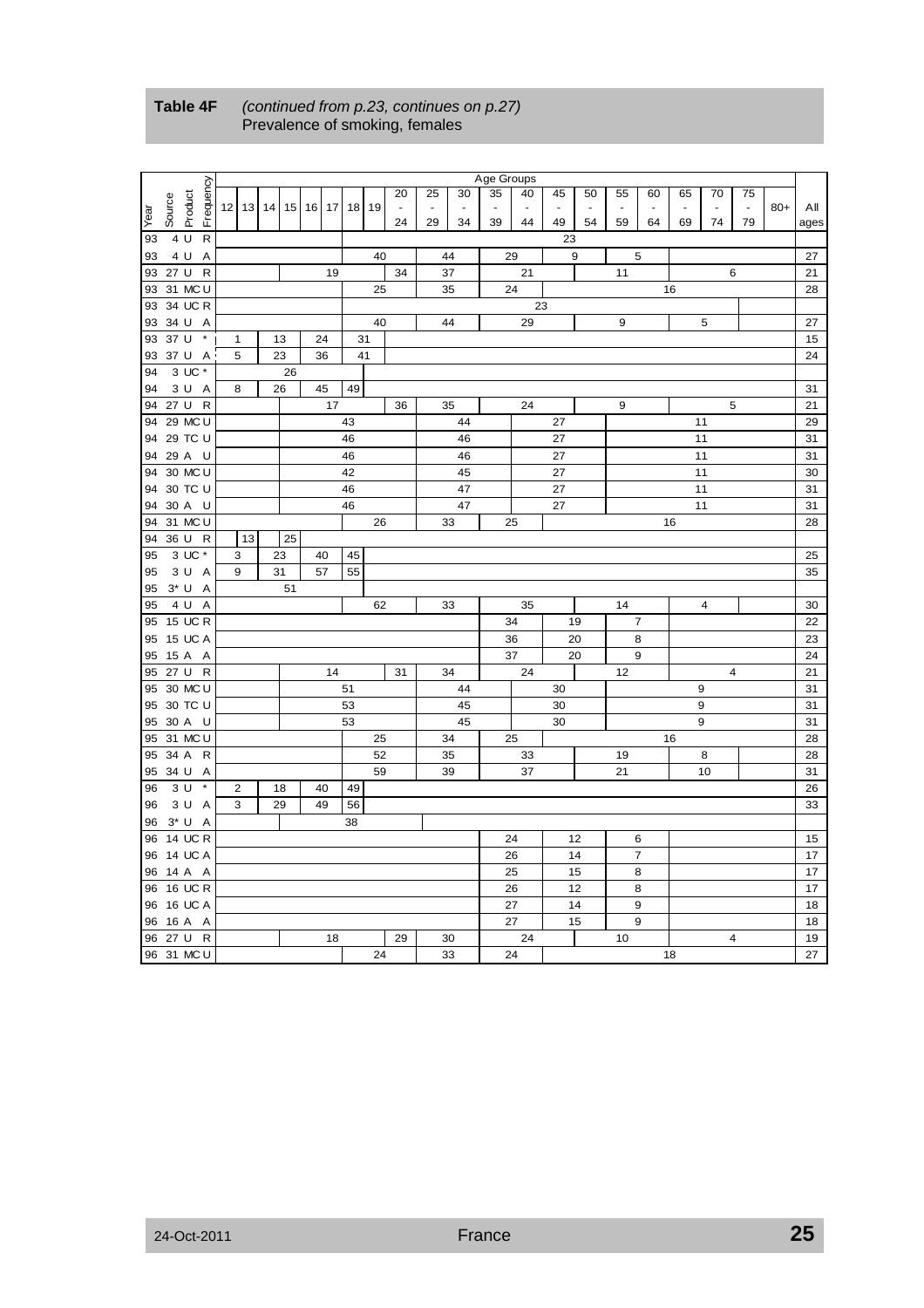|      |                       |                |    |                |    |           |       |              |    |              |                |    |    | Age Groups |                                |    |                          |    |    |    |    |                |       |      |
|------|-----------------------|----------------|----|----------------|----|-----------|-------|--------------|----|--------------|----------------|----|----|------------|--------------------------------|----|--------------------------|----|----|----|----|----------------|-------|------|
|      |                       |                |    |                |    |           |       |              |    |              | 20             | 25 | 30 | 35         | 40                             | 45 | 50                       | 55 | 60 | 65 | 70 | 75             |       |      |
|      |                       |                |    |                |    |           |       |              |    | 19           | $\blacksquare$ |    |    |            |                                |    | $\overline{\phantom{a}}$ | ä, |    |    |    | $\blacksquare$ | $80+$ |      |
| Year | Product<br>Source     | Frequency      |    | $12$   13      |    | $14$   15 |       | 16   17   18 |    |              | 24             | 29 | 34 | 39         | $\overline{\phantom{a}}$<br>44 | 49 | 54                       | 59 | 64 | 69 | 74 | 79             |       | Αll  |
|      | $3 \overline{UC}$ *   |                |    |                |    |           |       |              |    |              |                |    |    |            |                                |    |                          |    |    |    |    |                |       | ages |
| 97   |                       |                | 1  |                |    | 14        | 32    |              | 37 | 49           |                |    |    |            |                                |    |                          |    |    |    |    |                |       | 24   |
| 97   | 3 U A                 |                | 3  |                |    | 20        |       | 37           | 42 | 54           |                |    |    |            |                                |    |                          |    |    |    |    |                |       | 28   |
| 97   | 4 U                   | Α              |    |                |    |           |       |              |    | 48           |                |    | 57 |            | 46                             |    |                          | 26 |    |    |    | 18             |       | 40   |
| 97   | 5 U                   | $\mathsf{R}$   |    |                |    |           |       |              | 32 |              |                |    | 48 |            | 43                             |    | 35                       |    | 26 |    |    | 15             |       | 34   |
| 97   | 27 U                  | R              |    |                |    |           |       | 26           |    |              | 38             |    | 46 |            | 38                             |    |                          | 28 |    |    |    | 15             |       | 33   |
| 97   | 31 MC U               |                |    |                |    |           |       |              |    | 20           |                |    | 30 |            | 26                             |    |                          |    |    | 24 |    |                |       | 32   |
| 97   | 34 U<br>$\mathsf{R}$  |                | 1  |                |    | 14        | 31    |              |    | 43           |                |    |    |            |                                |    |                          |    |    |    |    |                |       |      |
| 97   | 34 U                  | Α              | 3  |                |    | 20        | 36    |              |    | 48           |                |    |    |            |                                |    |                          |    |    |    |    |                |       |      |
| 98   | 4 UC R                |                |    |                |    |           | 15    |              |    | 44           |                |    | 51 |            | 44                             |    |                          | 29 |    |    | 12 |                |       | 39   |
| 98   | 4 U A                 |                |    |                |    |           | 18    |              |    | 47           |                |    | 53 |            | 47                             |    |                          | 30 |    |    | 12 |                |       | 41   |
| 98   | $4^*$ U               | Α              |    |                |    |           |       |              |    |              |                |    |    | 39         |                                |    |                          |    |    |    |    |                |       |      |
| 98   | 5 U                   | R              |    |                |    |           |       |              | 35 |              |                |    | 48 |            | 44                             |    | 34                       |    | 28 |    |    | 11             |       | 34   |
|      |                       |                |    |                |    |           |       |              |    |              |                |    |    |            |                                |    |                          |    |    |    |    |                |       |      |
| 98   | 27 U                  | $\mathsf{R}$   |    |                |    |           |       | 20           |    |              | 34             |    | 41 |            | 38                             |    |                          | 26 |    |    |    | 15             |       | 31   |
| 98   | 31 MC U               |                |    |                |    |           |       |              |    | 20           |                |    | 31 |            | 26                             |    |                          |    |    | 23 |    |                |       | 32   |
| 98   | $\pmb{\ast}$<br>36 A  |                |    | 5              |    | 20        |       |              |    |              |                |    |    |            |                                |    |                          |    |    |    |    |                |       |      |
| 98   | 36 A                  | R              |    | 9              |    | 28        |       |              |    |              |                |    |    |            |                                |    |                          |    |    |    |    |                |       |      |
| 99   | 4 U                   | $\overline{A}$ |    |                |    |           |       | 46           |    |              | 63             |    | 57 |            | 49                             |    | 49                       |    |    | 27 |    | 15             |       | 44   |
| 99   | $4^*$ U               | Α              |    |                |    |           |       | 32           |    |              | 55             |    | 47 |            | 50                             |    | 41                       |    |    | 20 |    | 14             |       | 39   |
| 99   | 5 U                   | R              |    |                |    |           |       |              | 38 |              |                |    | 49 |            | 42                             |    | 36                       |    | 23 |    |    | 12             |       | 34   |
| 99   | 30 U                  | U              |    |                |    |           |       |              | 53 |              |                |    | 54 |            |                                | 44 |                          |    |    |    | 22 |                |       | 43   |
| 99   | 31 MC U               |                |    |                |    |           |       |              |    | 19           |                |    | 30 |            | 26                             |    |                          |    |    | 25 |    |                |       | 31   |
| 99   | 34 TC R               |                | 2  |                |    | 13        |       | 32           |    | 41           | 43             |    | 45 |            | 40                             |    | 28                       |    | 22 |    | 15 |                |       | 31   |
| 99   | 34 U A                |                | 4  |                |    | 18        |       | 40           |    | 46           | 52             |    | 52 |            | 46                             |    | 33                       |    | 26 |    | 17 |                |       | 37   |
| 99   | 38 UC *               |                |    |                | 9  | 18        | 30 31 |              | 39 | $\pmb{\ast}$ |                |    |    |            |                                |    |                          |    |    |    |    |                |       | 30   |
| 99   | 38 UC *               |                |    |                |    | 30        |       |              |    |              |                |    |    |            |                                |    |                          |    |    |    |    |                |       |      |
|      | 38 UC A               |                |    |                | 18 | $32$ 41   |       | 44           | 51 |              |                |    |    |            |                                |    |                          |    |    |    |    |                |       |      |
| 99   |                       |                |    |                |    |           |       |              |    | 54           |                |    |    |            |                                |    |                          |    |    |    |    |                |       | 41   |
| 99   | 38 UC A               |                |    |                |    | 41        |       |              |    |              |                |    |    |            |                                |    |                          |    |    |    |    |                |       |      |
| 00   | 4 U<br>$\overline{A}$ |                |    |                |    |           |       |              |    | 56           |                |    | 56 |            | 34                             |    |                          | 39 |    |    |    | 14             |       | 39   |
| 00   | 4* U<br>A             |                |    |                |    |           |       | 44           |    |              | 58             |    | 54 |            | 52                             |    | 46                       |    |    | 20 |    | 8              |       | 41   |
| 00   | 5 U                   | $\mathsf{R}$   |    |                |    |           |       |              | 34 |              |                |    | 46 |            | 42                             |    | 34                       |    | 24 |    |    | 13             |       | 33   |
|      | 00 27 U R             |                |    |                |    |           |       | 25           |    |              | 39             |    | 40 |            | 38                             |    |                          | 26 |    |    |    | 12             |       | 31   |
| 00   | 39 UC *               |                |    |                |    |           |       |              |    | 42 46 54     |                |    |    |            |                                |    |                          |    |    |    |    |                |       |      |
| 00   | 39 UC A               |                |    |                |    |           |       | 50           | 53 | 60           |                |    |    |            |                                |    |                          |    |    |    |    |                |       |      |
| 01   | 4 U<br>A              |                |    |                |    |           |       |              |    | 36           |                |    | 40 |            | 46                             |    |                          | 23 |    |    |    | 14             |       | 33   |
| 01   | 4* U A                |                |    |                |    |           |       | 43           |    |              | 55             |    | 59 |            | 44                             |    | 45                       |    |    | 25 |    | 14             |       | 41   |
| 01   | 5 U                   | R              |    |                |    |           |       |              | 33 |              |                |    | 45 |            | 42                             |    | 34                       |    | 26 |    |    | 11             |       | 32   |
| 01   | 39 UC *               |                |    |                |    |           |       |              | 43 |              |                |    |    |            |                                |    |                          |    |    |    |    |                |       |      |
|      | 01 39 UC A            |                |    |                |    |           |       |              | 53 |              |                |    |    |            |                                |    |                          |    |    |    |    |                |       |      |
|      | 02 5 U R              |                |    |                |    |           |       |              |    |              |                |    |    |            | 32                             |    |                          |    |    |    |    |                |       |      |
|      | 02 27 U R             |                |    |                |    |           |       |              |    | 37           |                |    | 43 |            |                                |    | 33                       |    |    |    |    | 10             |       | 32   |
|      | 02 30 MCR             |                |    |                |    |           |       |              | 51 |              |                |    | 46 |            |                                | 33 |                          |    |    |    | 16 |                |       | 35   |
|      |                       |                |    |                |    |           |       |              | 52 |              |                |    | 47 |            |                                | 42 |                          |    |    |    | 24 |                |       |      |
|      | 02 30 TC R            |                |    |                |    |           |       |              |    |              |                |    |    |            |                                |    |                          |    |    |    |    |                |       | 40   |
|      | 02 30 A R             |                |    |                |    |           |       |              | 52 |              |                |    | 48 |            |                                | 47 |                          |    |    |    | 27 |                |       | 43   |
|      | 02 30 MC U            |                |    |                |    |           |       |              | 54 |              |                |    | 51 |            |                                | 39 |                          |    |    |    | 17 |                |       | 39   |
|      | 02 30 TC U            |                |    |                |    |           |       |              | 57 |              |                |    | 53 |            |                                | 48 |                          |    |    |    | 26 |                |       | 45   |
|      | 02 30 A U             |                | 57 |                |    |           |       |              |    |              |                |    | 54 |            |                                | 55 |                          |    |    |    | 29 |                |       | 47   |
|      | 02 33 U *             |                |    |                |    |           |       | 32           |    |              |                |    |    |            |                                |    |                          |    |    |    |    |                |       |      |
|      | 02 33 U A             |                |    |                |    |           |       | 45           |    |              |                |    |    |            |                                |    |                          |    |    |    |    |                |       |      |
|      | 02 35 U R             |                |    |                |    |           |       |              |    |              |                |    |    | 31         |                                |    |                          |    |    |    |    |                |       |      |
|      | 02 35 U A             |                |    |                |    |           |       |              | 49 |              |                |    | 46 |            | 41                             |    | 39                       |    | 29 |    | 16 |                |       | 38   |
|      | 02 36 A *             |                |    | 4              |    | 20        |       |              |    |              |                |    |    |            |                                |    |                          |    |    |    |    |                |       |      |
|      | 02 36 A R             |                |    | $\overline{7}$ |    | 26        |       |              |    |              |                |    |    |            |                                |    |                          |    |    |    |    |                |       |      |
|      | 02 39 UC *            |                |    |                |    |           |       |              |    | 40 43 51     |                |    |    |            |                                |    |                          |    |    |    |    |                |       | 42   |
|      | 02 39 UC A            |                |    |                |    |           |       |              |    | 48 51 58     |                |    |    |            |                                |    |                          |    |    |    |    |                |       | 50   |
|      |                       |                |    |                |    |           |       |              |    |              |                |    |    |            |                                |    |                          |    |    |    |    |                |       |      |

#### **Table 4M** *(continued from p.24, continues on p.28)* Prevalence of smoking, males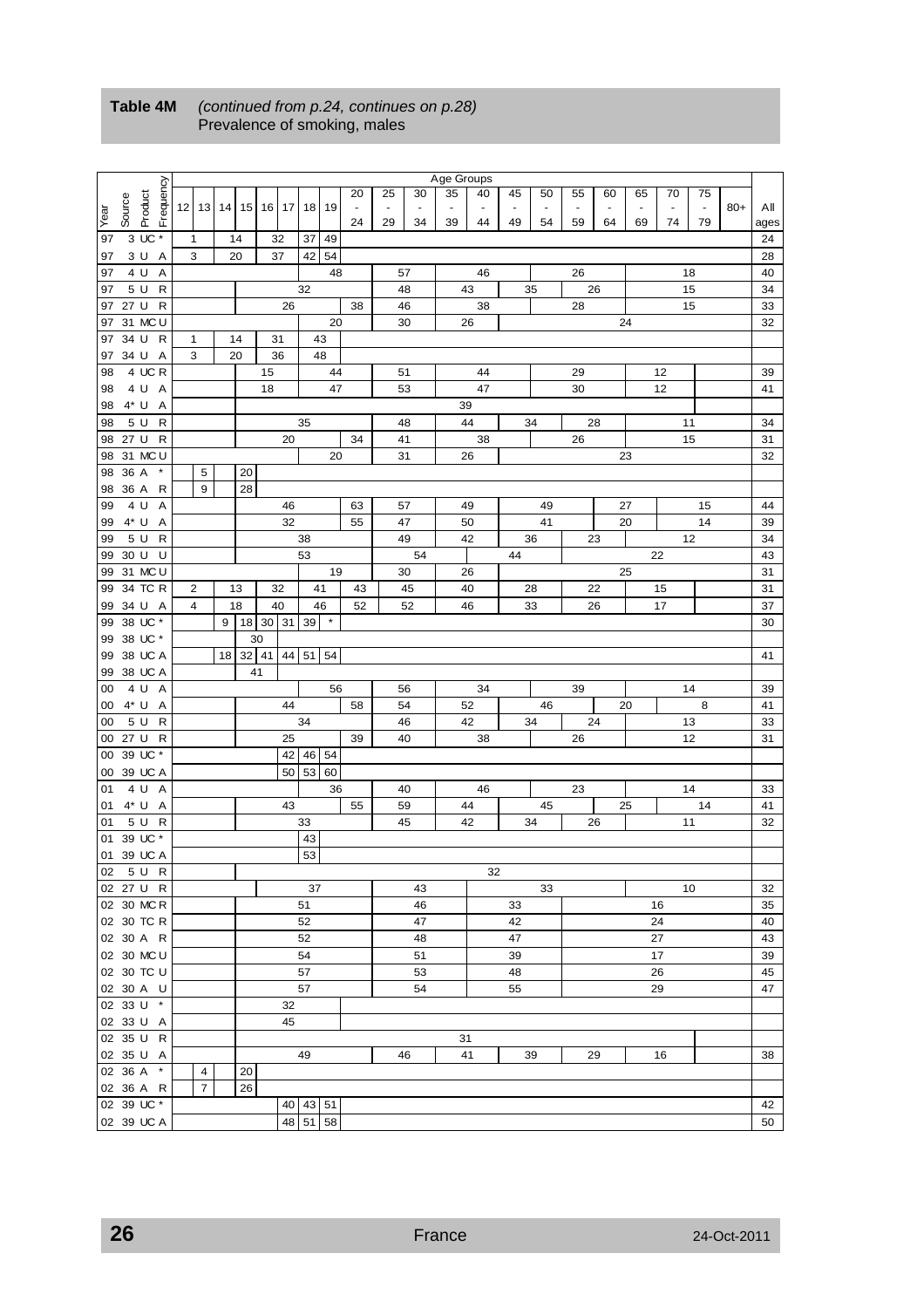|      |        |                      |             |    |       |             |                    |                          |    |    | Age Groups |                          |    |    |                |    |    |                 |                         |       |      |
|------|--------|----------------------|-------------|----|-------|-------------|--------------------|--------------------------|----|----|------------|--------------------------|----|----|----------------|----|----|-----------------|-------------------------|-------|------|
|      |        |                      |             |    |       |             |                    | 20                       | 25 | 30 | 35         | 40                       | 45 | 50 | 55             | 60 | 65 | 70              | 75                      |       |      |
|      | Source | Frequency<br>Product | $12$ 13     |    |       | 14 15 16 17 | 18 I<br>19         | $\overline{\phantom{a}}$ |    |    |            | $\overline{\phantom{m}}$ |    |    | $\blacksquare$ |    |    |                 | $\blacksquare$          | $80+$ | Αll  |
| Year |        |                      |             |    |       |             |                    | 24                       | 29 | 34 | 39         | 44                       | 49 | 54 | 59             | 64 | 69 | 74              | 79                      |       | ages |
| 97   |        | 3 UC *               | 2           | 15 |       | 33          | 39<br>39           |                          |    |    |            |                          |    |    |                |    |    |                 |                         |       | 23   |
| 97   |        | 3U<br>Α              | 6           | 21 |       | 41          | 45<br>48           |                          |    |    |            |                          |    |    |                |    |    |                 |                         |       | 30   |
| 97   | 4 U    | Α                    |             |    |       |             | 50                 |                          |    | 48 |            | 33                       |    |    | 15             |    |    |                 | 11                      |       | 30   |
| 97   | 5 U    | R                    |             |    |       |             | 27                 |                          |    | 38 | 31         |                          |    | 20 |                | 11 |    |                 | 4                       |       | 22   |
| 97   | 27 U   | $\mathsf{R}$         |             |    |       | 26          |                    | 28                       |    | 36 |            | 23                       |    |    | 9              |    |    |                 | $\overline{4}$          |       | 21   |
| 97   |        | 31 MC U              |             |    |       |             | 24                 |                          |    | 34 | 26         |                          |    |    |                |    | 17 |                 |                         |       | 27   |
| 97   | 34 U   | R                    | $\mathbf 1$ | 15 |       | 33          | 39                 |                          |    |    |            |                          |    |    |                |    |    |                 |                         |       |      |
|      | 34 U   | Α                    | 5           | 21 |       | 41          | 47                 |                          |    |    |            |                          |    |    |                |    |    |                 |                         |       |      |
| 97   |        | 4 UCR                |             |    |       |             |                    |                          |    |    |            |                          |    |    |                |    |    |                 |                         |       |      |
| 98   |        |                      |             |    |       | 24          | 46                 |                          |    | 39 |            | 28                       |    |    | 10             |    |    | 8               |                         |       | 26   |
| 98   |        | 4 U A                |             |    |       | 24          | 46                 |                          |    | 40 |            | 28                       |    |    | 11             |    |    | 10              |                         |       | 27   |
| 98   | 4* U   | Α                    |             |    |       |             |                    |                          |    |    | 28         |                          |    |    |                |    |    |                 |                         |       |      |
| 98   | 5 U    | R                    |             |    |       |             | 29                 |                          |    | 36 | 34         |                          |    | 19 |                | 12 |    |                 | 6                       |       | 23   |
| 98   | 27 U   | R                    |             |    |       | 20          |                    | 30                       |    | 32 |            | 24                       |    |    | 10             |    |    |                 | 5                       |       | 20   |
| 98   |        | 31 MC U              |             |    |       |             | 23                 |                          |    | 32 | 29         |                          |    |    |                |    | 17 |                 |                         |       | 26   |
| 98   | 36 A   | $\star$              | 6           |    | 25    |             |                    |                          |    |    |            |                          |    |    |                |    |    |                 |                         |       |      |
| 98   | 36 A   | R                    | 11          |    | 31    |             |                    |                          |    |    |            |                          |    |    |                |    |    |                 |                         |       |      |
| 99   | 4 U    | Α                    |             |    |       | 41          |                    | 52                       |    | 52 | 43         |                          |    | 22 |                |    | 12 |                 | 6                       |       | 33   |
| 99   | 4* U   | Α                    |             |    |       | 41          |                    | 46                       |    | 48 | 43         |                          |    | 25 |                |    | 15 |                 | 8                       |       | 32   |
| 99   | 5 U    | R                    |             |    |       |             | 28                 |                          |    | 38 | 31         |                          |    | 18 |                | 11 |    |                 | 5                       |       | 22   |
| 99   | 30 U   | U                    |             |    |       |             | 52                 |                          |    | 47 |            |                          | 37 |    |                |    |    | 13              |                         |       | 34   |
| 99   |        | 31 MC U              |             |    |       |             | 21                 |                          |    | 32 | 27         |                          |    |    |                |    | 20 |                 |                         |       | 26   |
| 99   |        | 34 TC R              | 2           | 21 |       | 33          | 39                 | 37                       |    | 37 | 33         |                          |    | 22 |                | 11 |    | $\overline{7}$  |                         |       | 25   |
| 99   |        | 34 U A               | 4           | 32 |       | 43          | 49                 | 43                       |    | 43 | 39         |                          |    | 26 |                | 14 |    | 8               |                         |       | 30   |
| 99   |        | 38 UC *              |             | 9  | 21    | 33 37       | $\pmb{\ast}$<br>41 |                          |    |    |            |                          |    |    |                |    |    |                 |                         |       | 32   |
| 99   |        | 38 UC *              |             |    | 33    |             |                    |                          |    |    |            |                          |    |    |                |    |    |                 |                         |       |      |
| 99   |        | 38 UC A              |             | 22 | 38 48 | 48          | 57<br>52           |                          |    |    |            |                          |    |    |                |    |    |                 |                         |       | 45   |
| 99   |        | 38 UC A              |             |    | 47    |             |                    |                          |    |    |            |                          |    |    |                |    |    |                 |                         |       |      |
| 00   |        | 4 U A                |             |    |       |             | 52                 |                          |    | 44 |            | 38                       |    |    | 28             |    |    |                 | 11                      |       | 34   |
| 00   |        | 4* U A               |             |    |       | 44          |                    | 59                       |    | 47 | 37         |                          |    | 25 |                |    | 15 |                 | $\overline{7}$          |       | 34   |
| 00   | 5 U    | R                    |             |    |       |             | 26                 |                          |    | 35 | 31         |                          |    | 19 |                | 11 |    |                 | 5                       |       | 21   |
|      |        | 00 27 U R            |             |    |       | 17          |                    | 31                       |    | 32 |            | 26                       |    |    | 13             |    |    |                 | $\overline{\mathbf{4}}$ |       | 21   |
| 00   |        | 39 UC *              |             |    |       | 40          |                    |                          |    |    |            |                          |    |    |                |    |    |                 |                         |       |      |
| 00   |        | 39 UC A              |             |    |       | 51          |                    |                          |    |    |            |                          |    |    |                |    |    |                 |                         |       |      |
| 01   | 4 U    | Α                    |             |    |       |             | 39                 |                          |    | 50 |            | 38                       |    |    | 18             |    |    |                 | 12                      |       | 32   |
| 01   |        | 4* U A               |             |    |       | 36          |                    | 47                       |    | 39 | 40         |                          |    | 25 |                |    | 7  |                 | $\overline{c}$          |       | 29   |
| 01   |        | R<br>5 U             |             |    |       |             | 29                 |                          |    | 36 | 32         |                          |    | 21 |                | 11 |    |                 | 3                       |       | 21   |
| 01   |        | 39 UC *              |             |    |       |             | 41                 |                          |    |    |            |                          |    |    |                |    |    |                 |                         |       |      |
|      |        | 01 39 UC A           |             |    |       |             | 52                 |                          |    |    |            |                          |    |    |                |    |    |                 |                         |       |      |
|      |        | 02 5 U R             |             |    |       |             |                    |                          |    |    |            | 21                       |    |    |                |    |    |                 |                         |       |      |
|      |        | 02 27 U R            |             |    |       |             | 31                 |                          |    | 32 |            |                          |    | 20 |                |    |    |                 | 4                       |       | 21   |
|      |        | 02 30 MC R           |             |    |       |             | 46                 |                          |    | 43 |            |                          | 39 |    |                |    |    | 12              |                         |       | 32   |
|      |        | 02 30 TC R           |             |    |       |             | 49                 |                          |    | 46 |            |                          | 40 |    |                |    |    | 12 <sub>2</sub> |                         |       | 34   |
|      |        | 02 30 A R            |             |    |       |             | 49                 |                          |    | 46 |            |                          | 40 |    |                |    |    | 12              |                         |       | 34   |
|      |        | 02 30 MC U           |             |    |       |             | 51                 |                          |    | 47 |            |                          | 42 |    |                |    |    | 13              |                         |       | 35   |
|      |        | 02 30 TC U           |             |    |       |             | 54                 |                          |    | 50 |            |                          | 43 |    |                |    |    | 13              |                         |       | 37   |
|      |        | 02 30 A U            |             |    |       |             | 54                 |                          |    | 50 |            |                          | 43 |    |                |    |    | 13              |                         |       | 37   |
|      |        | 02 33 U *            |             |    |       | 33          |                    |                          |    |    |            |                          |    |    |                |    |    |                 |                         |       |      |
|      |        | 02 33 U A            |             |    |       | 44          |                    |                          |    |    |            |                          |    |    |                |    |    |                 |                         |       |      |
|      |        | 02 35 U R            |             |    |       |             |                    |                          |    |    | 26         |                          |    |    |                |    |    |                 |                         |       |      |
|      |        | 02 35 U A            |             |    |       |             | 47                 |                          |    | 43 | 37         |                          |    | 24 |                | 16 |    | 9               |                         |       | 31   |
|      |        | 02 36 A *            | 3           |    | 20    |             |                    |                          |    |    |            |                          |    |    |                |    |    |                 |                         |       |      |
|      |        | 02 36 A R            | 6           |    | 27    |             |                    |                          |    |    |            |                          |    |    |                |    |    |                 |                         |       |      |
|      |        | 02 39 UC *           |             |    |       |             | 39 43 55           |                          |    |    |            |                          |    |    |                |    |    |                 |                         |       | 42   |
|      |        | 02 39 UC A           |             |    |       |             | 48 52 60           |                          |    |    |            |                          |    |    |                |    |    |                 |                         |       | 50   |

#### **Table 4F** *(continued from p.25, continues on p.29)*  Prevalence of smoking, females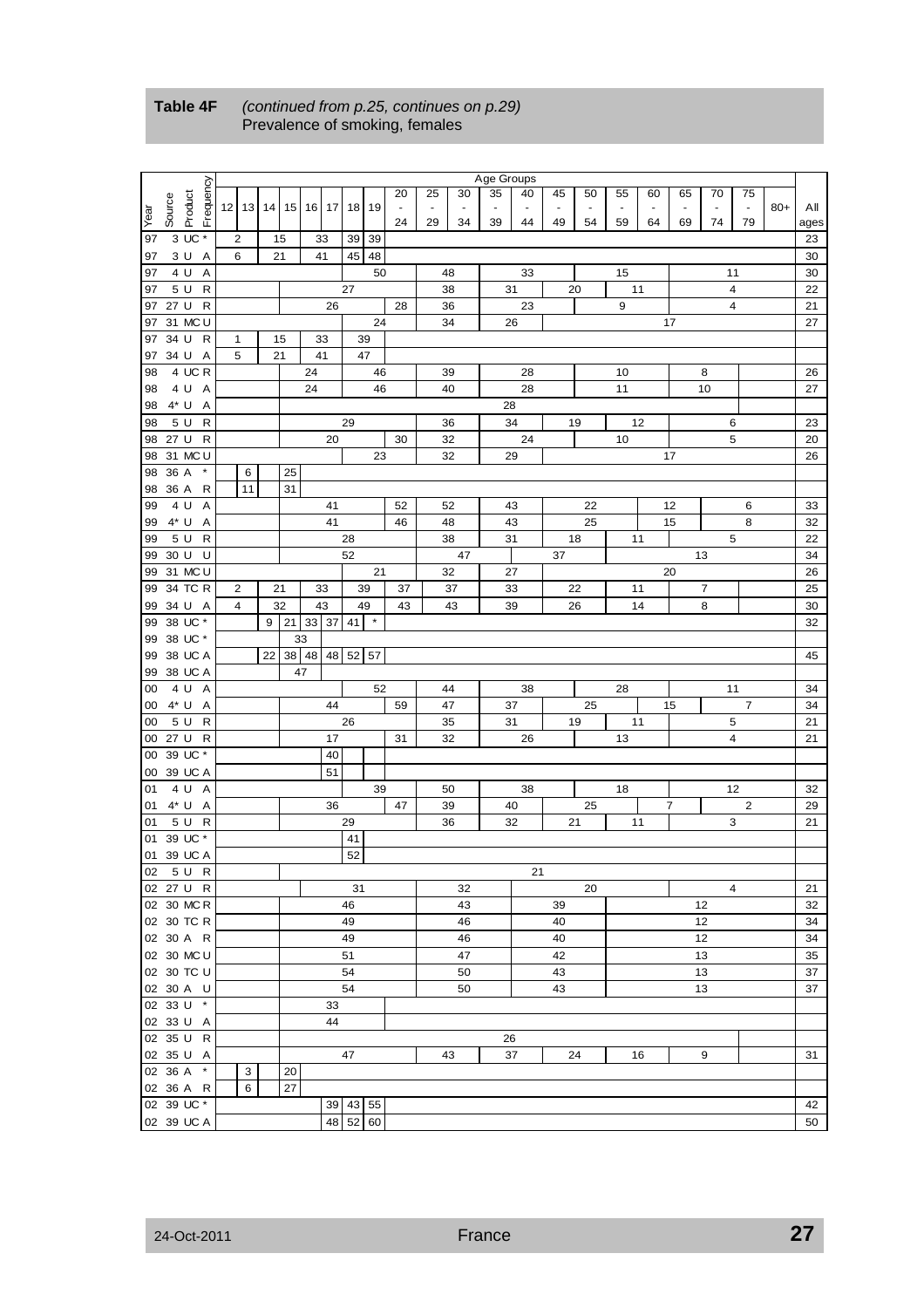|      |            |         |           |              |                |                 |           |    |             |         |  |    |    |    | Age Groups               |                          |    |                          |    |    |    |                          |                          |       |      |
|------|------------|---------|-----------|--------------|----------------|-----------------|-----------|----|-------------|---------|--|----|----|----|--------------------------|--------------------------|----|--------------------------|----|----|----|--------------------------|--------------------------|-------|------|
|      |            |         | Frequency |              |                |                 |           |    |             |         |  | 20 | 25 | 30 | 35                       | 40                       | 45 | 50                       | 55 | 60 | 65 | 70                       | 75                       |       |      |
| Year | Source     | Product |           |              | $12$   13      | 14 <sup>1</sup> | 15        |    | 16 17 18 19 |         |  |    |    |    | $\overline{\phantom{a}}$ | $\overline{\phantom{a}}$ |    | $\overline{\phantom{a}}$ |    | ٠  |    | $\overline{\phantom{a}}$ | $\overline{\phantom{a}}$ | $80+$ | All  |
|      |            |         |           |              |                |                 |           |    |             |         |  | 24 | 29 | 34 | 39                       | 44                       | 49 | 54                       | 59 | 64 | 69 | 74                       | 79                       |       | ages |
| 03   |            | 5 U R   |           |              |                |                 |           |    |             |         |  |    |    |    |                          | 32                       |    |                          |    |    |    |                          |                          |       |      |
|      | 03 38 UC * |         |           | $\mathbf{1}$ | 4 <sup>1</sup> | $\overline{7}$  | $11$   21 |    | 29 37       |         |  |    |    |    |                          |                          |    |                          |    |    |    |                          |                          |       |      |
|      | 03 38 UC * |         |           |              |                |                 | 21        |    |             | 37      |  |    |    |    |                          |                          |    |                          |    |    |    |                          |                          |       |      |
|      | 03 38 UC A |         |           |              |                |                 |           | 31 |             | 46      |  |    |    |    |                          |                          |    |                          |    |    |    |                          |                          |       |      |
|      | 03 39 UC * |         |           |              |                |                 |           |    |             | $37$ 43 |  |    |    |    |                          |                          |    |                          |    |    |    |                          |                          |       | 40   |
|      | 03 39 UC A |         |           |              |                |                 |           |    |             | 45 49   |  |    |    |    |                          |                          |    |                          |    |    |    |                          |                          |       | 47   |
| 04   |            | 5 U R   |           |              |                |                 |           |    |             |         |  |    |    |    |                          | 28                       |    |                          |    |    |    |                          |                          |       |      |
|      | 04 27 U R  |         |           |              |                |                 |           |    |             |         |  |    |    |    |                          |                          | 28 |                          |    |    |    |                          |                          |       |      |
|      | 04 34 A R  |         |           |              |                | 3               |           |    |             | 36      |  |    |    | 39 |                          | 35                       |    | 30                       |    | 18 |    | 10                       |                          |       | 28   |
|      | 04 34 A A  |         |           |              |                | $\overline{7}$  |           |    |             | 43      |  |    |    | 46 |                          | 40                       |    | 35                       |    | 21 |    | 12                       |                          |       | 33   |
|      | 05 30 MCR  |         |           |              |                |                 |           |    |             | 35      |  |    |    | 28 |                          |                          | 22 |                          |    |    |    | 10                       |                          |       | 23   |
|      | 05 30 TC R |         |           |              |                |                 |           |    |             | 43      |  |    |    | 37 |                          |                          | 36 |                          |    |    |    | 15                       |                          |       | 32   |
|      | 05 30 A R  |         |           |              |                |                 |           |    |             | 43      |  |    |    | 39 |                          |                          | 39 |                          |    |    |    | 19                       |                          |       | 34   |
|      | 05 30 MC U |         |           |              |                |                 |           |    |             | 37      |  |    |    | 32 |                          |                          | 28 |                          |    |    |    | 12                       |                          |       | 26   |
|      | 05 30 TC U |         |           |              |                |                 |           |    |             | 45      |  |    |    | 41 |                          |                          | 42 |                          |    |    |    | 17                       |                          |       | 35   |
|      | 05 30 A U  |         |           |              |                |                 |           |    |             | 45      |  |    |    | 43 |                          |                          | 47 |                          |    |    |    | 21                       |                          |       | 38   |
|      | 05 39 UC * |         |           |              |                |                 |           |    | 34          |         |  |    |    |    |                          |                          |    |                          |    |    |    |                          |                          |       |      |
|      | 05 39 UC A |         |           |              |                |                 |           |    | 41          |         |  |    |    |    |                          |                          |    |                          |    |    |    |                          |                          |       |      |
|      | 06 27 U R  |         |           |              |                |                 |           |    |             |         |  |    |    |    |                          |                          | 30 |                          |    |    |    |                          |                          |       |      |
|      | 06 33 U *  |         |           |              |                |                 |           |    | 24          |         |  |    |    |    |                          |                          |    |                          |    |    |    |                          |                          |       |      |
|      | 06 33 U A  |         |           |              |                |                 |           |    | 35          |         |  |    |    |    |                          |                          |    |                          |    |    |    |                          |                          |       |      |
|      | 06 36 A *  |         |           |              | 3              |                 | 13        |    |             |         |  |    |    |    |                          |                          |    |                          |    |    |    |                          |                          |       |      |
|      | 06 36 A R  |         |           | 5<br>17      |                |                 |           |    |             |         |  |    |    |    |                          |                          |    |                          |    |    |    |                          |                          |       |      |
|      | 07 38 UC * |         | 18        |              |                |                 |           |    |             |         |  |    |    |    |                          |                          |    |                          |    |    |    |                          |                          |       |      |
|      | 07 38 UC A |         | 29        |              |                |                 |           |    |             |         |  |    |    |    |                          |                          |    |                          |    |    |    |                          |                          |       |      |

#### **Table 4M** *(continued from p. 26)* Prevalence of smoking, males

Source: see *Notes on sources of survey data*, p. 53 Frequency:<br>Product: MC = manufactured cigarettes Product: MC = manufactured cigarettes  $R =$  regular or daily smokers  $TC = total$  cigarettes (including hand-rolled)  $U =$  unspecified UC = cigarettes (type unspecified)  $\qquad^*$  = refer to *Notes on sources of survey data*, p. 53 A = all products All ages: relates to ages reported; as given in original source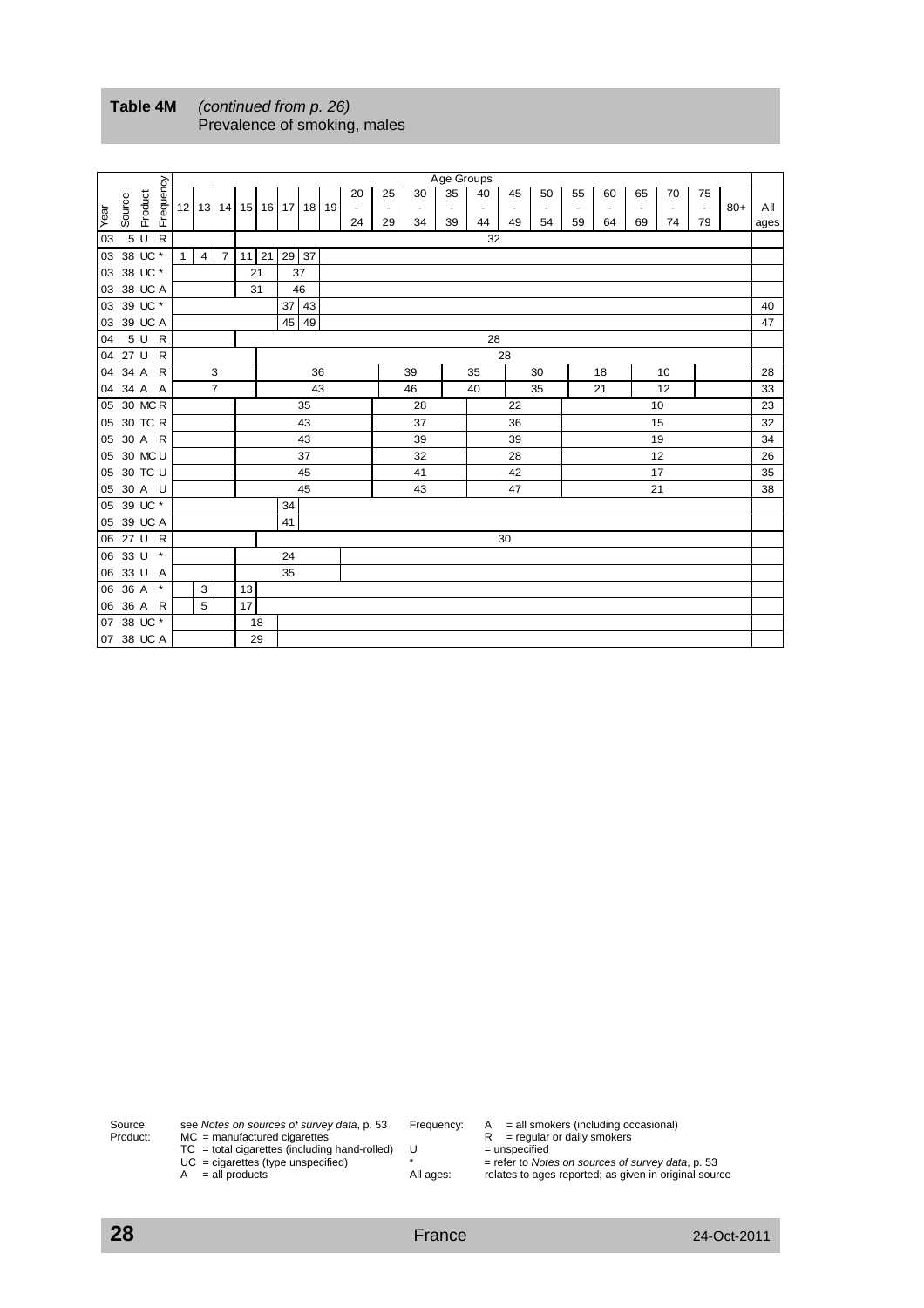|      |            |         |           |             |                |    |                         |             |    |       |                              |                          |                          | Age Groups               |                          |                          |                          |                          |    |                          |                          |                |       |      |
|------|------------|---------|-----------|-------------|----------------|----|-------------------------|-------------|----|-------|------------------------------|--------------------------|--------------------------|--------------------------|--------------------------|--------------------------|--------------------------|--------------------------|----|--------------------------|--------------------------|----------------|-------|------|
|      |            |         | Frequency |             |                |    |                         |             |    |       | 20                           | 25                       | 30                       | 35                       | 40                       | 45                       | 50                       | 55                       | 60 | 65                       | 70                       | 75             |       |      |
| Year | Source     | Product |           |             |                |    | 12 13 14 15 16 17 18 19 |             |    |       | $\qquad \qquad \blacksquare$ | $\overline{\phantom{a}}$ | $\overline{\phantom{a}}$ | $\overline{\phantom{a}}$ | $\overline{\phantom{a}}$ | $\overline{\phantom{a}}$ | $\overline{\phantom{a}}$ | $\overline{\phantom{a}}$ |    | $\overline{\phantom{a}}$ | $\overline{\phantom{a}}$ | $\blacksquare$ | $80+$ | All  |
|      |            |         |           |             |                |    |                         |             |    |       | 24                           | 29                       | 34                       | 39                       | 44                       | 49                       | 54                       | 59                       | 64 | 69                       | 74                       | 79             |       | ages |
| 03   |            | 5 U R   |           |             |                |    |                         |             |    |       |                              |                          |                          |                          | 22                       |                          |                          |                          |    |                          |                          |                |       |      |
|      | 03 38 UC * |         |           | $\mathbf 0$ | $\overline{2}$ | 6  |                         | 14 24 31 34 |    |       |                              |                          |                          |                          |                          |                          |                          |                          |    |                          |                          |                |       |      |
|      | 03 38 UC * |         |           |             |                |    |                         | 25          |    | 34    |                              |                          |                          |                          |                          |                          |                          |                          |    |                          |                          |                |       |      |
|      | 03 38 UC A |         |           |             |                |    |                         | 36          |    | 45    |                              |                          |                          |                          |                          |                          |                          |                          |    |                          |                          |                |       |      |
|      | 03 39 UC * |         |           |             |                |    |                         |             |    | 38 42 |                              |                          |                          |                          |                          |                          |                          |                          |    |                          |                          |                |       | 40   |
|      | 03 39 UC A |         |           |             |                |    |                         |             | 47 | 49    |                              |                          |                          |                          |                          |                          |                          |                          |    |                          |                          |                |       | 48   |
| 04   |            | 5 U R   |           |             |                |    |                         |             |    |       |                              |                          |                          |                          | 19                       |                          |                          |                          |    |                          |                          |                |       |      |
|      | 04 27 U R  |         |           |             |                |    |                         |             |    |       |                              |                          |                          |                          |                          | 19                       |                          |                          |    |                          |                          |                |       |      |
|      | 04 34 A R  |         |           |             |                | 5  |                         |             |    | 30    |                              |                          | 30                       |                          | 30                       |                          | 21                       |                          | 9  |                          | 6                        |                |       | 22   |
|      | 04 34 A A  |         |           |             |                | 11 |                         |             |    | 38    |                              |                          | 36                       |                          | 35                       |                          | 25                       |                          | 11 |                          | $\overline{7}$           |                |       | 27   |
|      | 05 30 MC R |         |           |             |                |    |                         |             |    | 25    |                              |                          | 29                       |                          |                          | 24                       |                          |                          |    |                          | $\overline{7}$           |                |       | 20   |
|      | 05 30 TC R |         |           |             |                |    |                         |             |    | 33    |                              |                          | 36                       |                          |                          | 27                       |                          |                          |    |                          | 8                        |                |       | 24   |
|      | 05 30 A R  |         |           |             |                |    |                         |             |    | 33    |                              |                          | 36                       |                          |                          | 27                       |                          |                          |    |                          | 8                        |                |       | 24   |
|      | 05 30 MC U |         |           |             |                |    |                         |             |    | 31    |                              |                          | 38                       |                          |                          | 27                       |                          |                          |    |                          | 9                        |                |       | 24   |
|      | 05 30 TC U |         |           |             |                |    |                         |             |    | 39    |                              |                          | 45                       |                          |                          | 31                       |                          |                          |    |                          | 10                       |                |       | 29   |
|      | 05 30 A U  |         |           |             |                |    |                         |             |    | 39    |                              |                          | 45                       |                          |                          | 31                       |                          |                          |    |                          | 10                       |                |       | 29   |
|      | 05 39 UC * |         |           |             |                |    |                         |             | 32 |       |                              |                          |                          |                          |                          |                          |                          |                          |    |                          |                          |                |       |      |
|      | 05 39 UC A |         |           |             |                |    |                         |             | 41 |       |                              |                          |                          |                          |                          |                          |                          |                          |    |                          |                          |                |       |      |
|      | 06 27 U R  |         |           |             |                |    |                         |             |    |       |                              |                          |                          |                          |                          | 21                       |                          |                          |    |                          |                          |                |       |      |
|      | 06 33 U *  |         |           |             |                |    |                         |             | 23 |       |                              |                          |                          |                          |                          |                          |                          |                          |    |                          |                          |                |       |      |
|      | 06 33 U A  |         |           |             |                |    |                         |             | 35 |       |                              |                          |                          |                          |                          |                          |                          |                          |    |                          |                          |                |       |      |
|      | 06 36 A *  |         |           |             | $\overline{2}$ |    | 16                      |             |    |       |                              |                          |                          |                          |                          |                          |                          |                          |    |                          |                          |                |       |      |
|      | 06 36 A R  |         |           |             | 5              |    | 21                      |             |    |       |                              |                          |                          |                          |                          |                          |                          |                          |    |                          |                          |                |       |      |
|      | 07 38 UC * |         |           |             |                |    |                         | 16          |    |       |                              |                          |                          |                          |                          |                          |                          |                          |    |                          |                          |                |       |      |
|      | 07 38 UC A |         |           |             |                |    | 31                      |             |    |       |                              |                          |                          |                          |                          |                          |                          |                          |    |                          |                          |                |       |      |

**Table 4F** *(continued from p.27)* Prevalence of smoking, females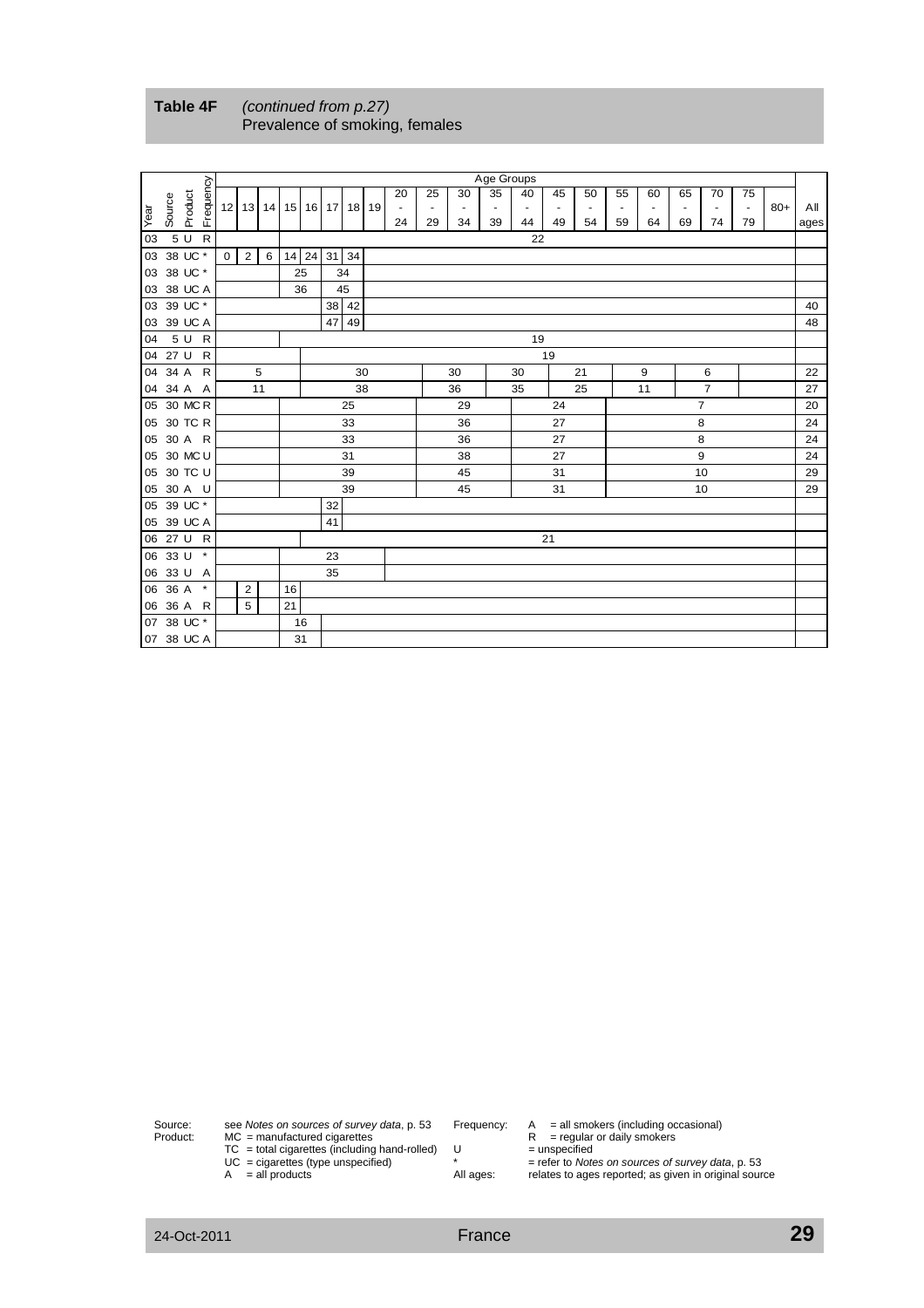#### **Table 5M** Number of cigarettes smoked per smoker per day, males: selected surveys by age *(continues on p. 32)*

|                   |              |                                       |     |                  |     |    |           |                |                |                | Age Groups     |                |                |                |                |                |                |                |                |       |          |
|-------------------|--------------|---------------------------------------|-----|------------------|-----|----|-----------|----------------|----------------|----------------|----------------|----------------|----------------|----------------|----------------|----------------|----------------|----------------|----------------|-------|----------|
|                   | Estimated    |                                       |     |                  |     |    |           | 20             | 25             | 30             | 35             | 40             | 45             | 50             | 55             | 60             | 65             | 70             | 75             |       |          |
| Source            | Product      | 12   13   14   15   16   17   18   19 |     |                  |     |    |           | $\blacksquare$ | $\blacksquare$ | $\blacksquare$ | $\blacksquare$ | $\blacksquare$ | $\blacksquare$ | $\blacksquare$ | $\blacksquare$ | $\blacksquare$ | $\blacksquare$ | $\blacksquare$ | $\blacksquare$ | $80+$ | All      |
| Year              |              |                                       |     |                  |     |    |           | 24             | 29             | 34             | 39             | 44             | 49             | 54             | 59             | 64             | 69             | 74             | 79             |       | ages     |
| 53                | 1 UC         |                                       |     |                  |     |    |           |                |                |                |                |                |                | 11             |                |                |                |                |                |       |          |
| 56 26 A           | $\pmb{*}$    |                                       |     |                  |     |    |           |                |                |                |                | 17             |                |                | 15             |                |                | 14             |                |       | 15       |
| 60                | 1 MC E       |                                       |     |                  |     |    |           |                |                |                |                | 14             |                |                |                |                |                |                |                |       |          |
| 64 13 UC E*       |              |                                       |     |                  |     |    |           |                |                |                |                |                |                | 16             |                |                |                |                |                |       |          |
| 64                | 40 UC E      |                                       |     |                  |     | 13 |           |                |                |                |                |                |                |                |                |                |                |                |                |       |          |
| 65                | 1 MC E       |                                       |     |                  |     |    |           |                |                |                |                | 14             |                |                |                |                |                |                |                |       |          |
| 71                | 17 UC E*     |                                       |     | 6.5 7.8 10 12 13 |     |    |           |                |                |                |                |                |                |                |                |                |                |                |                |       |          |
| 71                | 19 A E       |                                       |     |                  |     |    | $15$   16 | 18             |                |                |                |                |                |                |                |                |                |                |                |       | 17       |
| 74                | 4 UC E       |                                       |     |                  |     |    |           |                |                |                |                |                | 15             |                |                |                |                |                |                |       |          |
| 18 UC<br>76       |              |                                       |     |                  | 9.3 |    |           |                |                |                |                |                |                |                |                |                |                |                |                |       |          |
| 77                | 3 MC E       |                                       |     | 9.9              |     |    |           |                |                |                |                |                |                |                |                |                |                |                |                |       |          |
| 77                | 4 UC E       |                                       |     |                  |     |    |           |                |                |                |                |                | 18             |                |                |                |                |                |                |       |          |
| 12 TC<br>78       |              |                                       |     |                  |     |    |           | 16             |                | 17             |                | 16             |                | 16             |                | 15             |                | 15             |                | 10    | 17       |
| 78 20 A E         |              |                                       |     |                  |     |    |           | 18             |                |                |                |                |                |                |                |                |                |                |                |       |          |
| 79                | 4 UC E       |                                       |     |                  |     |    |           |                |                |                |                |                | 16             |                |                |                |                |                |                |       |          |
| 79 21 UC          |              |                                       |     |                  | 9.6 |    |           |                |                |                |                |                |                |                |                |                |                |                |                |       |          |
| 80                | 3 UC E       |                                       | 12  |                  |     |    |           |                |                |                |                |                |                |                |                |                |                |                |                |       |          |
| 80                | 6 UC         |                                       |     |                  |     |    |           |                |                |                |                | 16             |                |                |                |                |                |                |                |       |          |
| 81                | 3 UC E       |                                       | 12  |                  |     |    |           |                |                |                |                |                |                |                |                |                |                |                |                |       |          |
| 81                | 9 UC E       |                                       |     |                  |     |    |           |                |                |                | 17             |                |                |                |                |                |                |                |                |       |          |
| 81 22 UC          |              |                                       |     |                  | 9.5 |    |           |                |                |                |                |                |                |                |                |                |                |                |                |       |          |
| 82                | 4UCE         |                                       |     |                  |     |    |           |                |                |                |                | 16             |                |                |                |                |                |                |                |       |          |
| 83                | 3 UC E       |                                       |     | 12               |     |    |           |                |                |                |                |                |                |                |                |                |                |                |                |       |          |
| 83                | 4 UC E       |                                       |     |                  |     | 14 |           |                |                | 18             |                | 18             |                |                | 17             |                |                |                | 14             |       | 17       |
| 83                | $4^*$ UC E   |                                       |     |                  |     |    |           |                |                |                |                |                | 16             |                |                |                |                |                |                |       |          |
| 83 23 UC          |              |                                       | 6.1 |                  |     |    |           |                |                |                |                |                |                |                |                |                |                |                |                |       |          |
| 84                | 3 UC E       |                                       |     | 12               |     |    |           |                |                |                |                |                |                |                |                |                |                |                |                |       |          |
| 86                | 4 UC<br>5 UC |                                       |     |                  |     |    |           |                |                |                |                | 18             |                |                |                |                |                |                |                |       |          |
| 86<br>86 14 UC    |              |                                       |     |                  |     |    |           |                |                |                |                |                | 17             | 18             |                |                |                |                |                |       |          |
| 15 UC             |              |                                       |     |                  |     |    |           |                |                |                |                | 20<br>19       |                | 20             |                | 18<br>16       |                |                |                |       | 19<br>18 |
| 86<br>16 UC<br>87 |              |                                       |     |                  |     |    |           |                |                |                |                | 21             |                | 22             |                | 17             |                |                |                |       | 21       |
| 87                | 29 UC E      |                                       |     |                  |     | 13 |           |                |                | 19             |                |                | 17             |                |                |                |                | 11             |                |       | 15       |
| 88                | 3 UC E       |                                       |     | 12               |     |    |           |                |                |                |                |                |                |                |                |                |                |                |                |       |          |
| 88 27 UC          |              |                                       |     |                  |     |    |           |                |                |                |                | 15             |                |                |                |                |                |                |                |       |          |
| 88 29 TC E        |              |                                       |     |                  |     | 12 |           |                |                | 18             |                |                | 14             |                |                |                |                | 15             |                |       | 15       |
| 89                | 4 UC E       |                                       |     |                  |     |    |           |                |                |                |                | 16             |                |                |                |                |                |                |                |       |          |
| 89 27 UC          |              |                                       |     |                  |     |    |           |                |                |                |                | 14             |                |                |                |                |                |                |                |       |          |
| 89 29 TC E        |              |                                       |     |                  |     | 13 |           |                |                | 19             |                |                | 21             |                |                |                |                | 18             |                |       | 18       |
| 90 3 UC E         |              |                                       |     | 14               |     |    |           |                |                |                |                |                |                |                |                |                |                |                |                |       |          |
| 90 15 UC          |              |                                       |     |                  |     |    |           |                |                |                |                | 21             |                | 19             |                | 16             |                |                |                |       | 19       |
| 90 23 UC          |              |                                       | 5.0 |                  |     |    |           |                |                |                |                |                |                |                |                |                |                |                |                |       |          |
| 90 27 UC          |              |                                       |     |                  |     |    |           |                |                |                |                | 15             |                |                |                |                |                |                |                |       |          |
| 90 29 TC E        |              |                                       |     |                  |     | 15 |           |                |                | 16             |                |                | 17             |                |                |                |                | 12             |                |       | 15       |
| 91                | 3 UC E       |                                       |     | 9.9              |     |    |           |                |                |                |                |                |                |                |                |                |                |                |                |       |          |
| 91 4 UC E         |              |                                       |     |                  |     |    |           |                |                |                |                |                | 18             |                |                |                |                |                |                |       |          |
| 91 6 A            |              |                                       |     |                  |     |    |           |                |                |                |                |                | 16             |                |                |                |                |                |                |       |          |
| 91 27 UC          |              |                                       |     |                  |     |    |           |                |                |                |                | 15             |                |                |                |                |                |                |                |       |          |
| 91 29 TC E        |              |                                       |     |                  |     | 14 |           |                |                | 18             |                |                | 17             |                |                |                |                | 12             |                |       | 16       |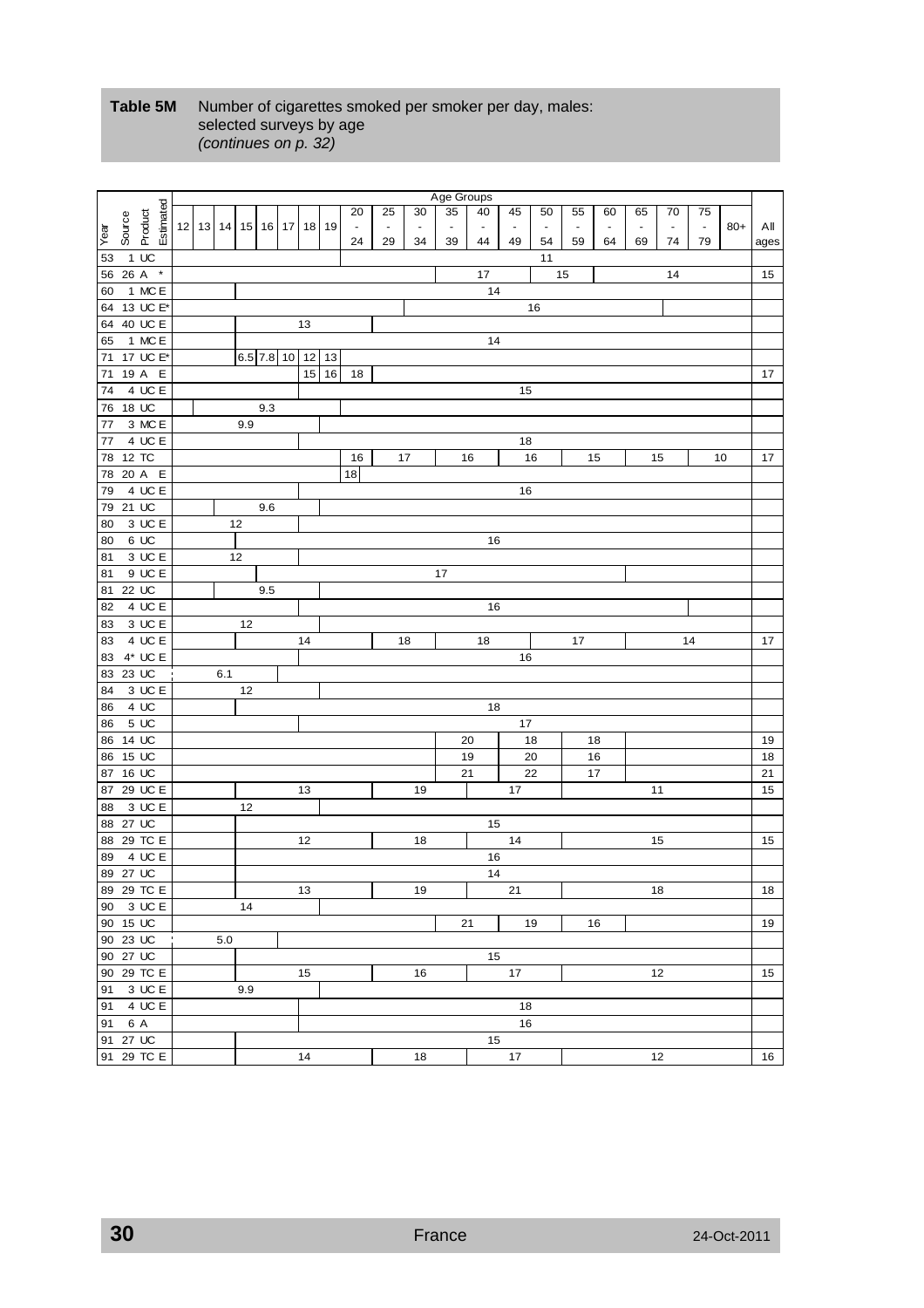#### **Table 5F** Number of cigarettes smoked per smoker per day, females: selected surveys by age *(continues on p. 33)*

|            |        |                      |           |    |     |                |                     |     |       |                |                          |                          | Age Groups |                |                |                          |                |                |                          |                |                |       |      |
|------------|--------|----------------------|-----------|----|-----|----------------|---------------------|-----|-------|----------------|--------------------------|--------------------------|------------|----------------|----------------|--------------------------|----------------|----------------|--------------------------|----------------|----------------|-------|------|
|            |        |                      |           |    |     |                |                     |     |       | 20             | 25                       | 30                       | 35         | 40             | 45             | 50                       | 55             | 60             | 65                       | 70             | 75             |       |      |
|            | Source | Product              | Estimated | 12 |     | 13 14 15 16 17 |                     |     | 18 19 | $\blacksquare$ | $\overline{\phantom{a}}$ | $\overline{\phantom{a}}$ | $\Box$     | $\blacksquare$ | $\blacksquare$ | $\overline{\phantom{a}}$ | $\blacksquare$ | $\blacksquare$ | $\overline{\phantom{a}}$ | $\blacksquare$ | $\blacksquare$ | $80+$ | All  |
| Year       |        |                      |           |    |     |                |                     |     |       | 24             | 29                       | 34                       | 39         | 44             | 49             | 54                       | 59             | 64             | 69                       | 74             | 79             |       | ages |
| 53         |        | $1$ UC               |           |    |     |                |                     |     |       |                |                          |                          |            |                |                | 4.0                      |                |                |                          |                |                |       |      |
| 56         | 26 A   |                      | $\star$   |    |     |                |                     |     |       |                |                          |                          |            |                |                |                          |                |                |                          |                |                |       |      |
| 60         |        | 1 MC E               |           |    |     |                |                     |     |       |                |                          |                          |            | 8.3            |                |                          |                |                |                          |                |                |       |      |
| 64         |        | 13 UC E*             |           |    |     |                |                     |     |       |                |                          | 7.9                      |            | 9.1            |                |                          | 9.4            |                | 8.6                      |                |                |       | 10   |
| 64         |        | 40 UC E              |           |    |     |                |                     | 7.7 |       |                |                          |                          |            |                |                |                          |                |                |                          |                |                |       |      |
| 65         |        | 1 MC E               |           |    |     |                |                     |     |       |                |                          |                          |            | 9.1            |                |                          |                |                |                          |                |                |       |      |
| 71         |        | 17 UC E*             |           |    |     |                | 5.3 5.6 7.8 7.9 6.4 |     |       |                |                          |                          |            |                |                |                          |                |                |                          |                |                |       |      |
| 71         |        | 19 A E               |           |    |     |                |                     |     |       |                |                          |                          |            |                |                |                          |                |                |                          |                |                |       |      |
| 74         |        | 4 UC E               |           |    |     |                |                     |     |       |                |                          |                          |            |                | 10             |                          |                |                |                          |                |                |       |      |
| 76         |        | 18 UC                |           |    |     |                | 7.1                 |     |       |                |                          |                          |            |                |                |                          |                |                |                          |                |                |       |      |
| 77         |        | 3 MC E               |           |    |     | 7.8            |                     |     |       |                |                          |                          |            |                |                |                          |                |                |                          |                |                |       |      |
| 77         |        | 4 UC E               |           |    |     |                |                     |     |       |                |                          |                          |            |                | 14             |                          |                |                |                          |                |                |       |      |
|            | 12 TC  |                      |           |    |     |                |                     |     |       | 11             |                          | 11                       |            | 12             |                | 11                       |                | 11             |                          |                |                | 3     | 11   |
| 78         |        |                      |           |    |     |                |                     |     |       |                |                          |                          |            |                |                |                          |                |                | 8                        |                |                |       |      |
| 78         |        | 20 A E               |           |    |     |                |                     |     |       |                |                          |                          |            |                | 11             |                          |                |                |                          |                |                |       |      |
| 79         | 21 UC  | 4 UC E               |           |    |     |                |                     |     |       |                |                          |                          |            |                |                |                          |                |                |                          |                |                |       |      |
| 79         |        |                      |           |    |     |                | 7.7                 |     |       |                |                          |                          |            |                |                |                          |                |                |                          |                |                |       |      |
| 80         |        | 3 UC E               |           |    |     | 9.6            |                     |     |       |                |                          |                          |            |                |                |                          |                |                |                          |                |                |       |      |
| 80         |        | 6 UC                 |           |    |     |                |                     |     |       |                |                          |                          |            | 12             |                |                          |                |                |                          |                |                |       |      |
| 81         |        | 3 UC E               |           |    |     | 10             |                     |     |       |                |                          |                          |            |                |                |                          |                |                |                          |                |                |       |      |
| 81         |        | 9 UC E               |           |    |     |                |                     |     |       |                |                          |                          | 12         |                |                |                          |                |                |                          |                |                |       |      |
| 81         |        | 22 UC                |           |    |     |                | 8.0                 |     |       |                |                          |                          |            |                |                |                          |                |                |                          |                |                |       |      |
| 82         |        | 4 UC E               |           |    |     |                |                     |     |       |                |                          |                          |            | 12             |                |                          |                |                |                          |                |                |       |      |
| 83         |        | 3 UC E               |           |    |     | 9.1            |                     |     |       |                |                          |                          |            |                |                |                          |                |                |                          |                |                |       |      |
| 83         |        | 4 UC E               |           |    |     |                |                     | 11  |       |                |                          | 11                       |            | 14             |                |                          | 10             |                |                          |                | 11             |       | 12   |
| 83         |        | $4^*$ UC E           |           |    |     |                |                     |     |       |                |                          |                          |            |                | 12             |                          |                |                |                          |                |                |       |      |
| 83         |        | 23 UC                |           |    | 7.6 |                |                     |     |       |                |                          |                          |            |                |                |                          |                |                |                          |                |                |       |      |
| 84         |        | 3 UC E               |           |    |     | 9.8            |                     |     |       |                |                          |                          |            |                |                |                          |                |                |                          |                |                |       |      |
| 86         |        | 4 UC                 |           |    |     |                |                     |     |       |                |                          |                          |            | 17             |                |                          |                |                |                          |                |                |       |      |
| 86         |        | 5 UC                 |           |    |     |                |                     |     |       |                |                          |                          |            |                | 13             |                          |                |                |                          |                |                |       |      |
| 86         | 14 UC  |                      |           |    |     |                |                     |     |       |                |                          |                          |            | 15             |                | 14                       |                | 11             |                          |                |                |       | 14   |
| 86         |        | 15 UC                |           |    |     |                |                     |     |       |                |                          |                          |            | 15             |                | 15                       |                | 12             |                          |                |                |       | 14   |
| 87         |        | 16 UC                |           |    |     |                |                     |     |       |                |                          |                          |            | 17             |                | 16                       |                | 8.1            |                          |                |                |       | 14   |
| 87         |        | $\overline{29}$ UC E |           |    |     |                |                     | 10  |       |                |                          | 13                       |            |                | 13             |                          |                |                | 9.6                      |                |                |       | 12   |
| 88         |        | 3 UC E               |           |    |     | 10             |                     |     |       |                |                          |                          |            |                |                |                          |                |                |                          |                |                |       |      |
| 88         | 27 UC  |                      |           |    |     |                |                     |     |       |                |                          |                          |            | 12             |                |                          |                |                |                          |                |                |       |      |
| 88         |        | 29 TC E              |           |    |     |                |                     | 12  |       |                |                          | 14                       |            |                | 13             |                          |                |                | 15                       |                |                |       | 14   |
| 89         |        | 4 UC E               |           |    |     |                |                     |     |       |                |                          |                          |            | 14             |                |                          |                |                |                          |                |                |       |      |
| 89 27 UC   |        |                      |           |    |     |                |                     |     |       |                |                          |                          |            | 12             |                |                          |                |                |                          |                |                |       |      |
|            |        | 89 29 TC E           |           |    |     |                |                     | 11  |       |                |                          | 15                       |            |                | 13             |                          |                |                | 7.3                      |                |                |       | 12   |
| 90 3 UC E  |        |                      |           |    |     | 12             |                     |     |       |                |                          |                          |            |                |                |                          |                |                |                          |                |                |       |      |
| 90 15 UC   |        |                      |           |    |     |                |                     |     |       |                |                          |                          |            |                |                |                          |                |                |                          |                |                |       |      |
| 90 23 UC   |        |                      |           |    | 5.5 |                |                     |     |       |                |                          |                          |            |                |                |                          |                |                |                          |                |                |       |      |
| 90 27 UC   |        |                      |           |    |     |                |                     |     |       |                |                          |                          |            | 12             |                |                          |                |                |                          |                |                |       |      |
| 90 29 TC E |        |                      |           |    |     |                |                     | 13  |       |                |                          | 15                       |            |                | 17             |                          |                |                | 7.0                      |                |                |       | 14   |
| 91         |        | 3 UC E               |           |    |     | 8.0            |                     |     |       |                |                          |                          |            |                |                |                          |                |                |                          |                |                |       |      |
|            |        | 91 4 UC E            |           |    |     |                |                     |     |       |                |                          |                          |            |                | 14             |                          |                |                |                          |                |                |       |      |
| 91 6 A     |        |                      |           |    |     |                |                     |     |       |                |                          |                          |            |                | 13             |                          |                |                |                          |                |                |       |      |
|            |        | 91 27 UC             |           |    |     |                |                     |     |       |                |                          |                          |            | 13             |                |                          |                |                |                          |                |                |       |      |
|            |        | 91 29 TC E           |           |    |     |                |                     | 14  |       |                |                          | 14                       |            |                | 13             |                          |                |                | 17                       |                |                |       | 14   |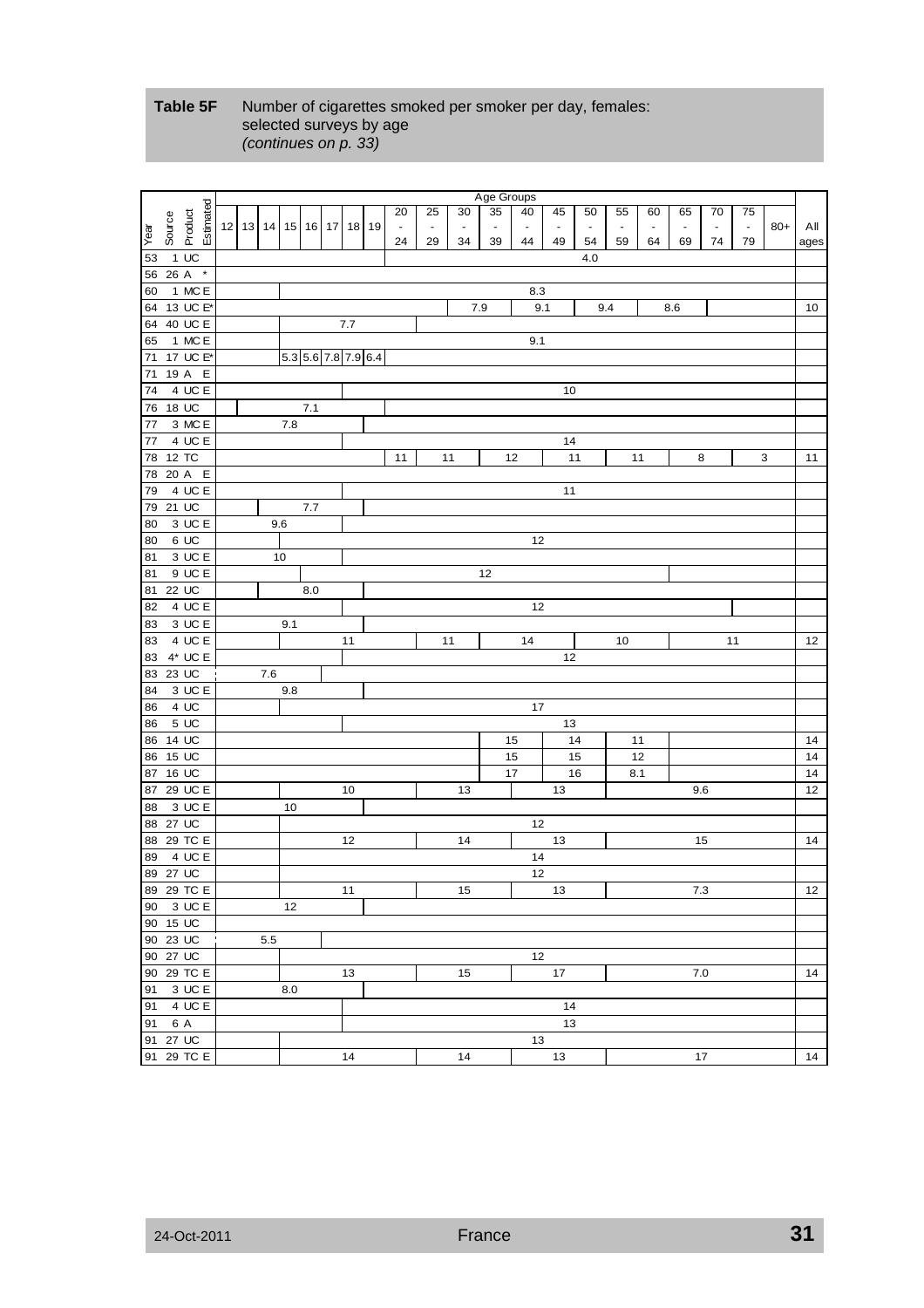|        |                      |                      |           |     |          |     |         |                 |                   | 20     | 25                       | 30             | Age Groups<br>35         | 40                       | 45             | 50             | 55       | 60                       | 65             | 70             | 75             |       |      |
|--------|----------------------|----------------------|-----------|-----|----------|-----|---------|-----------------|-------------------|--------|--------------------------|----------------|--------------------------|--------------------------|----------------|----------------|----------|--------------------------|----------------|----------------|----------------|-------|------|
|        | Source               | Estimated<br>Product | $12$   13 |     |          |     |         |                 | 14 15 16 17 18 19 | $\Box$ | $\overline{\phantom{a}}$ | $\blacksquare$ | $\overline{\phantom{a}}$ | $\overline{\phantom{a}}$ | $\blacksquare$ | $\blacksquare$ | $\omega$ | $\overline{\phantom{a}}$ | $\blacksquare$ | $\blacksquare$ | $\blacksquare$ | $80+$ | Αll  |
| Year   |                      |                      |           |     |          |     |         |                 |                   | 24     | 29                       | 34             | 39                       | 44                       | 49             | 54             | 59       | 64                       | 69             | 74             | 79             |       | ages |
| 92     |                      | 3 UC E               |           |     | 11       |     |         |                 |                   |        |                          |                |                          |                          |                |                |          |                          |                |                |                |       |      |
| 92     |                      | 4 UC E               |           |     |          |     |         |                 |                   |        |                          |                |                          |                          | 17             |                |          |                          |                |                |                |       |      |
| 92     | 27 UC                |                      |           |     |          |     |         |                 |                   |        |                          |                |                          | 16                       |                |                |          |                          |                |                |                |       |      |
| 92     |                      | 29 TC E              |           |     |          |     |         | 14              |                   |        |                          | 19             |                          |                          | 21             |                |          |                          |                | 14             |                |       | 18   |
| 92     | 34 TC                |                      |           |     |          |     |         |                 |                   |        |                          |                |                          | 15                       |                |                |          |                          |                |                |                |       |      |
| 93     | 27 UC                |                      |           |     |          |     |         |                 |                   |        |                          |                |                          | 15                       |                |                |          |                          |                |                |                |       |      |
|        | 93 34 TC             |                      |           |     |          |     |         |                 |                   |        |                          |                |                          |                          |                |                |          |                          |                |                |                |       |      |
|        |                      | 37 UC E*             |           |     |          |     |         |                 |                   |        |                          |                |                          | 15                       |                |                |          |                          |                |                |                |       |      |
| 93     |                      |                      |           |     |          | 15  |         |                 |                   |        |                          |                |                          |                          |                |                |          |                          |                |                |                |       |      |
| 94     | 27 UC                |                      |           |     |          |     |         |                 |                   |        |                          |                |                          | 16                       |                |                |          |                          |                |                |                |       |      |
| 94     |                      | 29 TC E              |           |     |          |     |         | 17              |                   |        |                          | 18             |                          |                          | 23             |                |          |                          |                | 14             |                |       | 18   |
|        |                      | 94 30 TC E           |           |     |          |     |         | 17              |                   |        |                          | 19             |                          |                          | 23             |                |          |                          |                | 15             |                |       | 19   |
| 95     |                      | 3 UC E               |           |     | 9.1      |     |         |                 |                   |        |                          |                |                          |                          |                |                |          |                          |                |                |                |       |      |
| 95     |                      | 3 UC                 |           |     | 6.0      |     | 10      | 11              |                   |        |                          |                |                          |                          |                |                |          |                          |                |                |                |       |      |
| 95     |                      | 4 UC                 |           |     |          |     |         |                 |                   |        |                          |                |                          | 17                       |                |                |          |                          |                |                |                |       |      |
| 95     | 15 UC                |                      |           |     |          |     |         |                 |                   |        |                          |                |                          | 16                       |                | 21             |          | 14                       |                |                |                |       | 17   |
| 95     | 27 UC                |                      |           |     |          |     |         |                 |                   |        |                          |                |                          | 16                       |                |                |          |                          |                |                |                |       |      |
| 95     |                      | 30 TC E              |           |     |          |     |         | 12              |                   |        |                          | 18             |                          |                          | 18             |                |          |                          |                | 11             |                |       | 16   |
| 95     | 34 TC                |                      |           |     |          |     |         |                 |                   |        |                          |                |                          | 16                       |                |                |          |                          |                |                |                |       |      |
| 96     |                      | $3*$ UC E            |           |     |          |     |         | 13              |                   |        |                          |                |                          |                          |                |                |          |                          |                |                |                |       |      |
| 96     | 14 UC                |                      |           |     |          |     |         |                 |                   |        |                          |                |                          | 21                       |                | 20             |          | 20                       |                |                |                |       | 21   |
| 96     | 16 UC                |                      |           |     |          |     |         |                 |                   |        |                          |                |                          | 22                       |                | 23             |          | 16                       |                |                |                |       | 21   |
| 96     | $27 \overline{UC}$   |                      |           |     |          |     |         |                 |                   |        |                          |                |                          | 14                       |                |                |          |                          |                |                |                |       |      |
| 97     |                      | 3 UC E               |           |     |          | 7.3 |         |                 |                   |        |                          |                |                          |                          |                |                |          |                          |                |                |                |       |      |
| 97     |                      | 4 UC E               |           |     |          |     |         |                 |                   |        |                          |                |                          |                          | 15             |                |          |                          |                |                |                |       |      |
| 97     |                      | 5 UC E*              |           |     |          |     |         |                 |                   |        |                          |                |                          | 16                       |                |                |          |                          |                |                |                |       |      |
| 97     | 27 UC                |                      |           |     |          |     |         |                 |                   |        |                          |                |                          | 14                       |                |                |          |                          |                |                |                |       |      |
| 98     |                      | 4 UC E*              |           |     |          |     |         |                 |                   |        |                          |                |                          | 13                       |                |                |          |                          |                |                |                |       |      |
| 98     |                      | $4^*$ UC $E^*$       |           |     |          |     |         |                 |                   |        |                          |                |                          | 13                       |                |                |          |                          |                |                |                |       |      |
| 98     |                      | 5 UC E*              |           |     |          |     |         |                 |                   |        |                          |                |                          | 16                       |                |                |          |                          |                |                |                |       |      |
| 98     | 27 UC                |                      |           |     |          |     | 9.6     |                 |                   | 13     |                          | 15             |                          |                          |                | 16             |          |                          |                |                | 9.9            |       | 14   |
| 98     | 36 UC                |                      | 0.6       |     | 1.0      |     |         |                 |                   |        |                          |                |                          |                          |                |                |          |                          |                |                |                |       |      |
| 99     |                      | $4^*$ UC E           |           |     |          |     |         |                 |                   |        |                          |                |                          | 14                       |                |                |          |                          |                |                |                |       |      |
| 99     |                      | 5 UC E*              |           |     |          |     |         |                 |                   |        |                          |                |                          | 16                       |                |                |          |                          |                |                |                |       |      |
|        | 99 34 TC             |                      |           |     |          |     |         |                 |                   |        |                          |                |                          | 15                       |                |                |          |                          |                |                |                |       |      |
| 99     |                      | 34 TC E              |           |     |          | 8.3 |         |                 |                   |        |                          |                |                          |                          |                |                |          |                          |                |                |                |       |      |
| 99     | 34 A                 |                      | 5.2       |     |          |     | 8.6     |                 |                   | 13     |                          |                |                          |                          |                | 16             |          |                          |                |                |                |       |      |
| 99     | 38 UC                |                      |           | 13  | $^\star$ | 10  | $\star$ | 10 <sup>1</sup> | $^\star$          |        |                          |                |                          |                          |                |                |          |                          |                |                |                |       | 10   |
|        |                      | 99 38 UC E           |           |     |          | 10  |         |                 |                   |        |                          |                |                          |                          |                |                |          |                          |                |                |                |       |      |
| 00     |                      | 4 UC E               |           |     |          |     |         |                 |                   |        |                          |                |                          |                          | 13             |                |          |                          |                |                |                |       |      |
| $00\,$ |                      | 5 UC E*              |           |     |          |     |         |                 |                   |        |                          |                |                          | 16                       |                |                |          |                          |                |                |                |       |      |
|        |                      |                      |           |     |          |     |         |                 |                   |        |                          |                |                          | 14                       |                |                |          |                          |                |                |                |       |      |
|        | 00 27 UC<br>00 39 UC |                      |           |     |          |     |         |                 | $11$ 12 13        |        |                          |                |                          |                          |                |                |          |                          |                |                |                |       |      |
|        |                      |                      |           |     |          |     |         |                 |                   |        |                          |                |                          |                          |                |                |          |                          |                |                |                |       |      |
|        |                      | 01 4 UC E            |           |     |          |     |         |                 |                   |        |                          |                |                          |                          | 13             |                |          |                          |                |                |                |       |      |
|        |                      | 01 5 UC E*           |           |     |          |     |         |                 |                   |        |                          |                |                          | 16                       |                |                |          |                          |                |                |                |       |      |
|        | 01 39 UC             |                      |           |     |          |     |         | 12              |                   |        |                          |                |                          |                          |                |                |          |                          |                |                |                |       |      |
|        |                      | 02 30 TC E           |           |     |          |     |         | 14              |                   |        |                          | 16             |                          |                          | 18             |                |          |                          |                | 16             |                |       | 16   |
|        | 02 39 UC             |                      |           |     |          |     |         |                 | $11$ 12 13        |        |                          |                |                          |                          |                |                |          |                          |                |                |                |       | 11   |
|        |                      | 03 38 UC E           |           |     |          | 9.8 |         | 12              |                   |        |                          |                |                          |                          |                |                |          |                          |                |                |                |       |      |
|        | 03 39 UC             |                      |           |     |          |     |         | $11$ 12         |                   |        |                          |                |                          |                          |                |                |          |                          |                |                |                |       | 12   |
|        | 04 34 A              |                      |           | 6.4 |          |     |         | 8.4             |                   | 12     |                          | 14             |                          | 16                       |                | 16             |          | 15                       |                | 12             |                |       | 14   |
|        |                      | 05 30 MC E           |           |     |          |     |         | 11              |                   |        |                          | 14             |                          |                          | 15             |                |          |                          |                | 17             |                |       | 14   |
|        |                      | 05 30 TC E           |           |     |          |     |         | 11              |                   |        |                          | 14             |                          |                          | 15             |                |          |                          |                | 17             |                |       | 14   |
|        |                      | 05 39 UC             |           |     |          |     | 11      |                 |                   |        |                          |                |                          |                          |                |                |          |                          |                |                |                |       |      |
|        |                      | 06 33 UC E           |           |     |          |     | 12      |                 |                   |        |                          |                |                          |                          |                |                |          |                          |                |                |                |       |      |

#### **Table 5M** *(continued from p. 30)*  Number of cigarettes smoked per smoker per day, males

TC = total cigarettes (including hand-rolled) p. 11, and Appendix III)

- 
- 
- $U =$  unspecified

Source: see *Notes on sources of survey data*, p. 53 Estimated: E = mean estimated from percentage distribution Product: MC = manufactured cigarettes (see also *Consumption category estimation*, Methods

UC extension category estimation, we<br>
p. 11, and Appendix III)<br>  $*$  = refer to *Notes on sources of survey data*, p. 53<br>
All ages: relates to ages reported; as given in original source relates to ages reported; as given in original source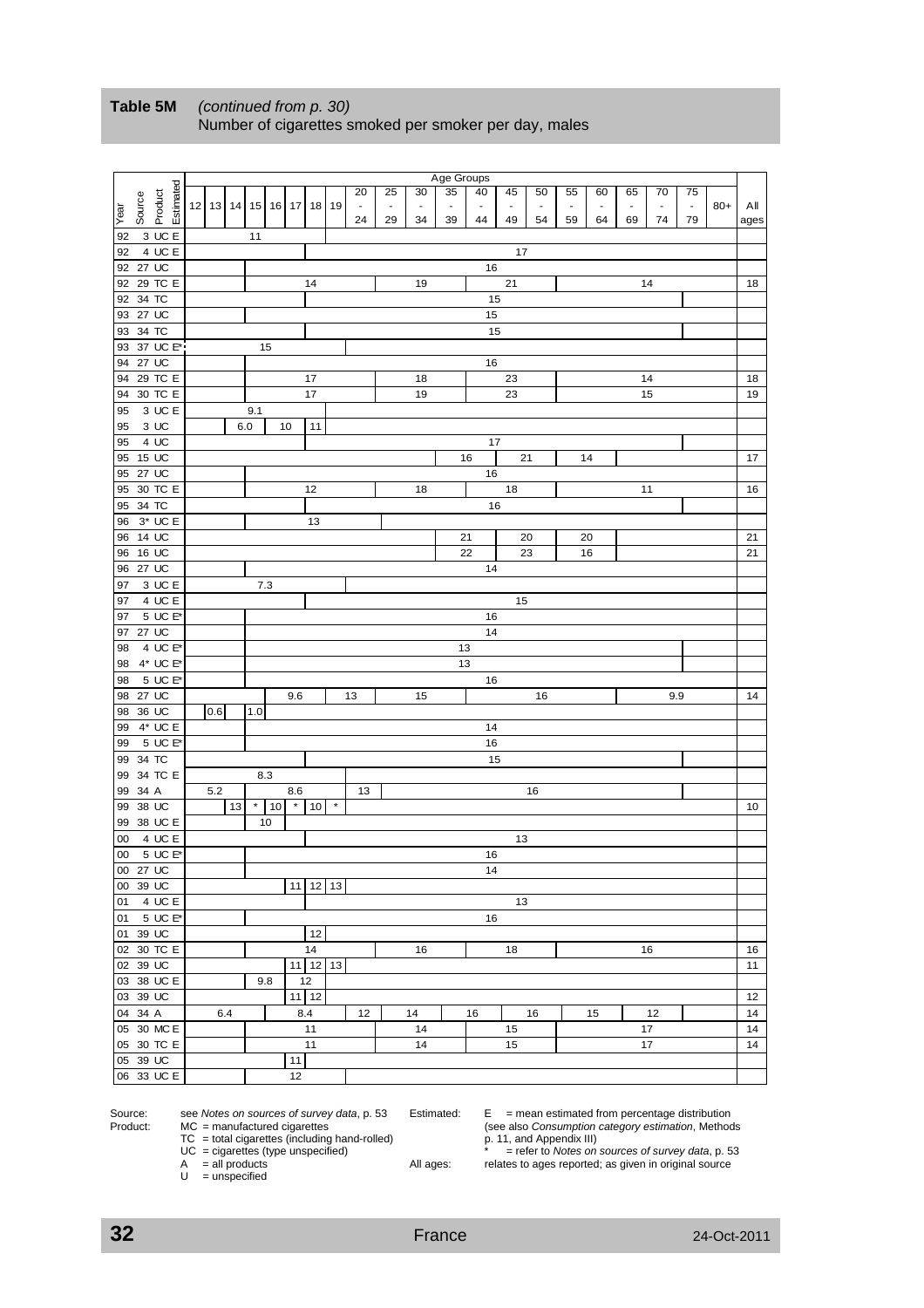|      |          |                      |       |          |         |         |                 |     |          |                          |                |                          | Age Groups               |                          |                |               |                          |     |                          |                          |                |       |      |
|------|----------|----------------------|-------|----------|---------|---------|-----------------|-----|----------|--------------------------|----------------|--------------------------|--------------------------|--------------------------|----------------|---------------|--------------------------|-----|--------------------------|--------------------------|----------------|-------|------|
|      |          |                      |       |          |         |         |                 |     |          | 20                       | 25             | 30                       | 35                       | 40                       | 45             | 50            | 55                       | 60  | 65                       | 70                       | 75             |       |      |
| Year | Source   | Estimated<br>Product | 12 13 | 14 15 16 |         |         | 17              | 18  | 19       | $\overline{\phantom{a}}$ | $\blacksquare$ | $\overline{\phantom{a}}$ | $\overline{\phantom{a}}$ | $\overline{\phantom{a}}$ | $\blacksquare$ | $\frac{1}{2}$ | $\overline{\phantom{a}}$ |     | $\overline{\phantom{a}}$ | $\overline{\phantom{a}}$ | $\blacksquare$ | $80+$ | Αll  |
|      |          |                      |       |          |         |         |                 |     |          | 24                       | 29             | 34                       | 39                       | 44                       | 49             | 54            | 59                       | 64  | 69                       | 74                       | 79             |       | ages |
| 92   |          | 3 UC E               |       |          | 9.9     |         |                 |     |          |                          |                |                          |                          |                          |                |               |                          |     |                          |                          |                |       |      |
| 92   |          | 4 UC E               |       |          |         |         |                 |     |          |                          |                |                          |                          |                          | 14             |               |                          |     |                          |                          |                |       |      |
|      | 92 27 UC |                      |       |          |         |         |                 |     |          |                          |                |                          |                          | 12                       |                |               |                          |     |                          |                          |                |       |      |
|      |          | 92 29 TC E           |       |          |         |         |                 | 12  |          |                          |                | 15                       |                          |                          | 12             |               |                          |     |                          | 12                       |                |       | 13   |
|      | 92 34 TC |                      |       |          |         |         |                 |     |          |                          |                |                          |                          | 11                       |                |               |                          |     |                          |                          |                |       |      |
|      | 93 27 UC |                      |       |          |         |         |                 |     |          |                          |                |                          |                          | 12                       |                |               |                          |     |                          |                          |                |       |      |
|      | 93 34 TC |                      |       |          |         |         |                 |     |          |                          |                |                          |                          | 12                       |                |               |                          |     |                          |                          |                |       |      |
|      |          | 93 37 UC E*          |       |          | 12      |         |                 |     |          |                          |                |                          |                          |                          |                |               |                          |     |                          |                          |                |       |      |
|      | 94 27 UC |                      |       |          |         |         |                 |     |          |                          |                |                          |                          | 13                       |                |               |                          |     |                          |                          |                |       |      |
|      |          | 94 29 TC E           |       |          |         |         |                 | 14  |          |                          |                | 14                       |                          |                          | 16             |               |                          |     |                          | 8.2                      |                |       | 14   |
|      |          | 94 30 TC E           |       |          |         |         |                 | 14  |          |                          |                | 14                       |                          |                          | 18             |               |                          |     |                          | 8.2                      |                |       | 14   |
| 95   |          | 3 UC E               |       |          | 7.8     |         |                 |     |          |                          |                |                          |                          |                          |                |               |                          |     |                          |                          |                |       |      |
| 95   | 3 UC     | 4 UC                 |       | 6.2      |         | 9.2     |                 | 11  |          |                          |                |                          |                          |                          |                |               |                          |     |                          |                          |                |       |      |
| 95   |          |                      |       |          |         |         |                 |     |          |                          |                |                          |                          | 15                       |                |               |                          |     |                          |                          |                |       |      |
|      | 95 15 UC |                      |       |          |         |         |                 |     |          |                          |                |                          |                          | 15                       |                | 13            |                          | 10  |                          |                          |                |       | 13   |
|      | 95 27 UC |                      |       |          |         |         |                 |     |          |                          |                |                          |                          | 13                       |                |               |                          |     |                          |                          |                |       |      |
|      | 95 34 TC | 95 30 TC E           |       |          |         |         |                 | 12  |          |                          |                | 14                       |                          | 12                       | 16             |               |                          |     |                          | 17                       |                |       | 14   |
| 96   |          | 3* UC E              |       |          |         |         |                 | 10  |          |                          |                |                          |                          |                          |                |               |                          |     |                          |                          |                |       |      |
|      | 96 14 UC |                      |       |          |         |         |                 |     |          |                          |                |                          |                          | 14                       |                | 16            |                          | 9.5 |                          |                          |                |       | 14   |
|      | 96 16 UC |                      |       |          |         |         |                 |     |          |                          |                |                          |                          | 15                       |                | 18            |                          | 18  |                          |                          |                |       | 17   |
|      | 96 27 UC |                      |       |          |         |         |                 |     |          |                          |                |                          |                          | 13                       |                |               |                          |     |                          |                          |                |       |      |
| 97   |          | 3 UC E               |       |          | 6.4     |         |                 |     |          |                          |                |                          |                          |                          |                |               |                          |     |                          |                          |                |       |      |
|      |          | 97 4 UC E            |       |          |         |         |                 |     |          |                          |                |                          |                          |                          | 12             |               |                          |     |                          |                          |                |       |      |
|      |          | 97 5 UC E*           |       |          |         |         |                 |     |          |                          |                |                          |                          | 14                       |                |               |                          |     |                          |                          |                |       |      |
|      | 97 27 UC |                      |       |          |         |         |                 |     |          |                          |                |                          |                          | 12                       |                |               |                          |     |                          |                          |                |       |      |
|      |          | 98 4 UC E*           |       |          |         |         |                 |     |          |                          |                |                          | 11                       |                          |                |               |                          |     |                          |                          |                |       |      |
|      |          | 98 4* UC E*          |       |          |         |         |                 |     |          |                          |                |                          |                          | 12                       |                |               |                          |     |                          |                          |                |       |      |
| 98   |          | 5 UC E*              |       |          |         |         |                 |     |          |                          |                |                          |                          | 13                       |                |               |                          |     |                          |                          |                |       |      |
|      | 98 27 UC |                      |       |          |         |         | 8.3             |     |          | 11                       |                | 13                       |                          |                          |                | 14            |                          |     |                          |                          | 10             |       | 13   |
|      | 98 36 UC |                      | 0.4   |          | 1.4     |         |                 |     |          |                          |                |                          |                          |                          |                |               |                          |     |                          |                          |                |       |      |
|      |          | 99 4* UC E           |       |          |         |         |                 |     |          |                          |                |                          |                          | 12                       |                |               |                          |     |                          |                          |                |       |      |
|      |          | 99 5 UC E*           |       |          |         |         |                 |     |          |                          |                |                          |                          | 13                       |                |               |                          |     |                          |                          |                |       |      |
|      | 99 34 TC |                      |       |          |         |         |                 |     |          |                          |                |                          |                          | 13                       |                |               |                          |     |                          |                          |                |       |      |
|      |          | 99 34 TC E           |       |          | $7.6\,$ |         |                 |     |          |                          |                |                          |                          |                          |                |               |                          |     |                          |                          |                |       |      |
|      | 99 34 A  |                      | 3.4   |          |         |         | 8.0             |     |          | 11                       |                |                          |                          |                          |                | 14            |                          |     |                          |                          |                |       |      |
|      | 99 38 UC |                      |       | 6.4      |         | $*$ 8.1 | $*$ 9.5         |     | $^\star$ |                          |                |                          |                          |                          |                |               |                          |     |                          |                          |                |       | 9.2  |
|      |          | 99 38 UC E           |       |          | 8.3     |         |                 |     |          |                          |                |                          |                          |                          |                |               |                          |     |                          |                          |                |       |      |
| 00   |          | 4 UC E               |       |          |         |         |                 |     |          |                          |                |                          |                          |                          | 11             |               |                          |     |                          |                          |                |       |      |
|      |          | 00 5 UC E            |       |          |         |         |                 |     |          |                          |                |                          |                          | 13                       |                |               |                          |     |                          |                          |                |       |      |
|      | 00 27 UC |                      |       |          |         |         |                 |     |          |                          |                |                          |                          | 13                       |                |               |                          |     |                          |                          |                |       |      |
|      | 00 39 UC |                      |       |          |         |         | 10              |     |          |                          |                |                          |                          |                          |                |               |                          |     |                          |                          |                |       |      |
|      |          | 01 4 UC E            |       |          |         |         |                 |     |          |                          |                |                          |                          |                          | 13             |               |                          |     |                          |                          |                |       |      |
|      |          | 01 5 UC E*           |       |          |         |         |                 |     |          |                          |                |                          |                          | 13                       |                |               |                          |     |                          |                          |                |       |      |
|      |          | 01 39 UC             |       |          |         |         |                 | 11  |          |                          |                |                          |                          |                          |                |               |                          |     |                          |                          |                |       |      |
|      |          | 02 30 TC E           |       |          |         |         |                 | 13  |          |                          |                | 14                       |                          |                          | 14             |               |                          |     |                          | 21                       |                |       | 15   |
|      | 02 39 UC |                      |       |          |         |         | $9.7$ 11 12     |     |          |                          |                |                          |                          |                          |                |               |                          |     |                          |                          |                |       | 10   |
|      |          | 03 38 UC E           |       |          | 9.9     |         |                 | 9.5 |          |                          |                |                          |                          |                          |                |               |                          |     |                          |                          |                |       |      |
|      | 03 39 UC |                      |       |          |         |         | $10$ 11         |     |          |                          |                |                          |                          |                          |                |               |                          |     |                          |                          |                |       | 11   |
|      | 04 34 A  |                      | 3.4   |          |         |         |                 | 8.3 |          | 9.3                      |                | 11                       |                          | 13                       |                | 12            |                          | 12  |                          | 12                       |                |       | 11   |
|      |          | 05 30 MC E           |       |          |         |         |                 | 10  |          |                          |                | 11                       |                          |                          | 18             |               |                          |     |                          | 12                       |                |       | 13   |
|      |          | 05 30 TC E           |       |          |         |         |                 | 10  |          |                          |                | 11                       |                          |                          | 18             |               |                          |     |                          | 12                       |                |       | 13   |
|      | 05 39 UC |                      |       |          |         |         | 10 <sup>1</sup> |     |          |                          |                |                          |                          |                          |                |               |                          |     |                          |                          |                |       |      |
|      |          | 06 33 UC E           |       |          |         |         | 11              |     |          |                          |                |                          |                          |                          |                |               |                          |     |                          |                          |                |       |      |

#### **Table 5F** *(continued from p. 31)* Number of cigarettes smoked per smoker per day, females

Source: see *Notes on sources of survey data*, p. 53 Estimated: E = mean estimated from percentage distribution Product: MC = manufactured cigarettes (see also *Consumption category estimation*, Methods

TC = total cigarettes (including hand-rolled) p. 11, and Appendix III)

- 
- $U =$  unspecified

 UC = cigarettes (type unspecified) \* = refer to *Notes on sources of survey data*, p. 53 All ages: relates to ages reported; as given in original source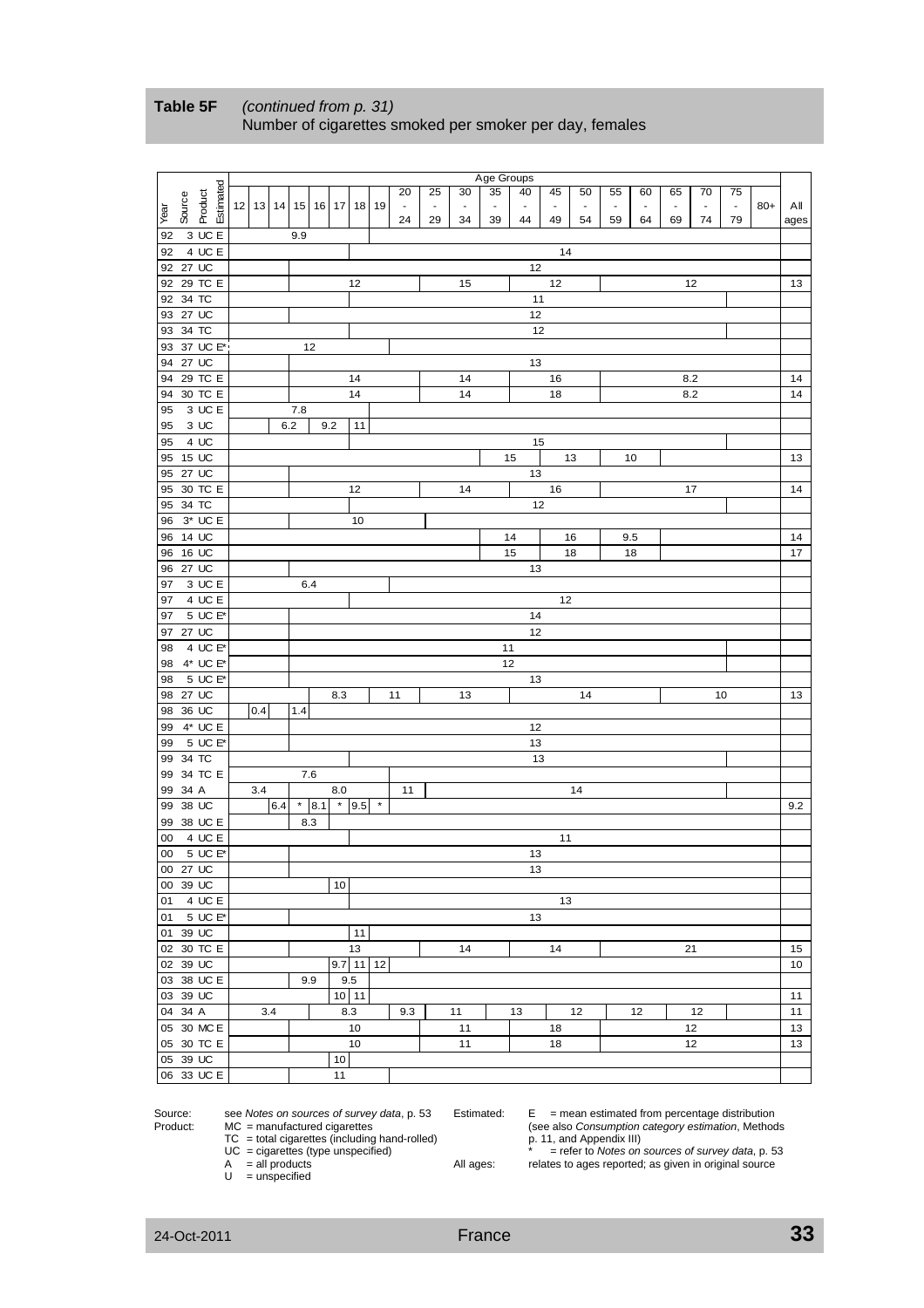#### Table 6M Number of cigarettes smoked per person per day, males: selected surveys by age; with percentage total sales *(continues on p. 36)*

|      |                 |           |       |     |     |                   |    |     |           |                |                |                | Age Groups |                |         |                |                          |                |                |                |                |       |      |                          |
|------|-----------------|-----------|-------|-----|-----|-------------------|----|-----|-----------|----------------|----------------|----------------|------------|----------------|---------|----------------|--------------------------|----------------|----------------|----------------|----------------|-------|------|--------------------------|
|      |                 |           |       |     |     |                   |    |     |           | 20             | 25             | 30             | 35         | 40             | 45      | 50             | 55                       | 60             | 65             | 70             | 75             |       |      | %                        |
| Year | Source          | Product   | 12 13 | 14  | 15  | 16                | 17 | 18  | 19        | $\blacksquare$ | $\blacksquare$ | $\blacksquare$ |            | $\blacksquare$ | ä,      | $\blacksquare$ | $\overline{\phantom{a}}$ | $\blacksquare$ | $\blacksquare$ | $\blacksquare$ | $\blacksquare$ | $80+$ | Αll  | Total                    |
|      |                 |           |       |     |     |                   |    |     |           | 24             | 29             | 34             | 39         | 44             | 49      | 54             | 59                       | 64             | 69             | 74             | 79             |       | ages | sales                    |
| 56   | 26 A*           |           |       |     |     |                   |    |     |           |                |                |                |            | 15             |         |                | 13                       |                |                | 10             |                |       | 12   | $**$                     |
| 60   |                 | 1 MC      |       |     |     |                   |    |     |           |                |                |                |            | 7.7            |         |                |                          |                |                |                |                |       |      | 114%M                    |
| 64   |                 | 13 UC*    |       |     |     |                   |    |     |           |                |                |                |            |                |         | 10             |                          |                |                |                |                |       |      | $^{\star\star}$          |
| 64   |                 | 40 UC     |       |     |     |                   |    | 6.4 |           |                |                |                |            |                |         |                |                          |                |                |                |                |       |      | $\star\star$             |
| 65   |                 | 1 MC      |       |     |     |                   |    |     |           |                |                |                |            | 6.0            |         |                |                          |                |                |                |                |       |      | 83%M                     |
| 71   |                 | 17 UC*    |       |     |     | $1.4$ 2.5 4.7 6.0 |    |     |           |                |                |                |            |                |         |                |                          |                |                |                |                |       |      | $^{\star\star}$          |
| 71   | 19 A            |           |       |     |     |                   |    |     | $12$   13 | 14             |                |                |            |                |         |                |                          |                |                |                |                |       | 13   | $^{\star\star}$          |
| 76   |                 | 18 UC     |       |     |     | 3.1               |    |     |           |                |                |                |            |                |         |                |                          |                |                |                |                |       |      | $\star\star$             |
| 77   |                 | 3 MC      |       |     | 2.9 |                   |    |     |           |                |                |                |            |                |         |                |                          |                |                |                |                |       |      | $\star\star$             |
| 78   | 12 TC           |           |       |     |     |                   |    |     |           | 9.8            |                | 10             |            | 10             |         | 8.4            |                          | 5.9            |                | 5.0            |                | 2.8   | 8.4  | 79%T                     |
| 78   | 20 A            |           |       |     |     |                   |    |     |           | 13             |                |                |            |                |         |                |                          |                |                |                |                |       |      | $**$                     |
| 79   |                 | 21 UC     |       |     |     | 2.5               |    |     |           |                |                |                |            |                |         |                |                          |                |                |                |                |       |      | $\star\star$             |
| 80   |                 | 2 MC      |       |     |     |                   |    |     |           |                |                |                |            | 8.6            |         |                |                          |                |                |                |                |       |      | $\overline{\phantom{a}}$ |
| 80   |                 | 3 UC      |       |     | 3.2 |                   |    |     |           |                |                |                |            |                |         |                |                          |                |                |                |                |       |      | $^{\star\star}$          |
| 80   |                 | 6 UC      |       |     |     |                   |    |     |           |                |                |                |            | 6.5            |         |                |                          |                |                |                |                |       |      | 68%T                     |
| 81   |                 | 3 UC      |       |     | 3.2 |                   |    |     |           |                |                |                |            |                |         |                |                          |                |                |                |                |       |      | $**$                     |
| 81   |                 | 9 UC      |       |     |     |                   |    |     |           |                |                |                | 8.3        |                |         |                |                          |                |                |                |                |       |      | 93%T                     |
| 81   |                 | 22 UC     |       |     |     | 3.4               |    |     |           |                |                |                |            |                |         |                |                          |                |                |                |                |       |      | $**$                     |
| 83   |                 | 3 UC      |       |     | 3.1 |                   |    |     |           |                |                |                |            |                |         |                |                          |                |                |                |                |       |      | $^{\star\star}$          |
| 83   |                 | 4 UC*     |       |     |     |                   |    | 7.8 |           |                |                | 11             |            | 9.7            |         |                | 7.5                      |                |                |                | 4.5            |       |      | 95%T                     |
| 83   |                 | 4* UC*    |       |     |     |                   |    |     |           |                |                |                |            |                | 8.6     |                |                          |                |                |                |                |       |      | 100%T                    |
| 83   |                 | 23 UC     |       | 0.9 |     |                   |    |     |           |                |                |                |            |                |         |                |                          |                |                |                |                |       |      | $\star\star$             |
| 84   |                 | 3UC       |       |     | 3.1 |                   |    |     |           |                |                |                |            |                |         |                |                          |                |                |                |                |       |      | $\star\star$             |
| 86   |                 | 4 UC      |       |     |     |                   |    |     |           |                |                |                |            | 6.9            |         |                |                          |                |                |                |                |       |      | 87%T                     |
| 86   |                 | 5 UC      |       |     |     |                   |    |     |           |                |                |                |            |                | $7.5\,$ |                |                          |                |                |                |                |       |      | 78%T                     |
| 86   |                 | 14 UC     |       |     |     |                   |    |     |           |                |                |                |            | 9.1            | 5.1     |                |                          | 4.7            |                |                |                |       | 6.5  | $**$                     |
| 86   | $15 \text{ UC}$ |           |       |     |     |                   |    |     |           |                |                |                |            | 6.9            | 7.1     |                |                          | 5.7            |                |                |                |       | 6.7  | $\star\star$             |
| 87   |                 | 16 UC     |       |     |     |                   |    |     |           |                |                |                |            | 8.9            |         | 8.9            |                          | 5.7            |                |                |                |       | 8.1  | $\star\star$             |
| 87   |                 | 29 UC*    |       |     |     |                   |    | 7.1 |           |                |                | 9.9            |            |                | 7.7     |                |                          |                |                | 3.7            |                |       | 6.6  | 82%T                     |
| 88   |                 | 3 UC      |       |     | 3.1 |                   |    |     |           |                |                |                |            |                |         |                |                          |                |                |                |                |       |      | $\star\star$             |
| 88   |                 | 27 UC     |       |     |     |                   |    |     |           |                |                |                |            | 5.4            |         |                |                          |                |                |                |                |       |      | 62%T                     |
| 88   |                 | 29 TC*    |       |     |     |                   |    | 6.3 |           |                |                | 10             |            |                | 5.6     |                |                          |                | 3.9            |                |                |       | 6.3  | 87%T                     |
| 89   |                 | 4 UC      |       |     |     |                   |    |     |           |                |                |                |            | 7.3            |         |                |                          |                |                |                |                |       |      | 94%T                     |
| 89   |                 | 27 UC     |       |     |     |                   |    |     |           |                |                |                |            | 5.3            |         |                |                          |                |                |                |                |       |      | 62%T                     |
| 89   |                 | 29 TC*    |       |     |     |                   |    | 6.7 |           |                |                | 10             |            |                | 9.0     |                |                          |                | 2.7            |                |                |       | 6.5  | 82%T                     |
| 90   |                 | 3 UC      |       |     | 3.3 |                   |    |     |           |                |                |                |            |                |         |                |                          |                |                |                |                |       |      | $\star\star$             |
| 90   |                 | 15 UC     |       |     |     |                   |    |     |           |                |                |                |            | 8.3            |         | 4.6            |                          | 3.8            |                |                |                |       | 5.9  | $\star\star$             |
|      | 90 27 UC        |           |       |     |     |                   |    |     |           |                |                |                |            | 5.8            |         |                |                          |                |                |                |                |       |      | 70%T                     |
|      | 90 29 TC*       |           |       |     |     |                   |    | 9.4 |           |                |                | 7.6            |            |                | 8.2     |                |                          |                |                | 3.6            |                |       | 7.1  | 92%T                     |
| 91   |                 | 3 UC      |       |     | 3.2 |                   |    |     |           |                |                |                |            |                |         |                |                          |                |                |                |                |       |      | $\star\star$             |
| 91   |                 | 4 UC*     |       |     |     |                   |    |     |           |                |                |                |            |                | 6.7     |                |                          |                |                |                |                |       |      | 84%T                     |
| 91   |                 | 6 UC*     |       |     |     |                   |    |     |           |                |                |                |            | 6.1            |         |                |                          |                |                |                |                |       |      | 72%T                     |
|      | 91 27 UC        |           |       |     |     |                   |    |     |           |                |                |                |            | 5.9            |         |                |                          |                |                |                |                |       |      | 72%T                     |
|      | 91 29 TC*       |           |       |     |     |                   |    | 8.0 |           |                |                | 11             |            |                | 7.5     |                |                          |                |                | 3.3            |                |       | 7.4  | 96%T                     |
|      | 92 3 UC         |           |       |     | 3.7 |                   |    |     |           |                |                |                |            |                |         |                |                          |                |                |                |                |       |      | $\star\star$             |
|      |                 | 92 4 UC*  |       |     |     |                   |    |     |           |                |                |                |            |                | 6.9     |                |                          |                |                |                |                |       |      | 89%T                     |
|      | 92 27 UC        |           |       |     |     |                   |    |     |           |                |                |                |            | 5.7            |         |                |                          |                |                |                |                |       |      | 70%T                     |
|      |                 | 92 29 TC* |       |     |     |                   |    | 7.5 |           |                |                | 11             |            |                | 8.8     |                |                          |                |                | 3.0            |                |       | 7.6  | 97%T                     |
|      | 92 34 TC        |           |       |     |     |                   |    |     |           |                |                |                |            | 5.8            |         |                |                          |                |                |                |                |       |      | 70%T                     |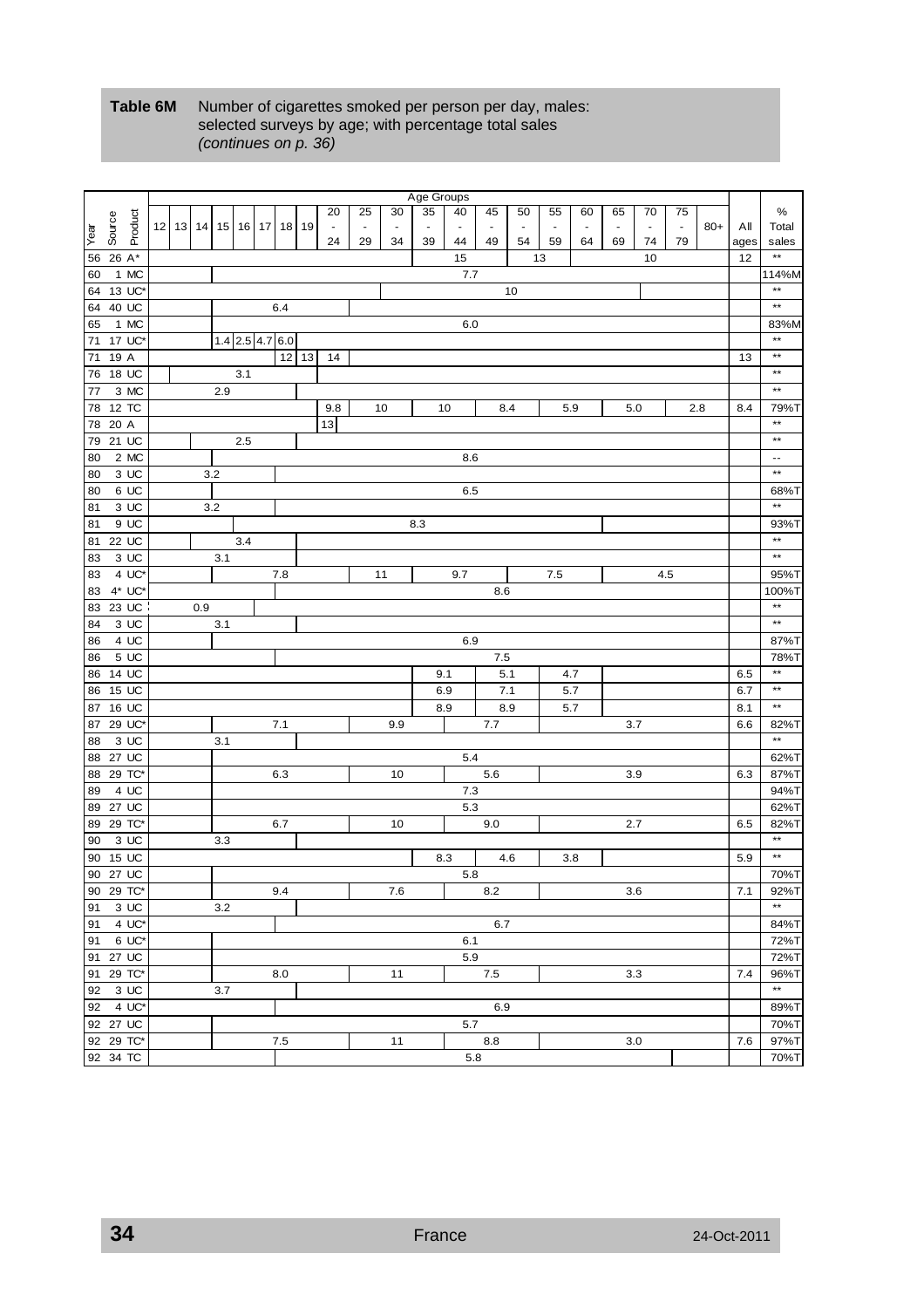#### **Table 6F** Number of cigarettes smoked per person per day, females: selected surveys by age; with percentage total sales *(continues on p. 37)*

|           |              |              |     |  |       |                   |         |         |     |    |                |                |                | Age Groups |                          |                       |    |        |                |        |                |        |       |      |                           |
|-----------|--------------|--------------|-----|--|-------|-------------------|---------|---------|-----|----|----------------|----------------|----------------|------------|--------------------------|-----------------------|----|--------|----------------|--------|----------------|--------|-------|------|---------------------------|
|           |              |              |     |  |       |                   |         |         |     |    | 20             | 25             | 30             | 35         | 40                       | 45                    | 50 | 55     | 60             | 65     | 70             | 75     |       |      | $\%$                      |
|           | Source       | Product      | 12  |  | 13 14 | 15                |         | $16$ 17 | 18  | 19 | $\blacksquare$ | $\blacksquare$ | $\blacksquare$ |            | $\overline{\phantom{a}}$ | $\tilde{\phantom{a}}$ | ÷, | $\sim$ | $\blacksquare$ | $\sim$ | $\blacksquare$ | $\Box$ | $80+$ | Αll  | Total                     |
| Year      |              |              |     |  |       |                   |         |         |     |    | 24             | 29             | 34             | 39         | 44                       | 49                    | 54 | 59     | 64             | 69     | 74             | 79     |       | ages | sales                     |
| 56        | 26 A*        |              |     |  |       |                   |         |         |     |    |                |                |                |            |                          |                       |    |        |                |        |                |        |       |      | $\star\star$              |
| 60        |              | 1 MC         |     |  |       |                   |         |         |     |    |                |                |                |            | 0.9                      |                       |    |        |                |        |                |        |       |      | 114%M                     |
| 64        |              | 13 UC*       |     |  |       |                   |         |         |     |    |                |                |                | 1.2        | 1.2                      |                       |    | 1.5    |                | 0.5    |                |        |       | 1.1  | $\star\star$              |
| 64        | 40 UC        |              |     |  |       |                   |         |         | 1.2 |    |                |                |                |            |                          |                       |    |        |                |        |                |        |       |      | $^{\star\star}$           |
| 65        |              | 1 MC         |     |  |       |                   |         |         |     |    |                |                |                |            | 0.9                      |                       |    |        |                |        |                |        |       |      | 83%M                      |
| 71        |              | 17 UC*       |     |  |       | $0.9$ 1.2 2.1 2.6 |         |         |     |    |                |                |                |            |                          |                       |    |        |                |        |                |        |       |      | $\star\star$              |
| 71        | 19 A         |              |     |  |       |                   |         |         |     |    |                |                |                |            |                          |                       |    |        |                |        |                |        |       |      | $\star\star$              |
| 76        | 18 UC        |              |     |  |       |                   | $2.0\,$ |         |     |    |                |                |                |            |                          |                       |    |        |                |        |                |        |       |      | $\star\star$              |
| 77        |              | 3 MC         |     |  |       | 1.6               |         |         |     |    |                |                |                |            |                          |                       |    |        |                |        |                |        |       |      | $^{\star\star}$           |
| 78        | 12 TC        |              |     |  |       |                   |         |         |     |    | 4.5            |                | 2.3            |            | 1.9                      | 1.4                   |    | 0.8    |                | 0.2    |                |        | 0.0   | 1.5  | 79%T                      |
| 78        | 20 A         |              |     |  |       |                   |         |         |     |    |                |                |                |            |                          |                       |    |        |                |        |                |        |       |      | $**$                      |
| 79        | 21 UC        |              |     |  |       |                   | $2.0\,$ |         |     |    |                |                |                |            |                          |                       |    |        |                |        |                |        |       |      | $\star\star$              |
|           |              |              |     |  |       |                   |         |         |     |    |                |                |                |            |                          |                       |    |        |                |        |                |        |       |      |                           |
| 80        |              | 2 MC         |     |  |       |                   |         |         |     |    |                |                |                |            | 3.2                      |                       |    |        |                |        |                |        |       |      | $\ddotsc$<br>$\star\star$ |
| 80        |              | 3 UC<br>6 UC |     |  | 2.1   |                   |         |         |     |    |                |                |                |            |                          |                       |    |        |                |        |                |        |       |      |                           |
| 80        |              |              |     |  |       |                   |         |         |     |    |                |                |                |            | 1.9                      |                       |    |        |                |        |                |        |       |      | 68%T<br>$**$              |
| 81        |              | 3 UC         |     |  |       | 3.0               |         |         |     |    |                |                |                |            |                          |                       |    |        |                |        |                |        |       |      |                           |
| 81        |              | 9 UC         |     |  |       |                   |         |         |     |    |                |                |                | 4.8        |                          |                       |    |        |                |        |                |        |       |      | 93%T<br>$^{\star\star}$   |
| 81        | <b>22 UC</b> |              |     |  |       |                   | 3.3     |         |     |    |                |                |                |            |                          |                       |    |        |                |        |                |        |       |      |                           |
| 83        |              | 3 UC         |     |  |       | 2.3               |         |         |     |    |                |                |                |            |                          |                       |    |        |                |        |                |        |       |      | $^{\star\star}$           |
| 83        |              | 4 UC*        |     |  |       |                   |         |         | 5.9 |    |                |                | 4.3            |            | 4.3                      |                       |    | 1.7    |                |        |                | 0.7    |       |      | 95%T                      |
| 83        |              | 4* UC*       |     |  |       |                   |         |         |     |    |                |                |                |            |                          | 4.1                   |    |        |                |        |                |        |       |      | 100%T                     |
| 83        | 23 UC        |              |     |  | 1.3   |                   |         |         |     |    |                |                |                |            |                          |                       |    |        |                |        |                |        |       |      | $^{\star\star}$           |
| 84        |              | 3 UC         |     |  |       | 2.8               |         |         |     |    |                |                |                |            |                          |                       |    |        |                |        |                |        |       |      | $^{\star\star}$           |
| 86        |              | 4 UC         |     |  |       |                   |         |         |     |    |                |                |                |            | 4.1                      |                       |    |        |                |        |                |        |       |      | 87%T                      |
| 86        |              | 5 UC         |     |  |       |                   |         |         |     |    |                |                |                |            |                          | 2.6                   |    |        |                |        |                |        |       |      | 78%T                      |
| 86        | 14 UC        |              |     |  |       |                   |         |         |     |    |                |                |                |            | 3.3                      | 1.5                   |    | 0.9    |                |        |                |        |       | 2.0  | $\star\star$              |
| 86        | 15 UC        |              |     |  |       |                   |         |         |     |    |                |                |                |            | $3.5\,$                  | 2.3                   |    |        | 1.2            |        |                |        |       | 2.5  | $\star\star$              |
| 87        | 16 UC        |              |     |  |       |                   |         |         |     |    |                |                |                |            | 3.3                      | 2.1                   |    | 0.3    |                |        |                |        |       | 2.1  | $\star\star$              |
| 87        |              | 29 UC'       |     |  |       |                   |         |         | 5.2 |    |                |                | 4.9            |            |                          | 2.2                   |    |        |                |        | 0.8            |        |       | 3.4  | 82%T                      |
| 88        |              | 3 UC         |     |  |       | 2.5               |         |         |     |    |                |                |                |            |                          |                       |    |        |                |        |                |        |       |      | $^{\star\star}$           |
| 88        | 27 UC        |              |     |  |       |                   |         |         |     |    |                |                |                |            | 2.1                      |                       |    |        |                |        |                |        |       |      | 62%T                      |
| 88        | 29 TC*       |              |     |  |       |                   |         |         | 5.8 |    |                |                | 6.0            |            |                          | 2.7                   |    |        |                | 1.9    |                |        |       | 4.2  | 87%T                      |
| 89        |              | 4 UC         |     |  |       |                   |         |         |     |    |                |                |                |            | 4.2                      |                       |    |        |                |        |                |        |       |      | 94%T                      |
| 89        | 27 UC        |              |     |  |       |                   |         |         |     |    |                |                |                |            | 2.2                      |                       |    |        |                |        |                |        |       |      | 62%T                      |
| 89        | 29 TC*       |              |     |  |       |                   |         |         | 4.4 |    |                |                | 5.2            |            |                          | 2.5                   |    |        |                |        | 0.9            |        |       | 3.3  | 82%T                      |
| 90        |              | 3 UC         |     |  |       | 2.3               |         |         |     |    |                |                |                |            |                          |                       |    |        |                |        |                |        |       |      | **                        |
| 90        | 15 UC        |              |     |  |       |                   |         |         |     |    |                |                |                |            |                          |                       |    |        |                |        |                |        |       |      | $**$                      |
| 90 27 UC  |              |              |     |  |       |                   |         |         |     |    |                |                |                |            | 2.5                      |                       |    |        |                |        |                |        |       |      | 70%T                      |
| 90 29 TC* |              |              |     |  |       |                   |         |         | 7.0 |    |                |                | 6.5            |            |                          | 3.5                   |    |        |                | 0.7    |                |        |       | 4.1  | 92%T                      |
| 91        |              | 3 UC         |     |  |       | 2.4               |         |         |     |    |                |                |                |            |                          |                       |    |        |                |        |                |        |       |      | $^{\star\star}$           |
| 91        | 4 UC*        |              |     |  |       |                   |         |         |     |    |                |                |                |            |                          | 3.6                   |    |        |                |        |                |        |       |      | 84%T                      |
| 91        |              | 6 UC*        |     |  |       |                   |         |         |     |    |                |                |                |            | 2.6                      |                       |    |        |                |        |                |        |       |      | 72%T                      |
| 91 27 UC  |              |              | 2.8 |  |       |                   |         |         |     |    |                |                |                |            |                          |                       |    | 72%T   |                |        |                |        |       |      |                           |
| 91 29 TC* |              |              |     |  |       |                   |         |         | 7.7 |    |                |                | 6.0            |            |                          | 3.0                   |    |        |                |        | 1.8            |        |       | 4.3  | 96%T                      |
| 92 3 UC   |              |              |     |  |       | 3.3               |         |         |     |    |                |                |                |            |                          |                       |    |        |                |        |                |        |       |      | $\star\star$              |
|           |              | 92 4 UC*     |     |  |       |                   |         |         |     |    |                |                |                |            |                          | 3.8                   |    |        |                |        |                |        |       |      | 89%T                      |
| 92 27 UC  |              |              |     |  |       |                   |         |         |     |    |                |                |                |            | 2.6                      |                       |    |        |                |        |                |        |       |      | 70%T                      |
| 92 29 TC* |              |              |     |  |       |                   |         |         | 5.7 |    |                |                | 6.9            |            |                          | 3.3                   |    |        |                |        | 1.7            |        |       | 4.2  | 97%T                      |
| 92 34 TC  |              |              |     |  |       |                   |         |         |     |    |                |                |                |            | 3.1                      |                       |    |        |                |        |                |        |       |      | 70%T                      |
|           |              |              |     |  |       |                   |         |         |     |    |                |                |                |            |                          |                       |    |        |                |        |                |        |       |      |                           |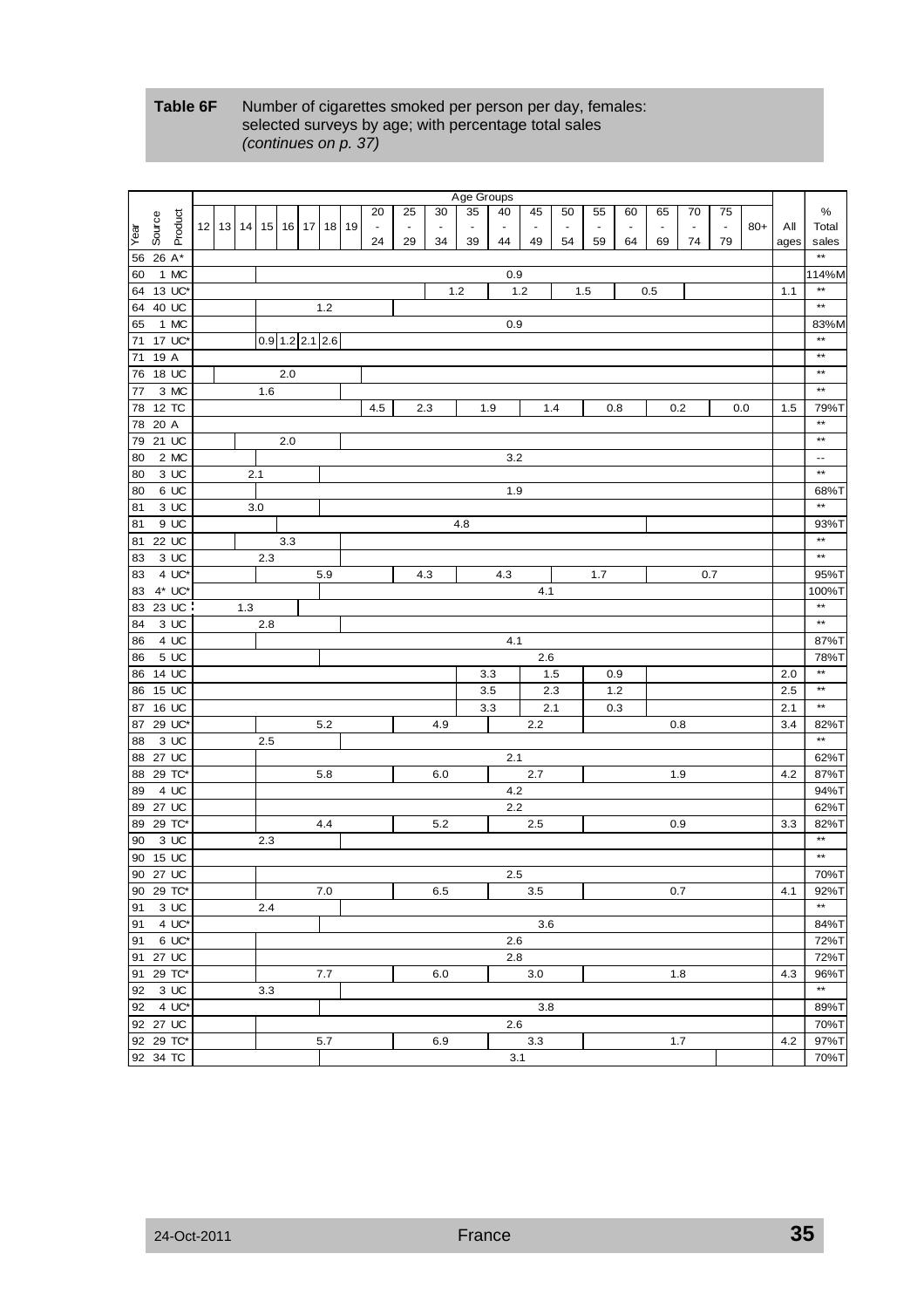|          |                       |                  |                          |       |     |         |     |                 |               |         |                |                |                | Age Groups |                |                |                      |    |                |                |               |                |       |      |                 |
|----------|-----------------------|------------------|--------------------------|-------|-----|---------|-----|-----------------|---------------|---------|----------------|----------------|----------------|------------|----------------|----------------|----------------------|----|----------------|----------------|---------------|----------------|-------|------|-----------------|
|          |                       |                  |                          |       |     |         |     |                 |               |         | 20             | 25             | 30             | 35         | 40             | 45             | 50                   | 55 | 60             | 65             | 70            | 75             |       |      | ℅               |
|          | Source                | Product          | $12$ 13                  |       | 14  | 15      | 16  | 17 <sup>1</sup> | 18            | 19      | $\blacksquare$ | $\blacksquare$ | $\blacksquare$ |            | $\blacksquare$ | $\blacksquare$ | $\ddot{\phantom{0}}$ | ٠  | $\blacksquare$ | $\blacksquare$ | $\frac{1}{2}$ | $\blacksquare$ | $80+$ | Αll  | Total           |
| Year     |                       |                  |                          |       |     |         |     |                 |               |         | 24             | 29             | 34             | 39         | 44             | 49             | 54                   | 59 | 64             | 69             | 74            | 79             |       | ages | sales           |
|          | 93 27 UC              |                  |                          |       |     |         |     |                 |               |         |                |                |                |            | 5.5            |                |                      |    |                |                |               |                |       |      | 69%T            |
| 93       | 34 TC                 |                  |                          |       |     |         |     |                 |               |         |                |                |                |            | 5.5            |                |                      |    |                |                |               |                |       |      | 68%T            |
| 93       |                       | 37 UC*           |                          |       |     | 2.3     |     |                 |               |         |                |                |                |            |                |                |                      |    |                |                |               |                |       |      | $\star\star$    |
| 94       | 27 UC                 |                  |                          |       |     |         |     |                 |               |         |                |                |                |            | $5.5\,$        |                |                      |    |                |                |               |                |       |      | 72%T            |
| 94       |                       | 29 TC*           |                          |       |     |         |     |                 | 8.4           |         |                |                | 11             |            |                | 8.7            |                      |    |                |                | 3.5           |                |       | 7.9  | 106%T           |
| 94       | 30 TC*                |                  |                          |       |     |         |     |                 | 9.0           |         |                |                | 12             |            |                | 8.4            |                      |    |                |                | 3.9           |                |       | 8.3  | 110%T           |
| 95       |                       | 3 UC             |                          |       |     | 2.4     |     |                 |               |         |                |                |                |            |                |                |                      |    |                |                |               |                |       |      | $\star\star$    |
| 95       |                       | 3 UC             |                          |       | 1.8 |         |     | 4.8             | 6.9           |         |                |                |                |            |                |                |                      |    |                |                |               |                |       |      | $\star\star$    |
| 95       |                       | 4 UC*            |                          |       |     |         |     |                 |               |         |                |                |                |            | 6.7            |                |                      |    |                |                |               |                |       |      | 94%T            |
| 95       | 15 UC                 |                  |                          |       |     |         |     |                 |               |         |                |                |                |            | 5.1            |                | 4.3                  |    | 2.6            |                |               |                |       | 4.1  | $**$            |
| 95       | 27 UC                 |                  |                          |       |     |         |     |                 |               |         |                |                |                |            | 5.7            |                |                      |    |                |                |               |                |       |      | 76%T            |
| 95       | 30 TC*                |                  |                          |       |     |         |     |                 | 5.8           |         |                |                | 9.1            |            |                | 7.8            |                      |    |                |                | 2.0           |                |       | 6.2  | 96%T            |
| 95       | 34 TC                 |                  |                          |       |     |         |     |                 |               |         |                |                |                |            | 6.0            |                |                      |    |                |                |               |                |       |      | 80%T            |
| 96       | 14 UC                 |                  |                          |       |     |         |     |                 |               |         |                |                |                |            | 6.5            |                | 4.3                  |    | 3.2            |                |               |                |       | 4.8  | $**$            |
| 96       | 16 UC                 |                  |                          |       |     |         |     |                 |               |         |                |                |                |            | 8.1            |                | 7.8                  |    | 3.9            |                |               |                |       | 6.9  | $**$            |
| 96       | 27 UC                 |                  |                          |       |     |         |     |                 |               |         |                |                |                |            | 4.2            |                |                      |    |                |                |               |                |       |      | 62%T<br>$**$    |
| 97       |                       | 3 UC             |                          |       |     | 2.0     |     |                 |               |         |                |                |                |            |                |                |                      |    |                |                |               |                |       |      |                 |
| 97       |                       | 4 UC*            |                          |       |     |         |     |                 |               |         |                |                |                |            |                | 6.0            |                      |    |                |                |               |                |       |      | 91%T            |
| 97       |                       | 5 UC*            |                          |       |     |         |     |                 |               |         |                |                |                |            | 5.6            |                |                      |    |                |                |               |                |       |      | 82%T            |
| 97       | 27 UC                 |                  | 4.5<br>5.3               |       |     |         |     |                 |               |         |                |                |                |            |                |                |                      |    |                |                |               |                |       |      | 68%T            |
| 98       |                       | 4 UC*            |                          |       |     |         |     |                 |               |         |                |                |                |            |                |                |                      |    |                |                |               |                |       |      | 74%T            |
| 98       |                       | 4* UC*<br>5 UC*  |                          |       |     |         |     |                 |               |         |                |                |                |            | 5.0            |                |                      |    |                |                |               |                |       |      | 75%T            |
| 98       |                       |                  |                          |       |     |         |     | 2.1             |               |         |                |                |                |            | 5.6            |                | 5.0                  |    |                |                |               |                |       | 4.5  | 82%T            |
| 98       | 27 UC<br>36 A         |                  |                          | 0.4   |     | 2.0     |     |                 |               |         | 4.5            |                | 6.1            |            |                |                |                      |    |                |                |               | 1.4            |       |      | 66%T<br>$**$    |
| 98<br>99 |                       | 4* UC*           |                          |       |     |         |     |                 |               |         |                |                |                |            | 5.3            |                |                      |    |                |                |               |                |       |      | 86%T            |
| 99       |                       | 5 UC*            |                          |       |     |         |     |                 |               |         |                |                |                |            | 5.5            |                |                      |    |                |                |               |                |       |      | 79%T            |
| 99       | 34 TC                 |                  |                          |       |     |         |     |                 |               |         |                |                |                |            | 5.0            |                |                      |    |                |                |               |                |       |      | 74%T            |
| 99       | 34 TC                 |                  |                          |       |     | $1.7$   |     |                 |               |         |                |                |                |            |                |                |                      |    |                |                |               |                |       |      | **              |
|          | 99 34 A               |                  |                          | 0.1   |     |         |     | 2.8             |               |         | 5.5            |                |                |            |                |                | 5.2                  |    |                |                |               |                |       |      | 82%A            |
| 99       | 38 UC                 |                  |                          | $1.1$ |     | $\star$ | 3.0 | $\star$         | 4.0           | $\star$ |                |                |                |            |                |                |                      |    |                |                |               |                |       | 3.1  | $^{\star\star}$ |
| 99       | 38 UC                 |                  |                          |       |     | 3.0     |     |                 |               |         |                |                |                |            |                |                |                      |    |                |                |               |                |       |      | $\star\star$    |
| 00       |                       | 4 UC*            |                          |       |     |         |     |                 |               |         |                |                |                |            |                | 4.9            |                      |    |                |                |               |                |       |      | 82%T            |
| 00       |                       | 5 UC*            |                          |       |     |         |     |                 |               |         |                |                |                |            | 5.4            |                |                      |    |                |                |               |                |       |      | 79%T            |
| 00       | 27 UC                 |                  |                          |       |     |         |     |                 |               |         |                |                |                |            | 4.3            |                |                      |    |                |                |               |                |       |      | 67%T            |
| 00       | 39 UC                 |                  |                          |       |     |         |     |                 | $4.6$ 5.6 6.8 |         |                |                |                |            |                |                |                      |    |                |                |               |                |       |      | $\star\star$    |
| 01       |                       | $4 \text{ UC}^*$ |                          |       |     |         |     |                 |               |         |                |                |                |            |                | 4.2            |                      |    |                |                |               |                |       |      | 78%T            |
| 01       |                       | $5 \text{ UC}^*$ |                          |       |     |         |     |                 |               |         |                |                |                |            | 5.3            |                |                      |    |                |                |               |                |       |      | 76%T            |
|          | $\overline{01}$ 39 UC |                  |                          |       |     |         |     |                 | 5.0           |         |                |                |                |            |                |                |                      |    |                |                |               |                |       |      | $^{\star\star}$ |
|          | 02 30 TC              |                  |                          |       |     |         |     |                 | 7.4           |         |                |                | 7.7            |            |                | 7.5            |                      |    |                |                | 3.9           |                |       | 6.6  | 114%T           |
|          | 02 39 UC              |                  |                          |       |     |         |     |                 | $4.3$ 5.0 6.6 |         |                |                |                |            |                |                |                      |    |                |                |               |                |       | 4.8  | $\star\star$    |
|          | 03 38 UC              |                  | 2.1<br>4.4               |       |     |         |     |                 |               |         |                |                |                |            |                |                |                      |    | $\star\star$   |                |               |                |       |      |                 |
|          | 03 39 UC              |                  |                          |       |     |         |     |                 | $5.1$ 5.8     |         |                |                |                |            |                |                |                      |    |                |                |               |                |       | 5.5  | $^{\star\star}$ |
|          | 04 34 A               |                  |                          | 0.4   |     |         |     |                 | $\star$       |         |                |                | 6.4            |            | 6.3            |                | 5.4                  |    | 3.2            |                | 1.5           |                |       | 4.6  | 114%A           |
|          | 05 30 MC              |                  |                          |       |     |         |     |                 | 3.8           |         |                |                | 3.9            |            |                | 3.3            |                      |    |                |                | 1.8           |                |       | 3.1  | 93%M            |
|          | 05 30 TC              |                  | 4.7<br>5.4<br>5.5<br>2.6 |       |     |         |     |                 |               |         |                |                |                |            | 4.5            | 105%T          |                      |    |                |                |               |                |       |      |                 |
|          | 05 39 UC              |                  |                          |       |     |         |     |                 |               |         |                |                |                |            |                |                |                      |    |                |                |               |                |       |      | $\star\star$    |
|          | 06 33 U               |                  | 3.7<br>2.9               |       |     |         |     |                 |               |         |                |                |                |            |                |                |                      |    |                |                |               |                |       |      | $\star\star$    |

#### **Table 6M** *(continued from p. 34)*  Number of cigarettes smoked per person per day, males

Source: *Notes on sources of survey data*, p. 53 \* = refer to *Notes on sources of survey data*, p. 53 Product: MC = manufactured cigarettes All ages: relates to ages reported; as given in original source TC = total cigarettes (including hand-rolled) % Total sales: estimated % of total sales of M = manufactured or T = total

Uniquentity of type uniqueness ( $\alpha$ ) is determined by survey, sexes combined<br>  $\alpha$  = cannot be calculated<br>  $\alpha$  = adjusted by original author  $A = all$  products  $A = 1$  = cannot be calculated

U = unspecified  $\Box$  = adjusted by original author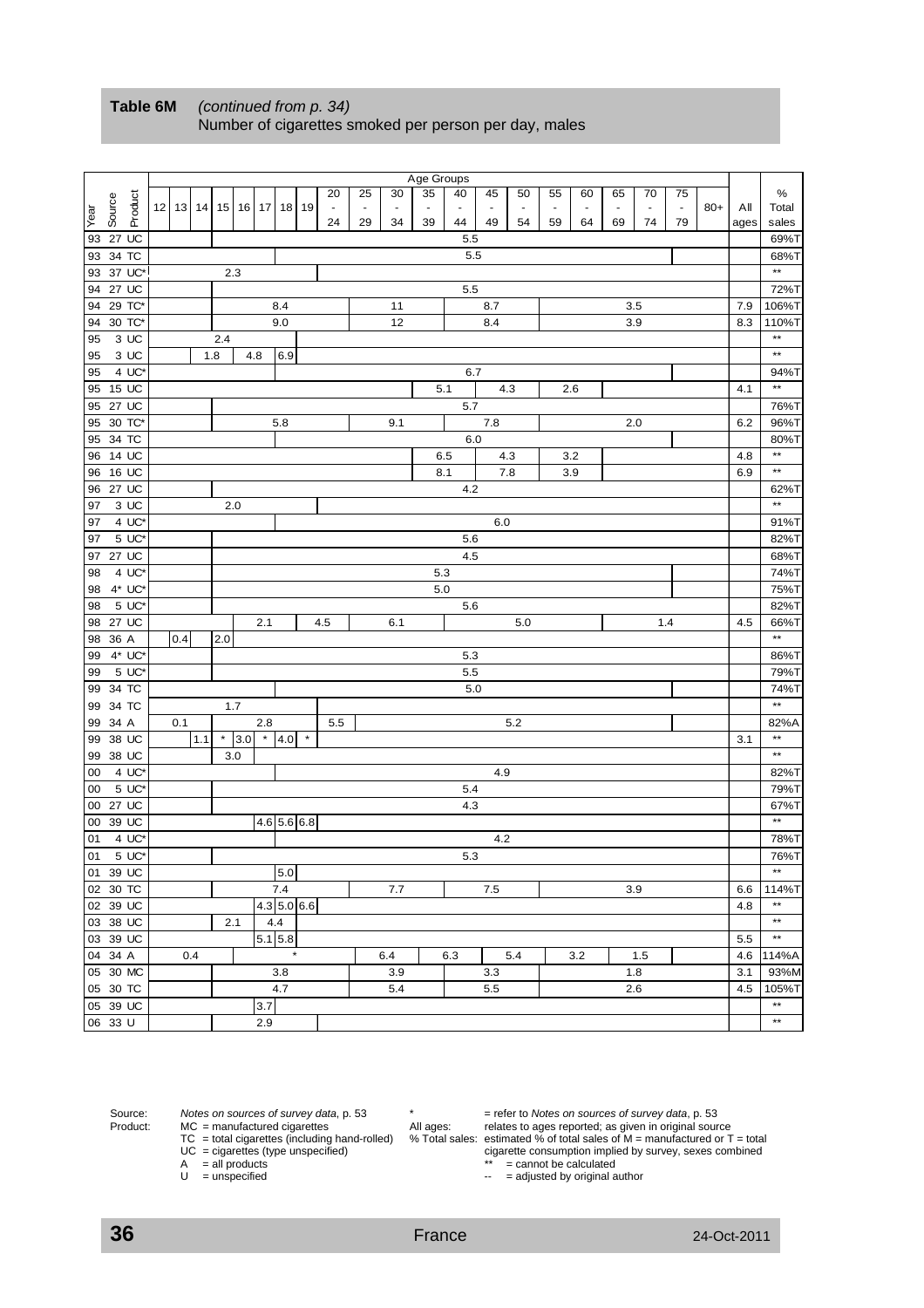|      |          |                       |     |          |     |         |         |                               |              |                |                |                | Age Groups |                |                |     |                          |                |    |                |        |       |      |                 |
|------|----------|-----------------------|-----|----------|-----|---------|---------|-------------------------------|--------------|----------------|----------------|----------------|------------|----------------|----------------|-----|--------------------------|----------------|----|----------------|--------|-------|------|-----------------|
|      |          |                       |     |          |     |         |         |                               |              | 20             | 25             | 30             | 35         | 40             | 45             | 50  | 55                       | 60             | 65 | 70             | 75     |       |      | %               |
| Year | Source   | Product               |     | 12 13 14 | 15  | 16      | 17      |                               | 18 19        | $\blacksquare$ | $\blacksquare$ | $\blacksquare$ | ä,         | $\blacksquare$ | $\blacksquare$ |     | $\overline{\phantom{a}}$ | $\blacksquare$ | ÷, | $\blacksquare$ | $\Box$ | $80+$ | ΑIΙ  | Total           |
|      |          |                       |     |          |     |         |         |                               |              | 24             | 29             | 34             | 39         | 44             | 49             | 54  | 59                       | 64             | 69 | 74             | 79     |       | ages | sales           |
| 93   |          | 27 UC                 |     |          |     |         |         |                               |              |                |                |                |            | 2.5            |                |     |                          |                |    |                |        |       |      | 69%T            |
| 93   | 34 TC    |                       |     |          |     |         |         |                               |              |                |                |                |            | 2.8            |                |     |                          |                |    |                |        |       |      | 68%T            |
| 93   |          | 37 UC*                |     |          |     | 1.8     |         |                               |              |                |                |                |            |                |                |     |                          |                |    |                |        |       |      | $\star\star$    |
| 94   |          | 27 UC                 |     |          |     |         |         |                               |              |                |                |                |            | 2.7            |                |     |                          |                |    |                |        |       |      | 72%T            |
| 94   |          | 29 TC*                |     |          |     |         |         | 6.4                           |              |                |                | 6.5            |            |                | 4.4            |     |                          |                |    | 0.9            |        |       | 4.2  | 106%T           |
| 94   |          | 30 TC*                |     |          |     |         |         | 6.5                           |              |                |                | 6.6            |            |                | 4.8            |     |                          |                |    | 0.9            |        |       | 4.3  | 110%T           |
| 95   |          | 3 UC                  |     |          | 1.9 |         |         |                               |              |                |                |                |            |                |                |     |                          |                |    |                |        |       |      | $^{\star\star}$ |
| 95   |          | 3 UC                  |     |          | 1.9 |         | 5.2     | 6.0                           |              |                |                |                |            |                |                |     |                          |                |    |                |        |       |      | $\star\star$    |
| 95   |          | 4 UC*                 |     |          |     |         |         |                               |              |                |                |                |            | 4.4            |                |     |                          |                |    |                |        |       |      | 94%T            |
| 95   |          | 15 UC                 |     |          |     |         |         |                               |              |                |                |                |            | 5.0            |                | 2.4 |                          | 0.8            |    |                |        |       | 3.0  | $\star\star$    |
| 95   |          | 27 UC                 |     |          |     |         |         |                               |              |                |                |                |            | 2.7            |                |     |                          |                |    |                |        |       |      | 76%T            |
| 95   |          | 30 TC*                |     |          |     |         |         | 6.6                           |              |                |                | 6.1            |            |                | 4.7            |     |                          |                |    | 1.5            |        |       | 4.4  | 96%T            |
| 95   |          | 34 TC                 |     |          |     |         |         |                               |              |                |                |                |            | 3.4            |                |     |                          |                |    |                |        |       |      | 80%T            |
| 96   | 14 UC    |                       |     |          |     |         |         |                               |              |                |                |                |            | 3.5            |                | 1.8 |                          | 0.5            |    |                |        |       | 2.1  | $^{\star\star}$ |
| 96   |          | 16 UC                 |     |          |     |         |         |                               |              |                |                |                |            | 4.0            |                | 2.2 |                          | 1.5            |    |                |        |       | 2.7  | $\star\star$    |
| 96   |          | 27 UC                 |     |          |     |         |         |                               |              |                |                |                |            | 2.5            |                |     |                          |                |    |                |        |       |      | 62%T            |
| 97   |          | $3\text{ UC}$         |     |          |     | 1.9     |         |                               |              |                |                |                |            |                |                |     |                          |                |    |                |        |       |      | $\star\star$    |
| 97   |          | 4 UC*                 |     |          |     |         |         |                               |              |                |                |                |            |                | 3.7            |     |                          |                |    |                |        |       |      | 91%T            |
| 97   |          | 5 UC*                 |     |          |     |         |         |                               |              |                |                |                |            | 3.0            |                |     |                          |                |    |                |        |       |      | 82%T            |
| 97   |          | 27 UC                 |     |          |     |         |         |                               |              |                |                |                |            | 2.6            |                |     |                          |                |    |                |        |       |      | 68%T            |
| 98   |          | 4 UC*                 |     |          |     |         |         |                               |              |                |                |                | 2.9        |                |                |     |                          |                |    |                |        |       |      | 74%T            |
| 98   |          | 4* UC*                |     |          |     |         |         |                               |              |                |                |                | 3.3        |                |                |     |                          |                |    |                |        |       |      | 75%T            |
| 98   |          | 5 UC*                 |     |          |     |         |         |                               |              |                |                |                |            | 3.0            |                |     |                          |                |    |                |        |       |      | 82%T            |
| 98   |          | 27 UC                 |     |          |     |         | 1.8     |                               |              | 3.6            |                | 4.3            |            |                |                | 2.4 |                          |                |    |                | 0.5    |       | 2.8  | 66%T            |
| 98   | 36 A     |                       | 0.3 |          | 3.1 |         |         |                               |              |                |                |                |            |                |                |     |                          |                |    |                |        |       |      | $\overline{**}$ |
| 99   |          | $4^*$ UC <sup>*</sup> |     |          |     |         |         |                               |              |                |                |                |            | 3.8            |                |     |                          |                |    |                |        |       |      | 86%T            |
| 99   |          | 5 UC*                 |     |          |     |         |         |                               |              |                |                |                |            | 2.9            |                |     |                          |                |    |                |        |       |      | 79%T            |
| 99   |          | 34 TC                 |     |          |     |         |         |                               |              |                |                |                |            | 3.4            |                |     |                          |                |    |                |        |       |      | 74%T            |
| 99   |          | 34 TC                 |     |          |     | 1.8     |         |                               |              |                |                |                |            |                |                |     |                          |                |    |                |        |       |      | $\star\star$    |
| 99   | 34 A     |                       | 0.2 |          |     |         | $2.8\,$ |                               |              | 4.0            |                |                |            |                |                | 3.3 |                          |                |    |                |        |       |      | 82%A            |
| 99   |          | 38 UC                 |     | 0.5      |     | $*$ 2.6 |         | $\overline{\phantom{0}1}$ 3.9 | $\pmb{\ast}$ |                |                |                |            |                |                |     |                          |                |    |                |        |       | 3.0  | $^{\star\star}$ |
| 99   |          | 38 UC                 |     |          |     | 2.7     |         |                               |              |                |                |                |            |                |                |     |                          |                |    |                |        |       |      | $^{\star\star}$ |
| 00   |          | 4 UC*                 |     |          |     |         |         |                               |              |                |                |                |            |                | 3.7            |     |                          |                |    |                |        |       |      | 82%T            |
| 00   |          | 5 UC*                 |     |          |     |         |         |                               |              |                |                |                |            | 2.8            |                |     |                          |                |    |                |        |       |      | 79%T            |
| 00   |          | 27 UC                 |     |          |     |         |         |                               |              |                |                |                |            | 2.7            |                |     |                          |                |    |                |        |       |      | 67%T            |
| 00   |          | 39 UC                 |     |          |     |         | 4.0     |                               |              |                |                |                |            |                |                |     |                          |                |    |                |        |       |      | **              |
| 01   |          | 4 UC*                 |     |          |     |         |         |                               |              |                |                |                |            |                | 4.0            |     |                          |                |    |                |        |       |      | 78%T            |
| 01   |          | $5 \text{ UC}^*$      |     |          |     |         |         |                               |              |                |                |                |            | 2.7            |                |     |                          |                |    |                |        |       |      | 76%T            |
|      | 01 39 UC |                       |     |          |     |         |         | 4.3                           |              |                |                |                |            |                |                |     |                          |                |    |                |        |       |      | $\star\star$    |
|      | 02 30 TC |                       |     |          |     |         |         | 6.4                           |              |                |                | 6.7            |            |                | 5.6            |     |                          |                |    | 2.6            |        |       | 5.0  | 114%T           |
|      | 02 39 UC |                       |     |          |     |         |         | $3.8$ 4.6 6.6                 |              |                |                |                |            |                |                |     |                          |                |    |                |        |       | 4.3  | $\star\star$    |
|      | 03 38 UC |                       |     |          |     | 2.5     |         | 3.2                           |              |                |                |                |            |                |                |     |                          |                |    |                |        |       |      | $^{\star\star}$ |
|      | 03 39 UC |                       |     |          |     |         |         | 4.9 5.6                       |              |                |                |                |            |                |                |     |                          |                |    |                |        |       | 5.2  | $\star\star$    |
|      | 04 34 A  |                       |     | 0.4      |     |         |         |                               |              |                |                | 4.1            |            | 4.4            |                | 3.1 |                          | 1.3            |    | 0.8            |        |       | 2.9  | 114%A           |
|      | 05 30 MC |                       |     |          |     |         |         | 2.6                           |              |                |                | 3.2            |            |                | 4.3            |     |                          |                |    | 0.9            |        |       | 2.6  | 93%M            |
|      | 05 30 TC |                       |     |          |     |         |         | 3.3                           |              |                |                | 4.1            |            |                | 4.8            |     |                          |                |    | 1.0            |        |       | 3.1  | 105%T           |
|      | 05 39 UC |                       |     |          |     |         | 3.3     |                               |              |                |                |                |            |                |                |     |                          |                |    |                |        |       |      | $^{\star\star}$ |
|      | 06 33 U  |                       |     |          |     |         | 2.5     |                               |              |                |                |                |            |                |                |     |                          |                |    |                |        |       |      | $\star\star$    |

## **Table 6F** *(continued from p. 35)* Number of cigarettes smoked per person per day, females

- 
- 
- 
- 

Source: *Notes on sources of survey data*, p. 53  $\qquad$   $\qquad$  = refer to *Notes on sources of survey data*, p. 53 Product: MC = manufactured cigarettes All ages: relates to ages reported; as given in original source TC = total cigarettes (including hand-rolled) % Total sales: estimated % of total sales of M = manufactured or T = total Cigarette consumption implied by survey, sexes combined<br> $\frac{1}{2}$ <br> $\frac{1}{2}$ <br> $\frac{1}{2}$  = cannot be calculated<br> $\frac{1}{2}$  = adjusted by original author

- $A = all$  products  $A = 1$  = cannot be calculated
- $U =$  unspecified  $U =$  = and  $U =$  = adjusted by original author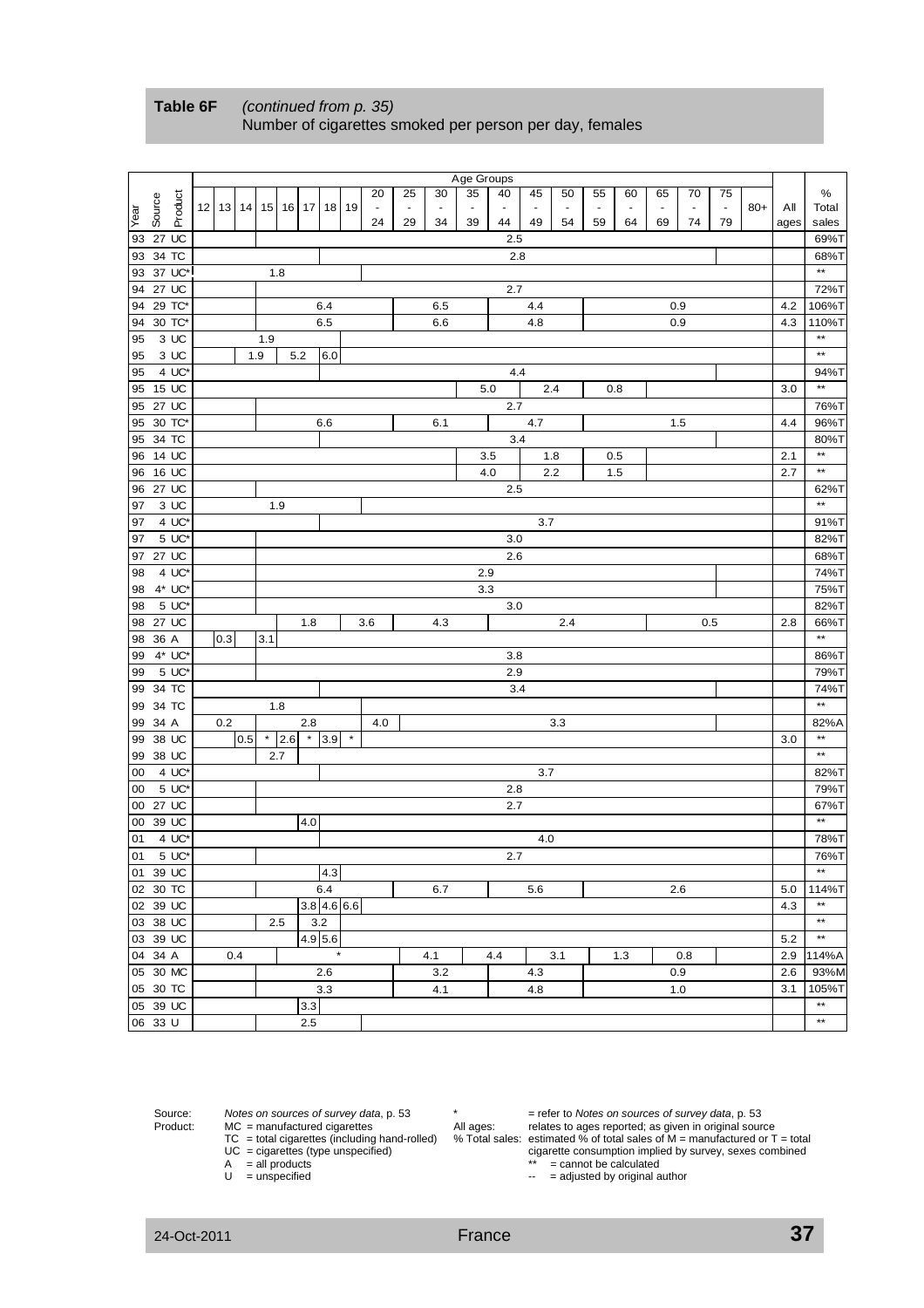## **Table 7M** Number of cigarettes smoked per person per day, sales-adjusted, males: selected surveys<sup>1</sup> by age; with percentage total sales *(continues on p. 40)*

|      |           |         |                 |                   |                 |                 |    |                 |     |    |                |                          |                          | Age Groups     |                |                     |                      |                |                |        |                          |                          |       |      |                  |
|------|-----------|---------|-----------------|-------------------|-----------------|-----------------|----|-----------------|-----|----|----------------|--------------------------|--------------------------|----------------|----------------|---------------------|----------------------|----------------|----------------|--------|--------------------------|--------------------------|-------|------|------------------|
|      |           |         |                 |                   |                 |                 |    |                 |     |    | 20             | 25                       | 30                       | 35             | 40             | 45                  | 50                   | 55             | 60             | 65     | 70                       | 75                       |       |      | $\%$             |
|      | Source    | Product | 12 <sub>1</sub> | 13                | 14 <sup>1</sup> | 15 <sup>1</sup> | 16 | 17 <sup>1</sup> | 18  | 19 | $\blacksquare$ | $\overline{\phantom{a}}$ | $\overline{\phantom{a}}$ | $\blacksquare$ | $\blacksquare$ | $\bar{\phantom{a}}$ | $\ddot{\phantom{0}}$ | $\blacksquare$ | $\blacksquare$ | $\sim$ | $\overline{\phantom{a}}$ | $\overline{\phantom{a}}$ | $80+$ | Αll  | Total            |
| Year |           |         |                 |                   |                 |                 |    |                 |     |    | 24             | 29                       | 34                       | 39             | 44             | 49                  | 54                   | 59             | 64             | 69     | 74                       | 79                       |       | ages | sales            |
| 60   |           | 1 MC    |                 |                   |                 |                 |    |                 |     |    |                |                          |                          |                | 6.8            |                     |                      |                |                |        |                          |                          |       |      | 114%M            |
| 65   |           | 1 MC    |                 |                   |                 |                 |    |                 |     |    |                |                          |                          |                | 7.3            |                     |                      |                |                |        |                          |                          |       |      | 83%M             |
| 78   | 12 TC     |         |                 |                   |                 |                 |    |                 |     |    | 12             |                          | 13                       |                | 13             |                     | 11                   |                | 7.5            |        | 6.4                      |                          | 3.6   | 11   | 79%T             |
| 80   |           | 2 MC    |                 |                   |                 |                 |    |                 |     |    |                |                          |                          |                | 8.6            |                     |                      |                |                |        |                          |                          |       |      | $\omega_{\rm m}$ |
| 80   |           | 6 UC    |                 |                   |                 |                 |    |                 |     |    |                |                          |                          |                | 9.6            |                     |                      |                |                |        |                          |                          |       |      | 68%T             |
|      |           | 9 UC    |                 |                   |                 |                 |    |                 |     |    |                |                          |                          |                |                |                     |                      |                |                |        |                          |                          |       |      | 93%T             |
| 81   |           |         |                 |                   |                 |                 |    |                 |     |    |                |                          |                          | 8.9            |                |                     |                      |                |                |        |                          |                          |       |      |                  |
| 83   |           | 4 UC*   |                 |                   |                 |                 |    |                 | 8.2 |    |                |                          | 12                       |                | 10             |                     |                      | 7.9            |                |        |                          | 4.7                      |       |      | 95%T             |
| 83   |           | 4* UC*  |                 |                   |                 |                 |    |                 |     |    |                |                          |                          |                |                | 8.5                 |                      |                |                |        |                          |                          |       |      | 100%T            |
| 86   |           | 4 UC    |                 |                   |                 |                 |    |                 |     |    |                |                          |                          |                | 8.0            |                     |                      |                |                |        |                          |                          |       |      | 87%T             |
| 86   |           | 5 UC    |                 |                   |                 |                 |    |                 |     |    |                |                          |                          |                |                | 9.6                 |                      |                |                |        |                          |                          |       |      | 78%T             |
| 87   | 29 UC     |         |                 |                   |                 |                 |    |                 | 8.7 |    |                |                          | 12                       |                |                | 9.4                 |                      |                |                |        | 4.5                      |                          |       | 8.0  | 82%T             |
| 88   | 27 UC     |         |                 |                   |                 |                 |    |                 |     |    |                |                          |                          |                | 8.8            |                     |                      |                |                |        |                          |                          |       |      | 62%T             |
| 88   | 29 TC*    |         |                 |                   |                 |                 |    |                 | 7.2 |    |                |                          | 12                       |                |                | 6.4                 |                      |                |                |        | 4.4                      |                          |       | 7.2  | 87%T             |
| 89   |           | 4 UC    |                 |                   |                 |                 |    |                 |     |    |                |                          |                          |                | 7.8            |                     |                      |                |                |        |                          |                          |       |      | 94%T             |
| 89   | 27 UC     |         |                 |                   |                 |                 |    |                 |     |    |                |                          |                          |                | 8.6            |                     |                      |                |                |        |                          |                          |       |      | 62%T             |
| 89   | 29 TC*    |         |                 |                   |                 |                 |    |                 | 8.1 |    |                |                          | 12                       |                |                | 11                  |                      |                |                |        | 3.2                      |                          |       | 7.9  | 82%T             |
| 90   | 27 UC     |         |                 |                   |                 |                 |    |                 |     |    |                |                          |                          |                | 8.3            |                     |                      |                |                |        |                          |                          |       |      | 70%T             |
| 90   | 29 TC*    |         |                 |                   |                 | 10              |    |                 |     |    |                |                          | 8.2                      |                |                | 8.9                 |                      |                |                |        | 4.0                      |                          |       | 7.7  | 92%T             |
| 91   |           | 4 UC*   |                 |                   |                 |                 |    |                 |     |    |                |                          |                          |                |                | 8.0                 |                      |                |                |        |                          |                          |       |      | 84%T             |
| 91   |           | 6 UC*   |                 |                   |                 |                 |    |                 |     |    |                |                          |                          |                | 8.5            |                     |                      |                |                |        |                          |                          |       |      | 72%T             |
| 91   | 27 UC     |         |                 |                   |                 |                 |    |                 |     |    |                |                          |                          |                | $8.2\,$        |                     |                      |                |                |        |                          |                          |       |      | 72%T             |
| 91   | 29 TC*    |         |                 |                   |                 |                 |    |                 | 8.4 |    |                |                          | 11                       |                |                | 7.9                 |                      |                |                |        | 3.4                      |                          |       | 7.7  | 96%T             |
| 92   |           | 4 UC*   |                 |                   |                 |                 |    |                 |     |    |                |                          |                          |                |                | 7.8                 |                      |                |                |        |                          |                          |       |      | 89%T             |
|      | 92 27 UC  |         |                 |                   |                 |                 |    |                 |     |    |                |                          |                          |                | $8.2\,$        |                     |                      |                |                |        |                          |                          |       |      | 70%T             |
| 92   | 29 TC*    |         |                 |                   |                 |                 |    |                 | 7.7 |    |                |                          | 11                       |                |                | 9.0                 |                      |                |                |        | 3.1                      |                          |       | 7.8  | 97%T             |
| 92   | 34 TC     |         |                 |                   |                 |                 |    |                 |     |    |                |                          |                          |                | 8.3            |                     |                      |                |                |        |                          |                          |       |      | 70%T             |
| 93   | 27 UC     |         |                 |                   |                 |                 |    |                 |     |    |                |                          |                          |                | 8.0            |                     |                      |                |                |        |                          |                          |       |      | 69%T             |
| 93   | 34 TC     |         |                 |                   |                 |                 |    |                 |     |    |                |                          |                          |                | 8.1            |                     |                      |                |                |        |                          |                          |       |      | 68%T             |
|      | 94 27 UC  |         |                 |                   |                 |                 |    |                 |     |    |                |                          |                          |                | $7.5\,$        |                     |                      |                |                |        |                          |                          |       |      | 72%T             |
| 94   | 29 TC*    |         |                 |                   |                 |                 |    |                 |     |    |                |                          |                          |                |                | 8.2                 |                      |                |                |        |                          |                          |       | 7.5  | 106%T            |
|      |           |         |                 |                   |                 |                 |    |                 | 7.9 |    |                |                          | 10                       |                |                |                     |                      |                |                |        | 3.3                      |                          |       |      |                  |
| 94   | 30 TC*    |         |                 |                   |                 |                 |    |                 | 8.1 |    |                |                          | 11                       |                |                | 7.6                 |                      |                |                |        | 3.5                      |                          |       | 7.5  | 110%T            |
| 95   |           | 4 UC'   |                 |                   |                 |                 |    |                 |     |    |                |                          |                          |                | 7.1            |                     |                      |                |                |        |                          |                          |       |      | 94%T             |
| 95   | 27 UC     |         |                 |                   |                 |                 |    |                 |     |    |                |                          |                          |                | 7.4            |                     |                      |                |                |        |                          |                          |       |      | 76%T             |
| 95   | 30 TC*    |         |                 |                   |                 |                 |    |                 | 6.1 |    |                |                          | 9.5                      |                |                | 8.2                 |                      |                |                |        | 2.0                      |                          |       | 6.5  | 96%T             |
| 95   | 34 TC     |         |                 |                   |                 |                 |    |                 |     |    |                |                          |                          |                | 7.5            |                     |                      |                |                |        |                          |                          |       |      | 80%T             |
| 96   | 27 UC     |         |                 |                   |                 |                 |    |                 |     |    |                |                          |                          |                | 6.8            |                     |                      |                |                |        |                          |                          |       |      | 62%T             |
| 97   |           | 4 UC    |                 |                   |                 |                 |    |                 |     |    |                |                          |                          |                |                | 6.6                 |                      |                |                |        |                          |                          |       |      | 91%T             |
| 97   |           | 5 UC*   |                 |                   |                 |                 |    |                 |     |    |                |                          |                          |                | 6.8            |                     |                      |                |                |        |                          |                          |       |      | 82%T             |
|      | 97 27 UC  |         |                 |                   |                 |                 |    |                 |     |    |                |                          |                          |                | 6.6            |                     |                      |                |                |        |                          |                          |       |      | 68%T             |
| 98   | 4 UC'     |         |                 |                   |                 |                 |    |                 |     |    |                |                          |                          | 7.2            |                |                     |                      |                |                |        |                          |                          |       |      | 74%T             |
|      | 98 4* UC* |         |                 |                   |                 |                 |    |                 |     |    |                |                          |                          | 6.7            |                |                     |                      |                |                |        |                          |                          |       |      | 75%T             |
|      | 98 5 UC*  |         |                 |                   |                 |                 |    |                 |     |    |                |                          |                          |                | 6.8            |                     |                      |                |                |        |                          |                          |       |      | 82%T             |
|      | 98 27 UC  |         |                 |                   |                 |                 |    | 3.2             |     |    | 6.7            |                          | 9.3                      |                |                |                     | 7.5                  |                |                |        |                          | 2.2                      |       | 6.9  | 66%T             |
|      | 99 4* UC* |         |                 |                   |                 |                 |    |                 |     |    |                |                          |                          |                | 6.1            |                     |                      |                |                |        |                          |                          |       |      | 86%T             |
|      | 99 5 UC*  |         |                 |                   |                 |                 |    |                 |     |    |                |                          |                          |                | 7.0            |                     |                      |                |                |        |                          |                          |       |      | 79%T             |
|      | 99 34 TC  |         |                 |                   |                 |                 |    |                 |     |    |                |                          |                          |                | 6.9            |                     |                      |                |                |        |                          |                          |       |      | 74%T             |
|      | 99 34 A   |         |                 | 0.2<br>3.4<br>6.7 |                 |                 |    |                 |     |    |                |                          |                          |                |                |                     | 6.3                  |                |                |        |                          |                          |       |      | 82%A             |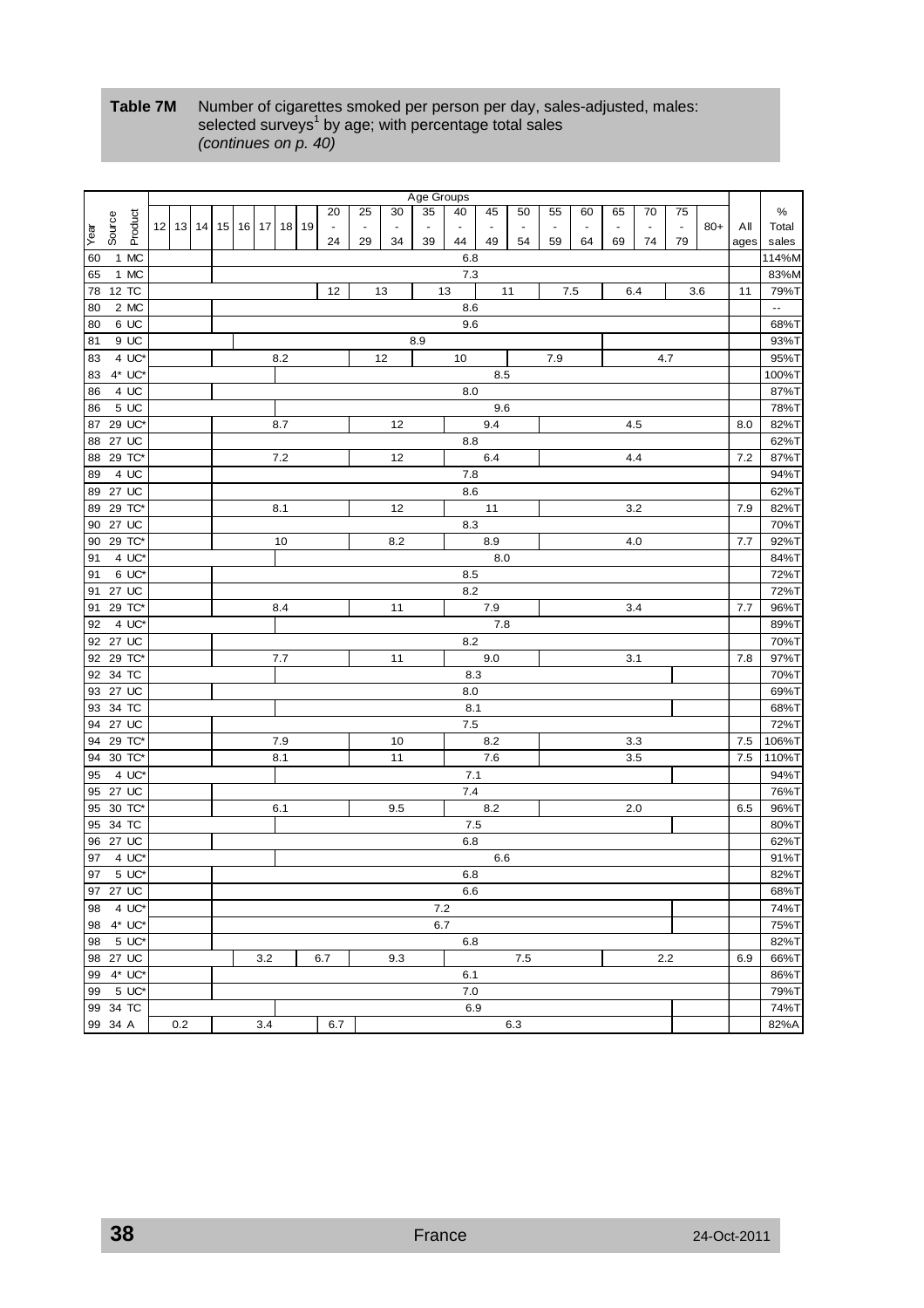## **Table 7F** Number of cigarettes smoked per person per day, sales-adjusted, females: selected surveys<sup>1</sup> by age; with percentage total sales *(continues on p. 41)*

| $\%$<br>35<br>20<br>25<br>30<br>40<br>45<br>50<br>55<br>60<br>65<br>70<br>75<br>Product<br>Source<br>12<br>Year<br>13<br>14<br>15<br>$16$ 17<br>18<br>19<br>$\blacksquare$<br>$\tilde{\phantom{a}}$<br>$\blacksquare$<br>$80+$<br>Αll<br>$\blacksquare$<br>$\blacksquare$<br>$\blacksquare$<br>$\blacksquare$<br>$\sim$<br>÷,<br>$\sim$<br>$\sim$<br>$\sim$<br>39<br>49<br>79<br>24<br>29<br>34<br>44<br>54<br>59<br>64<br>74<br>69<br>ages<br>1 MC<br>60<br>0.8<br>1 MC<br>1.1<br>65<br>12 TC<br>5.7<br>1.8<br>78<br>2.9<br>2.4<br>0.3<br>0.0<br>1.9<br>1.0<br>2 MC<br>$\ddotsc$<br>80<br>3.2<br>6 UC<br>2.8<br>80<br>9 UC<br>81<br>5.2<br>4 UC*<br>83<br>6.2<br>4.5<br>4.5<br>1.8<br>0.7<br>4* UC'<br>100%T<br>83<br>4.1<br>4.7<br>87%T<br>86<br>4 UC<br>3.4<br>78%T<br>5 UC<br>86<br>29 UC'<br>2.7<br>1.0<br>4.2<br>82%T<br>87<br>6.3<br>6.0<br>62%T<br>27 UC<br>3.4<br>88<br>29 TC*<br>6.6<br>6.9<br>3.1<br>87%T<br>88<br>2.2<br>4.8<br>4 UC<br>4.4<br>94%T<br>89<br>27 UC<br>3.6<br>62%T<br>89<br>3.0<br>29 TC*<br>5.4<br>1.0<br>82%T<br>89<br>6.4<br>4.0<br>27 UC<br>70%T<br>90<br>3.6<br>29 TC*<br>7.6<br>7.1<br>3.9<br>92%T<br>90<br>0.7<br>4.4<br>4 UC'<br>4.3<br>84%T<br>91<br>6 UC*<br>72%T<br>91<br>3.6<br>$3.8\,$<br>72%T<br>27 UC<br>91<br>96%T<br>91<br>29 TC*<br>6.3<br>3.1<br>1.9<br>8.0<br>4.5<br>4 UC*<br>$4.3$<br>89%T<br>92<br>92 27 UC<br>70%T<br>3.8<br>29 TC*<br>3.4<br>5.9<br>7.1<br>1.8<br>97%T<br>92<br>4.4<br>34 TC<br>4.4<br>70%T<br>92<br>27 UC<br>3.7<br>69%T<br>93<br>4.1<br>93 34 TC<br>$3.7\,$<br>27 UC<br>94<br>29 TC*<br>6.0<br>6.2<br>4.2<br>0.8<br>94<br>3.9<br>30 TC*<br>5.9<br>4.3<br>3.9<br>94<br>6.0<br>0.8<br>4 UC*<br>95<br>4.7<br>$3.6\,$<br>95 27 UC<br>30 TC*<br>4.9<br>6.9<br>6.4<br>1.6<br>95<br>4.6<br>4.3<br>34 TC<br>95<br>27 UC<br>4.0<br>96<br>4 UC*<br>4.0<br>97<br>5 UC*<br>97<br>3.6<br>97 27 UC<br>3.8<br>98 4 UC*<br>4.0<br>98 4* UC*<br>4.4<br>98 5 UC*<br>3.7 |  |  |  | Age Groups |  |  |  |  |  |  |  |  |  |  |  |      |  |  |       |
|----------------------------------------------------------------------------------------------------------------------------------------------------------------------------------------------------------------------------------------------------------------------------------------------------------------------------------------------------------------------------------------------------------------------------------------------------------------------------------------------------------------------------------------------------------------------------------------------------------------------------------------------------------------------------------------------------------------------------------------------------------------------------------------------------------------------------------------------------------------------------------------------------------------------------------------------------------------------------------------------------------------------------------------------------------------------------------------------------------------------------------------------------------------------------------------------------------------------------------------------------------------------------------------------------------------------------------------------------------------------------------------------------------------------------------------------------------------------------------------------------------------------------------------------------------------------------------------------------------------------------------------------------------------------------------------------------------------------------------------------------------------------------------------------------------------------------------------------------------------------------------------------------------------------------|--|--|--|------------|--|--|--|--|--|--|--|--|--|--|--|------|--|--|-------|
|                                                                                                                                                                                                                                                                                                                                                                                                                                                                                                                                                                                                                                                                                                                                                                                                                                                                                                                                                                                                                                                                                                                                                                                                                                                                                                                                                                                                                                                                                                                                                                                                                                                                                                                                                                                                                                                                                                                            |  |  |  |            |  |  |  |  |  |  |  |  |  |  |  |      |  |  |       |
|                                                                                                                                                                                                                                                                                                                                                                                                                                                                                                                                                                                                                                                                                                                                                                                                                                                                                                                                                                                                                                                                                                                                                                                                                                                                                                                                                                                                                                                                                                                                                                                                                                                                                                                                                                                                                                                                                                                            |  |  |  |            |  |  |  |  |  |  |  |  |  |  |  |      |  |  | Total |
|                                                                                                                                                                                                                                                                                                                                                                                                                                                                                                                                                                                                                                                                                                                                                                                                                                                                                                                                                                                                                                                                                                                                                                                                                                                                                                                                                                                                                                                                                                                                                                                                                                                                                                                                                                                                                                                                                                                            |  |  |  |            |  |  |  |  |  |  |  |  |  |  |  |      |  |  | sales |
|                                                                                                                                                                                                                                                                                                                                                                                                                                                                                                                                                                                                                                                                                                                                                                                                                                                                                                                                                                                                                                                                                                                                                                                                                                                                                                                                                                                                                                                                                                                                                                                                                                                                                                                                                                                                                                                                                                                            |  |  |  |            |  |  |  |  |  |  |  |  |  |  |  |      |  |  | 114%M |
|                                                                                                                                                                                                                                                                                                                                                                                                                                                                                                                                                                                                                                                                                                                                                                                                                                                                                                                                                                                                                                                                                                                                                                                                                                                                                                                                                                                                                                                                                                                                                                                                                                                                                                                                                                                                                                                                                                                            |  |  |  |            |  |  |  |  |  |  |  |  |  |  |  |      |  |  | 83%M  |
|                                                                                                                                                                                                                                                                                                                                                                                                                                                                                                                                                                                                                                                                                                                                                                                                                                                                                                                                                                                                                                                                                                                                                                                                                                                                                                                                                                                                                                                                                                                                                                                                                                                                                                                                                                                                                                                                                                                            |  |  |  |            |  |  |  |  |  |  |  |  |  |  |  |      |  |  | 79%T  |
|                                                                                                                                                                                                                                                                                                                                                                                                                                                                                                                                                                                                                                                                                                                                                                                                                                                                                                                                                                                                                                                                                                                                                                                                                                                                                                                                                                                                                                                                                                                                                                                                                                                                                                                                                                                                                                                                                                                            |  |  |  |            |  |  |  |  |  |  |  |  |  |  |  |      |  |  |       |
|                                                                                                                                                                                                                                                                                                                                                                                                                                                                                                                                                                                                                                                                                                                                                                                                                                                                                                                                                                                                                                                                                                                                                                                                                                                                                                                                                                                                                                                                                                                                                                                                                                                                                                                                                                                                                                                                                                                            |  |  |  |            |  |  |  |  |  |  |  |  |  |  |  |      |  |  | 68%T  |
|                                                                                                                                                                                                                                                                                                                                                                                                                                                                                                                                                                                                                                                                                                                                                                                                                                                                                                                                                                                                                                                                                                                                                                                                                                                                                                                                                                                                                                                                                                                                                                                                                                                                                                                                                                                                                                                                                                                            |  |  |  |            |  |  |  |  |  |  |  |  |  |  |  |      |  |  | 93%T  |
|                                                                                                                                                                                                                                                                                                                                                                                                                                                                                                                                                                                                                                                                                                                                                                                                                                                                                                                                                                                                                                                                                                                                                                                                                                                                                                                                                                                                                                                                                                                                                                                                                                                                                                                                                                                                                                                                                                                            |  |  |  |            |  |  |  |  |  |  |  |  |  |  |  |      |  |  | 95%T  |
|                                                                                                                                                                                                                                                                                                                                                                                                                                                                                                                                                                                                                                                                                                                                                                                                                                                                                                                                                                                                                                                                                                                                                                                                                                                                                                                                                                                                                                                                                                                                                                                                                                                                                                                                                                                                                                                                                                                            |  |  |  |            |  |  |  |  |  |  |  |  |  |  |  |      |  |  |       |
|                                                                                                                                                                                                                                                                                                                                                                                                                                                                                                                                                                                                                                                                                                                                                                                                                                                                                                                                                                                                                                                                                                                                                                                                                                                                                                                                                                                                                                                                                                                                                                                                                                                                                                                                                                                                                                                                                                                            |  |  |  |            |  |  |  |  |  |  |  |  |  |  |  |      |  |  |       |
|                                                                                                                                                                                                                                                                                                                                                                                                                                                                                                                                                                                                                                                                                                                                                                                                                                                                                                                                                                                                                                                                                                                                                                                                                                                                                                                                                                                                                                                                                                                                                                                                                                                                                                                                                                                                                                                                                                                            |  |  |  |            |  |  |  |  |  |  |  |  |  |  |  |      |  |  |       |
|                                                                                                                                                                                                                                                                                                                                                                                                                                                                                                                                                                                                                                                                                                                                                                                                                                                                                                                                                                                                                                                                                                                                                                                                                                                                                                                                                                                                                                                                                                                                                                                                                                                                                                                                                                                                                                                                                                                            |  |  |  |            |  |  |  |  |  |  |  |  |  |  |  |      |  |  |       |
|                                                                                                                                                                                                                                                                                                                                                                                                                                                                                                                                                                                                                                                                                                                                                                                                                                                                                                                                                                                                                                                                                                                                                                                                                                                                                                                                                                                                                                                                                                                                                                                                                                                                                                                                                                                                                                                                                                                            |  |  |  |            |  |  |  |  |  |  |  |  |  |  |  |      |  |  |       |
|                                                                                                                                                                                                                                                                                                                                                                                                                                                                                                                                                                                                                                                                                                                                                                                                                                                                                                                                                                                                                                                                                                                                                                                                                                                                                                                                                                                                                                                                                                                                                                                                                                                                                                                                                                                                                                                                                                                            |  |  |  |            |  |  |  |  |  |  |  |  |  |  |  |      |  |  |       |
|                                                                                                                                                                                                                                                                                                                                                                                                                                                                                                                                                                                                                                                                                                                                                                                                                                                                                                                                                                                                                                                                                                                                                                                                                                                                                                                                                                                                                                                                                                                                                                                                                                                                                                                                                                                                                                                                                                                            |  |  |  |            |  |  |  |  |  |  |  |  |  |  |  |      |  |  |       |
|                                                                                                                                                                                                                                                                                                                                                                                                                                                                                                                                                                                                                                                                                                                                                                                                                                                                                                                                                                                                                                                                                                                                                                                                                                                                                                                                                                                                                                                                                                                                                                                                                                                                                                                                                                                                                                                                                                                            |  |  |  |            |  |  |  |  |  |  |  |  |  |  |  |      |  |  |       |
|                                                                                                                                                                                                                                                                                                                                                                                                                                                                                                                                                                                                                                                                                                                                                                                                                                                                                                                                                                                                                                                                                                                                                                                                                                                                                                                                                                                                                                                                                                                                                                                                                                                                                                                                                                                                                                                                                                                            |  |  |  |            |  |  |  |  |  |  |  |  |  |  |  |      |  |  |       |
|                                                                                                                                                                                                                                                                                                                                                                                                                                                                                                                                                                                                                                                                                                                                                                                                                                                                                                                                                                                                                                                                                                                                                                                                                                                                                                                                                                                                                                                                                                                                                                                                                                                                                                                                                                                                                                                                                                                            |  |  |  |            |  |  |  |  |  |  |  |  |  |  |  |      |  |  |       |
|                                                                                                                                                                                                                                                                                                                                                                                                                                                                                                                                                                                                                                                                                                                                                                                                                                                                                                                                                                                                                                                                                                                                                                                                                                                                                                                                                                                                                                                                                                                                                                                                                                                                                                                                                                                                                                                                                                                            |  |  |  |            |  |  |  |  |  |  |  |  |  |  |  |      |  |  |       |
|                                                                                                                                                                                                                                                                                                                                                                                                                                                                                                                                                                                                                                                                                                                                                                                                                                                                                                                                                                                                                                                                                                                                                                                                                                                                                                                                                                                                                                                                                                                                                                                                                                                                                                                                                                                                                                                                                                                            |  |  |  |            |  |  |  |  |  |  |  |  |  |  |  |      |  |  |       |
|                                                                                                                                                                                                                                                                                                                                                                                                                                                                                                                                                                                                                                                                                                                                                                                                                                                                                                                                                                                                                                                                                                                                                                                                                                                                                                                                                                                                                                                                                                                                                                                                                                                                                                                                                                                                                                                                                                                            |  |  |  |            |  |  |  |  |  |  |  |  |  |  |  |      |  |  |       |
|                                                                                                                                                                                                                                                                                                                                                                                                                                                                                                                                                                                                                                                                                                                                                                                                                                                                                                                                                                                                                                                                                                                                                                                                                                                                                                                                                                                                                                                                                                                                                                                                                                                                                                                                                                                                                                                                                                                            |  |  |  |            |  |  |  |  |  |  |  |  |  |  |  |      |  |  |       |
|                                                                                                                                                                                                                                                                                                                                                                                                                                                                                                                                                                                                                                                                                                                                                                                                                                                                                                                                                                                                                                                                                                                                                                                                                                                                                                                                                                                                                                                                                                                                                                                                                                                                                                                                                                                                                                                                                                                            |  |  |  |            |  |  |  |  |  |  |  |  |  |  |  |      |  |  |       |
|                                                                                                                                                                                                                                                                                                                                                                                                                                                                                                                                                                                                                                                                                                                                                                                                                                                                                                                                                                                                                                                                                                                                                                                                                                                                                                                                                                                                                                                                                                                                                                                                                                                                                                                                                                                                                                                                                                                            |  |  |  |            |  |  |  |  |  |  |  |  |  |  |  |      |  |  |       |
|                                                                                                                                                                                                                                                                                                                                                                                                                                                                                                                                                                                                                                                                                                                                                                                                                                                                                                                                                                                                                                                                                                                                                                                                                                                                                                                                                                                                                                                                                                                                                                                                                                                                                                                                                                                                                                                                                                                            |  |  |  |            |  |  |  |  |  |  |  |  |  |  |  |      |  |  |       |
|                                                                                                                                                                                                                                                                                                                                                                                                                                                                                                                                                                                                                                                                                                                                                                                                                                                                                                                                                                                                                                                                                                                                                                                                                                                                                                                                                                                                                                                                                                                                                                                                                                                                                                                                                                                                                                                                                                                            |  |  |  |            |  |  |  |  |  |  |  |  |  |  |  |      |  |  |       |
|                                                                                                                                                                                                                                                                                                                                                                                                                                                                                                                                                                                                                                                                                                                                                                                                                                                                                                                                                                                                                                                                                                                                                                                                                                                                                                                                                                                                                                                                                                                                                                                                                                                                                                                                                                                                                                                                                                                            |  |  |  |            |  |  |  |  |  |  |  |  |  |  |  |      |  |  |       |
|                                                                                                                                                                                                                                                                                                                                                                                                                                                                                                                                                                                                                                                                                                                                                                                                                                                                                                                                                                                                                                                                                                                                                                                                                                                                                                                                                                                                                                                                                                                                                                                                                                                                                                                                                                                                                                                                                                                            |  |  |  |            |  |  |  |  |  |  |  |  |  |  |  |      |  |  |       |
|                                                                                                                                                                                                                                                                                                                                                                                                                                                                                                                                                                                                                                                                                                                                                                                                                                                                                                                                                                                                                                                                                                                                                                                                                                                                                                                                                                                                                                                                                                                                                                                                                                                                                                                                                                                                                                                                                                                            |  |  |  |            |  |  |  |  |  |  |  |  |  |  |  |      |  |  |       |
|                                                                                                                                                                                                                                                                                                                                                                                                                                                                                                                                                                                                                                                                                                                                                                                                                                                                                                                                                                                                                                                                                                                                                                                                                                                                                                                                                                                                                                                                                                                                                                                                                                                                                                                                                                                                                                                                                                                            |  |  |  |            |  |  |  |  |  |  |  |  |  |  |  |      |  |  | 68%T  |
|                                                                                                                                                                                                                                                                                                                                                                                                                                                                                                                                                                                                                                                                                                                                                                                                                                                                                                                                                                                                                                                                                                                                                                                                                                                                                                                                                                                                                                                                                                                                                                                                                                                                                                                                                                                                                                                                                                                            |  |  |  |            |  |  |  |  |  |  |  |  |  |  |  |      |  |  | 72%T  |
|                                                                                                                                                                                                                                                                                                                                                                                                                                                                                                                                                                                                                                                                                                                                                                                                                                                                                                                                                                                                                                                                                                                                                                                                                                                                                                                                                                                                                                                                                                                                                                                                                                                                                                                                                                                                                                                                                                                            |  |  |  |            |  |  |  |  |  |  |  |  |  |  |  |      |  |  | 106%T |
|                                                                                                                                                                                                                                                                                                                                                                                                                                                                                                                                                                                                                                                                                                                                                                                                                                                                                                                                                                                                                                                                                                                                                                                                                                                                                                                                                                                                                                                                                                                                                                                                                                                                                                                                                                                                                                                                                                                            |  |  |  |            |  |  |  |  |  |  |  |  |  |  |  |      |  |  | 110%T |
|                                                                                                                                                                                                                                                                                                                                                                                                                                                                                                                                                                                                                                                                                                                                                                                                                                                                                                                                                                                                                                                                                                                                                                                                                                                                                                                                                                                                                                                                                                                                                                                                                                                                                                                                                                                                                                                                                                                            |  |  |  |            |  |  |  |  |  |  |  |  |  |  |  |      |  |  | 94%T  |
|                                                                                                                                                                                                                                                                                                                                                                                                                                                                                                                                                                                                                                                                                                                                                                                                                                                                                                                                                                                                                                                                                                                                                                                                                                                                                                                                                                                                                                                                                                                                                                                                                                                                                                                                                                                                                                                                                                                            |  |  |  |            |  |  |  |  |  |  |  |  |  |  |  |      |  |  | 76%T  |
|                                                                                                                                                                                                                                                                                                                                                                                                                                                                                                                                                                                                                                                                                                                                                                                                                                                                                                                                                                                                                                                                                                                                                                                                                                                                                                                                                                                                                                                                                                                                                                                                                                                                                                                                                                                                                                                                                                                            |  |  |  |            |  |  |  |  |  |  |  |  |  |  |  |      |  |  | 96%T  |
|                                                                                                                                                                                                                                                                                                                                                                                                                                                                                                                                                                                                                                                                                                                                                                                                                                                                                                                                                                                                                                                                                                                                                                                                                                                                                                                                                                                                                                                                                                                                                                                                                                                                                                                                                                                                                                                                                                                            |  |  |  |            |  |  |  |  |  |  |  |  |  |  |  |      |  |  | 80%T  |
|                                                                                                                                                                                                                                                                                                                                                                                                                                                                                                                                                                                                                                                                                                                                                                                                                                                                                                                                                                                                                                                                                                                                                                                                                                                                                                                                                                                                                                                                                                                                                                                                                                                                                                                                                                                                                                                                                                                            |  |  |  |            |  |  |  |  |  |  |  |  |  |  |  |      |  |  | 62%T  |
|                                                                                                                                                                                                                                                                                                                                                                                                                                                                                                                                                                                                                                                                                                                                                                                                                                                                                                                                                                                                                                                                                                                                                                                                                                                                                                                                                                                                                                                                                                                                                                                                                                                                                                                                                                                                                                                                                                                            |  |  |  |            |  |  |  |  |  |  |  |  |  |  |  |      |  |  | 91%T  |
|                                                                                                                                                                                                                                                                                                                                                                                                                                                                                                                                                                                                                                                                                                                                                                                                                                                                                                                                                                                                                                                                                                                                                                                                                                                                                                                                                                                                                                                                                                                                                                                                                                                                                                                                                                                                                                                                                                                            |  |  |  |            |  |  |  |  |  |  |  |  |  |  |  |      |  |  | 82%T  |
|                                                                                                                                                                                                                                                                                                                                                                                                                                                                                                                                                                                                                                                                                                                                                                                                                                                                                                                                                                                                                                                                                                                                                                                                                                                                                                                                                                                                                                                                                                                                                                                                                                                                                                                                                                                                                                                                                                                            |  |  |  |            |  |  |  |  |  |  |  |  |  |  |  |      |  |  | 68%T  |
|                                                                                                                                                                                                                                                                                                                                                                                                                                                                                                                                                                                                                                                                                                                                                                                                                                                                                                                                                                                                                                                                                                                                                                                                                                                                                                                                                                                                                                                                                                                                                                                                                                                                                                                                                                                                                                                                                                                            |  |  |  |            |  |  |  |  |  |  |  |  |  |  |  |      |  |  | 74%T  |
|                                                                                                                                                                                                                                                                                                                                                                                                                                                                                                                                                                                                                                                                                                                                                                                                                                                                                                                                                                                                                                                                                                                                                                                                                                                                                                                                                                                                                                                                                                                                                                                                                                                                                                                                                                                                                                                                                                                            |  |  |  |            |  |  |  |  |  |  |  |  |  |  |  |      |  |  | 75%T  |
|                                                                                                                                                                                                                                                                                                                                                                                                                                                                                                                                                                                                                                                                                                                                                                                                                                                                                                                                                                                                                                                                                                                                                                                                                                                                                                                                                                                                                                                                                                                                                                                                                                                                                                                                                                                                                                                                                                                            |  |  |  |            |  |  |  |  |  |  |  |  |  |  |  |      |  |  | 82%T  |
| 98 27 UC<br>2.7<br>5.4<br>6.5<br>3.6<br>0.7<br>4.2                                                                                                                                                                                                                                                                                                                                                                                                                                                                                                                                                                                                                                                                                                                                                                                                                                                                                                                                                                                                                                                                                                                                                                                                                                                                                                                                                                                                                                                                                                                                                                                                                                                                                                                                                                                                                                                                         |  |  |  |            |  |  |  |  |  |  |  |  |  |  |  |      |  |  | 66%T  |
| 99 4* UC*<br>4.4                                                                                                                                                                                                                                                                                                                                                                                                                                                                                                                                                                                                                                                                                                                                                                                                                                                                                                                                                                                                                                                                                                                                                                                                                                                                                                                                                                                                                                                                                                                                                                                                                                                                                                                                                                                                                                                                                                           |  |  |  |            |  |  |  |  |  |  |  |  |  |  |  |      |  |  | 86%T  |
| 3.7<br>99 5 UC*                                                                                                                                                                                                                                                                                                                                                                                                                                                                                                                                                                                                                                                                                                                                                                                                                                                                                                                                                                                                                                                                                                                                                                                                                                                                                                                                                                                                                                                                                                                                                                                                                                                                                                                                                                                                                                                                                                            |  |  |  |            |  |  |  |  |  |  |  |  |  |  |  |      |  |  | 79%T  |
| 99 34 TC<br>4.6                                                                                                                                                                                                                                                                                                                                                                                                                                                                                                                                                                                                                                                                                                                                                                                                                                                                                                                                                                                                                                                                                                                                                                                                                                                                                                                                                                                                                                                                                                                                                                                                                                                                                                                                                                                                                                                                                                            |  |  |  |            |  |  |  |  |  |  |  |  |  |  |  | 74%T |  |  |       |
| 99 34 A<br>0.2<br>3.4<br>4.9<br>4.1                                                                                                                                                                                                                                                                                                                                                                                                                                                                                                                                                                                                                                                                                                                                                                                                                                                                                                                                                                                                                                                                                                                                                                                                                                                                                                                                                                                                                                                                                                                                                                                                                                                                                                                                                                                                                                                                                        |  |  |  |            |  |  |  |  |  |  |  |  |  |  |  |      |  |  | 82%A  |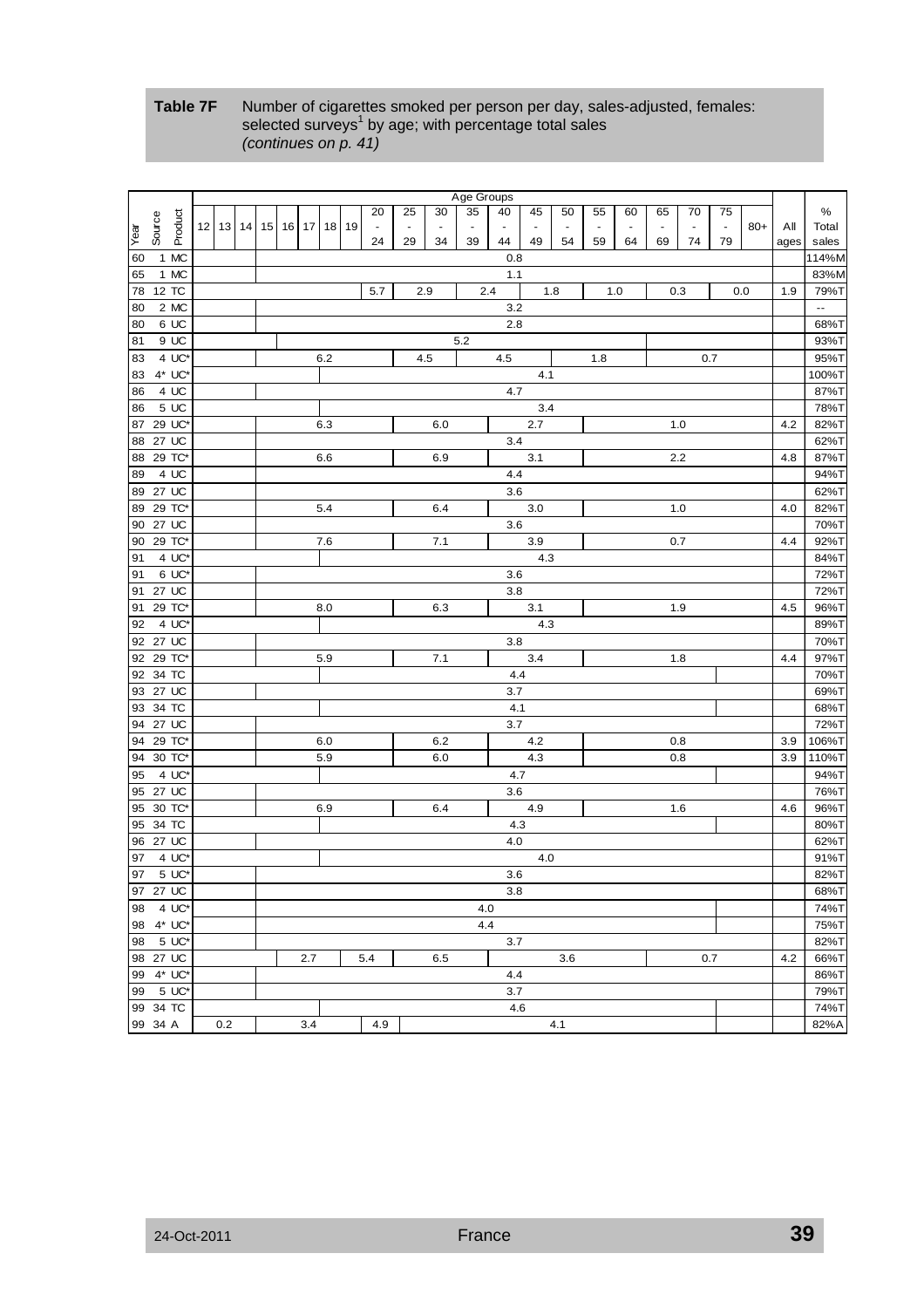| Table 7M | (continued from p. 38)                                                |
|----------|-----------------------------------------------------------------------|
|          | Number of cigarettes smoked per person per day, sales-adjusted, males |

|         |        |                  |                 |    |                 |                          |  |         |                 |      |    |    |     | Age Groups |                          |     |       |      |     |                          |     |                          |       |      |       |
|---------|--------|------------------|-----------------|----|-----------------|--------------------------|--|---------|-----------------|------|----|----|-----|------------|--------------------------|-----|-------|------|-----|--------------------------|-----|--------------------------|-------|------|-------|
|         |        |                  |                 |    |                 |                          |  |         |                 |      | 20 | 25 | 30  | 35         | 40                       | 45  | 50    | 55   | 60  | 65                       | 70  | 75                       |       |      | %     |
|         | Source | Product          | 12 <sub>1</sub> | 13 | 14 <sup>1</sup> | 15 <sub>l</sub>          |  | 16   17 | 18 <sup>1</sup> | 19 I |    |    |     |            | $\overline{\phantom{0}}$ | -   |       |      |     | $\overline{\phantom{0}}$ |     | $\overline{\phantom{0}}$ | $80+$ | All  | Total |
| Year    |        |                  |                 |    |                 |                          |  |         |                 |      | 24 | 29 | 34  | 39         | 44                       | 49  | 54    | 59   | 64  | 69                       | 74  | 79                       |       | ages | sales |
| 00      |        | $4 \text{ UC}^*$ |                 |    |                 |                          |  |         |                 |      |    |    |     |            |                          | 6.0 |       |      |     |                          |     |                          |       |      | 82%T  |
| 00      |        | 5 UC*            |                 |    |                 |                          |  |         |                 |      |    |    |     |            | 6.9                      |     |       |      |     |                          |     |                          |       |      | 79%T  |
| 00      |        | 27 UC            |                 |    |                 | 6.4                      |  |         |                 |      |    |    |     |            |                          |     |       | 67%T |     |                          |     |                          |       |      |       |
| 101     |        | 4 UC*            |                 |    |                 |                          |  |         |                 |      |    |    |     |            |                          | 5.4 |       |      |     |                          |     |                          |       |      | 78%T  |
| 101     |        | 5 UC*            |                 |    |                 |                          |  |         |                 |      |    |    |     |            | 6.9                      |     |       |      |     |                          |     |                          |       |      | 76%T  |
|         |        | 02 30 TC         |                 |    |                 | 6.5<br>3.4<br>6.8<br>6.6 |  |         |                 |      |    |    |     |            |                          | 5.7 | 114%T |      |     |                          |     |                          |       |      |       |
| 04 34 A |        |                  |                 |    | 0.4             |                          |  |         | $\star$         |      |    |    | 5.6 |            | 5.5                      |     | 4.7   |      | 2.8 |                          | 1.3 |                          |       | 4.0  | 114%A |
|         |        | 05 30 MC         |                 |    |                 |                          |  |         | 4.0             |      |    |    | 4.2 |            |                          | 3.6 |       |      |     |                          | 1.9 |                          |       | 3.4  | 93%M  |
|         |        | 05 30 TC         |                 |    |                 |                          |  |         | 4.5             |      |    |    | 5.1 |            |                          | 5.2 |       |      |     |                          | 2.4 |                          |       | 4.3  | 105%T |

1 Based on those surveys in Table 6 with data for both sexes and age range at least 21-64 (see *Cigarette consumption per person*, Methods p. 11)

| Source:  | Notes on sources of survey data, p. 53          |           | $=$ refer to Notes on sources of survey data, p. 53               |
|----------|-------------------------------------------------|-----------|-------------------------------------------------------------------|
| Product: | $MC =$ manufactured cigarettes                  | All ages: | relates to ages reported; as given in original source             |
|          | $TC = total$ cigarettes (including hand-rolled) |           | % Total sales: Adjustment factor used, estimated % of total sales |
|          | $UC =$ cigarettes (type unspecified)            |           | of $M =$ manufactured or $T =$ total cigarette consumption        |
|          | $=$ all products<br>A                           |           | implied by survey, sexes combined                                 |
|          | = unspecified                                   |           | $-$ = adjusted by original author                                 |
|          |                                                 |           |                                                                   |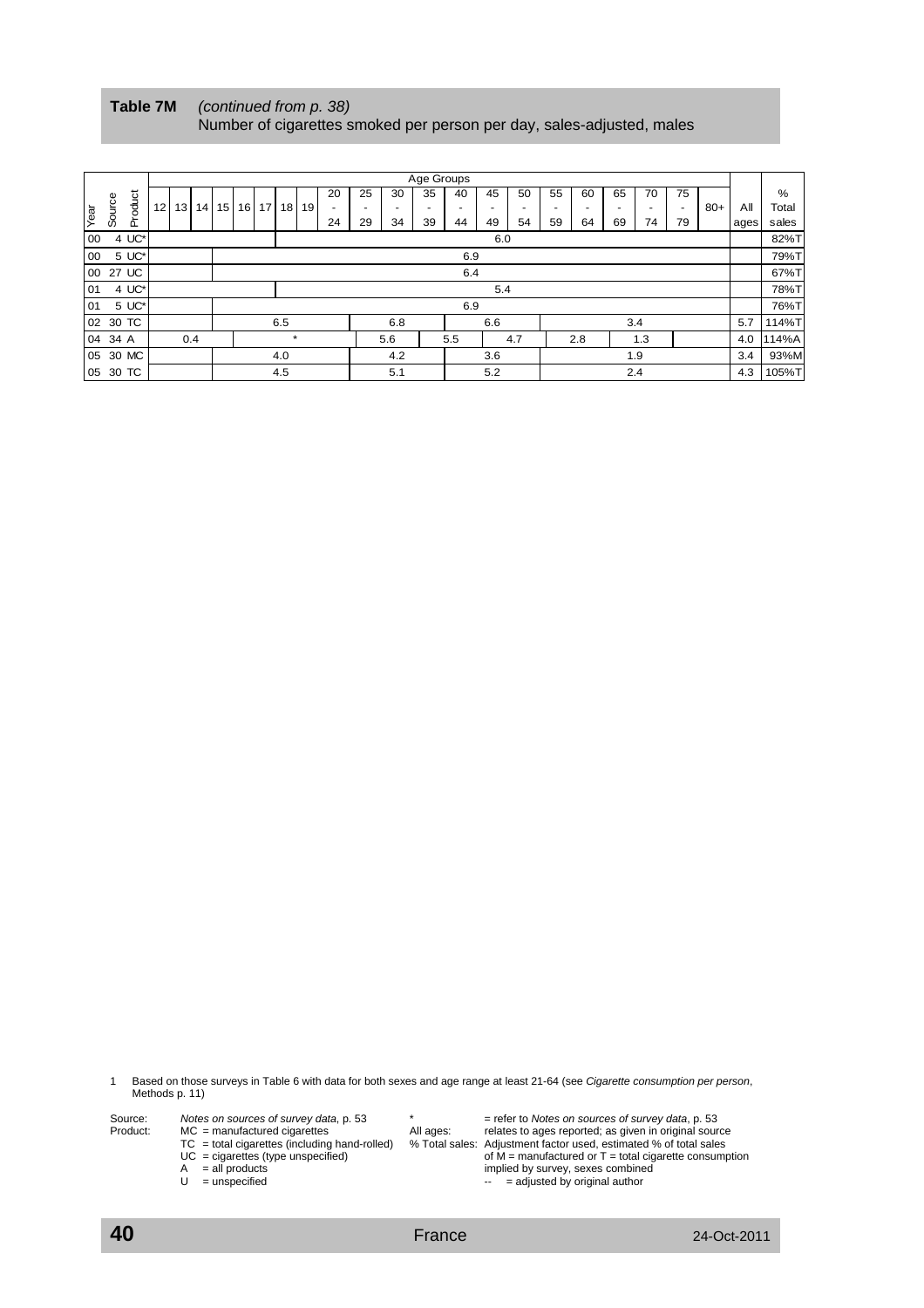**Table 7F** *(continued from p. 39)* Number of cigarettes smoked per person per day, sales-adjusted, females

|      |         |          |                 |                 |                 |                       |                 |                 |     |           |    |    |     | Age Groups |     |      |      |    |     |    |     |                |       |      |       |
|------|---------|----------|-----------------|-----------------|-----------------|-----------------------|-----------------|-----------------|-----|-----------|----|----|-----|------------|-----|------|------|----|-----|----|-----|----------------|-------|------|-------|
|      |         |          |                 |                 |                 |                       |                 |                 |     |           | 20 | 25 | 30  | 35         | 40  | 45   | 50   | 55 | 60  | 65 | 70  | 75             |       |      | $\%$  |
|      | Source  | Product  | 12 <sub>1</sub> | 13 <sup>1</sup> | 14 <sup>1</sup> | 15                    | 16 <sup>1</sup> | 17 <sup>1</sup> |     | $18$   19 |    |    |     |            |     |      |      |    |     |    |     | $\blacksquare$ | $80+$ | ΑIΙ  | Total |
| Year |         |          |                 |                 |                 |                       |                 |                 |     |           | 24 | 29 | 34  | 39         | 44  | 49   | 54   | 59 | 64  | 69 | 74  | 79             |       | ages | sales |
| 00   |         | 4 UC*    |                 |                 |                 |                       |                 |                 |     |           |    |    |     |            |     | 4.5  |      |    |     |    |     |                |       |      | 82%T  |
| 00   |         | 5 UC*    |                 |                 |                 |                       |                 |                 |     |           |    |    |     |            | 3.5 |      |      |    |     |    |     |                |       |      | 79%T  |
|      |         | 00 27 UC |                 |                 |                 | 4.0                   |                 |                 |     |           |    |    |     |            |     |      | 67%T |    |     |    |     |                |       |      |       |
| 01   |         | 4 UC*    |                 |                 |                 | 5.2                   |                 |                 |     |           |    |    |     |            |     | 78%T |      |    |     |    |     |                |       |      |       |
| 01   |         | 5 UC*    |                 |                 |                 |                       |                 |                 |     |           |    |    |     |            | 3.6 |      |      |    |     |    |     |                |       |      | 76%T  |
|      |         | 02 30 TC |                 |                 |                 |                       |                 |                 | 5.6 |           |    |    | 5.8 |            |     | 4.9  |      |    |     |    | 2.3 |                |       | 4.4  | 114%T |
|      | 04 34 A |          |                 |                 | 0.3             | $\star$<br>3.6<br>3.8 |                 |                 |     |           |    |    |     |            |     |      | 2.7  |    | 1.2 |    | 0.7 |                |       | 2.6  | 114%A |
|      |         | 05 30 MC |                 |                 |                 |                       |                 |                 | 2.8 |           |    |    | 3.4 |            |     | 4.6  |      |    |     |    | 1.0 |                |       | 2.8  | 93%M  |
|      |         | 05 30 TC |                 |                 |                 |                       |                 |                 | 3.2 |           |    |    | 3.9 |            |     | 4.5  |      |    |     |    | 1.0 |                |       | 2.9  | 105%T |

1 Based on those surveys in Table 6 with data for both sexes and age range at least 21-64 (see *Cigarette consumption per person*, Methods p. 11)

| Source:  | Notes on sources of survey data, p. 53 |           | $=$ refer to Notes on sources of survey data, p. 53 |
|----------|----------------------------------------|-----------|-----------------------------------------------------|
| Product: | $MC$ = manufactured cigarettes         | All ages: | relates to ages reported; as given in original sour |

| Product: | $MC$ = manufactured cigarettes | All ages: | relates to ages reported; as given in original source                                                                 |
|----------|--------------------------------|-----------|-----------------------------------------------------------------------------------------------------------------------|
|          |                                |           | $TC =$ total gigarattes (ingluding band relled) $Q$ Total sales: Adjustment fector used, estimated $Q$ of total sales |

- 
- 
- 

 TC = total cigarettes (including hand-rolled) % Total sales: Adjustment factor used, estimated % of total sales  $UC =$  cigarettes (type unspecified) of M = manufactured or T = total cigarette consumption

A = all products implied by survey, sexes combined  $U =$  unspecified  $U =$  = and  $U =$  = adjusted by original author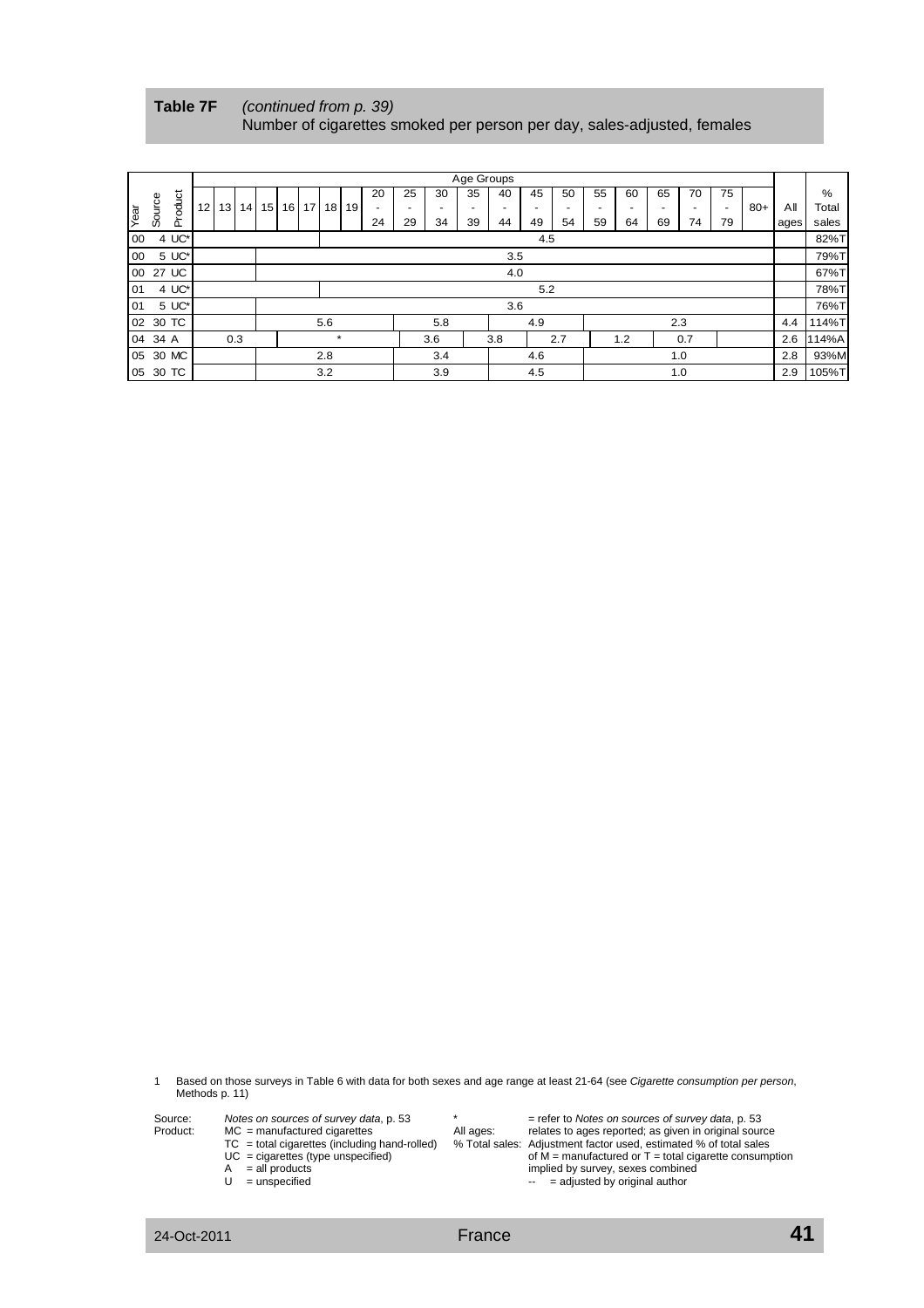## Table 8 Estimated<sup>1</sup> prevalence of smoking and estimated<sup>1</sup> number of cigarettes per person per day (unadjusted and sales-adjusted): summary of Tables 4, 6 and 7. Males and females aged 15 years and over

| Year |                                            | Source <sup>2</sup> Product <sup>3</sup> Prevalence <sup>4</sup> |          |                           |                |                                               |                      |                |            |                  | Number of cigarettes |                         |                             |                             |                                       |
|------|--------------------------------------------|------------------------------------------------------------------|----------|---------------------------|----------------|-----------------------------------------------|----------------------|----------------|------------|------------------|----------------------|-------------------------|-----------------------------|-----------------------------|---------------------------------------|
|      |                                            |                                                                  |          | <b>Manufactured Total</b> |                |                                               | All                  |                |            | Unadjusted $7$   |                      |                         | Sales-adjusted <sup>8</sup> |                             |                                       |
|      |                                            |                                                                  |          | cigarettes                |                | cigarettes <sup>5</sup> products <sup>6</sup> |                      |                | Number/    | person/day sales | <b>Total</b><br>℅    | cigarettes<br>number/   | Manufactured<br>person/day  | <b>Total</b><br>number/     | cigarettes <sup>9</sup><br>person/day |
|      |                                            |                                                                  | M        | F                         | M              | F                                             | M                    | F              | Μ          | F                |                      | M                       | F                           | M                           | F                                     |
| 1953 | 1<br>1                                     | Α<br>A                                                           |          |                           |                |                                               | 70<br>76             | 15<br>30       |            |                  |                      |                         |                             |                             |                                       |
| 1960 | 1<br>8                                     | MC+U 57<br>U                                                     |          | 11                        |                |                                               | 73<br>49             | 26             | 7.7        | 0.9              | 114                  | 6.8                     | 0.8                         |                             |                                       |
| 1963 | 10                                         | $UC+A$                                                           |          |                           | 57             | 15                                            | 64                   | 15             |            |                  |                      |                         |                             | 8.8<br>(                    | 1.8)                                  |
| 1965 | $\mathbf{1}$<br>8                          | $MC+U$ 43<br>U                                                   |          | 10                        |                |                                               | 72<br>50             | 32             | 6.0        | 0.9              | 83                   | 7.3                     | 1.1                         |                             |                                       |
| 1967 | $\mathbf{1}$<br>$\mathbf{1}$               | <b>MC</b><br>MC+U 62                                             | 45       | 10<br>26                  |                |                                               | 70                   | 27             |            |                  |                      | 7.8<br>$\overline{ }$   | 1.4)                        |                             |                                       |
| 1970 | 8                                          | U                                                                |          |                           |                |                                               | 53                   |                |            |                  |                      |                         |                             |                             |                                       |
| 1974 | 4                                          | U                                                                |          |                           |                |                                               | 58                   | 28             |            |                  |                      |                         |                             |                             |                                       |
| 1976 | 1<br>$\mathbf{1}$<br>4<br>$4^*$<br>8<br>11 | <b>MC</b><br>$MC+A$<br>$UC + U$<br>$UC+U$<br>U<br>UC             | 45<br>56 | 20<br>33                  | 56<br>52<br>62 | 30<br>27<br>40                                | 62<br>60<br>56<br>47 | 33<br>27<br>28 |            |                  |                      | (8.4)                   | 3.0)                        | 8.7<br>(<br>8.9<br>8.2<br>( | 3.8)<br>3.6)<br>4.2)                  |
| 1977 | 4<br>4<br>8                                | U<br>UC+U<br>U                                                   |          |                           | 47             | 30                                            | 41<br>52<br>51       | 19<br>28<br>29 |            |                  |                      |                         |                             | 8.4<br>(                    | 4.3)                                  |
| 1978 |                                            | 12 MC+TC+A 45                                                    |          | 17                        | 52             | 18                                            | 56                   | 18             | 7.9        | 1.8              | 79                   | 8.8<br>$\left($         | 2.6)                        | 10.0                        | 2.3                                   |
| 1979 | 1<br>$\mathbf{1}$<br>4<br>$4^*$            | <b>MC</b><br>$MC+A$<br>U<br>$UC + U$                             | 37<br>42 | 22<br>29                  | 43             | 25                                            | 50<br>53<br>49       | 30<br>23<br>24 |            |                  |                      | 7.9<br>$\overline{(\ }$ | 3.8)                        | 8.6<br>(                    | 3.9)                                  |
| 1980 | 8<br>2<br>6<br>$\boldsymbol{7}$            | U<br><b>MC</b><br>UC+A<br>$MC+U$ 45                              |          | 28                        | 41             | 16                                            | 40<br>45<br>52       | 16<br>28       | 8.6<br>6.5 | 3.2<br>1.9       | 68                   | 8.6<br>(7.7)            | 3.2<br>3.8)                 |                             | $9.6$ 2.8                             |
| 1981 | 8<br>4<br>9                                | $\overline{U}$<br>U<br>$UC+A$                                    |          |                           | 46             | 33                                            | 46<br>50<br>51       | 16<br>29<br>33 | $7.5\,$    | 3.8              | 93                   |                         |                             | $8.1$ 4.1                   |                                       |
| 1982 | $\overline{\mathbf{4}}$                    | $\mathsf{U}$                                                     |          |                           |                |                                               | 52                   | 25             |            |                  |                      |                         |                             |                             |                                       |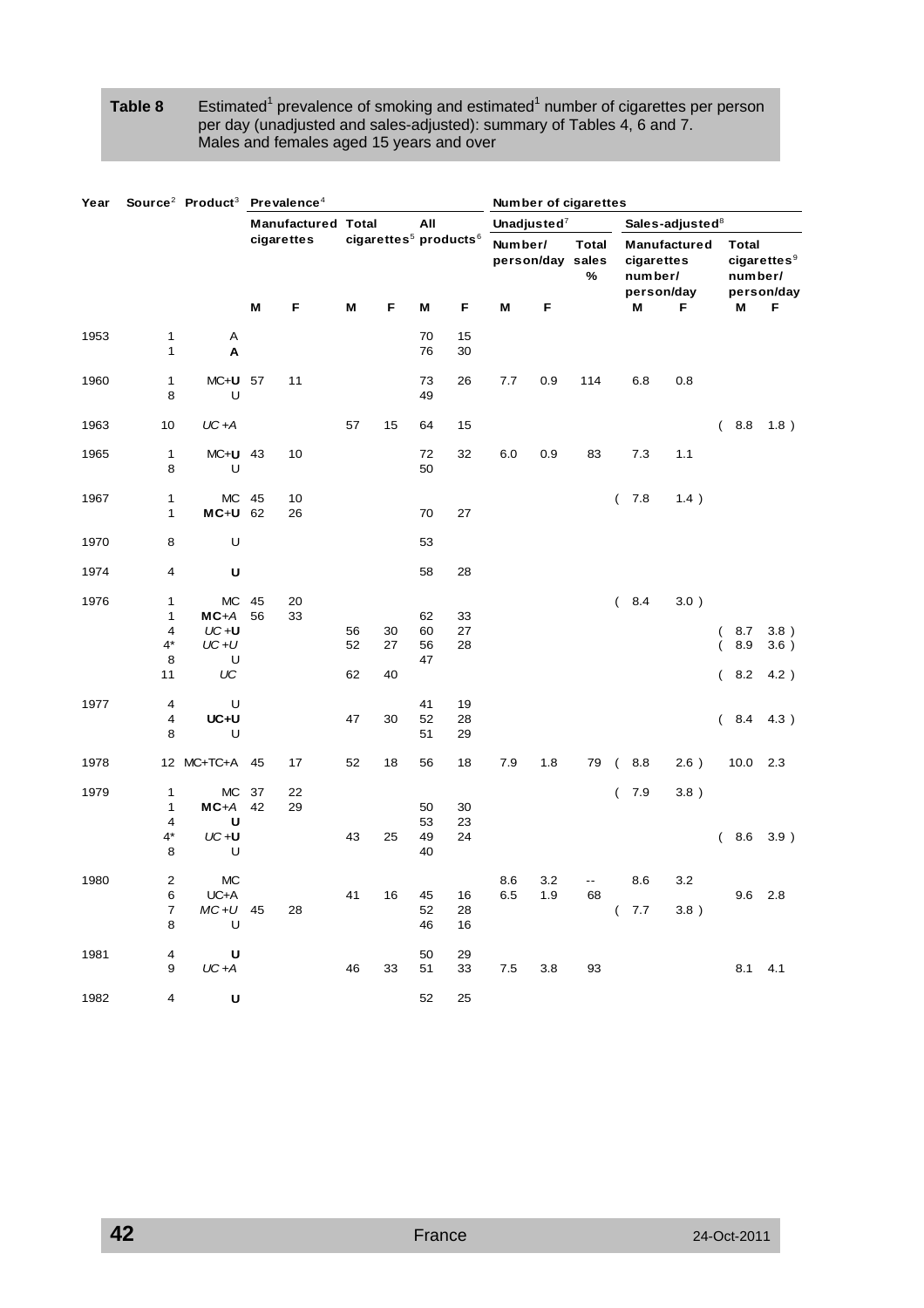# **Table 8** *(continued)*

| Year |                         | Source <sup>2</sup> Product <sup>3</sup> Prevalence <sup>4</sup> |          |                           |    |                                               |          |          |         |                  | Number of cigarettes |                              |                                          |   |                  |                                          |
|------|-------------------------|------------------------------------------------------------------|----------|---------------------------|----|-----------------------------------------------|----------|----------|---------|------------------|----------------------|------------------------------|------------------------------------------|---|------------------|------------------------------------------|
|      |                         |                                                                  |          | <b>Manufactured Total</b> |    |                                               | All      |          |         | Unadjusted $7$   |                      |                              | Sales-adjusted $8$                       |   |                  |                                          |
|      |                         |                                                                  |          | cigarettes                |    | cigarettes <sup>5</sup> products <sup>6</sup> |          |          | Number/ | person/day sales | <b>Total</b><br>%    | number/                      | Manufactured<br>cigarettes<br>person/day |   | Total<br>number/ | $cigare$ ttes <sup>9</sup><br>person/day |
|      |                         |                                                                  | M        | F                         | M  | F                                             | М        | F        | M       | F                |                      | M                            | F                                        |   | M                | F                                        |
| 1983 | 4                       | UC+U                                                             |          |                           |    |                                               | 51       | 29       | 8.4     | 3.3              | 95                   |                              |                                          |   | 8.8              | 3.5                                      |
|      | 4*                      | UC+U                                                             |          |                           |    |                                               | 54       | 34       | 8.3     | 4.0              | 100                  |                              |                                          |   | 8.3              | 4.0                                      |
| 1985 | 4                       | U                                                                |          |                           |    |                                               | 50       | 25       |         |                  |                      |                              |                                          |   |                  |                                          |
| 1986 | 4                       | UC+U                                                             |          |                           | 39 | 23                                            | 46       | 30       | 6.9     | 4.1              | 87                   |                              |                                          |   | 8.0              | 4.7                                      |
|      | 5                       | UC                                                               |          |                           | 43 | 21                                            |          |          | 7.3     | 2.6              | 78                   |                              |                                          |   | 9.4              | 3.3                                      |
| 1987 | 8                       | U                                                                |          |                           |    |                                               | 43       | 20       |         |                  |                      |                              |                                          |   |                  |                                          |
|      | 29                      | $UC+A$                                                           |          |                           | 45 | 26                                            | 49       | 26       | 7.1     | 3.0              | 82                   |                              |                                          |   | 8.7              | 3.7                                      |
| 1988 | 8                       | U                                                                |          |                           |    |                                               | 39       | 19       |         |                  |                      |                              |                                          |   |                  |                                          |
|      | 27                      | UC+U                                                             |          |                           |    |                                               | 35       | 17       | 5.4     | 2.1              | 62                   |                              |                                          |   | 8.8              | 3.4                                      |
|      | 29                      | $TC + A$                                                         |          |                           | 43 | 29                                            | 47       | 29       | 6.6     | 3.9              | 87                   |                              |                                          |   | 7.6              | 4.5                                      |
|      | $29*$                   | TC+A                                                             |          |                           | 42 | 25                                            | 45       | 25       |         |                  |                      |                              |                                          | ( | 8.2              | 3.9)                                     |
| 1989 | $\overline{4}$          | UC+U                                                             |          |                           | 45 | 30                                            | 49       | 33       | 7.3     | 4.2              | 94                   |                              |                                          |   | 7.8              | 4.4                                      |
|      | 27                      | UC+U                                                             |          |                           |    |                                               | 36       | 18       | 5.3     | 2.2              | 62                   |                              |                                          |   | 8.6              | 3.6                                      |
|      | 29                      | $TC + A$                                                         |          |                           | 39 | 25                                            | 43       | 26       | 7.1     | 3.0              | 82                   |                              |                                          |   | 8.6              | 3.7                                      |
|      | $29*$                   | $TC + A$                                                         |          |                           | 46 | 30                                            | 49       | 30       |         |                  |                      |                              |                                          | ( | 8.1              | 4.1)                                     |
| 1990 | 8                       | U                                                                |          |                           |    |                                               | 38       | 19       |         |                  |                      |                              |                                          |   |                  |                                          |
|      | 27                      | UC+U                                                             |          |                           |    |                                               | 38       | 19       | 5.8     | 2.5              | 70                   |                              |                                          |   | 8.3              | 3.6                                      |
|      |                         | 29 $MC+TC+A$ 43                                                  |          | 28                        | 46 | 29                                            | 48       | 29       | 7.0     | 4.0              | 92                   | 7.7<br>$\left($              | 3.9)                                     |   | 7.6              | 4.3                                      |
| 1991 | 4<br>4                  | UC+U                                                             |          |                           |    |                                               | 39<br>47 | 23<br>31 | 6.6     | 3.5              | 84                   |                              |                                          |   | 7.9              | 4.2                                      |
|      | 6                       | U<br>UC                                                          |          |                           | 38 | 19                                            |          |          | 6.1     | 2.6              | 72                   |                              |                                          |   | 8.5              | 3.6                                      |
|      | 27                      | UC+U                                                             |          |                           |    |                                               | 38       | 20       | 5.9     | 2.8              | 72                   |                              |                                          |   | 8.2              | 3.8                                      |
|      |                         | 29 MC+IC+A                                                       | 42       | 30                        | 47 | 30                                            | 50       | 31       | 7.3     | 4.2              | 96                   | 7.4<br>$\overline{ }$        | 4.2)                                     |   | 7.6              | 4.4                                      |
|      | 31                      | МC                                                               | 38       | 28                        |    |                                               |          |          |         |                  |                      | 7.4                          | 4.3)                                     |   |                  |                                          |
| 1992 | $\overline{\mathbf{4}}$ | UC+U                                                             |          |                           |    |                                               | 40       | 27       | 6.8     | 3.7              | 89                   |                              |                                          |   | 7.7              | 4.2                                      |
|      | 4                       | U                                                                |          |                           |    |                                               | 48       | 32       |         |                  |                      |                              |                                          |   |                  |                                          |
|      | 27                      | UC+U                                                             |          |                           |    |                                               | 36       | 20       | 5.7     | 2.6              | 70                   |                              |                                          |   | 8.2              | 3.8                                      |
|      | 31                      | 29 MC + IC + A<br>МC                                             | 39<br>24 | 31<br>22                  | 42 | 32                                            | 47       | 32       | 7.5     | 4.1              | 97                   | 7.0<br>$\overline{ }$<br>6.7 | 4.5)<br>4.7)                             |   | 7.7              | 4.3                                      |
|      | 34                      | TC+UC+U                                                          |          |                           | 39 | 25                                            | 43       | 26       | 5.6     | 2.8              | 70                   | $\overline{ }$               |                                          |   | 8.0              | 3.9                                      |
| 1993 |                         |                                                                  |          |                           |    |                                               |          |          |         |                  |                      |                              |                                          |   |                  |                                          |
|      | 4<br>4                  | U<br>U                                                           |          |                           |    |                                               | 36<br>36 | 24<br>22 |         |                  |                      |                              |                                          |   |                  |                                          |
|      | 27                      | UC+U                                                             |          |                           |    |                                               | 36       | 20       | 5.5     | 2.5              | 69                   |                              |                                          |   | 8.0              | 3.7                                      |
|      | 31                      | МC                                                               | 24       | 22                        |    |                                               |          |          |         |                  |                      | 6.4<br>$\overline{ }$        | 4.6)                                     |   |                  |                                          |
|      | 34                      | TC+UC+U                                                          |          |                           | 35 | 21                                            | 40       | 24       | 5.4     | 2.5              | 68                   |                              |                                          |   | 7.9              | 3.7                                      |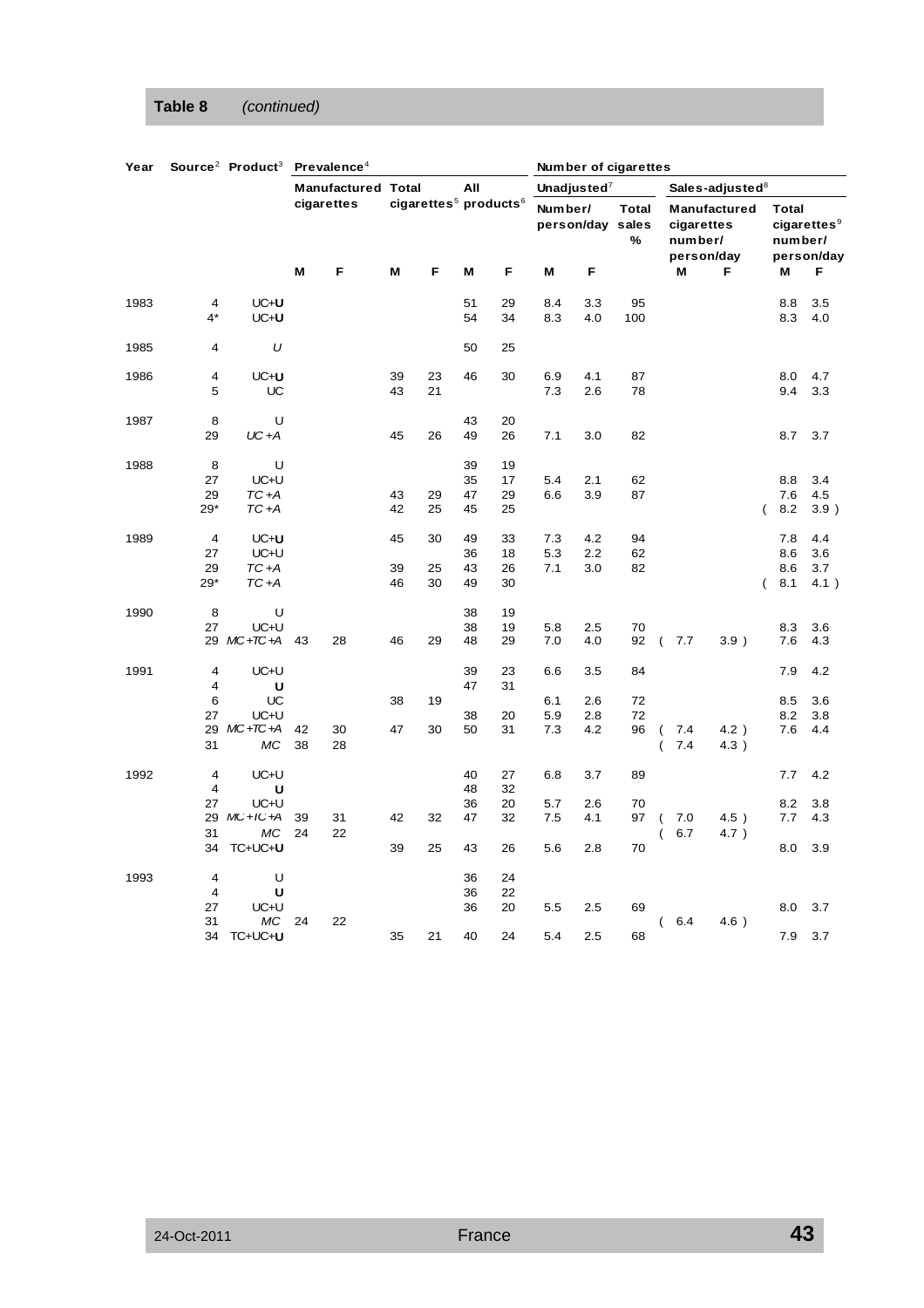# **Table 8** *(continued/2)*

| Year |                                              | Source <sup>2</sup> Product <sup>3</sup> Prevalence <sup>4</sup> |                |                           |          |                                               |                            |                            |                          |                          | Number of cigarettes                  |                                                    |                   |                                          |                          |                                       |
|------|----------------------------------------------|------------------------------------------------------------------|----------------|---------------------------|----------|-----------------------------------------------|----------------------------|----------------------------|--------------------------|--------------------------|---------------------------------------|----------------------------------------------------|-------------------|------------------------------------------|--------------------------|---------------------------------------|
|      |                                              |                                                                  |                | <b>Manufactured Total</b> |          |                                               | All                        |                            |                          | Unadjusted $7$           |                                       |                                                    |                   | Sales-adjusted <sup>8</sup>              |                          |                                       |
|      |                                              |                                                                  |                | cigarettes                |          | cigarettes <sup>5</sup> products <sup>6</sup> |                            |                            | Number/                  |                          | <b>Total</b><br>person/day sales<br>% |                                                    | number/           | Manufactured<br>cigarettes<br>person/day | <b>Total</b><br>number/  | cigarettes <sup>9</sup><br>person/day |
|      |                                              |                                                                  | M              | F                         | M        | F                                             | M                          | F                          | Μ                        | F                        |                                       | M                                                  |                   | F                                        | Μ                        | F                                     |
| 1994 | 27<br>31                                     | UC+U<br>29 $MC+TC+A$<br>30 $MC+IC+A$<br>МC                       | 39<br>40<br>24 | 29<br>29<br>22            | 43<br>43 | 30<br>30                                      | 34<br>47<br>47             | 20<br>30<br>30             | 5.5<br>7.8<br>8.2        | 2.7<br>4.1<br>4.2        | 72<br>106<br>110                      | $\overline{ }$<br>$\overline{ }$<br>$\overline{ }$ | 6.7<br>6.7<br>6.2 | 3.9)<br>3.9)<br>4.4)                     | 7.5<br>7.4<br>7.4        | 3.7<br>3.9<br>3.8                     |
| 1995 | $\overline{4}$<br>27<br>30<br>31<br>34<br>34 | UC+U<br>UC+U<br>$MC+IC+A$<br>МC<br>TC+A<br>U                     | 35<br>24       | 30<br>22                  | 39       | 31                                            | 39<br>35<br>41<br>39<br>42 | 27<br>19<br>31<br>27<br>30 | 6.4<br>5.7<br>6.2<br>5.7 | 3.9<br>2.7<br>4.3<br>3.1 | 94<br>76<br>96<br>80                  | (<br>$\overline{(}$                                | 6.1<br>6.0        | 4.2)<br>4.3)                             | 6.8<br>7.4<br>6.5<br>7.2 | 4.2<br>3.6<br>4.5<br>3.8              |
| 1996 | 27<br>31                                     | UC+U<br>MC 24                                                    |                | 23                        |          |                                               | 31                         | 18                         | 4.2                      | 2.5                      | 62                                    | $\overline{(\ }$<br>5.7                            |                   | 4.3)                                     | 6.8                      | 4.0                                   |
| 1997 | 4<br>5<br>27<br>31                           | UC+U<br>UC+U<br>UC+U<br>MC 25                                    |                | 22                        |          |                                               | 39<br>34<br>33             | 30<br>22<br>19             | 5.9<br>5.6<br>4.5        | 3.6<br>3.0<br>2.6        | 91<br>82<br>68                        | $\overline{(\ }$                                   | 5.6               | $4.0$ )                                  | 6.5<br>6.8<br>6.6        | 4.0<br>3.6<br>3.8                     |
| 1998 | $\overline{4}$<br>$4^*$<br>5<br>27<br>31     | UC+U<br>UC+U<br>UC+U<br>UC+U<br>MC 25                            |                | 22                        | 36       | 23                                            | 37<br>37<br>34<br>31       | 24<br>25<br>22<br>19       | 5.1<br>4.8<br>5.6<br>4.5 | 2.7<br>3.1<br>3.0<br>2.5 | 74<br>75<br>82<br>66                  | $\left($                                           | 5.6               | 4.1)                                     | 6.9<br>6.5<br>6.8<br>6.8 | 3.7<br>4.1<br>3.7<br>3.8              |
| 1999 | $\overline{4}$<br>$4^*$<br>5<br>30           | U<br>UC+U<br>UC+U<br>U                                           |                |                           |          |                                               | 45<br>39<br>34<br>42       | 31<br>31<br>22<br>34       | 5.3<br>5.5               | 3.8<br>2.9               | 86<br>79                              |                                                    |                   |                                          | 6.1<br>7.0               | 4.4<br>3.7                            |
|      | 31<br>34<br>34                               | МC<br>TC+U<br>Α                                                  | 25             | 23                        | 32       | 23                                            | 37                         | 28                         | 4.8<br>4.8               | 3.0<br>3.1               | 74<br>82                              | $\left($                                           | 5.6               | 4.1)                                     | 6.5<br>5.8               | 4.1<br>3.7 / 10                       |
| 2000 | $\overline{4}$<br>$4^*$<br>5<br>27           | UC+U<br>U<br>UC+U<br>UC+U                                        |                |                           |          |                                               | 39<br>42<br>33<br>30       | 33<br>31<br>21<br>19       | 4.8<br>5.4<br>4.3        | 3.6<br>2.8<br>2.7        | 82<br>79<br>67                        |                                                    |                   |                                          | 5.9<br>6.9<br>6.4        | 4.4<br>3.5<br>4.0                     |
| 2001 | 4<br>4*<br>5                                 | UC+U<br>U<br>UC+U                                                |                |                           |          |                                               | 33<br>42<br>32             | 30<br>26<br>21             | 4.1<br>5.3               | 3.9<br>2.7               | 78<br>76                              |                                                    |                   |                                          | 5.3<br>6.9               | 5.1<br>3.6                            |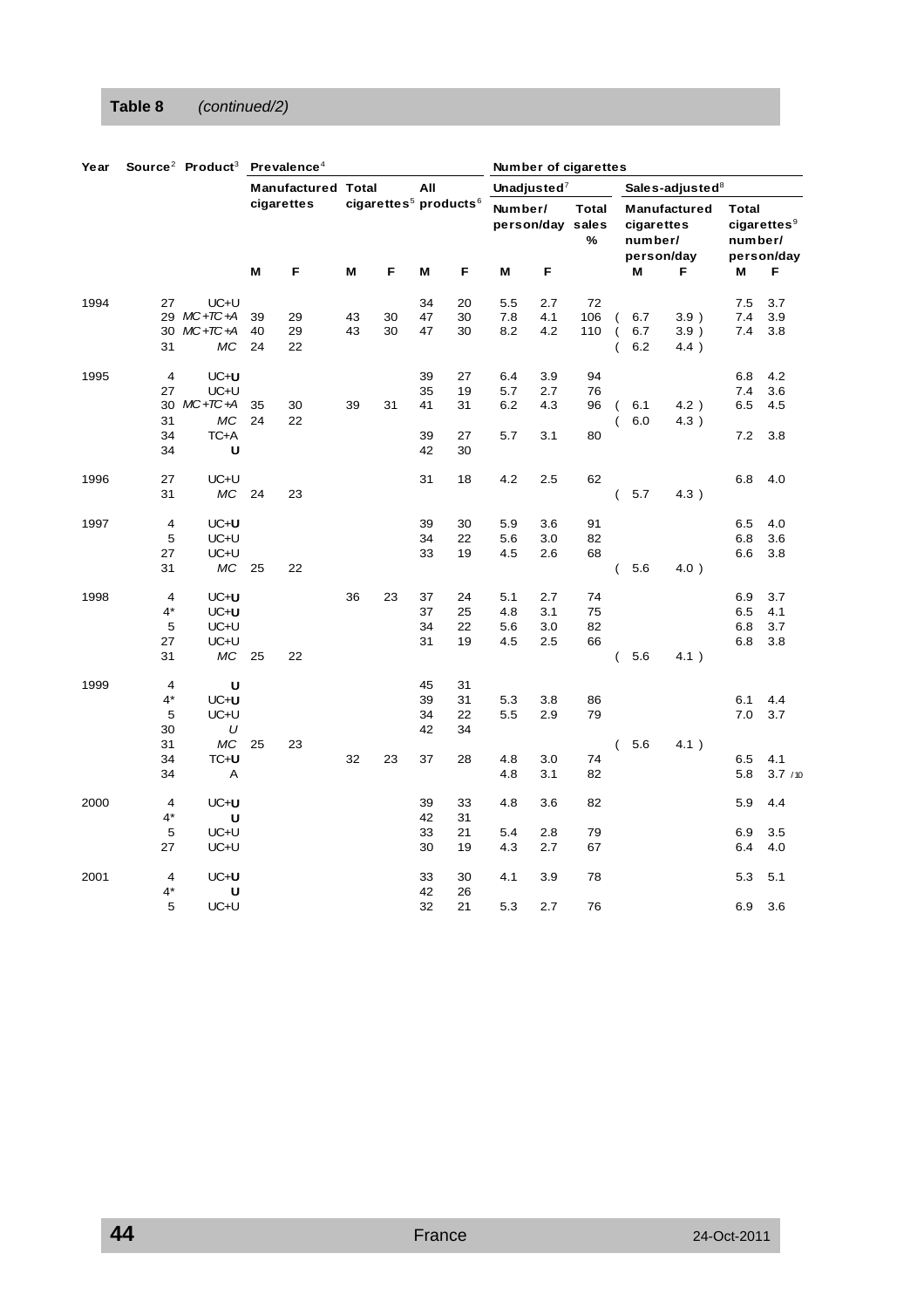## **Table 8** *(continued/3)*

| Year | Source <sup>2</sup> Product <sup>3</sup> |           | Prevalence <sup>4</sup> |                           |    |    | Number of cigarettes |    |     |                |     |                                               |     |                             |     |                       |  |                                                     |  |                                                            |
|------|------------------------------------------|-----------|-------------------------|---------------------------|----|----|----------------------|----|-----|----------------|-----|-----------------------------------------------|-----|-----------------------------|-----|-----------------------|--|-----------------------------------------------------|--|------------------------------------------------------------|
|      |                                          |           |                         | <b>Manufactured Total</b> |    |    | All                  |    |     | Unadjusted $7$ |     |                                               |     | Sales-adjusted <sup>8</sup> |     |                       |  |                                                     |  |                                                            |
|      |                                          |           |                         |                           |    |    |                      |    |     | cigarettes     |     | cigarettes <sup>5</sup> products <sup>6</sup> |     |                             |     | Number/<br>person/day |  | Manufactured<br>cigarettes<br>number/<br>person/day |  | <b>Total</b><br>$cigare$ ttes $9$<br>number/<br>person/day |
|      |                                          |           | м                       | F                         | М  | F  | М                    | F  | М   | F              |     |                                               | М   | F                           | M   | F                     |  |                                                     |  |                                                            |
| 2002 | 5                                        | U         |                         |                           |    |    | 32                   | 21 |     |                |     |                                               |     |                             |     |                       |  |                                                     |  |                                                            |
|      | 27                                       | U         |                         |                           |    |    | 32                   | 21 |     |                |     |                                               |     |                             |     |                       |  |                                                     |  |                                                            |
|      | 30                                       | MC+TC+A   | 34                      | 32                        | 40 | 33 | 42                   | 33 | 6.5 | 4.9            | 114 |                                               | 5.3 | $3.9$ )                     | 5.7 | 4.3                   |  |                                                     |  |                                                            |
|      | 30                                       | $MC+IC+A$ | 38                      | 34                        | 44 | 36 | 47                   | 36 |     |                |     |                                               |     |                             |     |                       |  |                                                     |  |                                                            |
|      | 35                                       | U         |                         |                           |    |    | 30                   | 23 |     |                |     |                                               |     |                             |     |                       |  |                                                     |  |                                                            |
|      | 35                                       | U         |                         |                           |    |    | 37                   | 27 |     |                |     |                                               |     |                             |     |                       |  |                                                     |  |                                                            |
| 2003 | 5                                        | U         |                         |                           |    |    | 32                   | 22 |     |                |     |                                               |     |                             |     |                       |  |                                                     |  |                                                            |
| 2004 | 5                                        | U         |                         |                           |    |    | 28                   | 19 |     |                |     |                                               |     |                             |     |                       |  |                                                     |  |                                                            |
|      | 27                                       | U         |                         |                           |    |    | 28                   | 19 |     |                |     |                                               |     |                             |     |                       |  |                                                     |  |                                                            |
|      | 34                                       | Α         |                         |                           |    |    | 27                   | 19 | 4.6 | 2.9            | 114 |                                               |     |                             | 4.0 | 2.6/10                |  |                                                     |  |                                                            |
|      | 34                                       | Α         |                         |                           |    |    | 32                   | 24 |     |                |     |                                               |     |                             |     |                       |  |                                                     |  |                                                            |
| 2005 | 30                                       | МC        | 22                      | 19                        |    |    |                      |    | 3.1 | 2.6            | 93  |                                               | 3.3 | 2.8                         |     |                       |  |                                                     |  |                                                            |
|      | 30                                       | TC+A      |                         |                           | 31 | 23 | 34                   | 23 | 4.4 | 3.0            | 105 |                                               |     |                             | 4.2 | 2.9                   |  |                                                     |  |                                                            |
|      | 30                                       | $MC+IC+A$ | 25                      | 24                        | 34 | 28 | 37                   | 28 |     |                |     |                                               |     |                             |     |                       |  |                                                     |  |                                                            |
| 2006 | 27                                       | U         |                         |                           |    |    | 30                   | 21 |     |                |     |                                               |     |                             |     |                       |  |                                                     |  |                                                            |

1 Surveys covering an age range of at least 21-64 are included. Any gaps in the data for ages 15-20 and 65 years and over are filled in by assumed extensions to the age distribution, given in *Notes on sources of survey data*, p. 53. Method: see *Summary of adult smoking*, Methods p. 13.

2 See *Notes on sources of survey data*, p. 53

3 Product: MC = manufactured cigarettes, TC = total cigarettes (including hand-rolled), UC = cigarettes (type unspecified), A = all products, U = unspecified. Frequency of smoking is indicated by: regular or daily smokers in normal type, all smokers (including occasional) in bold, unspecified in italics

4 From Table 4

5 This column includes prevalence of smoking classified as UC = cigarettes (type unspecified)

6 This column includes prevalence of smoking classified as  $U =$  unspecified product

7 From Table 6<br>8 From Table 7,

8 From Table 7, except data in parentheses, which are derived from the prevalence of smoking from Table 4 as described in *Summary of adult smoking*, Methods p. 13

9 Number of cigarettes classified as UC = cigarettes (type unspecified) has been adjusted to total cigarette sales and included in this column

10 All tobacco products, grams/person/day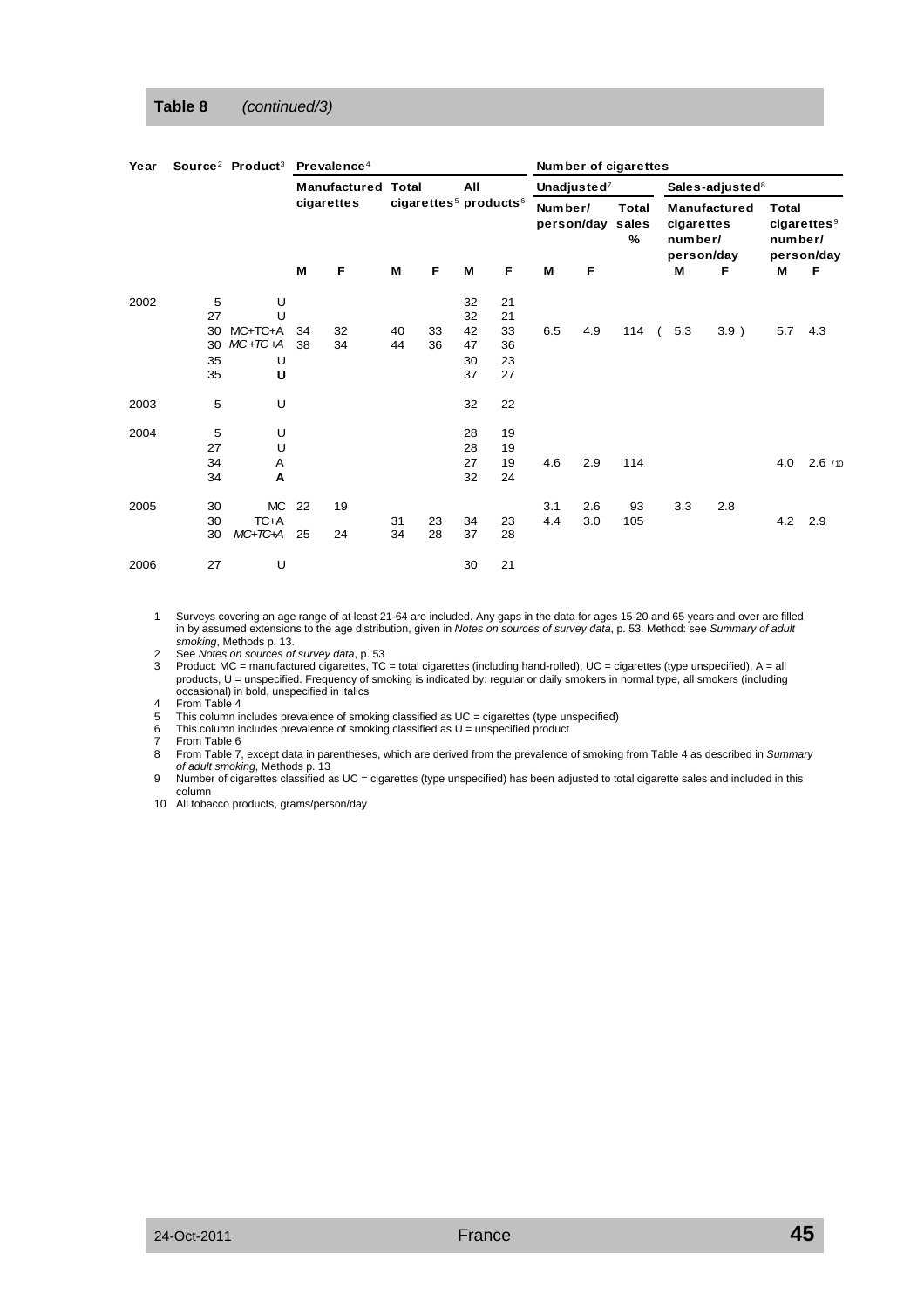



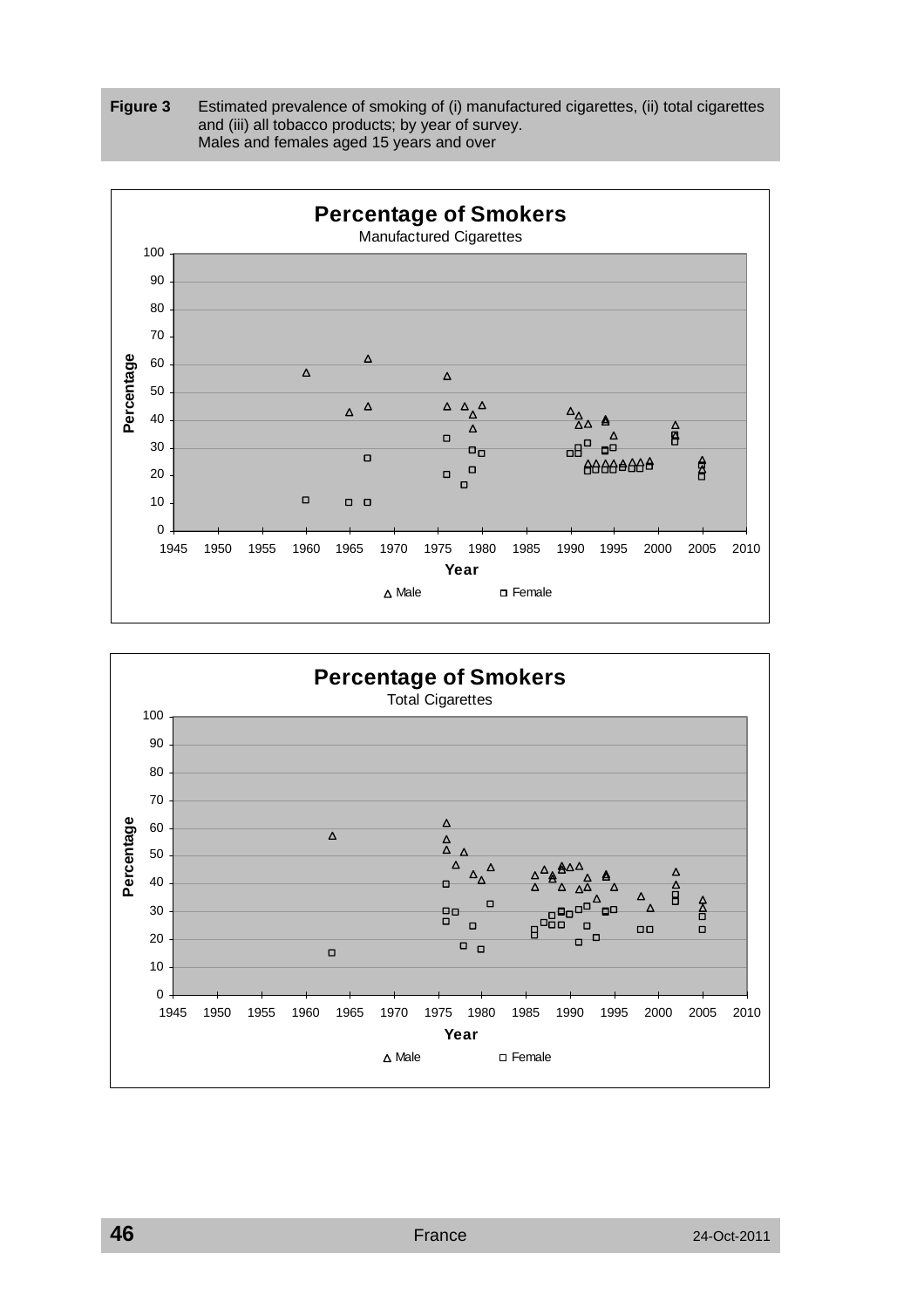

Source: Table 8

See also customisable version of Figure 3 in the Excel workbook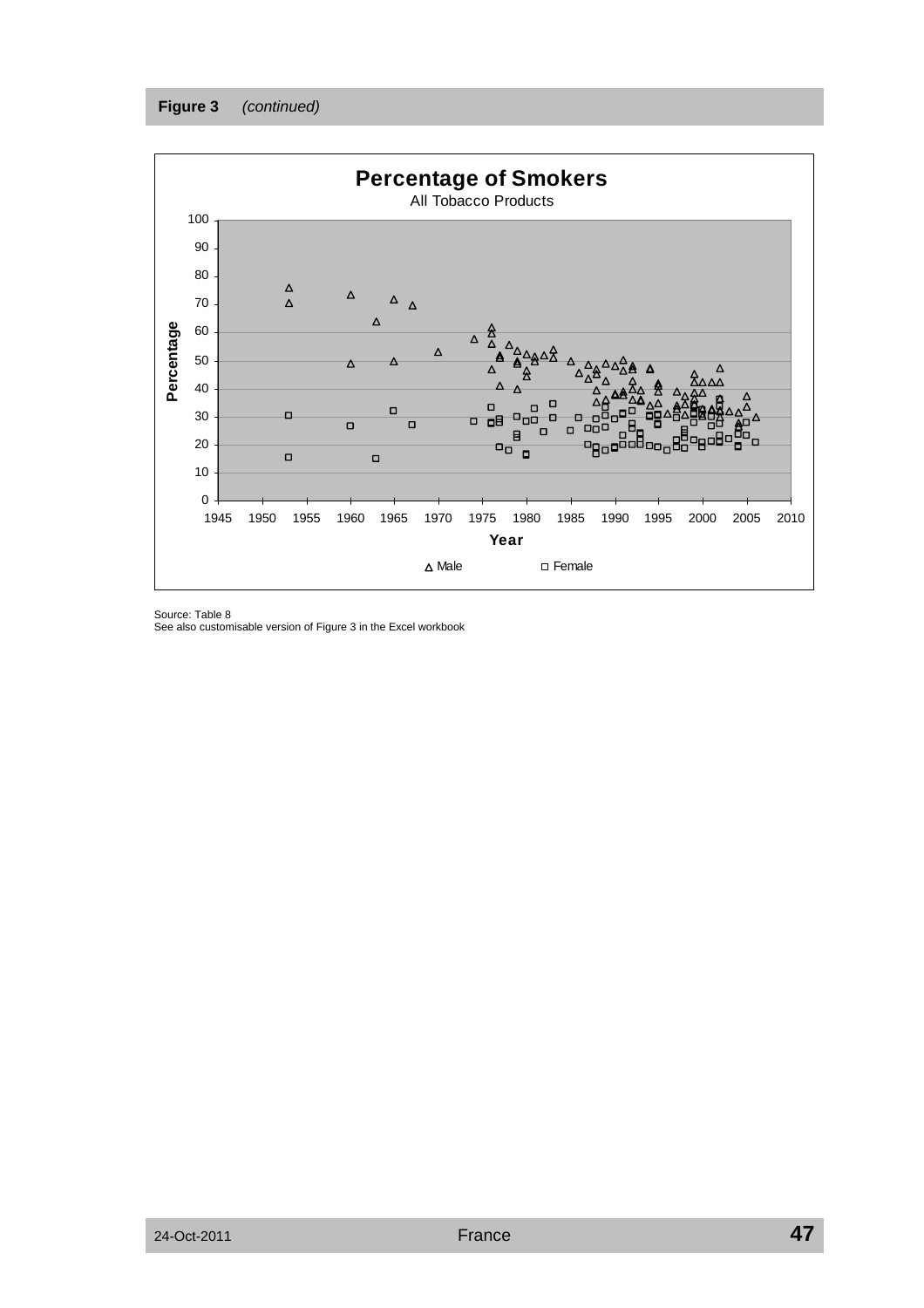





Source: Table 8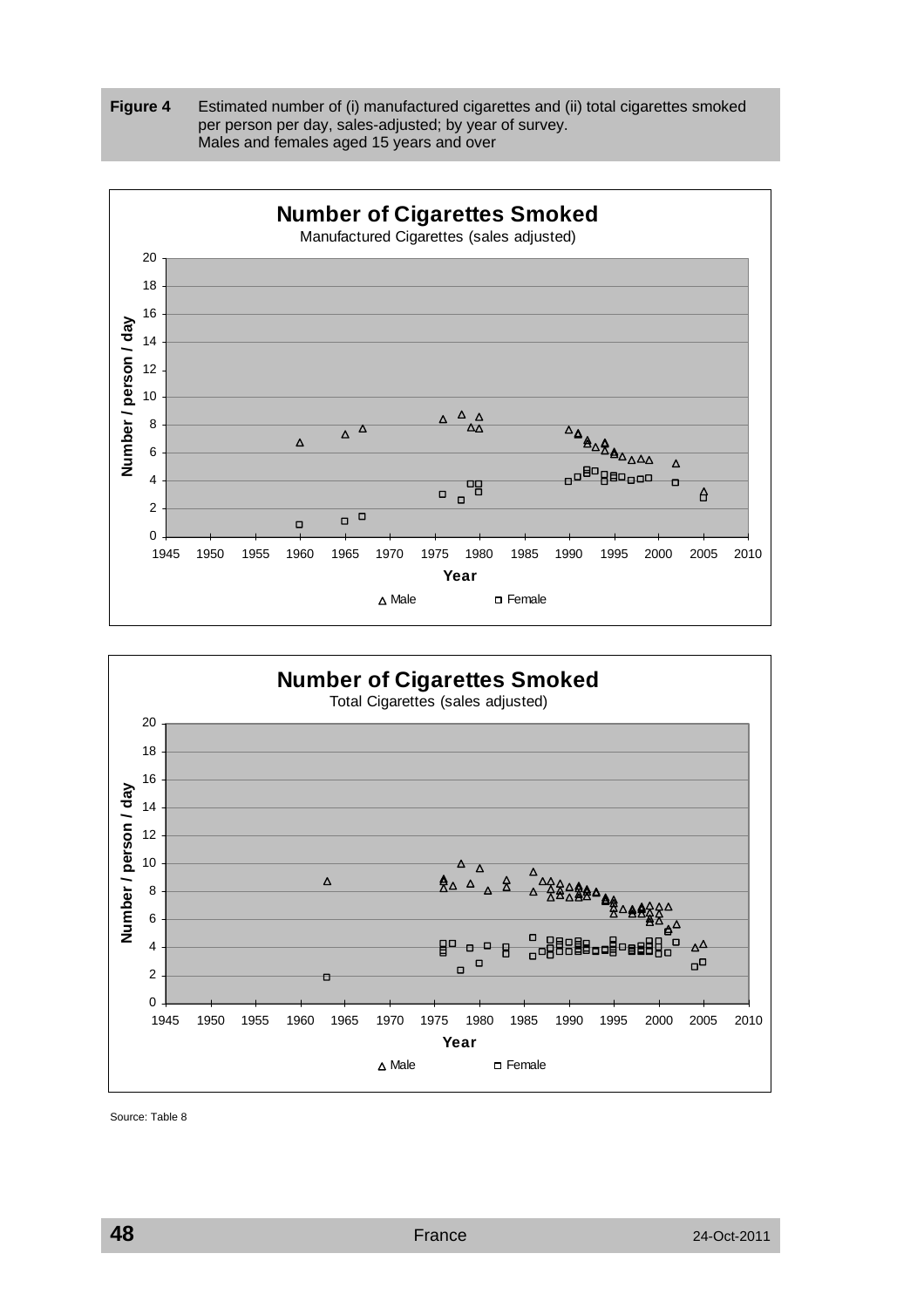# **Notes**

## **Notes on sources of sales data**

The data presented in the tables and figures were obtained from several sources, details of which are given below, together with estimations and related assumptions. Full citations of the sources are given on p. 65 under *References*. Acronyms used for organisations providing the data and French administrative regions are explained under *Abbreviations and acronyms* on p. 64.

#### *Sales data before 1960*

Société nationale d'exploitation industrielle des tabacs et allumettes (SEITA) (1961) In this period SEITA had the monopoly on tobacco manufacture and distribution in France (see notes on SEITA in *Abbreviations and acronyms* on p. 64).

Data (shown in Tables 1.1 and 1.2) are for all France (rather than continental France). Data are not available for 1914-1922 and 1925-1931. Cigarillos are included in the cigarette sales data until 1924.

Data for cigarettes, cigars and cigarillos were given as numbers of pieces (to the nearest million). They have been converted to tonnes using the factors 1 cigarette/cigarillo (1861-1924) or 1 cigarettes (1932-1959) = 1.2 g, 1 cigar = 4 g, and 1 cigarillo (when data are given separately) = 1.6 g. These factors are equivalent to those used in RP6 (Lee (1975)) which had been provided by SEITA.

Smoking tobacco is known as "scaferlatis". The tobacco was used in hand-rolled cigarettes and in pipes. Chewing tobacco ("chique") was available in the form of "rôles" or "carottes".

For 1932 onwards there are some differences between the values shown and those in the previous edition of this report, which used data from RP6 (Lee (1975)). The data shown in RP6 were also based on reports from SEITA. The differences are possibly due to the conversion to imperial measures in RP6 and subsequent re-conversion to tonnes for the previous edition. We therefore now use the SEITA values directly.

## *Sales data for 1960-1989*

SEITA, provided by Padioleau (1985, 1990)

In this period SEITA had the monopoly on tobacco manufacture in France (see notes on SEITA in *Abbreviations and acronyms* on p. 64).

The data shown in table 1.3 are for continental France.

The values shown have been calculated as the sum of imports, ordinary sales in France and special sales to organisations such as the army and old people's homes ("vente restreinte"). These special sales stopped in 1987 (Hill (1990)).

The values are from the same source as was used in Hill and Laplanche (2003) except that that report used data for all France rather than for continental France for 1960 and 1961.

In some years data are available from SEITA both for continental France and for all France, for example: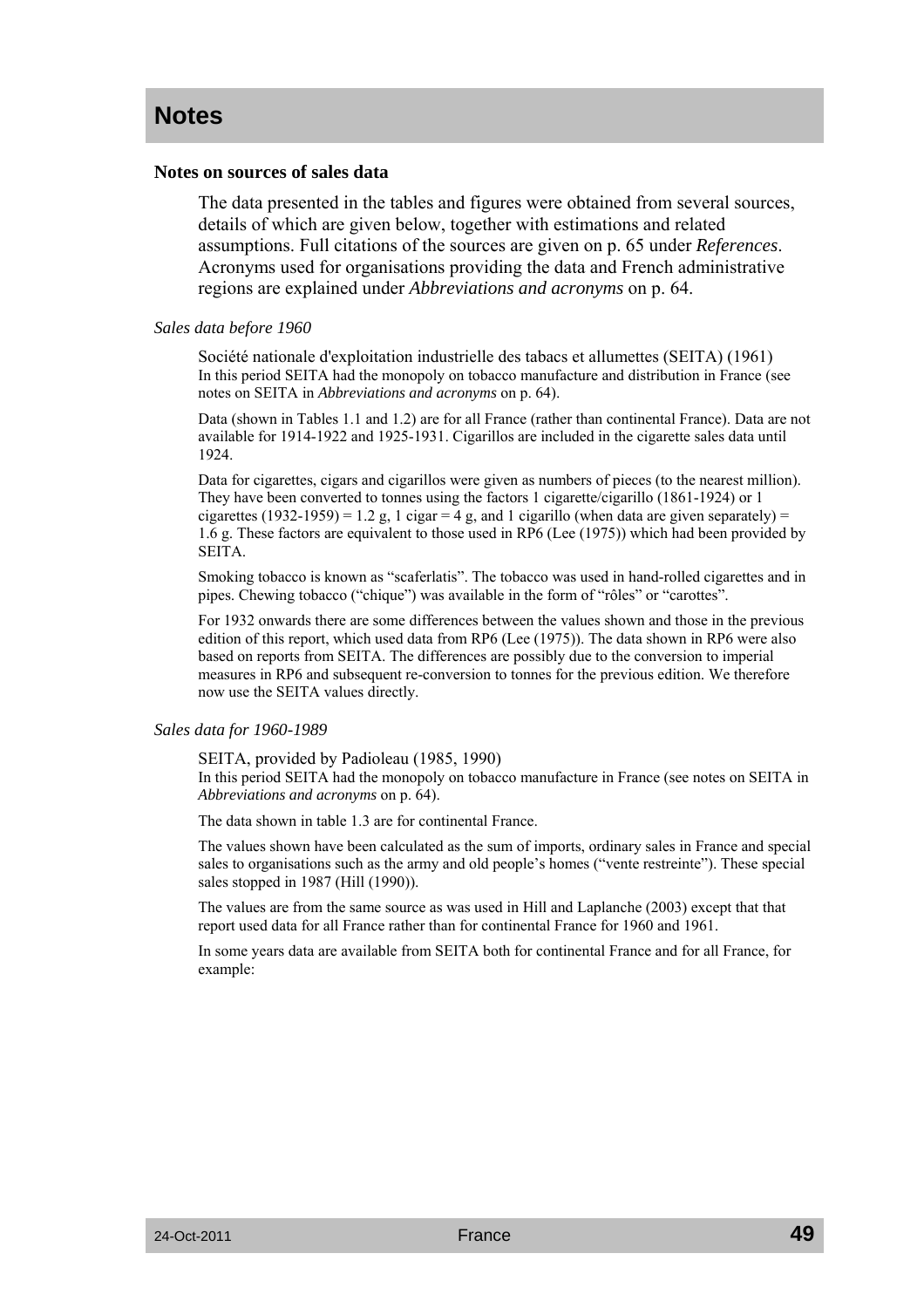| <b>Product</b>  | Year | <b>All France</b> | <b>Continental France</b> |
|-----------------|------|-------------------|---------------------------|
| Cigarettes      | 1957 | 44 626            | 42 652                    |
| (millions)      | 1960 | 46 546            | 44 617                    |
|                 | 1965 | 57 774            | 54 127                    |
| Cigars          | 1957 | 169               | 167                       |
| (millions)      | 1960 | 245               | 242                       |
|                 | 1965 | 422               | 406                       |
| Cigarillos      | 1957 | 331               | 329                       |
| (millions)      | 1960 | 326               | 325                       |
|                 | 1965 | 396               | 393                       |
| Smoking tobacco | 1957 | 17840             | 17 774                    |
| (tonnes)        | 1960 | 18 137            | 18 057                    |
|                 | 1965 | 16 733            | 16 636                    |
| Snuff and       | 1957 | 1 1 2 8           | 1 1 2 6                   |
| chewing tobacco | 1960 | 987               | 985                       |
| (tonnes)        | 1965 | 817               | 816                       |

Data for cigarettes, cigars and cigarillos were given as numbers of pieces (to the nearest million). They have been converted to tonnes using the factors 1 cigar =  $4 g$ , 1 cigarillo = 1.6 g (as given in RP6); 1 cigarette =  $1.18$  g in 1960, reducing to 0.91 in 1989 and, for cigars and cigarillos given together (1980-1989), 3.662 g per item (as in Hill and Laplanche (2003)).

There are some differences between the values shown and those in the previous edition of this report, which used data from RP6 for the years 1960-1973. As mentioned above, differences are possibly due to conversions between imperial and metric measures. In addition, we have revised the factor used for converting numbers of cigarettes to tonnes (1.2 g per cigarette was used in the previous edition).

#### *Sales data for 1990 onwards*

1990-2003: Hill and Laplanche (2003)

2004-2010: Observatoire français des drogues et des toxicomanies (2009a, 2009b, 2011a, 2011b)

See Table 1.4. Data for cigarettes and cigars were given in numbers and have been converted to tonnes using the factors used in Hill and Laplanche (2003) (1 cigarette =  $0.90 \text{ g}$  in 1990, reducing to 0.80 g in 2000, 0.80 g used from then on; 1 cigar =  $3.662$  g).

"Large cigars" weigh 3 g or more; "Small cigars" weigh less than 3 g and include cigarillos. The total number of cigars (large and small) was used in the conversion to tonnes. Data for snuff and chewing tobacco are not available after 2003.

#### *Estimates of smuggling and cross-border sales*

Joossens and Raw (1998) estimated that smuggling accounted for around 2% of the market for cigarettes during 1991-1997.

Costes and Palle (1999) estimated that illegal sales at that time represented no more than 3% of the tobacco use in France but that such sales were probably on the increase.

Hill and Laplanche (2003) estimated that the contraband market was of the order of 3% of the total market in 2001, and stated that since then the amounts seized by customs had increased only slightly.

In 2003, Customs estimated that contraband cigarettes represented 1-2% of the cigarettes smoked (Kletzlen (2004)). This source also quotes Customs data for tobacco seizures: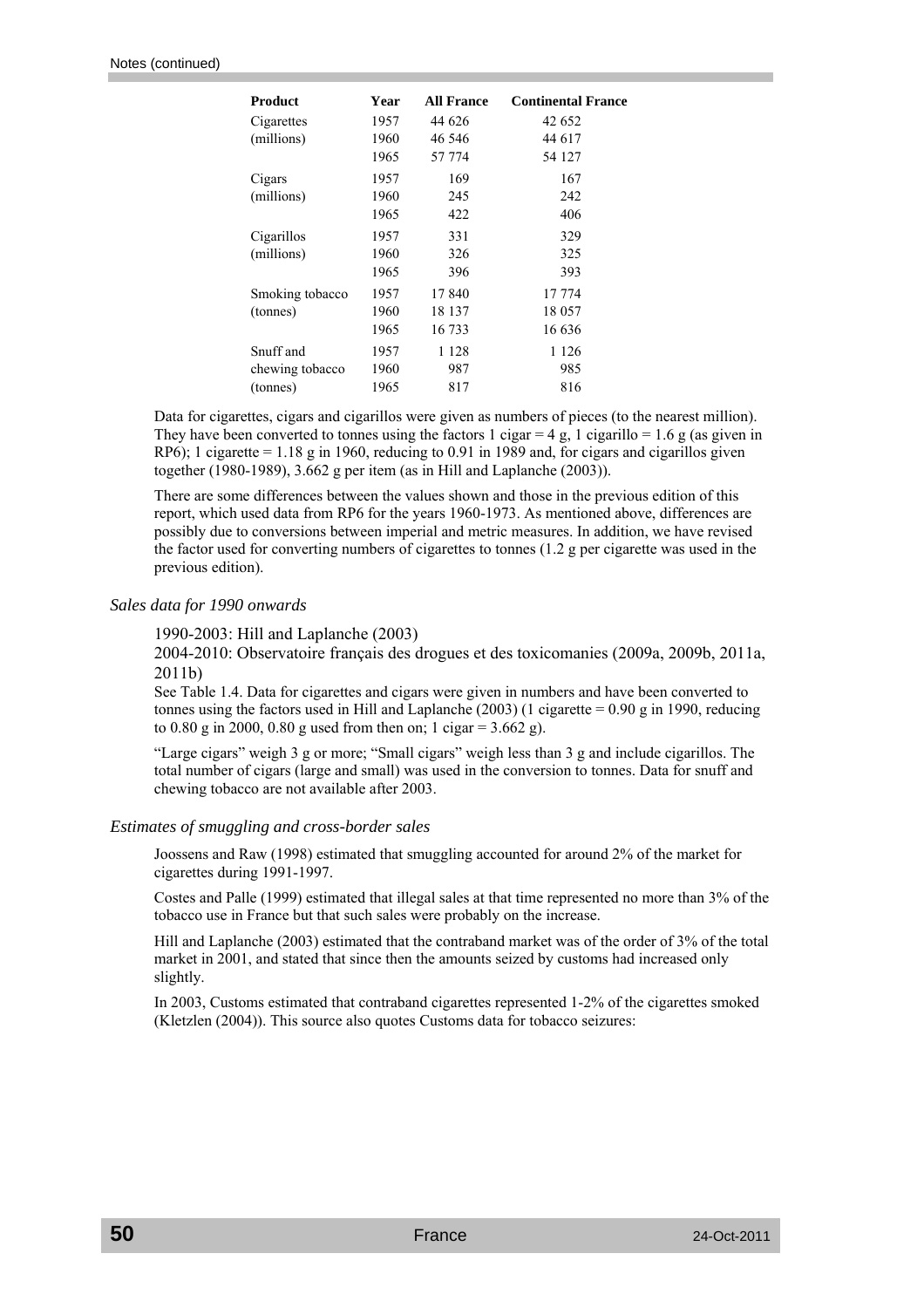| Year | Tonnes of      |  |  |  |  |
|------|----------------|--|--|--|--|
|      | tobacco seized |  |  |  |  |
| 1992 | 13             |  |  |  |  |
| 1993 | 60             |  |  |  |  |
| 1994 | 186            |  |  |  |  |
| 1995 | 117            |  |  |  |  |
| 1996 | 140            |  |  |  |  |
| 1997 | 181            |  |  |  |  |
| 1998 | 138            |  |  |  |  |
| 1999 | 194            |  |  |  |  |
| 2000 | 218            |  |  |  |  |
| 2001 | 215            |  |  |  |  |
| 2002 | 173            |  |  |  |  |

Ben Lakhdar (2005, 2006) estimated net cross-border sales into France (legal and illegal) using an analysis, by département, of changes in sales volumes:

| Year | <b>Sales</b><br>(tonnes) | <b>Estimated net</b><br>cross-border<br>sales (tonnes) | <b>Estimated</b><br>consumption<br>(tonnes) | <b>Estimated proportion of</b><br>consumption that is<br>cross-border sales $(\% )$ |
|------|--------------------------|--------------------------------------------------------|---------------------------------------------|-------------------------------------------------------------------------------------|
| 2004 | 54 924                   | 8635                                                   | 63 559                                      | 13.6                                                                                |
| 2005 | 54 805                   | 9934                                                   | 64 739                                      | 15.3                                                                                |

Note that the Sales (tonnes) values are from Ben Lakhdar (2006) and are different from those quoted in Table 1.4.

From a study in 2004 of 10 000 adults aged from 18 to 64 years old, British American Tobacco (BAT) estimated that, of the 26 billion fall in sales of cigarettes between 2002 and 2004, 10 billion were accounted for by increases in cross-border sales (Les Echos (2005)).

In a 2005 study by BAT of people's cigarette packets, conducted in eight big towns in France, 22% of the packets were from outside France. The towns chosen were not all near borders with other countries. In Lille 31% of the cigarette packets examined were from outside France (Les Echos (2006), Le Bien Public (2007)).

According to Copé (2007), in 2006 seizures of smuggled smoking tobacco (for hand-rolling and pipes) reached a level never attained before. Customs services seized 75.2 tonnes of these goods, compared with 33.6 tonnes in 2005; an increase of 123.8%. No estimate was given of the total amount smuggled.

Ben Lakhdar (2008) used three methods of assessing cross-border sales and smuggling of tobacco into France. The first method (similar to that used in the 2006 report by the same author, mentioned above) was an analysis, by département, of changes in sales. This gave the estimates:

| Year | <b>Manufactured cigarettes:</b> |                                               |  |  |  |  |  |
|------|---------------------------------|-----------------------------------------------|--|--|--|--|--|
|      |                                 | estimated net cross-border sales and smuggled |  |  |  |  |  |
|      | tonnes                          | proportion of total consumption $(\% )$       |  |  |  |  |  |
| 2003 | 2 1 7 8                         | 3.8                                           |  |  |  |  |  |
| 2004 | 8635                            | 16.4                                          |  |  |  |  |  |
| 2005 | 9934                            | 18.5                                          |  |  |  |  |  |
| 2006 | 9930                            | 18.2                                          |  |  |  |  |  |

The second method compared sales of cigarettes (manufactured and hand-rolled) with the amounts smoked as implied by Health Barometer survey of 2005. Survey results usually under-estimate true consumption, due to a tendency for survey subjects to understate their consumption, and so surveys generally imply a consumption that is lower than sales figures (see *Percentage of total sales*, Methods p.11). This was seen in the estimates for the year 1999. However, in 2005 implied consumption exceeded registered sales.

| Year | Difference between implied consumption and<br>registered sales |                                        |  |  |  |
|------|----------------------------------------------------------------|----------------------------------------|--|--|--|
|      | tonnes                                                         | proportion of registered sales $(\%$ ) |  |  |  |
| 1999 | $-11$ 185.34                                                   | -16                                    |  |  |  |
| 2005 | 13 109.63                                                      | $+30$                                  |  |  |  |

(See Tables 6 and 7 column "% Total sales" for source 34 for our estimates of implied consumption compared with registered sales.)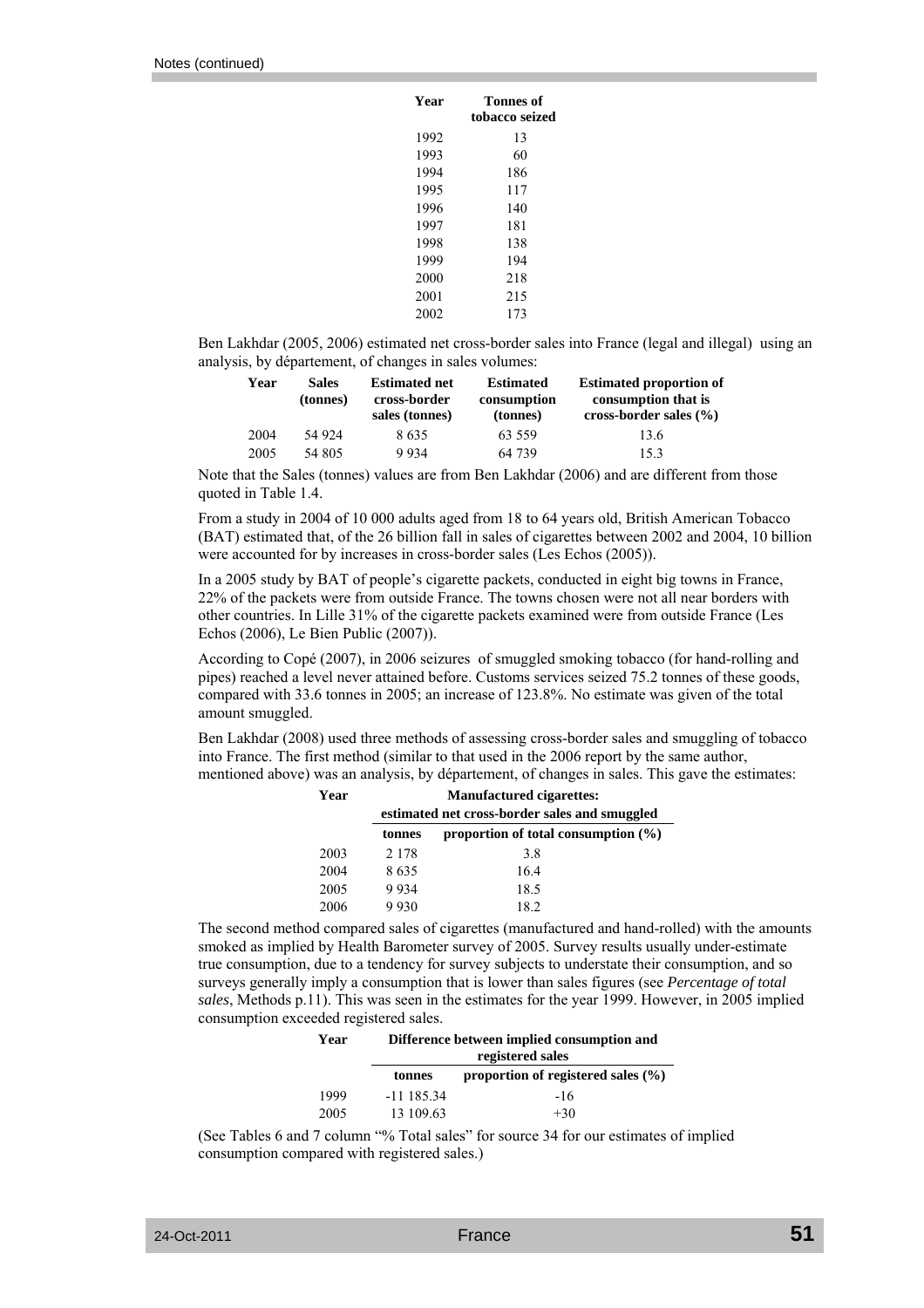The third method assessed the cigarette packs retrieved from household waste on two days in each of 2005 and 2006 in Nanterre in Haut de Seine. The data may therefore not be representative of the whole of France. In 2005 106 out of 570 packs (18.6%) were not bought in France. In 2006 the equivalent figures were 113 out of 731 packs (15.5%).

In 2008, customs officers seized about 40 tonnes of cigarettes, which represents an increase of 68% in comparison with 2007. A study for BAT by the Institute Epsy estimated that 14 % of the hand-rolling tobacco used in 2008 in France was bought abroad. (Les Echos (2009))

## *Estimates of numbers of hand-rolled cigarettes*

For 1950-1989 we have taken as our estimate of hand-rolled cigarette consumption 70% of smoking tobacco ('Scaferlatis') sales. Data specifically for hand-rolling tobacco are available for 1990 onwards. Following Dymond (1996), we have assumed an average weight of 0.76 g per cigarette throughout.

This is similar to the estimates of 0.722 g (range approximately 0.510-0.910 g) calculated in a study by SEITA, involving 200 consumers in 1992. This study also reported differences in the mean weight by age: 690 mg for smokers under 35; 870 mg for smokers over 50. A mean weight of 0.810 mg was reported from a Coresta study involving 40 consumers in 1994. The cigarettes were mainly made by simple hand-rolling, with <1% made by tubing and no data available on machine-rolling. (Coresta task force on roll-your-own (fine cut) tobacco (1999)).

'Scaferlatis' is fine-cut tobacco for hand-rolling and pipes. There is little evidence on which to base estimates of the proportion used for hand-rolled cigarettes. For 1990-2003, Hill and Laplanche (2003) give the quantities (tonnes) of smoking tobacco and hand-rolling tobacco separately. This shows the proportion of smoking tobacco used in hand rolled cigarettes increasing from 41% to 85% during that period. By contrast Merzdorf *et al* (1982) allocate all 'Scaferlatis' sales to hand-rolled cigarette smoking, ignoring pipes, which (survey source 1) were smoked by 16% of men in 1976.

Our estimate for 1978 gives hand-rolled cigarettes as 8% of total cigarette consumption, which can be compared with the smoking prevalences reported by Tuyns and Hu (1982) (survey source 12) in that year. Approximately 9% of cigarette smokers smoked hand-rolled cigarettes only and a further 8% smoked both (sexes combined).

## *Plain/Filter cigarette sales*

1958-1989: SEITA, provided by Padioleau (1990). This included SEITA yearly "Statistiques" bulletins.

Data for 1958-1969 were calculated from sales of imports (from the common market and other countries) and sales of SEITA products in France but excluded restricted sales ("vente restreinte") as these were not split by filter and plain cigarette sales. Data for 1970-1989 were calculated by SEITA.

Data for 1958-1960 are for all France; those for 1961 onwards are for continental France. For some years both are available:

| Year | <b>All France</b> | <b>Continental France</b> |
|------|-------------------|---------------------------|
| 1961 | 14.1              | 14.3                      |
| 1962 | 16.8              | 17.0                      |
| 1963 | 18.8              | 19.0                      |
| 1964 | 21.4              | 21.5                      |
| 1965 | 24.8              | 24.8                      |

1988-1997: Centre de Documentation et Information sur le Tabac (1998) For years where data were also available from Padioleau (1990), the values were identical.

1998-2002: Hill and Laplanche (2003)

This source also gives values for the years 1959-1997. They are virtually identical to those quoted by us.

2004: Observatoire français des drogues et des toxicomanies (2009a) 2005: Besson (2006)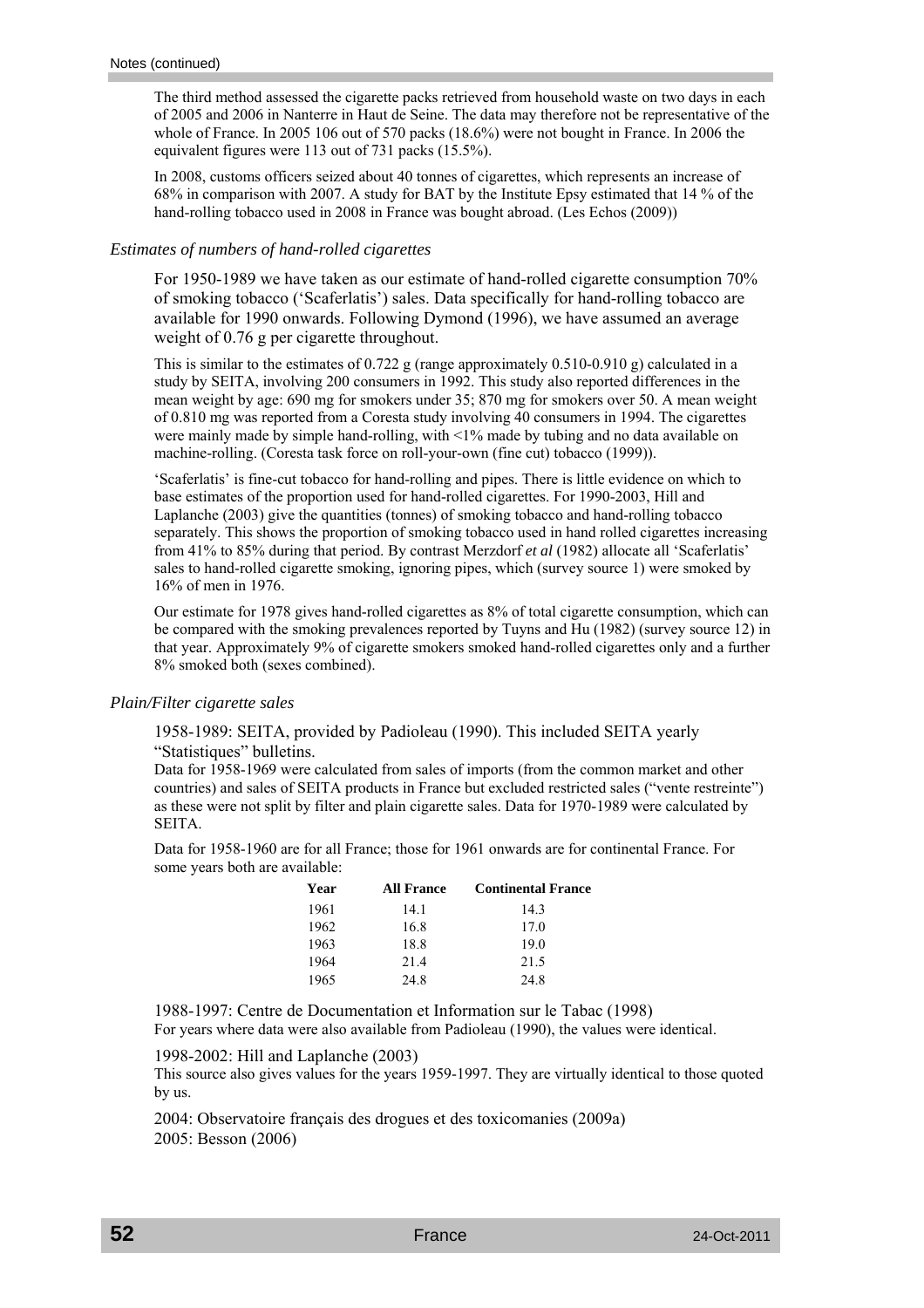## *Dark/Blond cigarette sales*

1978-2002: Hill and Laplanche (2003) quoting SEITA and Altadis 2004: Observatoire français des drogues et des toxicomanies (2009a) 2005: Besson (2006)

#### *Tar and nicotine machine yields of cigarettes*

#### 1950-2002: Hill and Laplanche (2003) quoting CDIT

Alternative estimates for sales-weighted average tar and nicotine (SWAT and SWAN respectively), based on the market share of the top 10 cigarette brands sold in France (data supplied by Centre de Documentation et d'Information sur le Tabac (1998)), are:

| Year | $SWAT$ (mg/cig) | SWAN (mg/cig) |
|------|-----------------|---------------|
| 1992 | 13.6            | 1.03          |
| 1993 | 13.5            | 1.04          |
| 1994 | 13.2            | 1.01          |
| 1995 | 12.7            | 0.97          |
| 1996 | 12.9            | 0.98          |
| 1997 | 12.3            | 0.95          |

The values for 1992-1995 above were shown in the tables of the previous edition of this report.

In the previous edition of this report, the values for years before 1992 were taken from Joossens (1989) and Todd (1986a). Those sources gave the values:

| Year | $SWAT$ (mg/cig) |
|------|-----------------|
| 1950 | 30              |
| 1960 | 28              |
| 1971 | 24              |
| 1976 | 18              |
| 1986 | 17              |

The tar yield per cigarette was limited by EC directive (Directive 90/239/EEC) to 15 mg by the end of 1992, and to 12 mg by the end of 1997 (Harkin *et al* (1997)). From the start of 2004 cigarette yields were further limited by EU directive (Directive 2001/37/EC) to 10 mg tar, 1 mg nicotine and 10 mg carbon monoxide (ASPECT (Analysis of the Science and Policy for European Control of Tobacco) Consortium (2004)).

#### **Notes on sources of survey data**

Each source of survey data—either an individual survey or a series of surveys repeated over a number of years—is cited by a source number. This number is shown in the tables and corresponds to the source numbers given below, where details of the source publication and of the survey methodology are given. Full citations of the sources are given on p. 65 under *References*. Acronyms used for survey organisations and French administrative regions are explained under *Abbreviations and acronyms* on p. 64.

#### **Source number**

- **1 Merzdorf** *et al* **(1982), Hill and Flamant (1985), Hill (1990), Hill and Laplanche (2003)** 
	- a. Surveys for SEITA.

| Year   | <b>Survey organisation</b> | Sample size |
|--------|----------------------------|-------------|
| 1953   | <b>ETMAR</b>               | 3.573       |
| 1960   | Sema-Sofres                | 24 4 27     |
| 1965   | <b>Sofres</b>              | 13 710      |
| 1967/8 | Sema-Sofres                | 12 940      |
| 1976   | Sofres                     | 6 000       |
| 1979   | Unknown                    | Unknown     |

 b. Regular smokers: (1953) smoked at least 2 cigarettes/day or smoked tobacco bought in packets (Hill and Laplanche (2003)); (other years) undefined.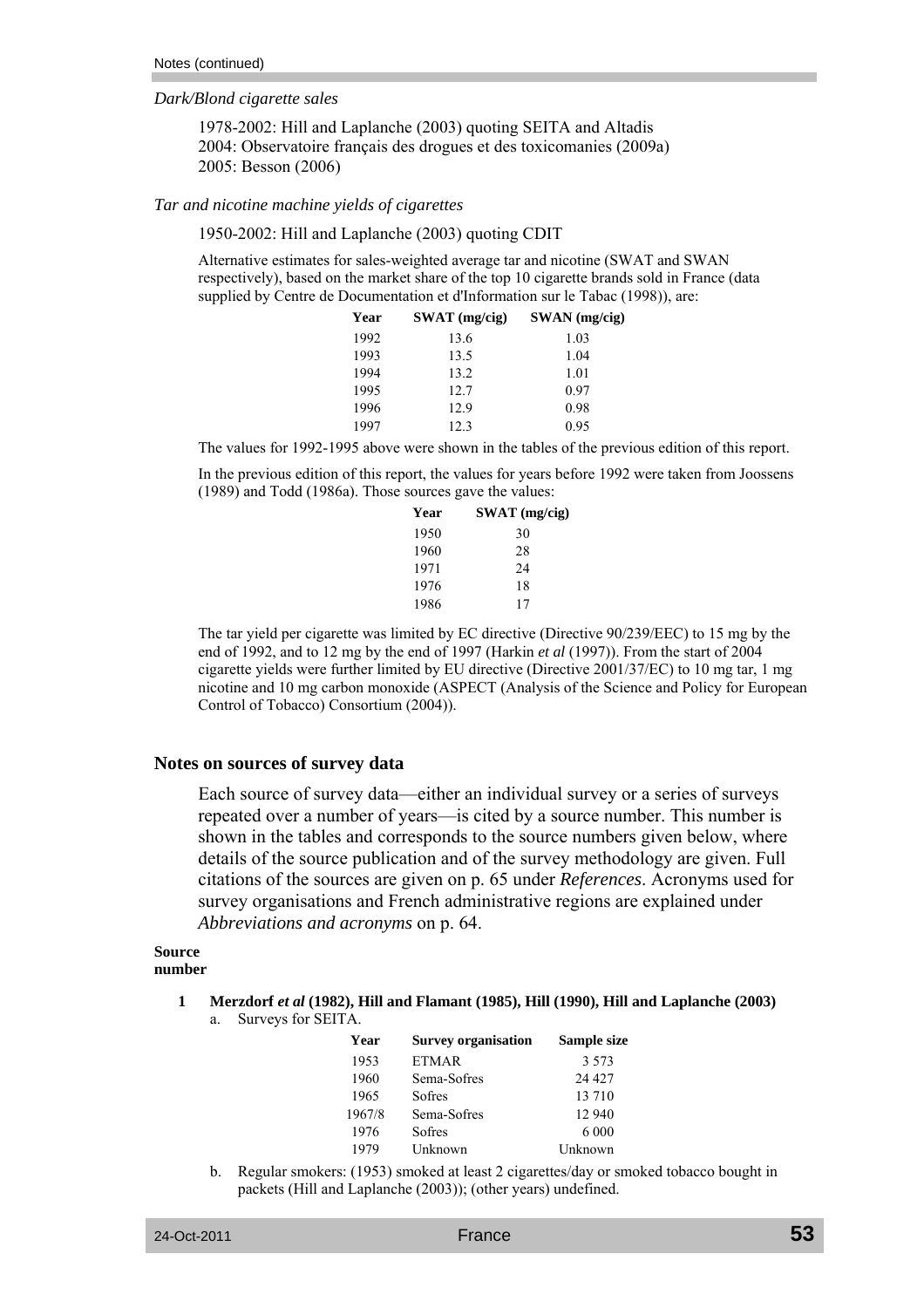c. According to Hill and Laplanche (2003), the prevalence of use of various tobacco products (%) among all smokers was:

| Year |                   | <b>Males</b>            | <b>Females</b>  |               |             |                   |                          |
|------|-------------------|-------------------------|-----------------|---------------|-------------|-------------------|--------------------------|
|      | <b>Cigarettes</b> | <b>Hand-</b><br>rolling | Cigar-<br>illos | <b>Cigars</b> | <b>Pipe</b> | <b>Cigarettes</b> | <b>Other</b><br>products |
| 1953 | 77                | 38                      |                 |               | 21          | 100               |                          |
| 1960 | 78                | 36                      | 16              | 20            | 17          | 100               | $\Omega$                 |
| 1965 | 80                | 27                      | 12              | 14            | 14          | 100               | 0                        |

d. In the previous edition of this report, the results for 1953 were assumed to relate to all adults (ages 15+). The source used in this edition clarifies that the age range for that year was 20+. This reduces the estimate of prevalence for all adults (Table 8) for that year because we assume that young people (aged 15-19) have a lower prevalence of smoking than older age groups (see note f below for details).

e. Consumption category estimation based on  $1-5$ ,  $6-10$ ,  $11-15$ ,  $16-20$  and  $21+$  cigarettes/smoker/day.<br>Assumed extensions to age distribution for percentage smokers are shown in the extended version of

 f. Assumed extensions to age distribution for percentage smokers are shown in the extended version of Table 4 in the Excel tables workbook.

#### **2 Todd (1986a)**

a. Estimated by Todd.

- **3 Merzdorf** *et al* **(1982), Hill (1990), Sasco** *et al* **(1991, 1995), Grizeau** *et al* **(1997), Manninen (1997), Hill and Laplanche (2003)** 
	- a. Surveys of adolescents for CFES. Quota samples representative of the national population. Personal interviews.

| Year       | <b>Survey organisation</b> | Sample size | Age group |
|------------|----------------------------|-------------|-----------|
| 1977       | <b>SOFRES</b>              | 1 200       | $12 - 18$ |
| 1980       | <b>BVA</b>                 | 1 200       | $12 - 17$ |
| 1981       | <b>BVA</b>                 | 1 200       | $12 - 17$ |
| 1983       | Démoscopie                 | 1 000       | $12 - 18$ |
| 1984       | Démoscopie                 | 1 000       | $12 - 18$ |
| 1988       | MV2 conseil                | 987         | $12 - 18$ |
| 1990       | <b>IPSOS</b>               | 1 000       | $12 - 18$ |
| 1991       | <b>IPSOS</b>               | 1 000       | $12 - 18$ |
| 1992       | <b>IPSOS</b>               | 1 000       | $12 - 18$ |
| 1994       | MV2 conseil                | 1 0 0 5     | $12 - 18$ |
| 1995 (Apr) | <b>IPSOS</b>               | 1 0 0 6     | $12 - 18$ |
| 1995 (Jun) | IOD                        | 600         | 15-25     |
| 1996 (Mar) | Louis Harris               | 1018        | $12 - 18$ |
| 1996 (Jun) | <b>BVA</b>                 | 600         | $15 - 25$ |
| 1997       | <b>BVA</b>                 | 4 1 1 5     | $12 - 19$ |

 When more than one survey was carried out in a single year (1995 and 1996), results for the second survey of the year are marked with  $*$  against the source in Tables 4 and 5 There are minor discrepancies in the sample sizes reported by different sources.

- b. Regular smokers: undefined (1977). Smokers marked as frequency \*: smoked at least one cigarette/day (1980, 1981, 1988, 1990, 1994, 1995, 1997); smoked more than 6 cigarettes/week (1983, 1984); smoked every day (1991); smoked almost every day (1992, 1996). Note that cigarettes/smoker values relate to all smokers (not regular smokers) in 1991, 1992 and 1997.
- c. According to Hill and Laplanche (2003), the prevalence of use of various tobacco products (%) among all smokers (1977-1984) or regular smokers (1988) was:

| Year | <b>Males</b>      |                          | <b>Females</b>    |                          |
|------|-------------------|--------------------------|-------------------|--------------------------|
|      | <b>Cigarettes</b> | <b>Cigars</b><br>or pipe | <b>Cigarettes</b> | <b>Cigars</b><br>or pipe |
| 1977 | 95                | 5                        | 99                |                          |
| 1980 | 100               |                          | 100               | 0                        |
| 1981 | 100               |                          | 100               | 0                        |
| 1983 | 100               |                          | 100               | 0                        |
| 1984 | 100               |                          | 100               | 0                        |
| 1988 | 100               |                          | 100               |                          |

 d. Consumption category estimation based on (1977, 1980) 1-5, 6-14, 15-20 and 21+ cigarettes/smoker/day; (1981, 1983, 1984, 1996) 1-5, 6-10, 11-14, 15-20 and 21+ cigarettes/smoker/day; (1988, 1990, 1995) 1-4, 5-10, 11-15, 16- 20 and 21+ cigarettes/smoker/day; (1991, those smoking at least weekly)  $\leq$ , 5-10, 11-15, 16-20 and 21+ cigarettes/smoker/day; (1992, all smokers) <5, 5-10, 11-15, 16-20 and 21+.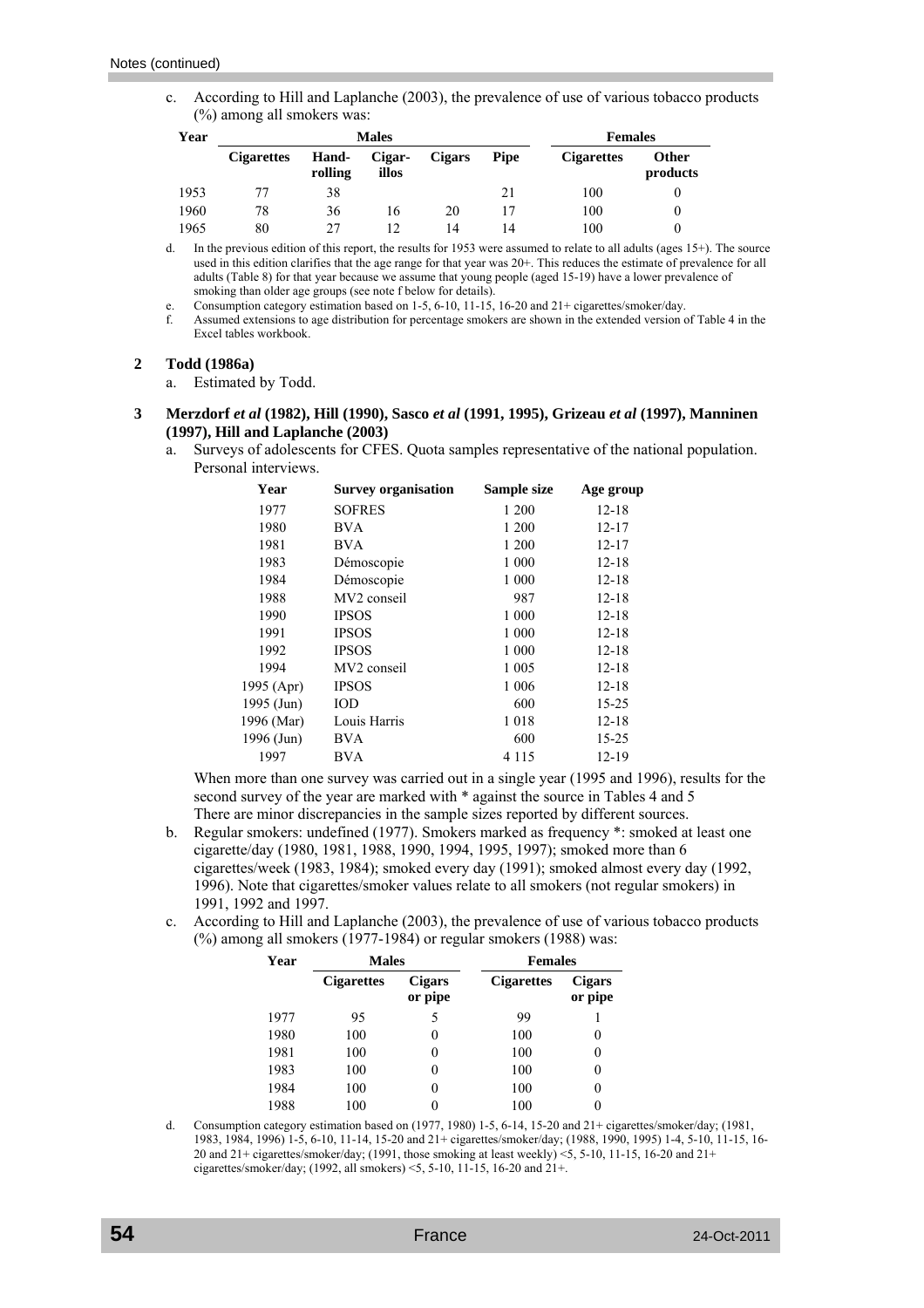- **4 Merzdorf** *et al* **(1982), Hill and Flamant (1985), Hill (1990), Todd (1986a, 1986b), Joossens** *et al* **(1994), Sasco** *et al* **(1994, 1995), World Health Organization (1997), Guilbert** *et al* **(1999), Hill and Laplanche (2003)** 
	- a. Surveys of adults for CFES. Quota samples representative of the national population. Personal interviews.

| Year       | <b>Survey organisation</b> | Sample size | Age group |
|------------|----------------------------|-------------|-----------|
| 1974       | <b>SOFRES</b>              | 1 000       | $18+$     |
| 1976 (Sep) | <b>SOFRES</b>              | 1 0 5 0     | $18+$     |
| 1976 (Dec) | Unknown                    | 1 0 5 2     | $18+$     |
| 1977       | <b>SOFRES</b>              | $1\;010$    | $18+$     |
| 1979 (Jan) | <b>SOFRES</b>              | 1 0 2 1     | $18+$     |
| 1979 (Nov) | <b>SOFRES</b>              | 1 0 0 6     | $18+$     |
| 1981       | <b>SOFRES</b>              | 1019        | $18+$     |
| 1982       | <b>SOFRES</b>              | 1 0 1 6     | 18-74     |
| 1983 (May) | <b>BVA</b>                 | 1977        | $15+$     |
| 1983 (Dec) | <b>BVA</b>                 | 1515        | $18+$     |
| 1985       | <b>SOFRES</b>              | 1 000       | $15+$     |
| 1986       | <b>BVA</b>                 | 2 0 0 0     | $15+$     |
| 1989       | <b>BVA</b>                 | 1 0 4 4     | $15+$     |
| 1991       | Démoscopie                 | 1 0 2 2     | $18+$     |
| 1992       | <b>IPSOS</b>               | 1 000       | $18+$     |
| 1995       | Démoscopie                 | 1 000       | 18-75     |
| 1997       | Louis Harris               | 1 0 0 5     | $18+$     |
| 1998 (Aug) | <b>IFOP</b>                | 2 0 0 6     | 15-75     |
| 1998 (Nov) | <b>IFOP</b>                | 1 503       | 15-75     |
| 1999 (Jun) | <b>IPSOS</b>               | 2014        | $15+$     |
| 1999 (Oct) | <b>IPSOS</b>               | 2 0 3 4     | $15+$     |
| 2000 (Oct) | <b>IPSOS</b>               | 932         | $18+$     |
| 2000 (Dec) | <b>IPSOS</b>               | 1015        | $15+$     |
| 2001 (Apr) | <b>IPSOS</b>               | 937         | $18+$     |
| 2001 (May) | <b>IPSOS</b>               | 1 0 0 6     | $15+$     |

 When more than one survey was carried out in a single year, results for the second survey of the year are marked in the tables with \* against the source.

There are minor discrepancies in the sample sizes reported by different sources.

 b. Regular smokers: smoked every day. All smokers: smoked, even if only from time to time. c. According to Hill and Laplanche (2003), the prevalence of use of cigarettes (%) among all smokers was:

| Year       |              | <b>Proportion of smokers using cigarettes</b><br>(manufactured or hand-rolled), % |
|------------|--------------|-----------------------------------------------------------------------------------|
|            | <b>Males</b> | <b>Females</b>                                                                    |
| 1974       | 97           | 100                                                                               |
| 1977       | 92           | 100                                                                               |
| 1979 (Jan) | 94           | 100                                                                               |
| 1979 (Nov) | 91           | 99                                                                                |
| 1982       | 94           | 100                                                                               |
| 1983 (May) | 96           | 99                                                                                |
| 1983 (Dec) | 92           | 98                                                                                |
| 1989       | 98           | 100                                                                               |

 According to Hill and Laplanche (2003), the prevalence of use of various tobacco products (%, possible use of more than one product) among all smokers was:

| Product                 | <b>Males</b> |      | <b>Females</b> |      |
|-------------------------|--------------|------|----------------|------|
|                         | 1986         | 1991 | 1986           | 1991 |
| Manufactured cigarettes | 78           | 100  | 96             | 100  |
| Hand-rolled cigarettes  | 12           |      | 2              |      |
| Cigars                  | 3            |      |                |      |
| Cigarillos              | 4            |      |                |      |
| Cigars or cigarillos    |              | 6    |                |      |
| Pipe                    | 3            | 3    |                | 0    |
| Chewing tobacco         |              |      |                |      |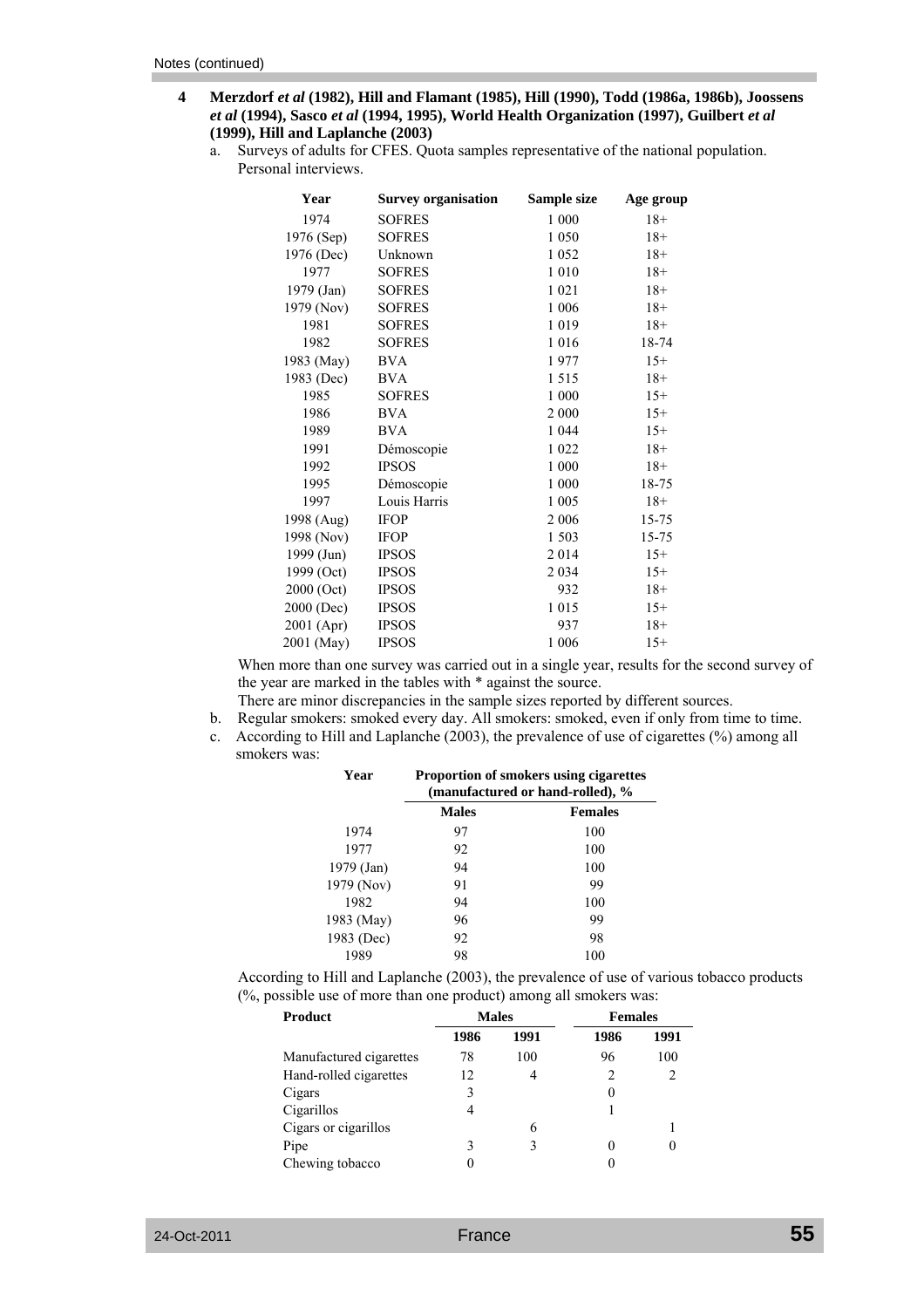- 1983: results in Table 5 are consumption per regular cigarette smoker, calculated by Todd, using consumption category estimation based on 1-10, 11-20, 21+ cigarettes/smoker/day; calculation of age-specific consumption per person based on percentage smokers of any product and number of cigarettes per regular cigarette smoker. They may overestimate for men.
- e. 1998, 2000, 2001: Cigarettes per smoker values relate to all smokers rather than regular smokers.
- f. 1992, 1995: Calculation of cigarettes per person based on prevalence of smoking (product unspecified) and number of cigarettes per cigarette smoker, so may over-estimate.
- g. 1997, 1999 (Oct): Calculation of cigarettes per person based on prevalence of smoking (any frequency, any product) and number of cigarette per regular cigarette smoker, so may over-estimate.
- h. 1998 (Aug and Nov): Calculation of cigarettes per person based on percentage smokers (any frequency, product unspecified) and number of cigarettes per cigarette smoker (any frequency), so should be regarded with caution.
- i. Consumption category estimation based on (1974, 1976, 1977, 1979, 1981, 1982, 1983) 1-10, 11-20 and 21+ cigarettes/smoker/day; (1986, 1992, 1995) 1-5, 6-10, 11-15, 16-20 and 21+ cigarettes/smoker/day; (1989, 1991) 1- 5, 6-15, 16-20 and 21+; (1997) 1-4, 5-9, 10-14, 15-19, 20 and 21+ cigarettes/smoker/day; (1998) <6, 6-9, 10-15, 16-20 and 21+ cigarettes/smoker/day; (1999) 1-5, 6-10, 11-20 and 21+; (2000, 2001) <6, 6-10, 11-20 and 21+.
- j. Assumed extensions to age distribution for percentage smokers and for cigarettes/person/day are shown in the extended versions of Tables 4 and 6 respectively in the Excel tables workbook.

#### **5 Hill and Laplanche (2003), Institut de recherche et documentation en économie de la santé (2009)**

 a. Conditions de vie des ménages (Household living conditions) surveys for INSEE. 1986-1987 (shown in Tables 4-6 as 1986): Etude de conditions de vie, 13 154 households from which one person age 18+ selected.

 1997-2004: Enquête permanente sur les conditions de vie des ménages, conducted annually in May each year, 8 000 households, 11 000 subjects age 15+.

- b. Regular smokers: (1986) smoked at least one cigarette every day; (1997 onwards) smoked every day.
- c. Consumption category estimation (1997-2001) based on two categories, 1-10 and 11+ cigarettes/smoker/day, and resulting figures should be regarded with caution.
- d. Assumed extensions to age distribution for percentage smokers and for cigarettes/person/day are shown in the extended versions of Tables 4 and 6 respectively in the Excel tables workbook.

### **6 Service des Statistiques des Etudes et des Systemes d'Information (SESI) (1983), Hill and Laplanche (2003)**

a. Enquête décenniale (ten-yearly survey). Household surveys by INSEE for CREDOC, Ministère des Affaires Sociales, Ministère de la Santé, and INSERM. Usually face-to-face interviews with one member of household. Persons living in institutions excluded. The household member interviewed gave answers for each of the people in the household. March 1980 - April 1981: Random sample of 7 323 households, 21 000 individuals, of which 16 220 were age 15+ and included in tobacco questions. Proxy responses for 24% of males, 57% of females.

1991-1992: 7 666 interviews representing 21 500 individuals age 14+.

- b. In tables 5-7, consumption shown as product code A (1991) refers to smoking of any product, expressed as cigarette equivalents, calculated as 1 pipe or 1 cigarillo  $= 2$  cigarettes, 1 cigar = 4 cigarettes and one packet of loose tobacco = 40 cigarettes.
- c. According to Service des Statistiques des Etudes et des Systemes d'Information (SESI) (1983), in 1980 the prevalence of use of various tobacco products, among smokers, was:

| <b>Tobacco product</b> | Proportion of smokers using the product $(\%)$ |                |  |
|------------------------|------------------------------------------------|----------------|--|
|                        | <b>Males</b>                                   | <b>Females</b> |  |
| Cigarettes             | 93.6                                           | 99.5           |  |
| Pipes                  | 5.0                                            | 0.2            |  |
| Cigarillos             | 3.9                                            | 0.9            |  |
| Cigars                 | 31                                             | 0 <sub>4</sub> |  |

d. In Table 4 (1980), percentages of smokers adjusted to exclude non-respondents from base.

 e. Calculation of cigarettes per person (1991) based on prevalence of cigarette smoking among those aged 15+ and number of cigarettes or cigarette equivalents per smoker aged 18+, so the resulting figures should be regarded with caution.

 f. Assumed extensions to age distribution for percentage smokers are shown in the extended version of Table 4 in the Excel tables workbook.

## **7 SEITA**

a. Survey conducted by IFOP.

#### **8 Organisation for Economic Co-operation and Development (1993)**

a. No original source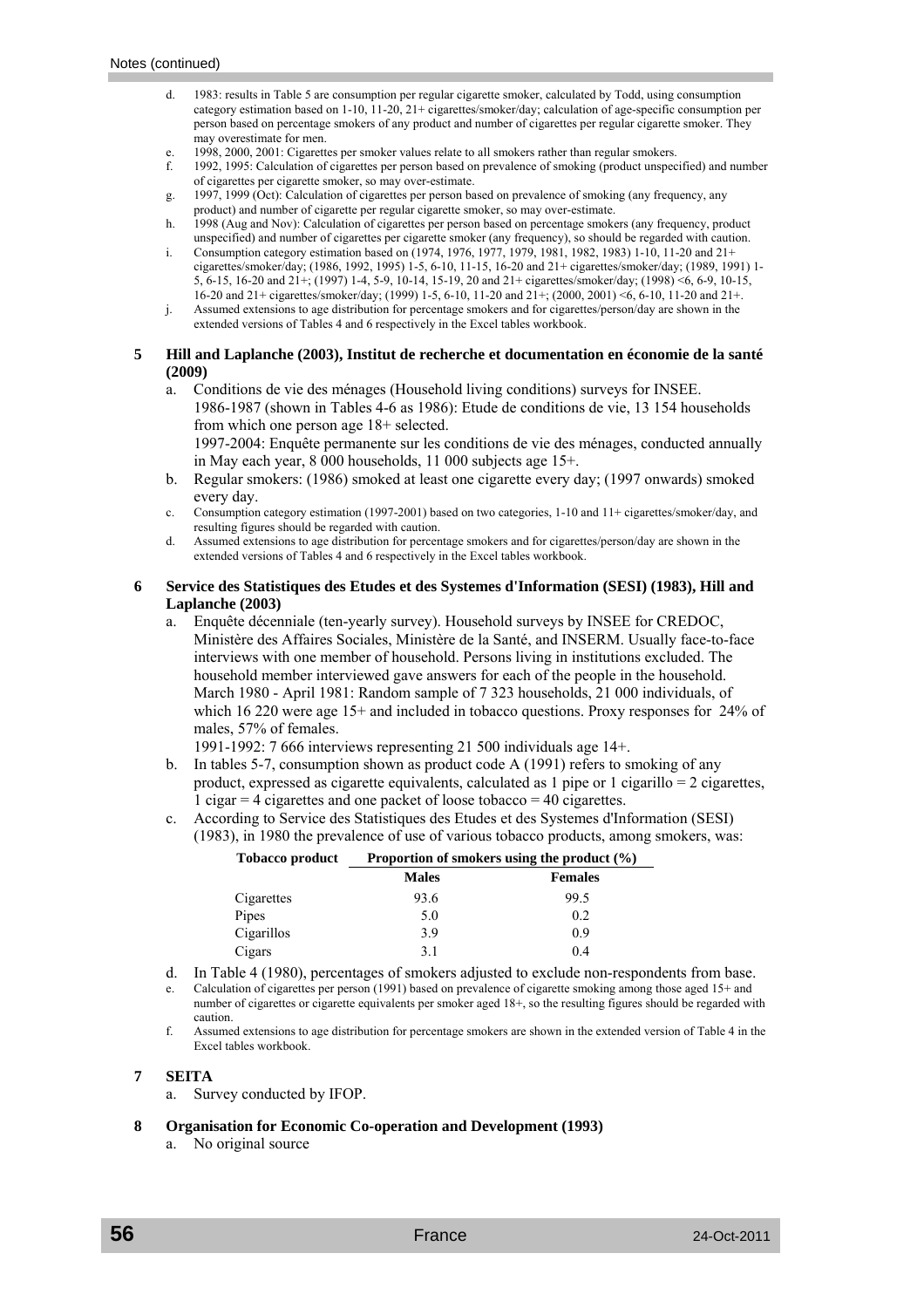#### **9 Comité National contre le Tabagisme (1982)**

- a. Survey by IDEM representative of working population. Sample size 1 001.
- b. There was one female smoker of only cigars/pipe.
- c. Consumption category estimation based on  $\leq 5$ , 5-10 (assumed 6-10), 11-20, and 21+ cigarettes/smoker/day.
- d. Assumed extensions to age distribution for percentage smokers and for cigarettes/person/day are shown in the extended versions of Tables 4 and 6 respectively in the Excel tables workbook.

### **10 Readers Digest (1963)**

- a. Series of surveys conducted in European countries using identical questionnaires. French survey conducted by SOFRES. Random sample of about 2 000 people.
- b. It is also reported that  $11\%$  of men  $(12\%$  age  $\leq 40$  and  $11\%$  age  $40+)$  smoke a pipe, and that 13% of men (13% age <40 and 12% age 40+) smoke cigars.
- c. Assumed extensions to age distribution for percentage smokers are shown in the extended version of Table 4 in the Excel tables workbook.

## **11 Wynder** *et al* **(1981)**

- a. Subjects randomly selected in 65 départements, as they left factories, stores etc. Sample size (males) 2 163, (females) 1 290. Response rate about 90%, a further 8% excluded owing to history of alcoholism or psychiatric conditions.
- b. Smokers: included those who had given up smoking within the last year.
- c. Among cigarette smokers who listed a preferred brand, 86% of men and 49% of women preferred black to blond tobacco.
- d. Assumed extensions to age distribution for percentage smokers are shown in the extended version of Table 4 in the Excel tables workbook.

#### **12 Tuyns and Hu (1982) and Dr A.J. Tuyns (personal communication)**

- a. Département of Calvados. Tuyns and Hu (1982) stated that 'Calvados can ... be considered as an average French département with regard to tobacco consumption'. Sample size (males) 923, (females) 1 053. Response rate (males) 75%, (females) 78%.
- b. There was only one female smoker of products other than cigarettes.
- c. Black tobacco brands were the type most commonly consumed by 68% of male cigarette (including hand-rolled) smokers and 50% of female smokers.
- d. Assumed extensions to age distribution for percentage smokers and for cigarettes/person/day are shown in the extended versions of Tables 4 and 6 respectively in the Excel tables workbook.

#### **13 Fréour** *et al* **(1969)**

- a. Study of chronic bronchitis conducted by INSERM in Bordeaux area in 1963-1967. Representative of the regional population. Sample size (males) 1 320, (females) 1 170.
- b. The *All ages* data in Tables 4-6 are calculated from the prevalence of ever smokers of cigarettes and the proportions of smokers of more than 1 000 cigarettes who had given up smoking, or smoked in specific categories. The agespecific data (females only) are based on the prevalence of ever smokers of cigarettes and the proportion of smokers of more than 1 000 cigarettes who had given up smoking for more than 10 years, and may therefore overestimate as they include some ex-smokers.
- c. Consumption category estimation based on (males) 0-10, 10-20, 20-30, 30+ and (females) 1-10, 10-20, 20+ cigarettes/smoker/day. This has been interpreted as 1-9, 10-19, 20-29, 30+, but a different interpretation would have had considerable impact on the estimates.

#### **14-16 Tolonen** *et al* **(2000), Kuulasmaa** *et al* **(1998), Wolf** *et al* **(1998), Molarius** *et al* **(1999)**

a. Surveys using interviews in three regions carried out in three phases, forming part of WHO MONICA Project:

| <b>Region</b> | <b>Phase</b> |              | <b>Participation</b><br>rate $(\% )$ |              | <b>Sample</b><br>used* | Date              |
|---------------|--------------|--------------|--------------------------------------|--------------|------------------------|-------------------|
|               |              | <b>Males</b> | <b>Females</b>                       | <b>Males</b> | <b>Females</b>         |                   |
| 14 Strasbourg |              | 47           | 51                                   | 667          | 714                    | Jan 1985-Aug 1987 |
| 15 Toulouse   |              | 73           | 67                                   | 678          | 645                    | May 1985-Feb 1987 |
| 16 Lille      |              | 71           | 67                                   | 646          | 544                    | Jun 1986-Feb 1989 |
| 15 Toulouse   | 2            | 65           | $\overline{\phantom{0}}$             | 586          | ٠                      | Oct 1988-May 1991 |
| 14 Strasbourg | 3            | 52           | 50                                   | 536          | 543                    | Mar 1995-Apr 1997 |
| 15 Toulouse   | 3            | 67           | 59                                   | 609          | 566                    | Dec 1994-Jul 1996 |
| 16 Lille      | 3            | 76           | 76                                   | 571          | 578                    | Jun 1995-Nov 1996 |

\* Strasbourg 'Sample used' includes age 25-34; all other figures are for age 35-64 only

b. *All ages* column relates only to age 35-64 and is standardized to world population.

c. Regular cigarette smokers: smoked cigarettes daily. All smokers: smoked cigarettes daily or occasionally, or smoked 1 g pipe tobacco or 1 cigar per week.

For phase 1, there are minor discrepancies between the data shown in Table 4 and equivalent data taken from World Health Organization (1989) used in earlier editions of this report.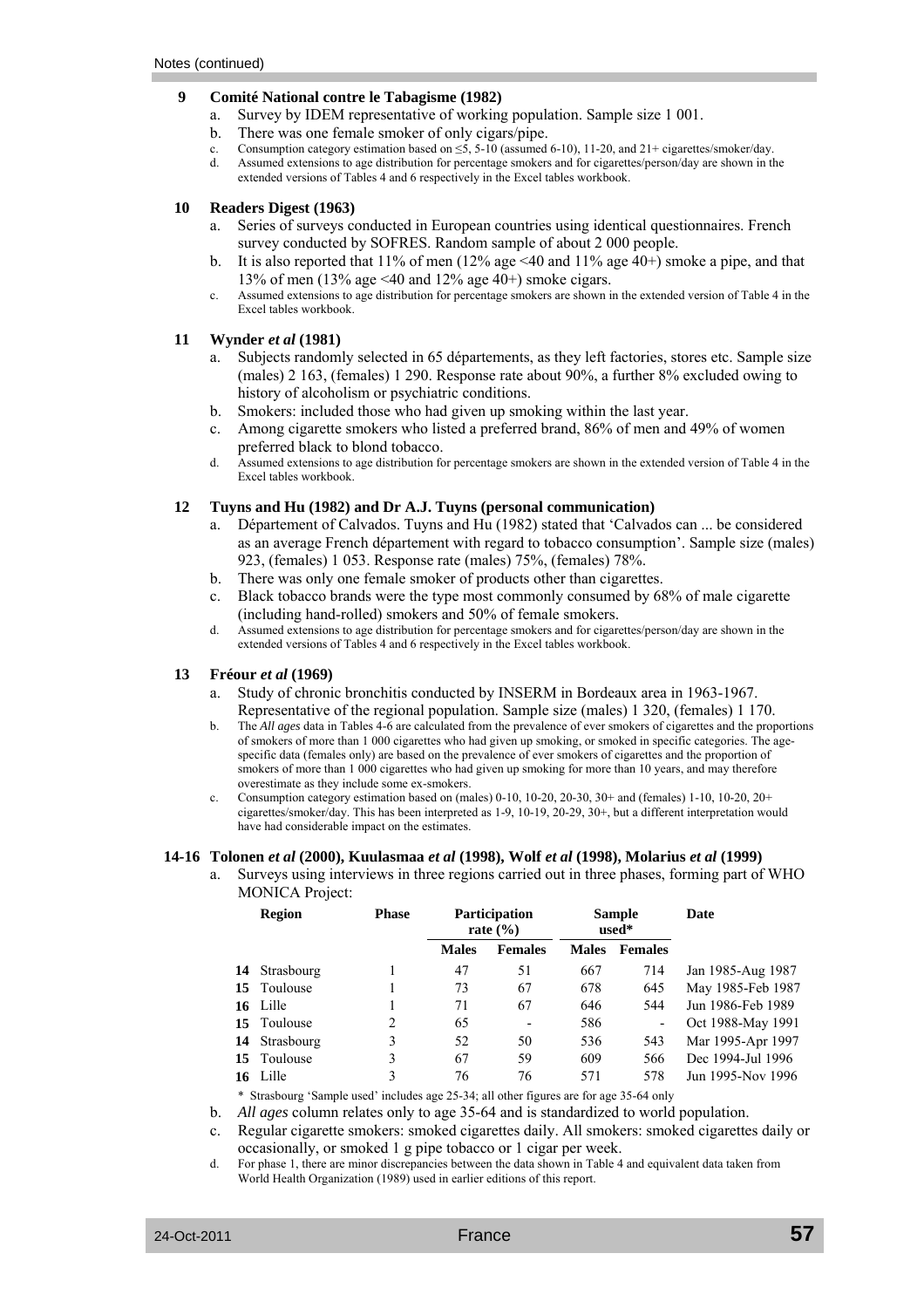#### **17 Davidson** *et al* **(1973), Davidson and Choquet (1980)**

- a. Studies of secondary pupils in Paris and Paris region, Rennes and département (Bretagne), and Marseille and département (Bouches-du-Rhone) during 1971 and 1978-1979. Sample size (1971) 2 339, (1978-1979) 2 088. Studies covered all lycée students, and included some students up to age 20.
- b. 1971 survey: prevalences averaged over the three regions.
- c. Regular smokers: smoked daily.
- d. Consumption category estimation based on <5, 5-9, 10-19, and 20+ cigarettes/smoker/day, excluding about 10% of boys in each age group who smoked pipes, and 10-35% of boys and 35-45% of girls with amount smoked unknown.

#### **18 Cooreman** *et al* **(1978, 1979, 1985)**

- a. Survey in Bas-Rhin in spring 1976, covering all schoolchildren aged 13-19 in both public and private schools. Anonymous questionnaire completed by the students in class. Sample size 29 138, response rate 93%.
- b. Smokers marked as frequency \*: smoked daily.

#### **19 Lenoir** *et al* **(1973), Bernard and Boyer (1976)**

a. Results combined from a study in 1971 at selection centre (CS) before military service and a study in 1972 at the end of military service (SM).

|    | Sample size | Average age |
|----|-------------|-------------|
| CS | 47 942      | 19          |
| SМ | 27899       | 21          |

In the CS study, 1% smoked only pipe or cigars (no equivalent data for SM study).

- b. Numbers of cigarettes include equivalents of 1 pipe or cigarillo  $= 2$  cigarettes and 1 cigar  $=$ 5 cigarettes.
- c. Results presented for individual ages 20-24 have been averaged.
- d. Consumption category estimation based on <10, 10-20, and 21+ cigarettes/smoker/day.

#### **20 Bernard** *et al* **(1980)**

- a. Part of a study on an anti-smoking campaign during military service.
- b. Numbers of cigarettes include equivalents of 1 pipe or cigarillo  $= 2$  cigarettes and 1 cigar  $=$ 5 cigarettes.
- c. Consumption category estimation based on <10, 10-20, and 21+ cigarettes/smoker/day.

#### **21 Perdrizet** *et al* **(1982), Cooreman** *et al* **(1985) quoting Cooreman** *et al* **(1982a)**

- a. Survey in 1979 of all public secondary schools in Bas-Rhin. Sample size 7 963, response rate 87%. Classes from "Seconde" to "Terminale" were surveyed so the students are mainly aged 15-18 years, but some students were older or younger than this. Same method and questionnaire as was used in source 18.
- b. Smokers marked as frequency \*: smoked daily.
- c. Data on cigarettes smoked per day are not given by sex, but for the sexes combined:

| <b>Cigarettes smoked</b><br>per day | <b>Proportion of the</b><br>daily smokers $(\% )$ |  |  |
|-------------------------------------|---------------------------------------------------|--|--|
| <5                                  | 15                                                |  |  |
| $5-9$                               | 31                                                |  |  |
| $10 - 14$                           | 21                                                |  |  |
| $15+$                               | 18                                                |  |  |

#### **22 Cooreman** *et al* **(1985), quoting Cooreman** *et al* **(1982b)**

a. Survey in Bordeaux. Sample size 15 247. Age group 13/14 – 19 years. Same method and questionnaire as was used in source 18.

#### **23 Oriol** *et al* **(1988, 1994)**

- a. Studies conducted in département Yvelines (Ile-de-France). Sample drawn from all types of school (except an international school). Self-completed anonymous questionnaire, distributed by a medical researcher, completed during lesson time generally with a teacher present. Sample size (1983) 2 776, (1990) 1 916. Response rate (1983) 92%.
- b. Age range 11-16 years. Results for 11-year-olds are included in the lowest age group for prevalence in 1983 (Table 4) and in the *All ages* prevalence results for both years, but are not included in the age-specific prevalence results for 1990. Results for 11-year-olds are also included in the lowest age group for cigarettes per smoker and per person in 1983 and 1990.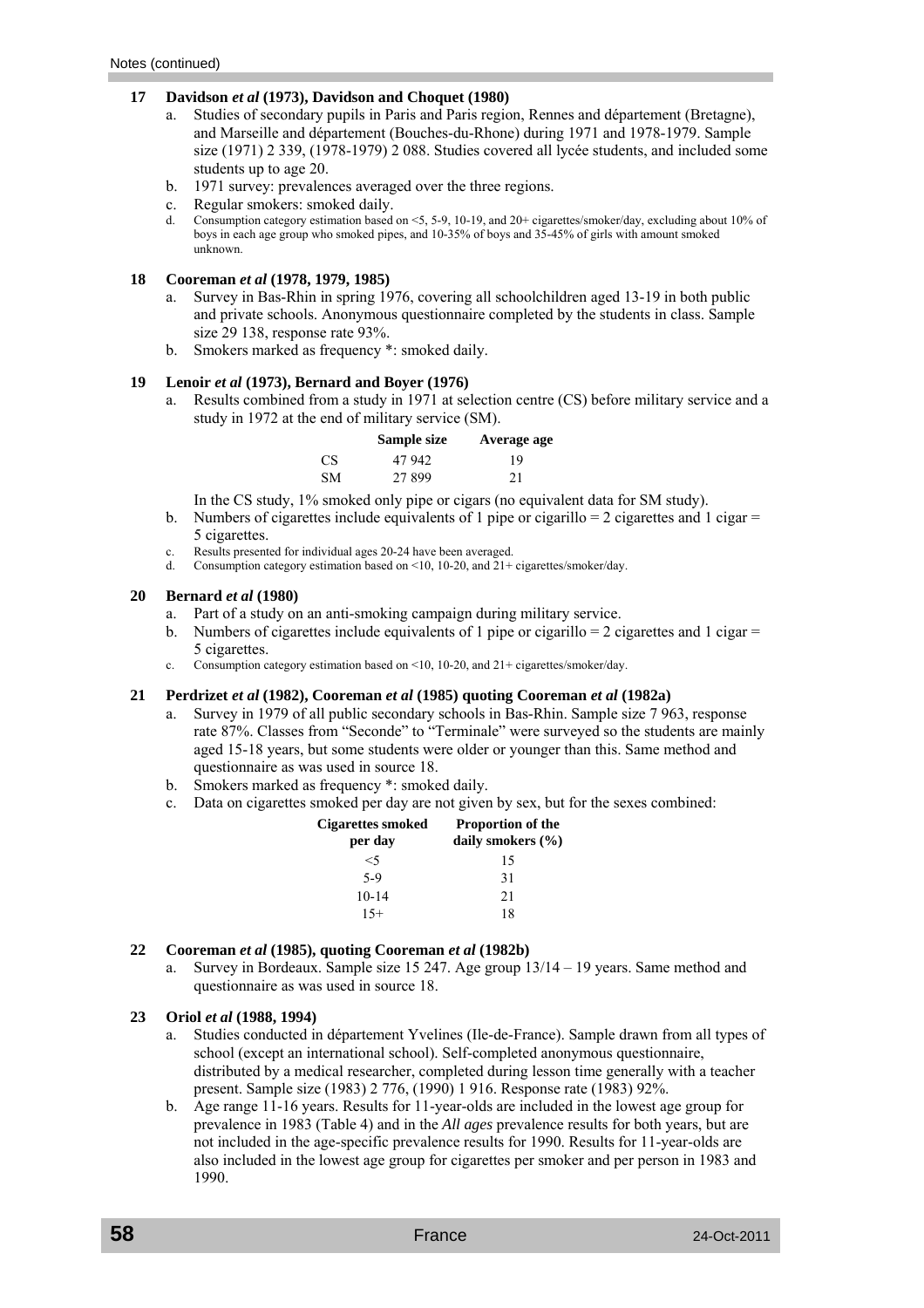c. Smokers marked as frequency \*: smoked at least 1 cigarette per day on average. Consumption levels based on numbers smoked per week.

#### **24 Neukirch** *et al* **(1982)**

- a. Survey of all pupils at a secondary school in Paris. Upper age not stated, results for pupils under age 12 not presented here. Sample size 2 266.
- b. Smokers: smoked at least 1 cigarette per day.

## **25 Chicou (1978) quoting SOFRES**

- a. Survey by SOFRES for ONSER and CNCT. Lower age limit not stated.
- b. Results were erroneously shown as year 1977 in the previous edition of this report.

## **26 Schwartz** *et al* **(1961)**

- a. Patients hospitalized due to work or traffic accident in Paris or large provincial cities (control group in a study of cancer). Study started in 1954, but end year not stated. Age range not stated. Sample size 1 807.
- b. Smokers: smoked an average of 1 cigarette or 1 g of pipe tobacco a day during the 10 years before interview.
- c. The amount smoked shown in Tables 5-6 relates to all smokers and includes equivalents of 1 g pipe tobacco = 1 cigarette. The amount smoked per smoker was 14.5 cigarettes for cigarette only smokers, 13.6 cigarettes or 21.3 cigarette equivalents for smokers of cigarette *and* pipe, and 16.3 cigarette equivalents for pipe only smokers.

#### **27 Bocagnano** *et al* **(1999a, 1999b), Auvray** *et al* **(2003), Hill and Laplanche (2003), Allonier** *et al* **(2006, 2008)**

- a. ESPS (Enquête sur la santé et la protection sociale) by IRDES (formerly CREDES). Survey of households in which at least one member has health insurance. This includes 85-95% of households in metropolitan France. Partly conducted by telephone (with some additional questionnaires sent by post), partly face to face (for those who could not be contacted by telephone). Results weighted to be representative of all insured households or to be representative of all households (2002 only).
- b. Survey details:

| Year | Sample size | Response rate $(\% )$ |
|------|-------------|-----------------------|
| 1988 | 7 7 8 3     |                       |
| 1989 | 9 0 0 0     |                       |
| 1990 | 8485        |                       |
| 1991 | 8697        |                       |
| 1992 | 9462        |                       |
| 1993 | 11 521      | 72                    |
| 1994 | 9934        | 69                    |
| 1995 | 9 9 6 2     | 69                    |
| 1996 | 12 203      | 66                    |
| 1997 | 11 425      |                       |
| 1998 | 23 035      | 66                    |
| 2000 | 20 045      |                       |
| 2002 | 20 834      | 65                    |
| 2004 | 12939       | 70                    |
| 2006 | 12428       | 63                    |
|      |             |                       |

- c. Regular smokers: smoked habitually ("de façon habituelle").
- d. Assumed extensions to age distribution for percentage smokers and for cigarettes/person/day are shown in the extended versions of Tables 4 and 6 respectively in the Excel tables workbook.

#### **28 Treguer** *et al* **(1983)**

a. Two studies conducted at the Nancy selection centre before military service, in June and December 1979. Results presented here are average. Age limits are approximate, average age 19.5. Sample size 2 067, response rate 93%.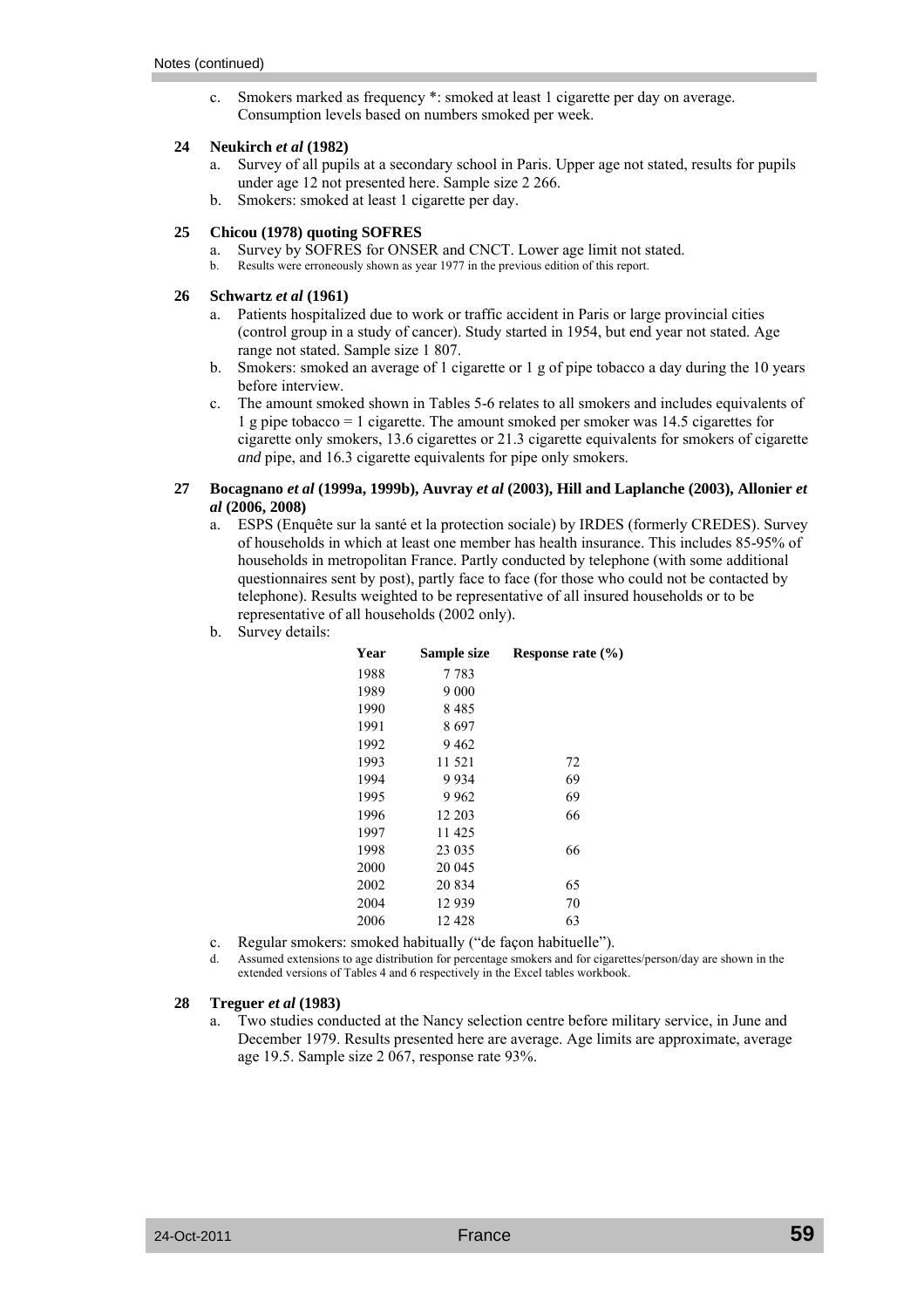## **29, 30 Rabier** *et al* **(1989), Reif and Melich (1990, 1991a, 1991b, 1992, 1995, 1998a, 1998b, 2000), Reif and Marlier (1998), Christensen (2004), Melich (2006), Papacostas (2008)**

- a. Eurobarometer Surveys commissioned by the European Commission to monitor public opinion in the European Union. Some Eurobarometer surveys include questions on smoking habits. Sample size about 1 000.
- b. For surveys before 1994 the sample consisted of people aged 15 and over who were resident in the country and had the country's nationality (source 29). For surveys after 1994 the sample consisted of people aged 15 and over who were resident in the country and had the nationality of any of the member states (source 30). For 1994 itself (Eurobarometer survey 41.0) results were available according to both sample definitions and both are presented.
- c. Two waves of the survey were carried out in each of 1988 and 1989. Prevalence data from both waves are presented in Table 4 but data on cigarettes per smoker and per person are available only from the first. Results for the second survey of the year are marked with \* against the source.
- d. Frequency U represents positive answers to questions such as "Do you smoke cigarettes?" or "You smoke packeted cigarettes". From 2002 an additional question made it possible to identify regular smokers also.
- e. In 2006, the prevalence of smoking (age 15+, sexes combined, sex-specific data not yet available) was 26% for packeted cigarettes, 8% for hand-rolled cigarettes and 2% for cigars or pipe. 89% of smokers smoked regularly. (Special Eurobarometer 272c, European Commission (2007))
- f. Consumption category estimation based on <5, 5-9, 10-14, 15-19, 20-24, 25-29, 30-34, 35-39 and 40+ cigarettes/smoker/day.
- g. Before 2002 the calculation of cigarettes per person was based on prevalence of smoking (daily and non-daily) and number of cigarettes per daily smoker, so may overestimate.

## **31 Tobacco industry, CDIT**

- a. Assumed extensions to age distribution for percentage smokers are shown in the extended version of Table 4 in the Excel tables workbook.
- b. For prevalence of smoking in males (Table 4) the values for *All ages* appear to be incompatible with the agespecific values, from which the values in Table 8 were calculated.

## **32 van Reek** *et al* **(1992), van Reek and Adriaanse (1995)**

- a. A series of surveys of Young Europeans. About 800 children aged 11-15 years interviewed in each EC country except Luxembourg (where only 250 interviewed). Lowest age group 11-12. Interviews conducted at home, with parents absent.
- b. Smokers marked as frequency \*: smoked daily. Regular smokers: smoked at least once a week.

## **33 Karsenty and Díaz-Gómez (2003), Karsenty** *et al* **(2007)**

- a. La lutte contre le tabagisme en milieu scolaire (Fight against smoking in schools). Surveys by OFDT, MILDT and le Ministère de l'Éducation nationale. Representative sample of Lycées (secondary schools). Self-completed questionnaire.
- b. Sample size (2002) 3 590, (2006) 9 476. Table 4 shows approximate ages corresponding to collège and lycée classes  $6<sup>th</sup>$ ,  $5<sup>th</sup>$ ,  $4<sup>th</sup>$ ,  $3<sup>rd</sup>$ ,  $2<sup>nd</sup>$  and  $1<sup>st</sup>$ .
- c. Smokers marked as frequency \*: smoked at least one cigarette/day.

#### **34 Arènes** *et al* **(1996), Baudier and Arènes (1997), Dressen** *et al* **(2001), Guilbert** *et al* **(2001), Hill and Laplanche (2003), Beck** *et al* **(2007)**

a. Baromètre Santé (Health Barometer), a random sample telephone survey for CFES and INSERM, in cooperation with CNAMTS, Ministère du travail et des affaires sociales, le Haut-Comité de santé publique and MILDT. Includes Baromètre santé adultes (surveys of adults), Baromètre santé jeunes (surveys of young people aged 12-19 years) and surveys that include both adults and young people.

| Year | <b>Study type</b>       | Sample size | <b>Survey dates</b> |
|------|-------------------------|-------------|---------------------|
| 1992 | Adults                  | 2 0 9 9     | Nov 1992            |
| 1993 | Adults                  | 1950        | Nov-Dec 1993        |
| 1995 | Adults                  | 1993        | Nov-Dec 1995        |
| 1997 | Young people            | 4 1 1 5     | Nov-Dec 1997        |
| 1999 | Adults and young people | 13 685      | Oct-Dec 1999        |
| 2004 | Adults and young people | 30 5 14     | Oct 2004-Feb 2005   |

 b. The questionnaire uses the same questions on smoking as the CFES quota samples (sources 3 and 4). For the adult surveys, a random sample of households is selected. One person aged 18 or older is randomly selected from each household.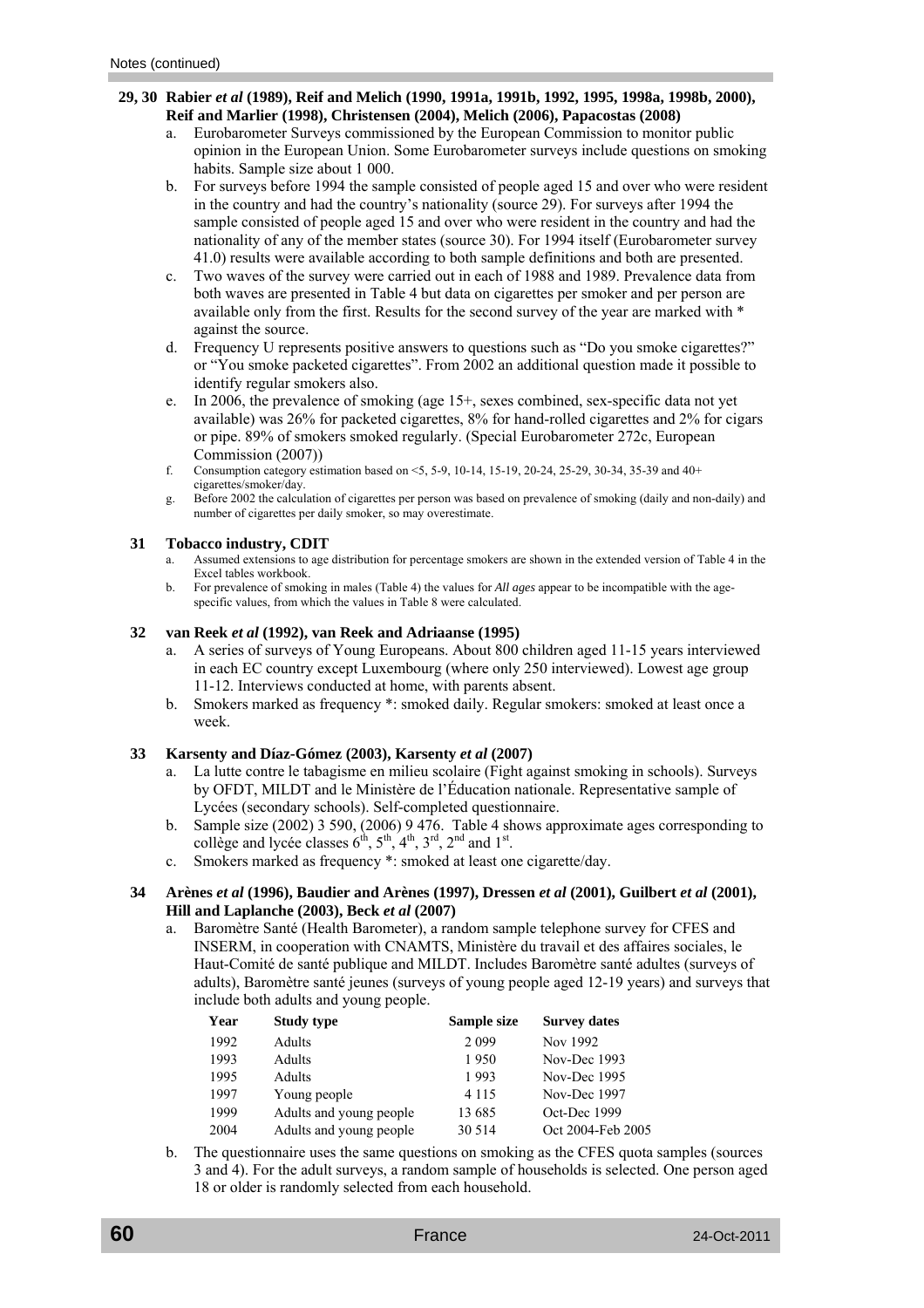- c. From 1999 survey results were weighted to correct for non-responses and household size. In 2004 the survey method was amended to include households on the "liste rouge" (exdirectory, unlisted) and those with no telephone land line but with a mobile phone (14% of households).
- d. Smokers marked as frequency \*: smoked daily. Regular smokers: (1992) smoked every day; (1993, 1997, 1999, 2004) smoked at least one cigarette a day; (1995) smoked at least one cigarette a day or tobacco in packets. Smokers: smoked, even if only occasionally.
- e. In Tables 5-7, consumption shown as product code A refers to smoking of all products expressed as cigarette equivalents at a rate of 1 pipe = 5 cigarettes; 1 cigar or cigarillo =  $2$ cigarettes. In 2004, cigarettes per smoker (Table 5) relate to all smokers rather than regular smokers.
- f. For 1999 Hill and Laplanche (2003) gives smoking prevalence for ages 18 and 19 separately:

| <b>Product, frequency</b>           | Prevalence of smoking $(\% )$ |        |        |        |  |
|-------------------------------------|-------------------------------|--------|--------|--------|--|
|                                     | Male                          |        |        | Female |  |
|                                     | age 18                        | age 19 | age 18 | age 19 |  |
| Cigarettes, daily                   | 39                            | 44     | 38     | 41     |  |
| All products, daily or occasionally | 43                            | 48     | 45     | 54     |  |

 g. In 1999 (according to Guilbert *et al* (2001)) pipe or cigar/cigarillo smoking was very rare among those aged 12-25 years (2.9% and 0.5% respectively). Among those aged 26-75, 4.9% smoked cigars/cigarillos and 1.2% smoked a pipe. Hand-rolled cigarettes were smoked by 5.8% of all subjects (ages 12-75 years, sexes combined). This proportion varied by age as follows:

| <b>Prevalence of smoking</b><br>hand-rolled cigarettes $(\% )$ |
|----------------------------------------------------------------|
| 0.7                                                            |
| 10.8                                                           |
| 11.1                                                           |
| 7.9                                                            |
| 6.3                                                            |
| 4.2                                                            |
| 2.6                                                            |
| 1.8                                                            |
|                                                                |

In 1999, product use among smokers (according to Hill and Laplanche (2003)) was:

| <b>Tobacco product</b>  | Proportion of smokers using the product $(\% )$ |                |              |                |
|-------------------------|-------------------------------------------------|----------------|--------------|----------------|
|                         | Ages 12-19                                      |                | Ages 18-75   |                |
|                         | <b>Males</b>                                    | <b>Females</b> | <b>Males</b> | <b>Females</b> |
| Manufactured cigarettes | 97                                              | 99             | 84           | 97             |
| Hand rolling tobacco    | 33                                              | 17             | 23           | 9              |
| Cigars/cigarillos       | 10                                              | 0              | 23           | 3              |
| Pipes                   |                                                 |                |              |                |

 In 1999 and 2004 (according to Beck *et al* (2007)), tobacco products were used by the following percentages of adult smokers:

| <b>Tobacco product</b>  | Proportion of smokers using the product $(\% )$ |      |  |
|-------------------------|-------------------------------------------------|------|--|
|                         | 1999                                            | 2004 |  |
| Manufactured cigarettes | 90.6                                            | 87.8 |  |
| Hand rolling tobacco    | 17.4                                            | 22.7 |  |
| Cigars/cigarillos       | 13.3                                            | 13.9 |  |
| Pipes                   | 3.2                                             | 2.5  |  |
| Chewing tobacco         |                                                 | 02   |  |

 h. In 1999, calculation of cigarettes per person based on prevalence of cigarette smoking (manufactured and handrolled) and cigarette equivalents (any product) per smoker per day and should be regarded with caution.

i. Consumption category estimation (adolescents, 1999) based on 1-5, 6-10, 11-15, 16-20 and 21+

cigarettes/smoker/day.

 j. Assumed extensions to age distribution for percentage smokers and for cigarettes/person/day are shown in the extended versions of Tables 4 and 6 respectively in the Excel tables workbook.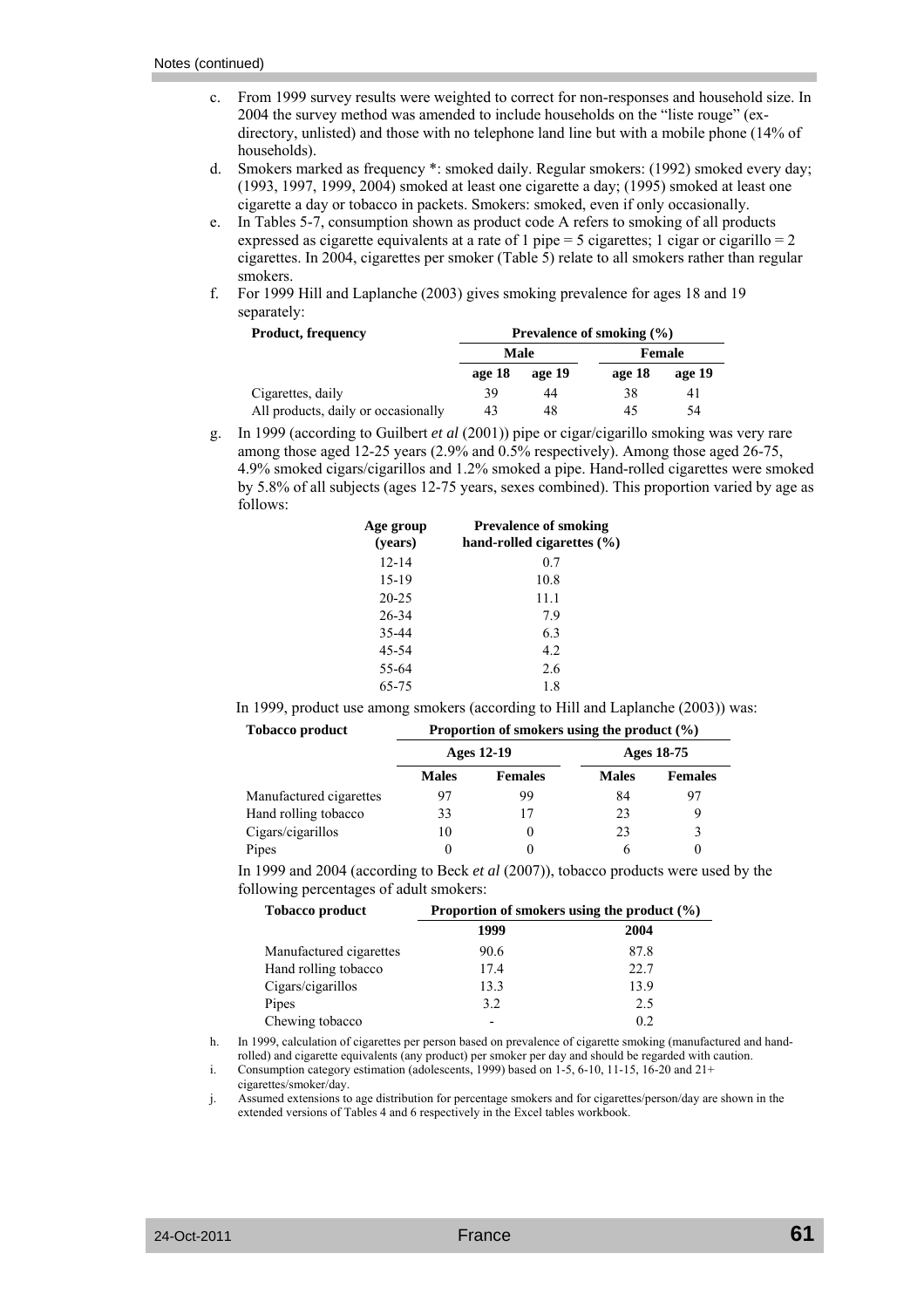#### **35 Beck** *et al* **(2003)**

- a. Enquête sur les représentations, opinions et perceptions sur les psychotropes (EROPP) 2002: a telephone survey of opinions on drugs carried out by SOFRES. Quota sample, age range 15-75. Sample size 2 009.
- b. Although reported as EROPP 2002, the survey was carried out during November and December 2001.
- c. Assumed extensions to age distribution for percentage smokers are shown in the extended version of Table 4 in the Excel tables workbook.

### **36 King and Coles (1992), King** *et al* **(1996), Currie** *et al* **(2000, 2004, 2008)**

a. Part of the HBSC (Health Behaviour in School-Aged Children) Study, a collaborative crossnational research study organised by the WHO. In 1994 and 1998, conducted in Nancy-Metz in Lorraine and Toulouse in Midi-Pyrénées. National survey for later years. School classes or schools were randomly selected, targeting age groups 11 (not presented here), 13 and 15. Questionnaires self-completed in class.

| Year | Target age | Mean age | Sample size |
|------|------------|----------|-------------|
| 1994 | 13         | 13.5     | 1 2 8 3     |
|      | 15         | 15.5     | 1 260       |
| 1998 | 13         | 13.6     | 1421        |
|      | 15         | 15.6     | 1 2 4 5     |
| 2002 | 13         | 13.1     | 2 9 0 0     |
|      | 15         | 15.1     | 2614        |
| 2006 | 13         | 13.6     | 2426        |
|      | 15         | 15.6     | 2 2 2 2     |

- b. Regular smokers: smoked once a week or more. Smokers marked as frequency \*: smoked daily.
- c. Number of cigarettes per smoker per day (Table 5, 1998 only) is derived from the median number smoked per week.

#### **37 Choquet and Ledoux (1994)**

- a. Santé de l'adolescent (National Adolescent Health Survey) by INSERM in 1993. Representative national sample of those attending public secondary school aged 11-19. Selfcompleted questionnaire. Sample size 12 391, participation rate approximately 92%.
- b. Considered comparable with the ESPAD surveys (source 38) (Choquet *et al* (2004)).
- c. Smokers marked as frequency \*: smoked daily.
- d. Lowest age group includes 11 year olds.
- e. Consumption category estimation based on 2 categories, 1-9 and 10+ cigarettes/smoker/day, and the resulting figures should be regarded with caution.
- **38 Hibell** *et al* **(2000, 2004), Choquet** *et al* **(2000, 2002, 2004), Andersson** *et al* **(2007), Legleye** *et al* **(2009)** 
	- a. ESPAD surveys (European School Survey Project on Alcohol and Other Drugs) carried out every 4 years. Conducted in France since 1999 under the "Santé de l'adolescent" programme by INSERM, OFDT and the Minister for Education. Anonymous questionnaire completed by the pupil, in class. A doctor or nurse was present, but discouraged from walking round the classroom.

| Year | Sample size |           | Response rate $(\% )$ |
|------|-------------|-----------|-----------------------|
|      | Age 12-19   | Age 15-16 |                       |
| 1999 | 11 870      | 2 2 8 4   | 84                    |
| 2003 | 16833       | 2 1 1 9   | 78                    |
| 2007 |             | 2807      | >90                   |

- b. France was not involved in the 1995 survey, but the INSERM survey of 1993 (source 37) is considered comparable with the ESPAD surveys (Choquet *et al* (2004)). Although the international ESPAD surveys consider pupils aged 15-16 at the time of the survey (and, for some countries, pupils aged 17-18), the surveys carried out in France included a wider age range: students aged 12-19 years. Results are presented for ages 15-16 and 17-18 (for comparison with other countries) and also for the wider age range where available.
- c. A large proportion of young people in France stay in education (e.g. in 2003: 98% at ages 13-15, 92% at age 16, 82% at age 17 and 75% at age 18) so the survey can be considered representative of young people in France, especially in the younger age groups. However,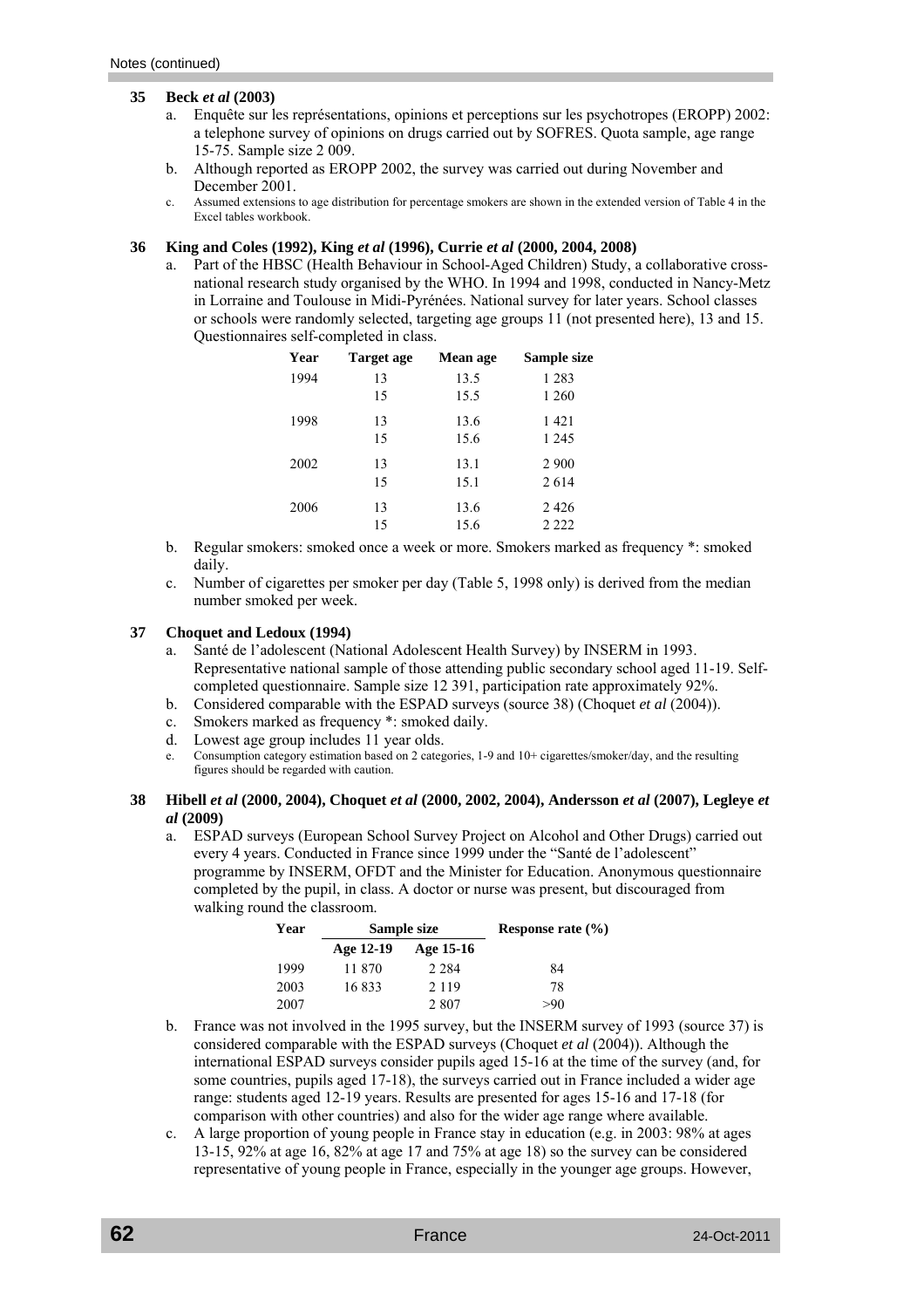students who are often absent are under-represented and these students have a higher prevalence of smoking than other students (Choquet *et al* (2004)).

- d. Smokers marked as frequency \*: smoked 1 or more cigarettes per day in the last 30 days. All smokers: smoked in the last 30 days.
- e. The *All ages* values refer to ages 14-19; age-specific data are not available for the age groups marked \*.
- f. Consumption category estimation based on 1-5, 6-10, 11-20, 21+ cigarettes/smoker/day.

#### **39 Beck** *et al* **(2000, 2002, 2004, 2005, 2006), Beck and Legleye (2003), Legleye** *et al* **(2007)**

- a. ESCAPAD surveys (Enquête sur la Santé et les Comportements lors de l'Appel de Préparation  $\dot{A}$  la Défense – inquiry into health and behaviours during the call to preparation for defence). Since the end of national service in 1996, each young person with French nationality (including those resident in the DOM) has been obliged to attend a "journée d'appel de préparation à la défense" (JAPD – day of preparation for defence). The certificate issued at the end of the day is required in order to sit public exams or to apply for a driving licence. Completing this survey is included as one of the activities of the day. Thus, unlike most surveys of young people, this survey includes those who are not in education. Young people with severe illness or handicap are not required to attend (approximately 1-2%). Non-nationals are not included (approximately 4% of the population in this age group). Selfcompleted questionnaire.
- b. Survey details:

| Year | <b>Sample</b><br>size | <b>Response</b><br>rate $(\%)^*$ | <b>Regions reported</b>           | Age group<br>reported (yrs) |
|------|-----------------------|----------------------------------|-----------------------------------|-----------------------------|
| 2000 | 13 957                | 96                               | Metropolitan France               | 17-19                       |
| 2001 | 12 5 12               | 97                               | Metropolitan France <sup>†</sup>  | 18                          |
| 2002 | 16 5 5 2              | 97                               | Metropolitan France <sup>†</sup>  | $17-19$                     |
| 2003 | 15 069                | 98                               | Metropolitan France <sup>†‡</sup> | $17 - 18$                   |
| 2005 | 29 3 9 3              | 92                               | Metropolitan France               |                             |

Response among those attending the day.

† 1920 - 1920 - 1920 - 1920 - 1920 - 1920 - 1920 - 1920 - 1920 - 1920 - 1920 - 1920 - 1920 - 1920 - 1920 - 1920<br>Die geskiedenische Statistiker († 1920 - 1920 - 1920 - 1920 - 1920 - 1920 - 1920 - 1920 - 1920 - 1920 - 1920 Prevalence of smoking in the DOM reported separately – see note c below.

- ‡ († 1955)<br>⊅ († 1956) Prevalence of smoking in the TOM reported separately – see note c below.
	- c. Results quoted in the main tables are for metropolitan France only. Prevalence of smoking in the DOM-TOM was as follows:

| Year | Age group | <b>Region</b>    | Daily smoking $(\% )$ |                |
|------|-----------|------------------|-----------------------|----------------|
|      |           |                  | <b>Males</b>          | <b>Females</b> |
| 2001 | $17 - 18$ | Réunion          | 19                    | 19             |
|      |           | Guadeloupe       | 13                    | 9              |
|      |           | Martinique       | 10                    | 12             |
| 2002 | $17 - 19$ | Réunion          | 24                    | 12             |
|      |           | Guadeloupe       | 16                    | 9              |
|      |           | Martinique       | 12                    | 10             |
| 2003 | $17 - 18$ | Réunion          | 28.5                  | 23.8           |
|      |           | Guadeloupe       | 13.2                  | 9.4            |
|      |           | Martinique       | 14.8                  | 9.3            |
|      |           | New Caledonia    | 35.3                  | 42.5           |
|      |           | French Polynesia | 31.4                  | 41.0           |

- d. Smokers marked as frequency \*: smoked daily in the last 30 days. All smokers: smoked in the last 30 days.
- e. Consumption category estimation based on 1-5, 6-10, 11-20, 20+ (assumed 21+) cigarettes/smoker/day.

#### **40 Hill and Laplanche (2003)**

- a. Survey of young people aged 15-24 for SEITA. Random sample, size 6 317.
- b. Smokers marked as frequency \*: smoked at least one cigarette/day.
- c. Tobacco products smoked (multiple products used by some): Boys: manufactured cigarettes (99%), hand-rolled cigarettes (6%), cigarillos (25%), cigars (6%), pipe  $(31\%)$ ;
- Girls: manufactured cigarettes  $(100\%)$ , pipe  $(2\%)$ .<br>
Consumption category estimation based on 1-4–5-9–10–11-19
- Consumption category estimation based on  $1-4$ ,  $5-9$ ,  $10$ ,  $11-19$  and  $20+$  cigarettes/smoker/day.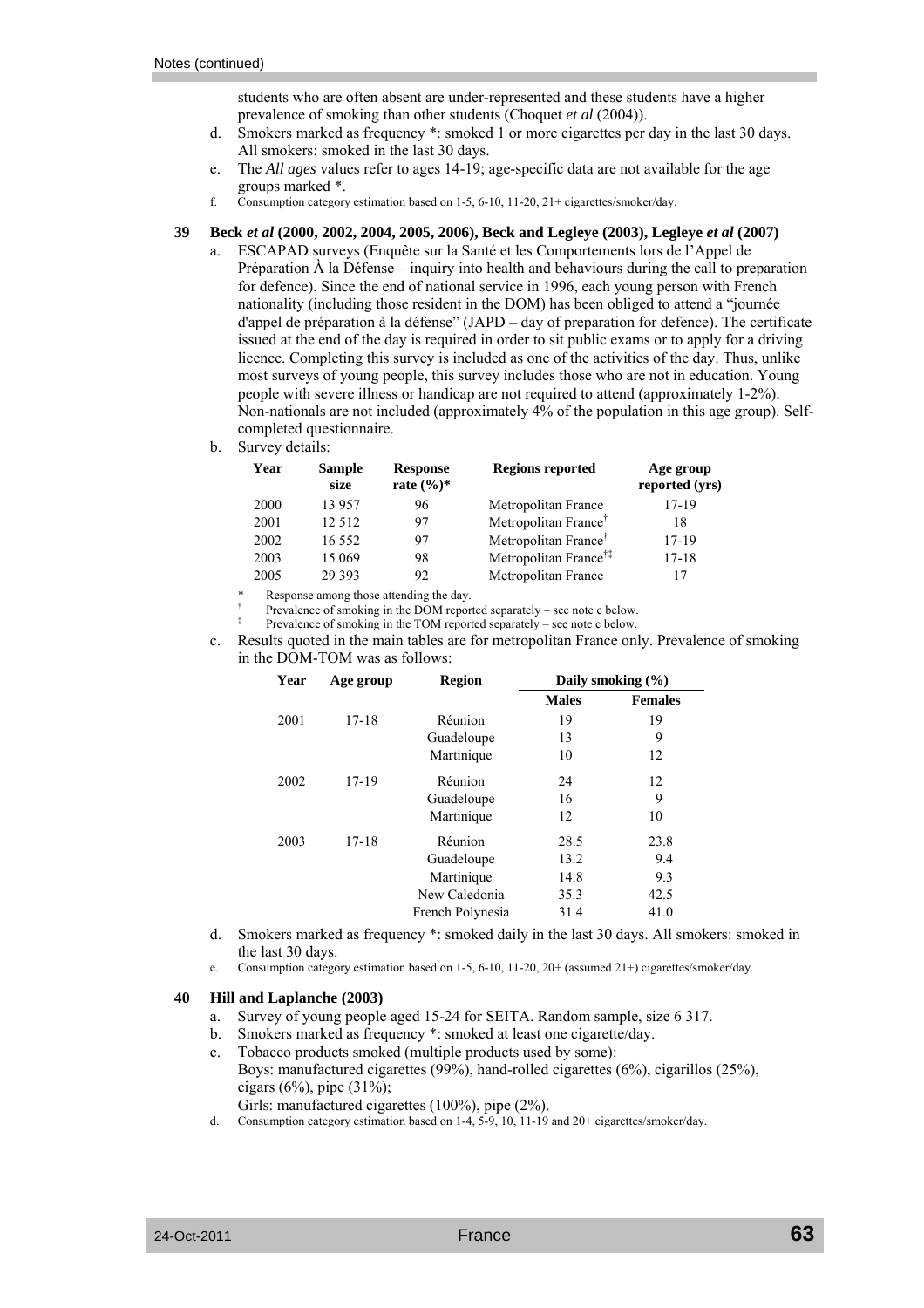## *Abbreviations and acronyms*

| <b>BVA</b>                | A survey organisation.                                                             |
|---------------------------|------------------------------------------------------------------------------------|
| <b>CDIT</b>               | Centre de Documentation et d'Information sur le Tabac                              |
| <b>CFES</b>               | le Comité français d'éducation pour la santé                                       |
| <b>CNAMTS</b>             | Caisse Nationale d'Assurance Maladie des Travailleurs Salariés                     |
| <b>CNCT</b>               | Comité National Contre le Tabagisme, Paris                                         |
| <b>Continental France</b> | The part of France in mainland Europe (excludes Corsica and DOM-TOM).              |
| <b>CREDES</b>             | Centre de recherche d'étude et de documentation en économie de la santé            |
| <b>CREDOC</b>             | Centre de recherche pour l'étude et l'observation des conditions de vie            |
| Département               | An administrative region of France. France consists of 96 départements.            |
| <b>DOM</b>                | "Départements d'outre-mer", the overseas départements of France: Réunion,          |
|                           | French Guiana, Martinique and Guadeloupe.                                          |
| DOM-TOM                   | "Départements et territoires d'outre mer"; DOM plus other overseas territories     |
|                           | such as New Caledonia and French Polynesia.                                        |
| <b>ETMAR</b>              | A survey organisation.                                                             |
| <b>IDEM</b>               | Institut Développement—Études—Marketing. A survey organisation.                    |
| <b>IFOP</b>               | A survey organisation.                                                             |
| <b>INSEE</b>              | Institut National de la Statistique et des Études Économiques                      |
| <b>INSERM</b>             | Institut national de la santé et de la recherche médicale.                         |
| <b>IOD</b>                | Institut d'Observation et de Décision. A survey organisation.                      |
| <b>IPSOS</b>              | A survey organisation.                                                             |
| <b>IRDES</b>              | Institut de recherche et documentation en économie de la santé                     |
| Metropolitan France       | The part of France that is in Europe (includes Corsica but excludes DOM-TOM).      |
| <b>MILDT</b>              | Mission interministérielle de lutte contre les drogues et les toxicomanies.        |
| MV2 conseil               | A survey organisation.                                                             |
| <b>OFDT</b>               | Observatoire français des drogues et des toxicomanies.                             |
| <b>ONSER</b>              | A survey organisation.                                                             |
| <b>SEITA</b>              | Société nationale d'exploitation industrielle des tabacs et allumettes. Until 1976 |
|                           | this was the monopoly for manufacture and supply of tobacco products in France.    |
|                           | In 1976 it lost the monopoly on supply of tobacco but retained the monopoly on     |
|                           | manufacture. Privatised in 1995. In 1999 SEITA merged with Tabacalera to           |
|                           | become Altadis. In 2008 Altadis was acquired by Imperial Tobacco.                  |
| Sema-Sofres               | A survey organisation.                                                             |
| <b>SESI</b>               | Service des Statistiques des Etudes et des Systemes d'Information                  |
| <b>SOFRES</b>             | A survey organisation.                                                             |
|                           |                                                                                    |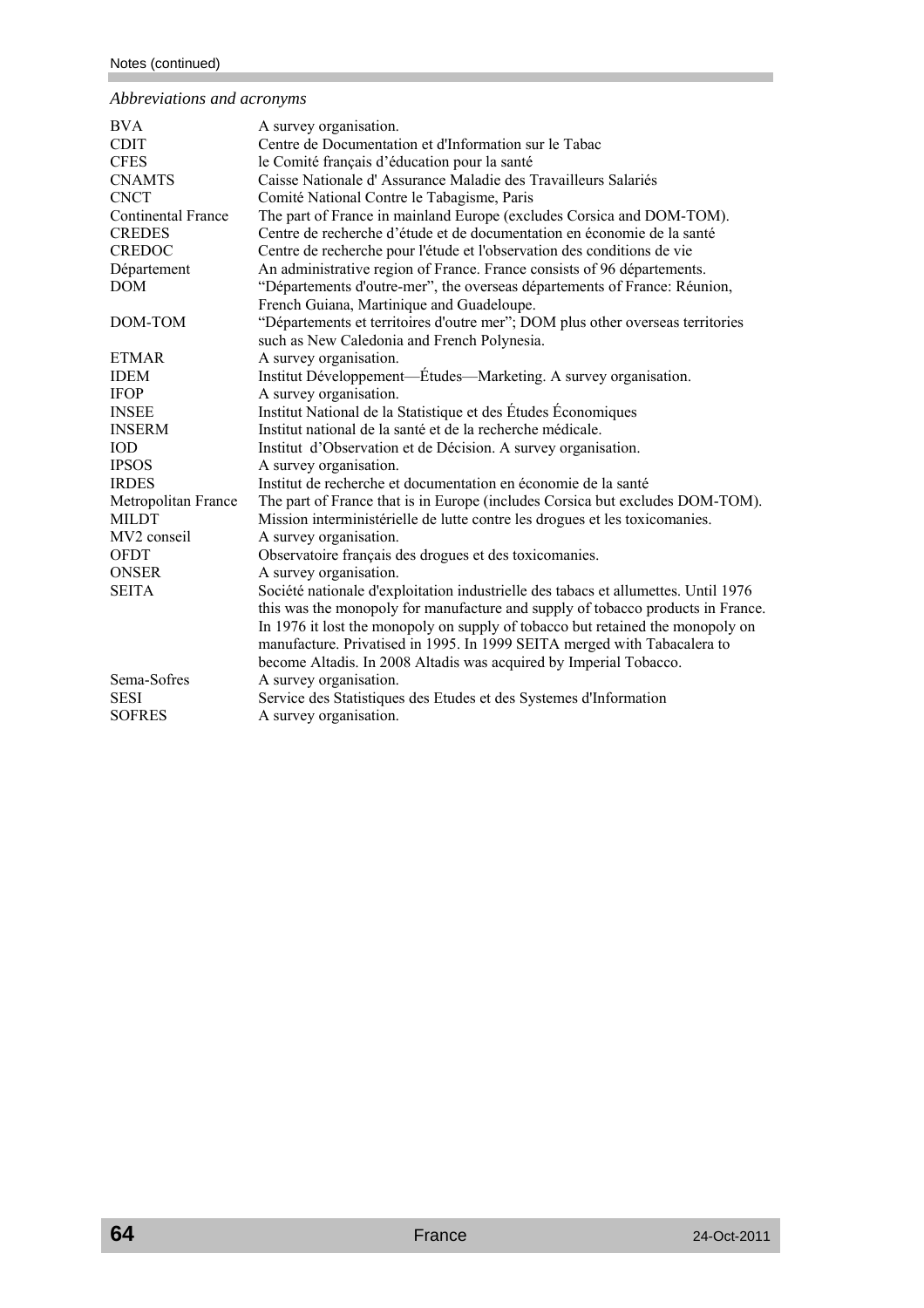- Allonier C., Dourgnon P. and Rochereau T. (2006). *Santé, soins et la protection sociale en 2004: enquête santé et protection sociale (ESPS)*. IRDES (Institut de recherche et documentation en économie de la santé), Paris. Biblio no. 1621. http://www.irdes.fr/Publications/Rapports2006/rap1621.pdf.
- Allonier C., Dourgnon P. and Rochereau T. (2008). *Enquête sur la santé et la protection sociale 2006*. IRDES (Institut de recherche et documentation en économie de la santé), Paris. Biblio no. 1701. http://www.irdes.fr/Publications/Rapports2008/rap1701.pdf.
- Andersson B., Hibell B., Beck F., Choquet M., *et al* (2007). *Alcohol and drug use among European 17-18 year old students: data from the ESPAD project*. The Swedish Council for Information on Alcohol and Other Drugs (CAN) and Council of Europe, Co-operation Group to Combat Drug Abuse and Illicit Trafficking in Drugs (Pompidou Group). http://www.espad.org/documents/Espad/ESPAD\_reports/17\_18\_Year\_Old\_Students\_Full\_Report. pdf.
- Arènes J., Grizeau D., Baudier F., Chan-Chee C., *et al* (1996). *Evolution des comportements de santé des médecins généralistes en matière de tabagisme de 1992 à 1994. (Changes in smoking habits in general practitioners 1992-94)*. Bulletin épidémiologique hebdomadaire No 19. http://www.invs.sante.fr/BEh/1996/9619/beh\_19\_1996.pdf.
- ASPECT (Analysis of the Science and Policy for European Control of Tobacco) Consortium (2004). *Tobacco or health in the European Union. Past, present and future*. European Commission. http://europa.eu.int/comm/health/ph\_determinants/life\_style/Tobacco/Documents/tobacco\_fr\_en.p df.
- Auvray L., Doussin A. and Le Fur P. (2003). *Santé, soins et protection sociale en 2002: Enquête sur la santé et la protection sociale, France 2002*. CREDES (Centre de recherche d'étude et de documentation en économie de la santé), Paris. Biblio no. 1509. http://www.irdes.fr/Publications/Rapports2003/rap1509.pdf.
- Baudier F. and Arènes J. (1997). *Baromètre santé adultes 95/96*. Éditions CFES, Paris. (Collections Baromètres.) http://www.inpes.sante.fr.
- Beck F., Guilbert P. and Gautier A. (2007). *Baromètre santé 2005: attitudes et comportements da santé*. INPES, Saint-Denis. http://www.inpes.sante.fr/Barometres/BS2005/pdf/BS2005\_Methodologie.pdf;http://www.inpes.sa nte.fr/Barometres/BS2005/pdf/BS2005\_Tabac.pdf;http://www.inpes.sante.fr/Barometres/BS2005/ pdf/BS2005\_Questionnaire.pdf.
- Beck F. and Legleye S. (2003). *Drogues et adolescence: usages de drogues et contextes d'usage entre 17 et 19 ans, évolutions récentes - ESCAPAD 2002*. Observatoire français des drogues et des toxicomanies. http://www.ofdt.fr/BDD/publications/docs/epfxfbja.pdf.
- Beck F., Legleye S. and Peretti-Watel P. (2000). *Regards sur la fin de l'adolescence: consommations de produits psychoactifs dans l'enquête ESCAPAD 2000*. Observatoire français des drogues et des toxicomanies. http://www.ofdt.fr/BDD/publications/docs/escapad00.pdf.
- Beck F., Legleye S. and Peretti-Watel P. (2002). *Santé, mode de vie et usages de drogues à 18 ans: ESCAPAD 2001*. Observatoire français des drogues et des toxicomanies. http://www.ofdt.fr/BDD/publications/docs/epfxfbi6.pdf.
- Beck F., Legleye S. and Peretti-Watel P. (2003). *Penser les drogues: perceptions des produits et des politiques publiques. Enquête sur les représentations, opinions et perceptions sur les psychotropes (EROPP) 2002*. OFDT, Paris. http://www.ofdt.fr/BDD/publications/docs/epfxfbj1.pdf.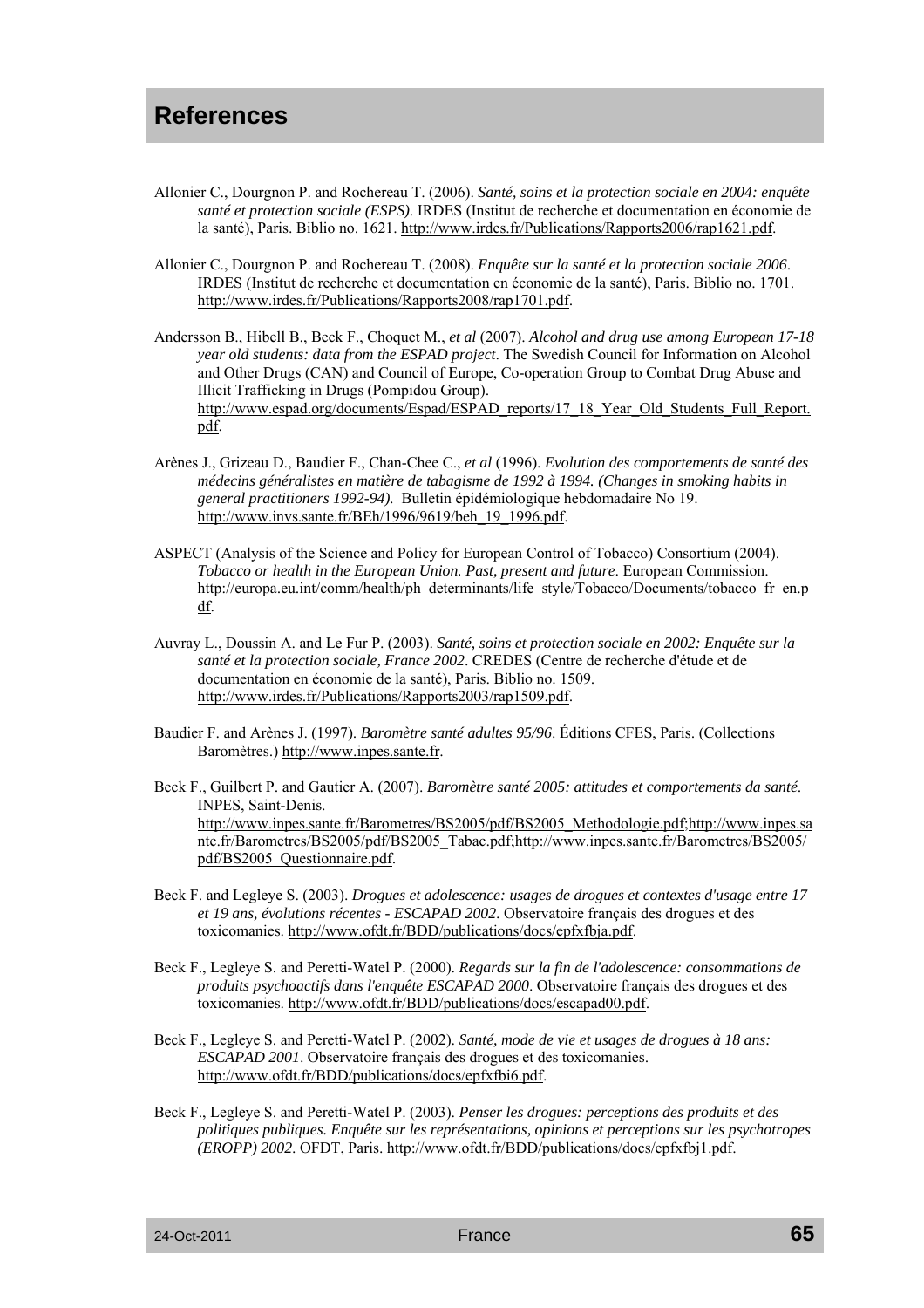- Beck F., Legleye S. and Spilka S. (2004). *Drogues à l'adolescence. Niveaux et contextes d'usage de cannabis, alcool, tabac et autres drogues à 17-18 ans en France -ESCAPAD 2003-*. (Enquêtes en population générale.) http://www.ofdt.fr/BDD/publications/docs/escap03db.pdf;http://www.ofdt.fr/BDD/publications/do cs/epfxfbka.pdf.
- Beck F., Legleye S. and Spilka S. (2005). *Baisse du tabagisme parmi les adolescents: principaux résultats de l'enquête Escapad, France, 2003*. Bulletin épidémiologique hebdomadaire No 21-22. http://mvst.free.fr/InVSBEH2005.pdf.
- Beck F., Legleye S. and Spilka S. (2006). *Les droques à 17 ans: évolutions, contextes d'usages et prises de risque*. OFDT. Tendances No 49. http://www.ofdt.fr/BDD/publications/docs/eftxfbm9.pdf.
- Ben Lakhdar C. (2005). *Contrebande et ventes de tabac 1999-2004*. OFDT. Tendances No 44. http://www.ofdt.fr/BDD/publications/docs/eftxcblb.pdf;http://www.ofdt.fr/BDD/publications/docs/ eftacblb.pdf.
- Ben Lakhdar C. (2006). *Actualisation du Tendances no. 44: contrebande et ventes de tabac 1999-2004*. OFDT. http://www.ofdt.fr/BDD/publications/docs/tend44b.pdf.
- Ben Lakhdar C. (2008). Quantitative and qualitative estimates of cross-border tobacco shopping and tobacco smuggling in France. *Tob Control,* **17**, 12-6.
- Bernard J.-G., Nauroy J., Bizeau J.M. and Bernard J.-J. (1980). Le tabagisme du jeune Français et le service militaire. (Tobacco addiction of the young French male and his military service). *Rev Epidemiol Sante Publique,* **28**, 413-21.
- Bernard J.G. and Boyer G. (1976). Etude épidémiologique du tabagisme de l'adulte jeune en France. (Epidemiological study of tobacco smoking among young men in France). *Bull World Health Organ,* **53**, 75-81.
- Besson D. (2006, Décembre (accessed November 2008)). *Consommation de tabac: la baisse s'est accentuée depuis 2003*. INSEE, Paris. INSEE Première No 1110. http://www.insee.fr/fr/ffc/ipweb/ip1110/ip1110.pdf.
- Bocagnano A., Dumesnil S., Frérot L., Le Fur P. and Sermet C. (1999a). *Santé, soins et protection sociale en 1998: Enquête sur la santé et la protection sociale, France 1998*. CREDES, Paris. Biblio no 1282. http://www.irdes.fr/Publications/Rapports1999/rap1282.pdf.
- Bocagnano A., Dumesnil S., Frérot L., Le Fur P. and Sermet C. (1999b). *Santé, soins et protection sociale en 1998: Enquête sur la santé et la protection sociale, France 1998: Annexes*. CREDES, Paris. Biblio no 1282 bis. http://www.irdes.fr/Publications/Rapports1999/ann1282bis.pdf.
- Centre de Documentation et d'Information sur le Tabac [Personal communication to Hamling J. S.] 1998.
- Centre de Documentation et Information sur le Tabac (1998). Le tabac en France en 1997. *Tabac News,* **19**, 1-14.
- Chicou F.-J. (1978). La prévention du tabagisme chez les jeunes français. (Prevention of smoking among the young in France). *Rev Prat,* **28**, 1423-8.
- Choquet M., Beck F., Hassler C., Spilka S., Morin D. and Legleye S. (2004). *Les substances psychoactives chez les collégiens et lycéens: consommations en 2003 et évolutions depuis dix ans*. OFDT. Tendances No 35. http://www.ofdt.fr/BDD/publications/docs/eftxmck3.pdf.
- Choquet M. and Ledoux S. (1994). *Adolescents: enquête nationale*. INSERM, Paris. Analyses et prospective (U169).
- Choquet M., Ledoux S. and Hassler C. (2002). *Alcool, tabac, cannabis et autres drogues illicites parmi*  les élèves de collège et de lycée: ESPAD 99 France European School Survey Project on Alcohol *and other Drugs. Tome I*. OFDT. http://www.ofdt.fr/BDD/publications/docs/espad991.pdf.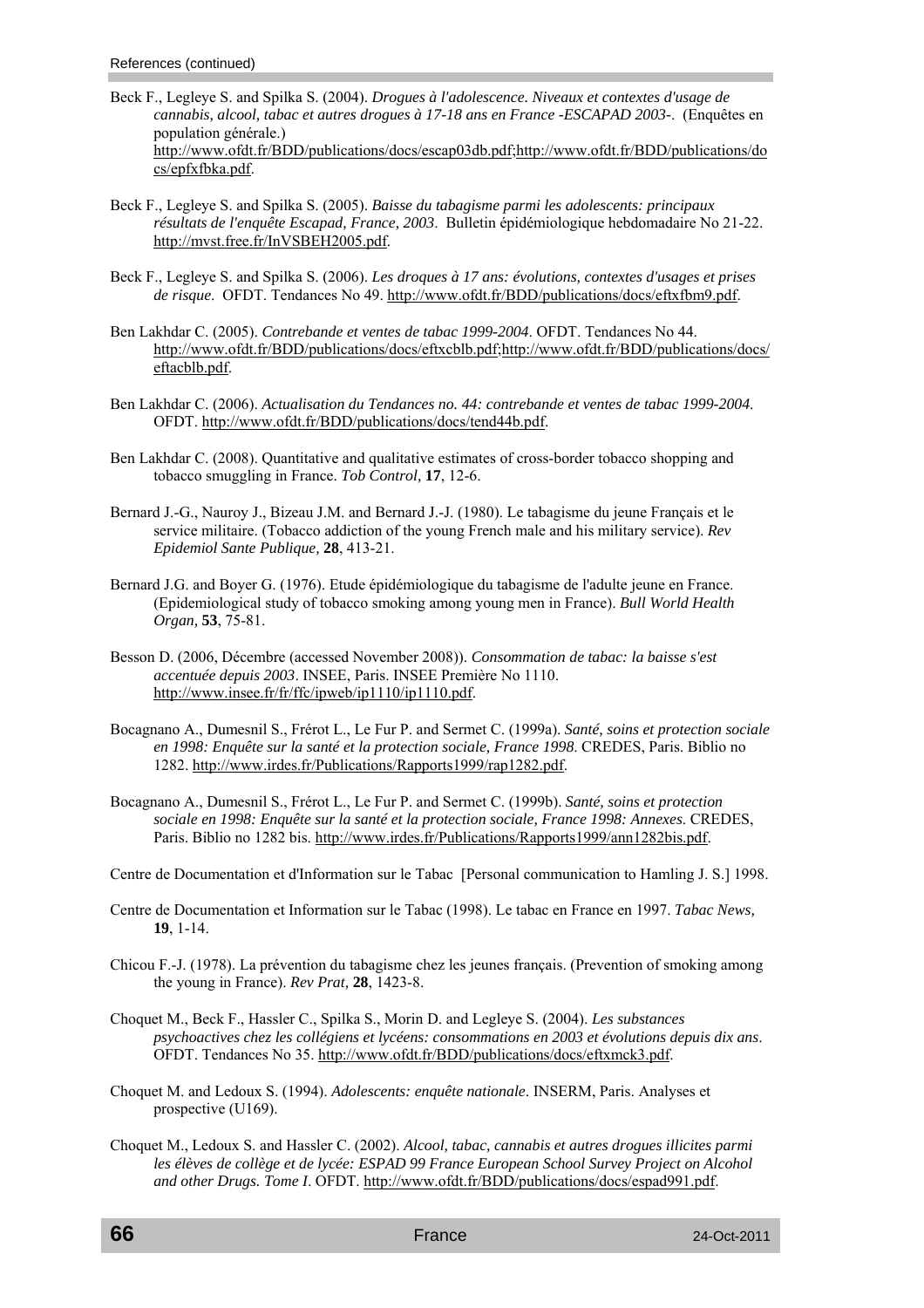- Choquet M., Ledoux S., Hassler C., Beck F. and Peretti-Watel P. (2000). *Consommation de substances psychoactives chez les 14-18 ans scolarisés: premiers résultats de l'enquête Espad 1999, évolution 1993-1999*. Tendances No 6 (Suppl). http://ifr69.vjf.inserm.fr/~ado472/INTRODUCTION/files/Tend6\_supl.pdf.
- Christensen T. (2004). *Euro-barometer 58.2: Health and developing countries, October-December 2002 [Computer file]*. Inter-university Consortium for Political and Social Research, Ann Arbor, Michigan. http://www.data-archive.ac.uk/findingData/snDescription.asp?sn=4810.
- Comité National contre le Tabagisme (1982). La consommation de tabac chez les travailleurs. *Tabac et Sante,* **(45)**, 15.
- Cooreman J., Burghard G. and Perdrizet S. (1978). L'adolescent et le tabagisme. Responsabilité des parents et des professeurs. Résultats d'une campagne de sensibilisation (Teenagers and tobacco consumption. The responsibility of parents and teachers. Results of a sensitizing campaign). *J Med Strasb,* **9**, 483-8.
- Cooreman J., Neukirch F. and Perdrizet S. (1985). Le tabagisme et les adolescentes scolarisées. *Med Hyg,* **43**, 3381-4.
- Cooreman J., Perdrizet S. and Burghard G. (1982a). La lutte anti-tabagique à l'école primaire. (The results of educational anti-smoking measures at the primary school level). *Arch Fr Pediatr,* **39**, 113-7.
- Cooreman J., Perdrizet S., Metz-Marcy G., Welsch M. and Burghard G. (1979). Un auto-questionnaire appliqué à 30 000 adolescents. Evaluation de ce mode de recueil des données. (A self-administered questionnaire applied to 30,000 teen-agers. Assessment of this method of data collection). *Rev Epidemiol Sante Publique,* **27**, 301-5.
- Cooreman J., Redon S. and Perdrizet S. (1982b). Etiologie de la toux chronique des lycéens de l'agglomération bordelaise: methodologie de l'enquête et résultats préliminaires. *Bull Int Union Tuberc,* **57**, 272-9. §
- Copé J.-F. (2007). *Resultats 2006, La douane: "Agir pour protéger". Conférence de presse de Jean-François Copé*. Direction générale des douanes et droits directs. http://www.douane.gouv.fr/data/file/4494.pdf.
- Coresta task force on roll-your-own (fine cut) tobacco (1999). *Report of the CORESTA task force on rollyour-own (fine cut) tobacco*. Special CORESTA Bulletin 1999-2. http://www.coresta.org/.
- Costes J.-M. and Palle C. (1999). *Drogues et toxicomanies indicateurs et tendances 1999 (Drugs and drug addictions: indicators and trends 1999)*. OFDT. http://www.ofdt.fr/BDD/publications/docs/dt99.pdf;http://www.ofdt.fr/BDD/publications/docs/epa xjcf1.pdf.
- Currie C., Hurrelmann K., Settertobulte W., Smith R. and Todd J. (eds) (2000). *Health and health behaviour among young people: Health behaviour in school-aged children: a WHO cross-national study (HBSC) international report*. World Health Organization. (WHO Policy Series: Health policy for children and adolescents, issue 1.) www.hbsc.org/downloads/Int\_Report\_00.pdf.
- Currie C., Roberts C., Morgan A., Smith R., Settertobulte W., Samdal O. and Barnekow Rasmussen V. (eds) (2004). *Young people's health in context. Health behaviour in school-aged children (HBSC) study: international report from the 2001/2002 survey*. World Health Organization. Health policy for children and adolescents, No. 4. http://www.euro.who.int/Document/e82923.pdf.
- Currie C., Gabhainn S.N., Godeau E., Roberts C., Smith R., Currie D., Picket W., Richter M., Morgan A. and Barnekow V. (eds) (2008). *Inequalities in young people's health. Health behaviour in schoolaged children: international report from the 2005/2006 survey*. World Health Organization. Health policy for children and adolescents, No. 5. http://www.euro.who.int/Document/E91416.pdf.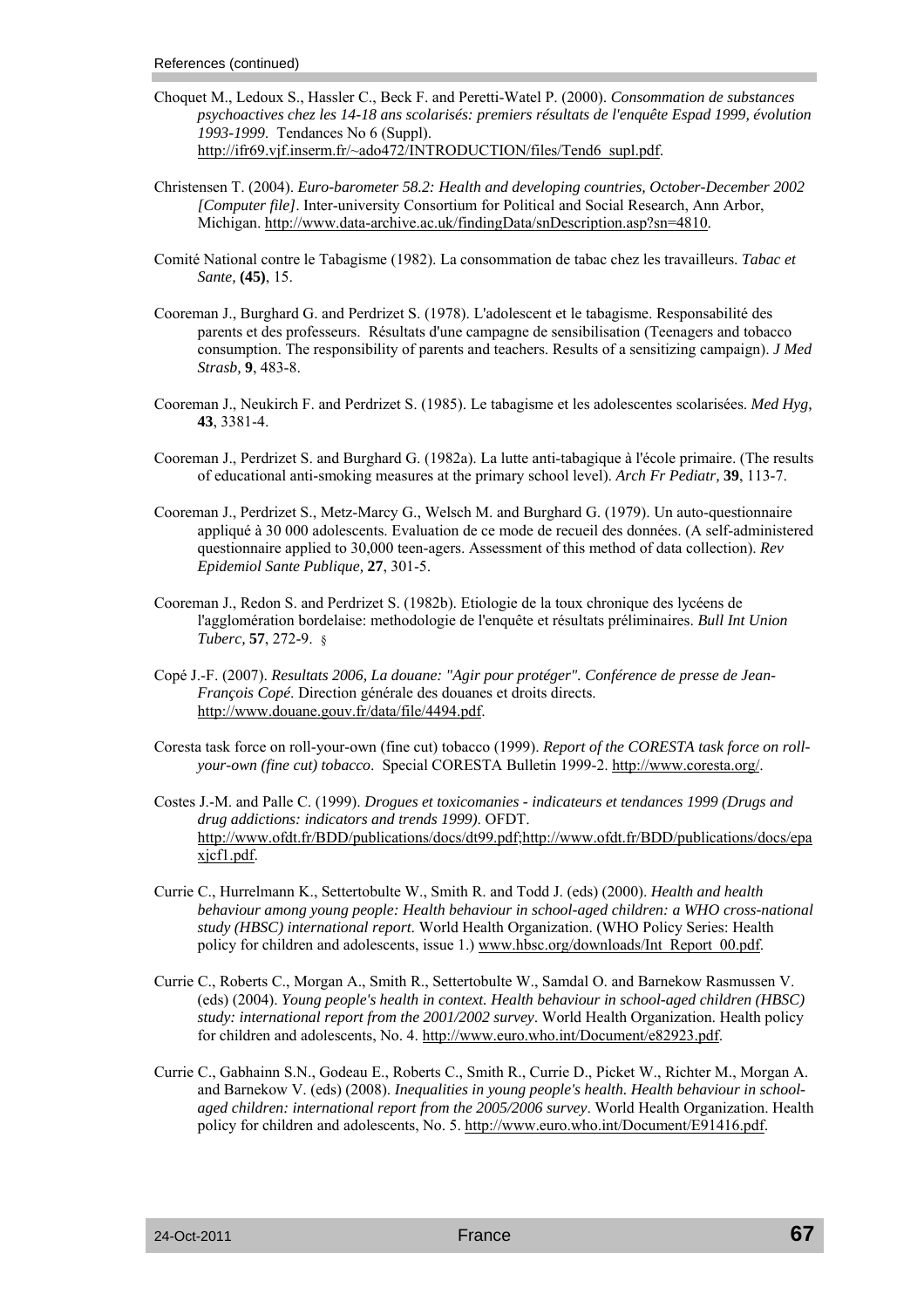- Davidson F. and Choquet M. (1980). *Les jeunes et les drogues permises et interdites. Les lycéens, le tabac, l'alcool, les médicaments psychotropes et les drogues illicites. Genèse et évolution de la toxicomanie*. INSERM, Paris.
- Davidson F., Choquet M. and Depagne M. (1973). La connaissance et l'usage par les jeunes de produits ayant une affinité psychotrope. Résultats d'une enquête auprès des lycéens. (Results of a survey carried out in secondary schools on the pupils' knowledge and use of psychotropic substances). *Rev Epidemiol Med Soc Sante Publique,* **21**, 23-49.
- Dressen C., Guilbert P. and Oddoux K. (2001). *Health barometers in France 95/99: key findings*. Comité français d'éducation pour la santé (CFES), Vanves. http://www.inpes.sante.fr/CFESBases/catalogue/pdf/472.pdf.
- Dymond H.F. (1996). A survey of roll-your-own tobacco use and practice and considerations for the analysis of smoking articles made from it. *Tobacco Science,* **40**, 82-6.
- European Commission (2007). *Attitudes of Europeans towards tobacco. Special Eurobarometer 272c/Wave 66.2*. http://ec.europa.eu/public\_opinion/archives/ebs/ebs\_272c\_en.pdf.
- Fréour P., Coudray P. and Fontan M.E.C. (1969). La consommation de tabac. Contribution à son étude en France sur un groupe d'adultes des deux sexes. *Bull Inst Natl Sante Rech Med,* **24**, 1151-83.
- Grizeau D., Baudier F. and Allemand H. (1997). Opinions et comportements des adolescents français face au tabac en 1995. (Opinions and behaviour of French adolescents confronted with tobacco in 1995). *Arch Pediatr,* **4**, 1079-86.
- Guilbert P., Baudier F. and Arwidson P. (1999). Comparaison de 2 modalités d'enquête sur les comportements et attitudes au sujet de l'alcool, du tabac et des drogues illégales (Comparison of two types of KABP surveys on alcohol, tobacco and illegal drugs). *Rev Epidemiol Sante Publique,* **47**, 129-38.
- Guilbert P., Baudier F. and Gautier A. (2001). *Baromètre santé 2000.* INPES, Vanves. http://www.inpes.sante.fr/Barometres/Baro2000/pdf/questionnaireb2k.pdf;http://www.inpes.sante.f r/Barometres/Baro2000/pdf/tabac.pdf.
- Harkin A.M., Anderson P. and Goos C. (1997). *Smoking, drinking and drug taking in the European Region*. Alcohol, Drugs and Tobacco Programme, WHO Regional Office for Europe, Copenhagen.
- Hibell B., Andersson B., Ahlström S., Balakireva O., *et al* (2000). *The 1999 ESPAD report. Alcohol and other drug use among students in 30 European countries*. The Swedish Council for Information on Alcohol and Other Drugs (CAN) and Council of Europe, Co-operation Group to Combat Drug Abuse and Illicit Trafficking in Drugs (Pompidou Group). http://www.espad.org/documents/Espad/ESPAD\_reports/The\_1999\_ESPAD\_report.pdf.
- Hibell B., Andersson B., Bjarnason T., Ahlstrom S., *et al* (2004). *The ESPAD report 2003. Alcohol and other drug use among students in 35 european countries*. The Swedish Council for Information on Alcohol and Other Drugs (CAN) and Council of Europe, Co-operation Group to Combat Drug Abuse and Illicit Trafficking in Drugs (Pompidou Group), Stockholm. Sweden. http://www.espad.org/documents/Espad/ESPAD\_reports/The\_2003\_ESPAD\_report.pdf.
- Hill C. (Institut Gustave-Roussy) *Re: Tobacco situation in France* [Personal communication to Forey B. A.] 1990, 7 November.
- Hill C. and Flamant R. (1985). Une cause d'épidémie majeure: l'augmentation de la consommation de tabac en France. (A major cause of epidemic: the tobacco consumption increase in France). *Rev Epidemiol Sante Publique,* **33**, 387-95.
- Hill C. and Laplanche A. (2003). *Le tabac en France: les vrais chiffres*. La documentation française, Paris. http://www.igr.fr/doc/cancer/pdf/prevention/tabacvraichiffres.pdf.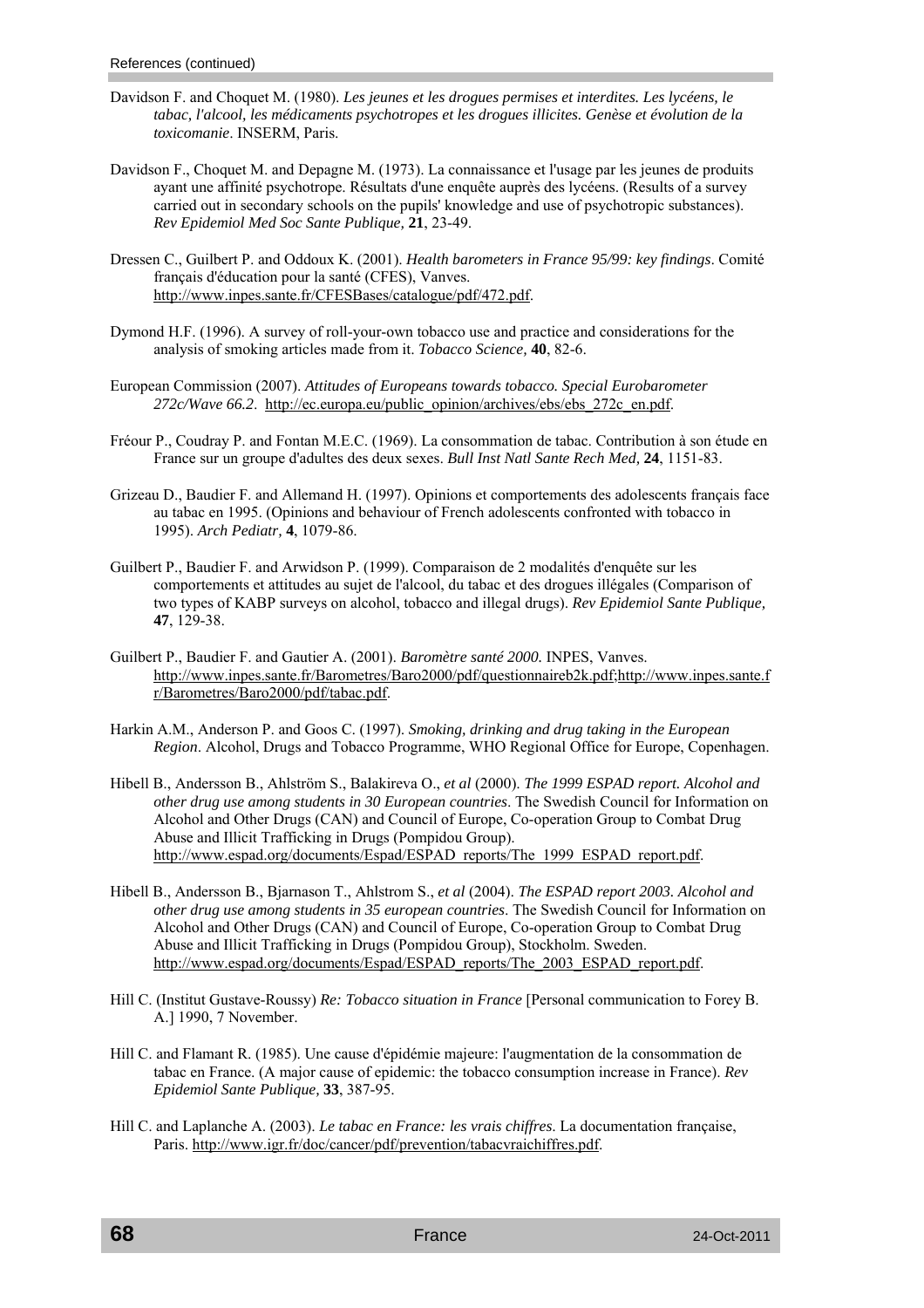- Institut de recherche et documentation en économie de la santé (2009, (downloaded 27 February 2009)). *Eco-santé France - consommation de tabac*. http://www.ecosante.fr/;http://www.ecosante.fr/index2.php?base=FRAN&langh=FRA&langs=FR A&sessionid=.
- Joossens L. (1989). *Documentation Tabac*. CRIOC, Bruxelles. (Hilgers P. (ed) .)
- Joossens L., Naett C., Howie C. and Muldoon A. (1994). *Tobacco and health in the European Union. An overview*. European Bureau for Action on Smoking Prevention (BASP), Brussels.
- Joossens L. and Raw M. (1998). Cigarette smuggling in Europe: who really benefits? *Tob Control,* **7**, 66- 71.
- Karsenty S. and Díaz-Gómez C. (2003). *Le tabac en milieu scolaire Résultats de la première évaluation de la loi Évin dans les écoles, collèges et lycées (2002)*. OFDT, Paris. (Évaluation des politiques publiques.) http://www.ofdt.fr/BDD/publications/docs/epfxskjc.pdf.
- Karsenty S., Maignon G., Díaz-Gómez C. and Brannellec T. (2007). *Règles et usages en matière de tabac: évolution 2002-2006 dans les lycées français*. OFDT, Paris. http://www.ofdt.fr/BDD/publications/docs/epfxskn1.pdf;http://www.ofdt.fr/BDD/publications/doc s/Annexes.pdf.
- King A., Wold B., Tudor-Smith C. and Harel Y. (1996). *The health of youth, a cross-national survey*. WHO Regional Publications, Europe, Copenhagen. European Series No. 69. http://www.hbsc.org/publications/reports.html.
- King A.J.C. and Coles B. (1992). *The health of Canada's youth. Views and behaviours of 11-, 13- and 15-year-olds from 11 countries*. Health and Welfare Canada, Ottawa. Catalogue No. H39- 239/1992E.
- Kletzlen A. (2004). *La douane face aux trafics de cigarettes et de monnaies,* No 94. CESDIP, Paris. (Études et Données Pénales.) http://www.cesdip.org/IMG/pdf/EDP\_no\_94.pdf;http://www.cesdip.fr/spip.php?article122&var\_re cherche=La%20douane%20face%20aux%20trafics;http://www.cesdip.org/spip.php?page=recherc he&recherche=transnational.
- Kuulasmaa K., Tolonen H., Ferrario M. and Ruokokoski E. (1998). *Age, date of examination and survey periods in the MONICA surveys*. World Health Organization. www.ktl.fi/publications/monica/age/ageqa.htm.
- Le Bien Public, Cupaiolo-Verney S. (2007, Apr 13). Coup de tabac sur les ventes de cigarettes. http://www.bienpublic.com/archives/article.php?a=art&num=000002941&aaaammjj=20070413& g.
- Lee P.N. (ed) (1975). *Tobacco consumption in various countries,* 4th edition. Tobacco Research Council, London. Research Paper 6.
- Legleye S., Beck F., Spilka S. and Le Nézet O. (2007). *Drogues à l'adolescence en 2005: niveaux, contextes d'usage et évolutions à 17 ans en France - résultats de la cinquième enquête nationale ESCAPAD*. OFDT, Paris. http://www.ofdt.fr/BDD/publications/docs/epfxsln5.pdf.
- Legleye S., Spilka S., Le Nézet O., Hassler C. and Choquet M. (2009). *Alcool, tabac et cannabis à 16 ans*. OFDT, Paris. Tendances No 64. http://www.ofdt.fr/BDD/publications/docs/eftxslp1.pdf.
- Lenoir P., Bernard J.G. and Boyer G. (1973). Étude épidémiologique du tabagisme de l'adolescent. *Bull Acad Natl Med,* **1572**, 130-6.
- Les Echos, Anonymous (2005, Apr 11). Les ventes de cigarettes en France ont reculé de 21% l'an dernier (French cigarette sales down 21% in 2004). p.21. http://archives.lesechos.fr/archives/2005/LesEchos/19389-92-ECH.htm.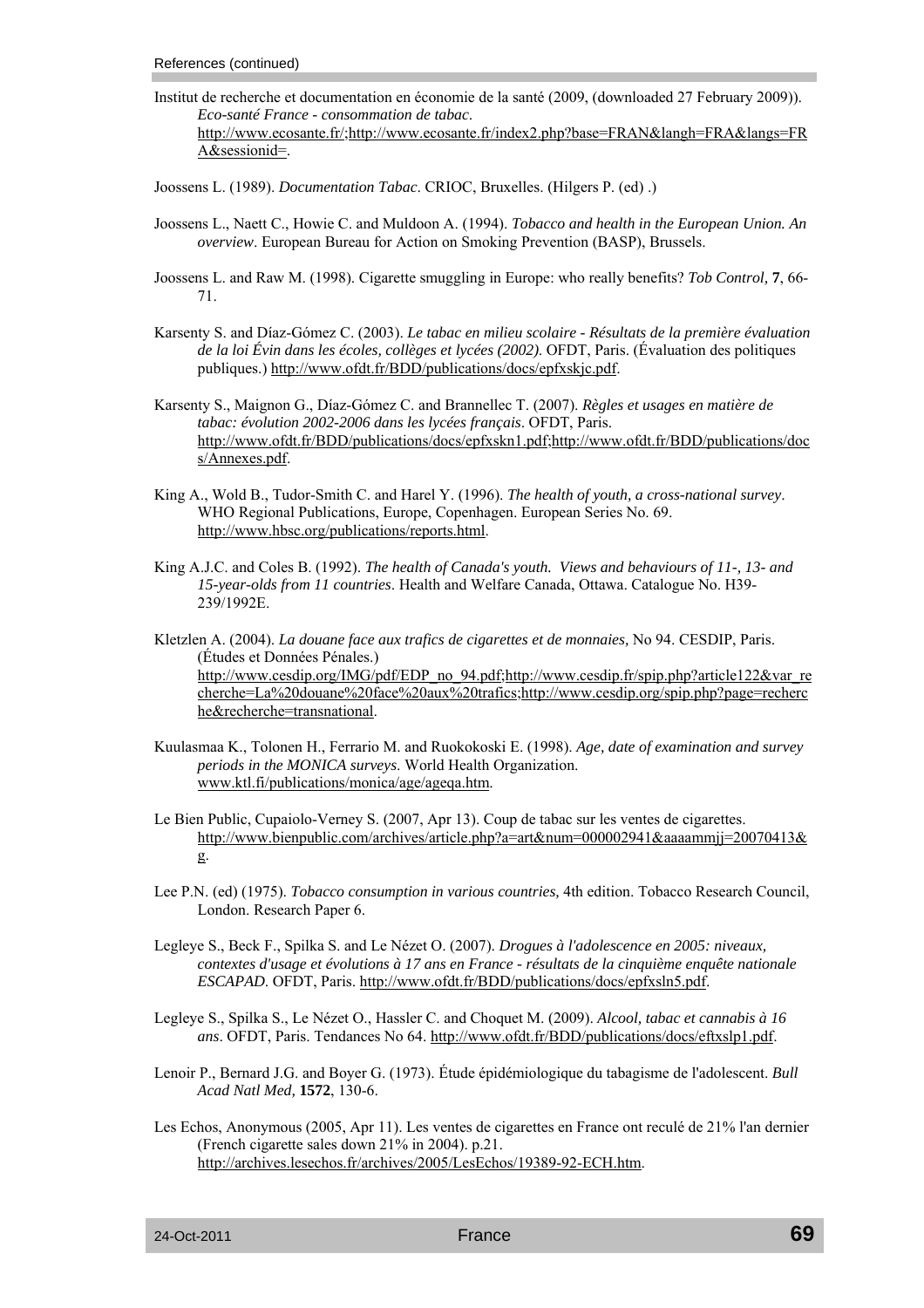- Les Echos, Anonymous (2006, Feb 8). Tabac : le marché officiel a cessé de chuter (Tobacco: official trade stops falling). p.19. http://archives.lesechos.fr/archives/2006/LesEchos/19601-120- ECH.htm?texte=marche%20tabac.
- Les Echos, Cougard M.-J. (2009, Mar 13). Tabac : le gouvernement veut mettre fin au «tourisme fiscal» (Tobacco: the government wants to end "fiscal tourism"). http://www.lesechos.fr/info/france/4842062.htm.
- Manninen J. (ed) (1997). *Smoking prevalence and tobacco policies in the member states of the European Union. A summary of the overviews by country*. National Public Health Institute, Helsinki. http://www.ktl.fi/enypat/data/smokprev\_eu.htm.
- Melich A. (2006). *Euro-barometer 52.1: Modern biotechnology, quality of life, and consumers access to justice, November-December 1999 [Computer file]*. Zentralarchiv für Empirische Sozialforschung, Cologne, and Inter-university Consortium for Political and Social Research, Ann Arbor, Michigan. http://www.data-archive.ac.uk/findingData/snDescription.asp?sn=4203.
- Merzdorf J., Reuter U. and Welsch G. (1982). *Daten und Fakten zur Entwicklung des Rauchens in Mitgliedsländern der Europäischen Gemeinschaften (Facts and figures on the development of smoking in the member states of the European Communities)*. Kommission der Europäischen Gemeinschaften, Luxemburg. Medizin - EUR 7907 DE.
- Molarius A., Kuulasmaa K., Evans A., McCrum E. and Tolonen H. (1999). *Quality assessment of data on smoking behaviour in the WHO MONICA project*. World Health Organization. http://www.ktl.fi/publications/monica/smoking/qa30.htm.
- Neukirch F., Liard R., Cooreman J. and Perdrizet S. (1982). Prevalence of respiratory symptoms in Parisian teenagers according to smoking habits. *J Epidemiol Community Health,* **36**, 202-4.
- Observatoire français des drogues et des toxicomanies (2009a). *Recherche thématique: tabac: production/offre*. OFDT. http://www.ofdt.fr/ofdtdev/live/produits/tabac/offre-1.html#aff\_rech;http://www.ofdt.fr/ofdtdev/live/produits/tabac/2pdf//produits/tabac/offre-1.pdf.
- Observatoire français des drogues et des toxicomanies (2009b). *Tabagisme et arrêt du tabac en 2008*. OFDT. (Tableau de bord mensuel des indicateurs tabac.) http://www.ofdt.fr/ofdt/fr/tt\_08bil.pdf.
- Observatoire français des drogues et des toxicomanies (2011a, (accessed August 2011)). *Recherche thématique: Tabac : production / offre*. http://www.ofdt.fr/ofdtdev/live/produits/tabac/offre-1.html#aff\_rech.
- Observatoire français des drogues et des toxicomanies (2011b, (accessed August 2011)). *Tabagisme et arrêt du tabac en 2010*. http://www.ofdt.fr/ofdt/fr/tt\_10bil.pdf.
- Organisation for Economic Co-operation and Development (1993). *OECD health systems. Facts and trends 1960-1991. Health policy studies no 3*. OECD, Paris. (Health policy studies*,* Volume 1.)
- Oriol P., Patois E., Guenin-Tostain F., Benotman H. and Kauffmann F. (1994). Le tabagisme des jeunes de 11-16 ans dans le département des Yvelines en 1990 (Smoking by 11-16 year olds in the Yvelines department in 1990). *Rev Mal Respir,* **11**, 583-92.
- Oriol P., Patois E., Guenin-Tostain F. and Kauffmann F. (1988). Facteurs de risque du tabagisme chez les jeunes de 11 à 16 ans. (Risk factors for smoking in the young age 11 to 16). *Rev Mal Respir,* **5**, 393-400.
- Padioleau M. (Société nationale d'exploitation industrielle des tabacs et allumettes (SEITA)) *Re: Tobacco sales in France* [Personal communication to Forey B. A.] 1990, 24 September.
- Padioleau M. (Société nationale d'exploitation industrielle des tabacs et allumettes (SEITA)) *Re: Tobacco sales in France from 1861 and cigarette consumption per adult for the years 1974-84* [Personal communication to Lee P. N.] 1985, 30 August.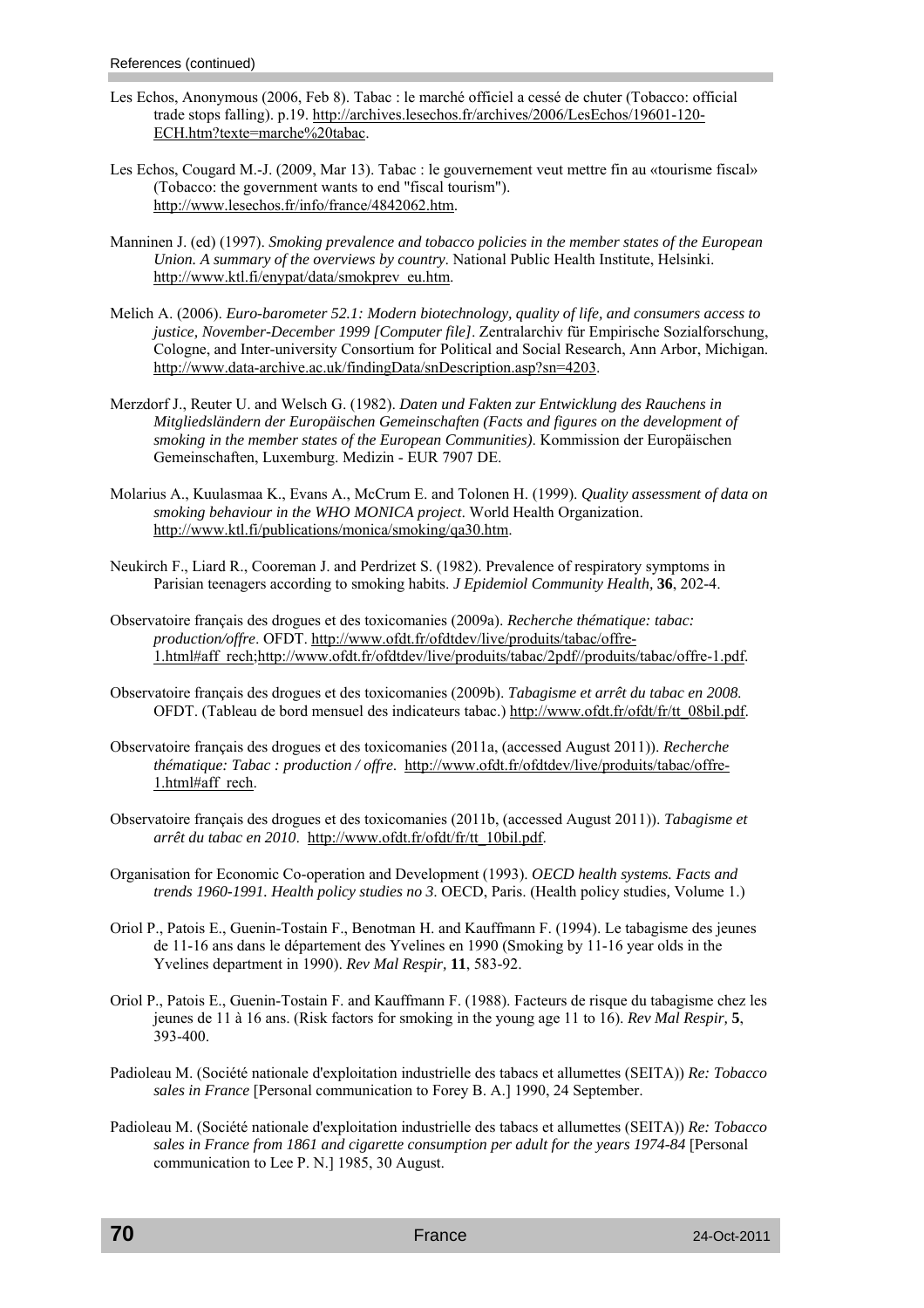- Papacostas A. (2008, (accessed April 2008)). *Euro-barometer 64.1: Mobility, food risk, smoking, AIDS prevention, and medical errors, September-October 2005 [Computer file],* 1st GESIS-ZA edition as of March 12, 2008. Zentralarchiv für Empirische Sozialforschung an der Universität zu Köln (ZA). ZA4413. http://zacat.gesis.org/webview/index.jsp.
- Perdrizet S., Cooreman J. and Burghard G. (1982). Les adolescents et le tabac dans un département français, en 1979. In: Fontana F. (ed) *Tabacco e giovani (Tobacco and youth), International conference, Venice 9-11 November 1981*. ATTI, Venice; 315-26.
- Rabier J.-R., Riffault H. and Inglehart R. (1989). *Euro-barometer 27: The common agricultural policy and cancer, March-May 1987 [Computer file]*. Inter-university Consortium for Political and Social Research, Ann Arbor, Michigan. http://www.dataarchive.ac.uk/findingData/snDescription.asp?sn=2695.
- Readers Digest (1963). *Products and people. A digest of the marketing survey of the European Common Market and Britain, 1963*. Reader's Digest Association Limited, London.
- Reif K. and Marlier E. (1998). *Euro-barometer 43.0: Cross-border purchases, smoking habits and cancer risks, March-April 1995 [Computer file]*. Zentralarchiv für Empirische Sozialforschung, Cologne. http://www.data-archive.ac.uk/findingData/snDescription.asp?sn=3811.
- Reif K. and Melich A. (1990). *Euro-barometer 29: Environmental problems and cancer, March-April 1988 [Computer file]*. Inter-university Consortium for Political and Social Research, Ann Arbor, Michigan. http://www.data-archive.ac.uk/findingData/snDescription.asp?sn=2745.
- Reif K. and Melich A. (1991a). *Euro-barometer 30: Immigrants and out-groups in Western Europe, October-November 1988 [Computer file]*. Inter-university Consortium for Political and Social Research, Ann Arbor, Michigan. http://www.dataarchive.ac.uk/findingData/snDescription.asp?sn=2857.
- Reif K. and Melich A. (1991b). *Euro-barometer 31: European elections, 1989: Pre-election survey, March-April 1989 [Computer file]*. Inter-university Consortium for Political and Social Research, Ann Arbor, Michigan, and Zentralarchiv für Empirische Sozial-forschung, Cologne. http://www.data-archive.ac.uk/findingData/snDescription.asp?sn=2729.
- Reif K. and Melich A. (1992). *Euro-barometer 32: The single european market, drugs, alcohol, and cancer, November 1989 [Computer file],* Second edition. Inter-university Consortium for Political and Social Research, Ann Arbor, Michigan, and Zentralarchiv für Empirische Soziolforschung, Cologne. http://www.data-archive.ac.uk/findingData/snDescription.asp?sn=2977.
- Reif K. and Melich A. (1995). *Euro-barometer 38: European court of justice, passive smoking, and consumer issues, September-October 1992 [Computer file],* Second edition. Zentralarchiv für Empirische Sozialforschung, Cologne, and Inter-university Consortium for Political and Social Research, Ann Arbor, Michigan. http://www.dataarchive.ac.uk/findingData/snDescription.asp?sn=3216.
- Reif K. and Melich A. (1998a). *Euro-barometer 36: Regional identity and perceptions of the third world, Fall 1991 [Computer file]*. Inter-university Consortium for Political and Social Research, Ann Arbor, Michigan, and Zentralarchiv für Empirische Sozialforschung, Cologne. http://www.dataarchive.ac.uk/findingData/snDescription.asp?sn=3228.
- Reif K. and Melich A. (1998b). *Euro-barometer 41: Trade issues, blood donation, aids, and smoking, April-May 1994 [Computer file],* Fourth edition. Inter-university Consortium for Political Ann Arbor, Michigan, and Social Research, and Zentralarchiv für Empirische Sozialforschung, Cologne. http://www.data-archive.ac.uk/findingData/snDescription.asp?sn=3525.
- Reif K. and Melich A. (2000). *Euro-barometer 34.1: Health problems, Fall 1990 [Computer file],*  Second edition. Zentralarchiv für Empirische Sozialforschung, Cologne, and Inter-university Consortium for Political and Social Research, Ann Arbor, Michigan. http://www.dataarchive.ac.uk/findingData/snDescription.asp?sn=2968.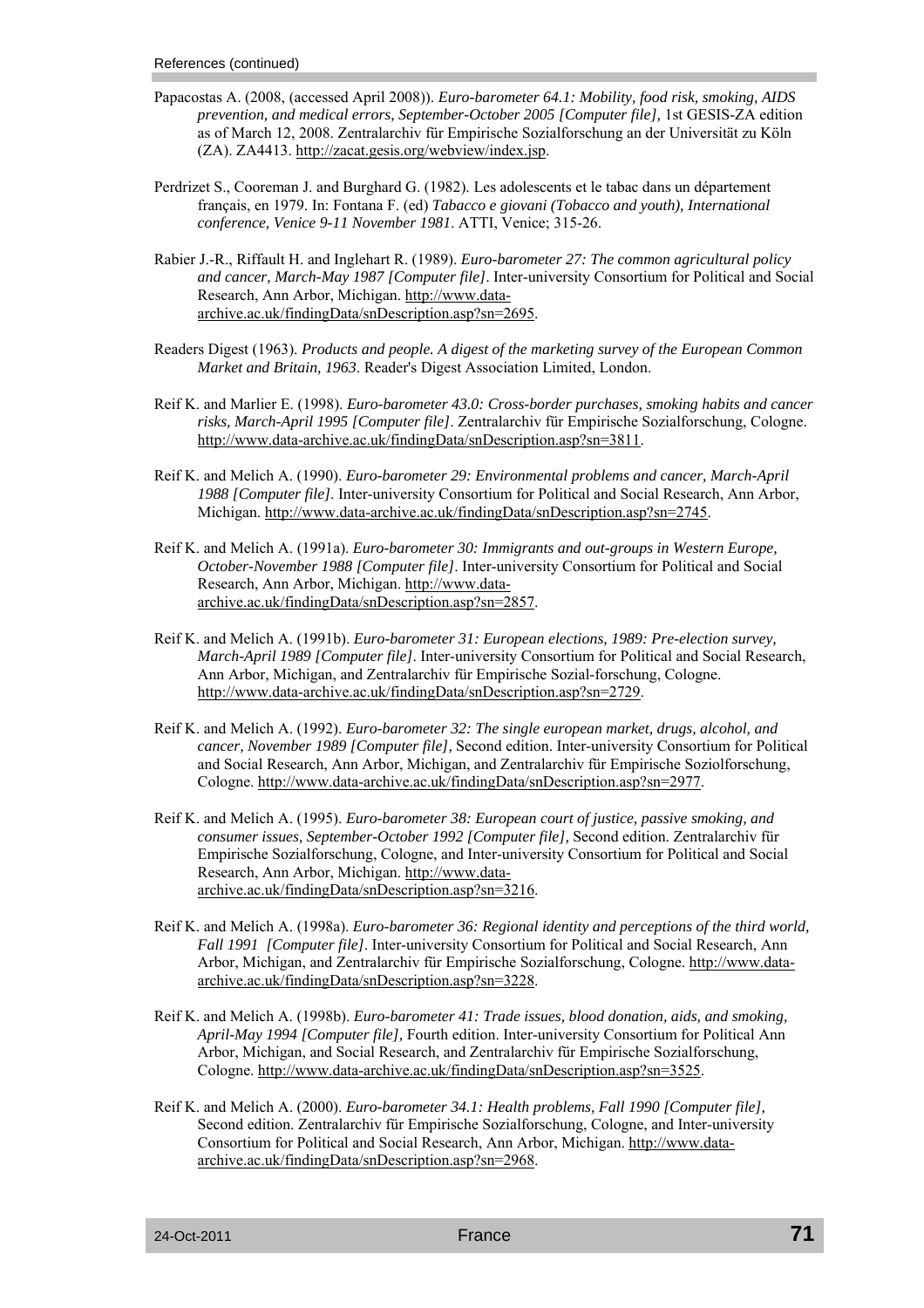- Sasco A.J., Grizeau D. and Danzon M. (1995). Is tobacco use finally decreasing in France? *Cancer Detect Prev,* **19**, 210-8.
- Sasco A.J., Grizeau D., Pobel D., Chatard O. and Danzon M. (1994). Tabagisme et classe sociale en France de 1974 à 1991 (Smoking and social class in France 1974-1991). *Bull Cancer,* **81**, 355-9.
- Sasco A.J., Pobel D., Grizeau D. and Danzon M. (1991). Évolution récente du tabagisme des jeunes en France (Current development of smoking in young people in France). *Pediatrie,* **46**, 555-60.
- Schwartz D., Flamant R., Lellouch J. and Denoix P.F. (1961). Results of a French survey on the role of tobacco, particularly inhalation, in different cancer sites. *J Natl Cancer Inst,* **26**, 1085-108.
- Service des Statistiques, des Etudes et des Systemes d'Information (SESI) (1983). *Quelques résultats sur les consommateurs de boissons alcoholiques et de tabac en France en 1980. Enquête auprès des menages sur la santé et les soins medicaux - 1980-81*. Ministère des Affaires Sociales. Informations Rapides 20.
- Société nationale d'exploitation industrielle des tabacs et allumettes (SEITA) (1961). *Un siècle d'activité du Monopole des Tabacs: II - Ventes totales de tabacs fabriqués*. Paris. Bulletin d'Information de la Direction Générale, No 127.
- SOFRES (date unknown). *Les français et le tabac. Résultats d'un sondage de la SOFRES effectué entre le 7 et le 10 décembre 1974 auprès d'un échantillon national de 1000 personnes représentatif de la population française âgée de 18 ans et plus*.
- Todd G. (1986a). *Medicine. Statistics of smoking in the Member States of the European Community*. Commission of the European Communities, Luxembourg.
- Todd G.F. (1986b). *Cigarette Data Collection : A record of six cigarette smoking parameters in 20 countries.* Internal report.
- Tolonen H., Kuulasmaa K. and Ruokokoski E. (2000, revised November 2005). *MONICA population survey data book*. World Health Organization. http://www.ktl.fi/publications/monica/surveydb/title.htm.
- Treguer M., D'Houtard A., Deschamps J.P., Martin J., Andre G. and Chau N. (1983). Données épidémiologiques concernant le tabagisme chez les jeunes. *Med Armees,* **11**, 595-600.
- Tuyns A.J. and Hu M.X. (1982). Changing smoking patterns in Calvados (France). *Br J Addict,* **77**, 167- 83.
- van Reek J. and Adriaanse H. (1995). Daily smoking among adolescents in the European Community. *Rev Epidemiol Sante Publique,* **43**, 281-2.
- van Reek J., Adriaanse H. and Karaoglou A. (1992). Smoking among children in the European Community. *J Public Health Med,* **14**, 93-4.
- Wolf H.K., Kuulasmaa K., Tolonen H. and Ruokokoski E. (1998). *Participation rates, quality of sampling frames and sampling fractions in the MONICA surveys*. World Health Organization. http://www.ktl.fi/publications/monica/nonres/nonres.htm.
- World Health Organization (1989). The WHO MONICA project: a worldwide monitoring system for cardiovascular diseases. In: *World Health Statistics Annual 1989*. WHO, Geneva; 25-149.
- World Health Organization (1997). *Tobacco or health: A global status report*. WHO, Geneva.
- Wynder E.L., Mushinski M.H., Stellman S.D. and Choay P. (1981). Tobacco usage in France: An epidemiological study. *Prev Med,* **10**, 301-15.